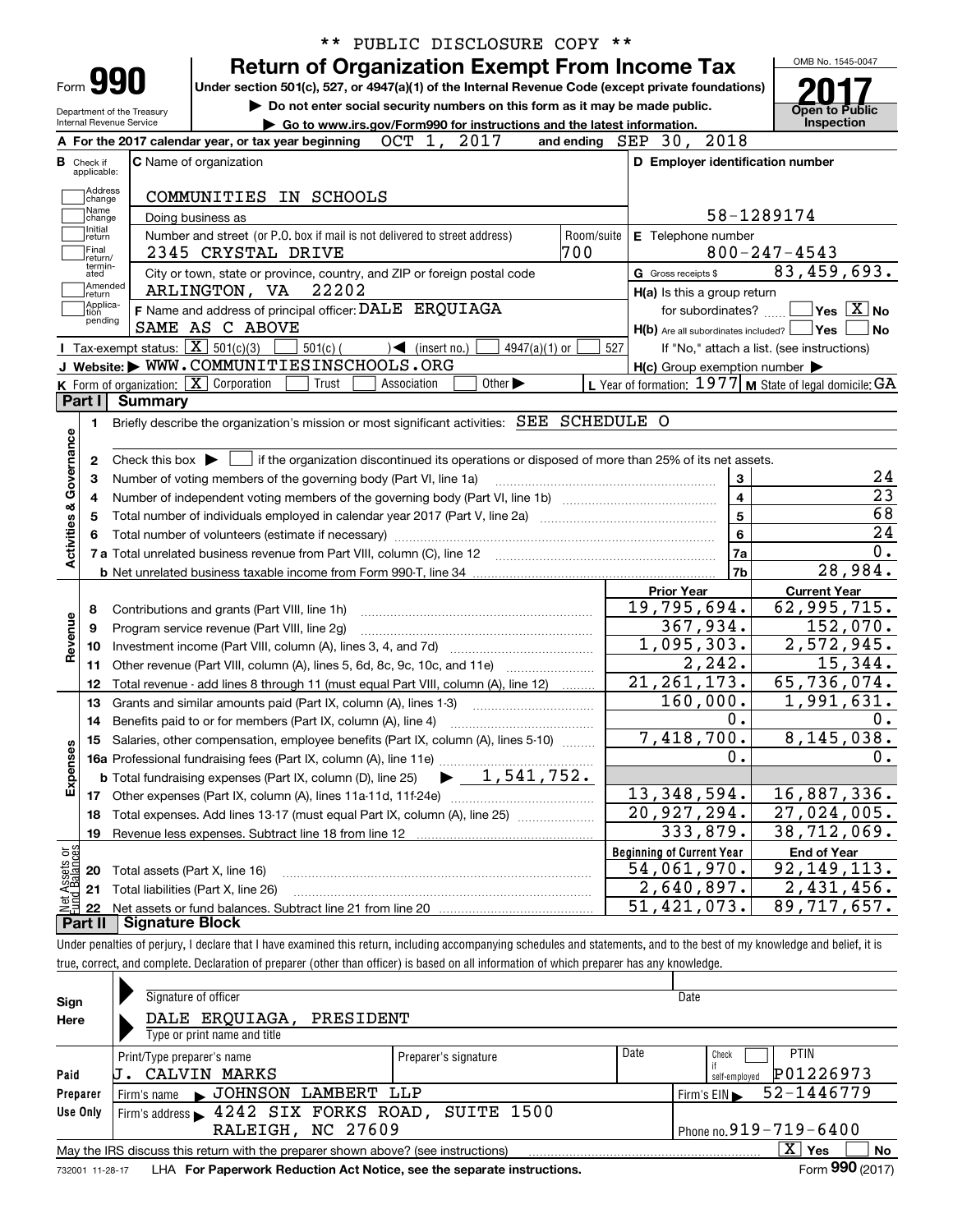|              | COMMUNITIES IN SCHOOLS<br>Form 990 (2017)                                                                                                    | 58-1289174 | Page 2                                 |
|--------------|----------------------------------------------------------------------------------------------------------------------------------------------|------------|----------------------------------------|
|              | <b>Statement of Program Service Accomplishments</b><br>Part III                                                                              |            |                                        |
|              |                                                                                                                                              |            |                                        |
| $\mathbf{1}$ | Briefly describe the organization's mission:                                                                                                 |            |                                        |
|              | SURROUND STUDENTS WITH A COMMUNITY OF SUPPORT AND EMPOWER THEM TO STAY                                                                       |            |                                        |
|              | IN SCHOOL AND ACHIEVE IN LIFE.                                                                                                               |            |                                        |
|              |                                                                                                                                              |            |                                        |
|              |                                                                                                                                              |            |                                        |
| $\mathbf{2}$ | Did the organization undertake any significant program services during the year which were not listed on the                                 |            |                                        |
|              | prior Form 990 or 990-EZ?                                                                                                                    |            | $\sqrt{}$ Yes $\sqrt{}$ X $\sqrt{}$ No |
|              | If "Yes," describe these new services on Schedule O.                                                                                         |            |                                        |
|              |                                                                                                                                              |            | $\sqrt{}$ Yes $\sqrt{}$ X $\sqrt{}$ No |
| 3            | Did the organization cease conducting, or make significant changes in how it conducts, any program services?                                 |            |                                        |
|              | If "Yes," describe these changes on Schedule O.                                                                                              |            |                                        |
| 4            | Describe the organization's program service accomplishments for each of its three largest program services, as measured by expenses.         |            |                                        |
|              | Section 501(c)(3) and 501(c)(4) organizations are required to report the amount of grants and allocations to others, the total expenses, and |            |                                        |
|              | revenue, if any, for each program service reported.                                                                                          |            |                                        |
| 4a           | 17,913,662. including grants of $$1,943,631.$ (Revenue \$<br>$\begin{pmatrix} \text{Code:} \\ \end{pmatrix}$ (Expenses \$                    |            | 152,070.                               |
|              | NETWORK OPERATIONS - WORKING WITH CIS STATE OFFICES AND LOCAL                                                                                |            |                                        |
|              | AFFILIATES TO BUILD CAPACITY WITHIN THE CIS NETWORK AS WELL AS                                                                               |            |                                        |
|              | EVALUATING AND DISSEMINATING EVIDENCE BASED PROGRAM PRACTICES.                                                                               |            |                                        |
|              |                                                                                                                                              |            |                                        |
|              |                                                                                                                                              |            |                                        |
|              |                                                                                                                                              |            |                                        |
|              |                                                                                                                                              |            |                                        |
|              |                                                                                                                                              |            |                                        |
|              |                                                                                                                                              |            |                                        |
|              |                                                                                                                                              |            |                                        |
|              |                                                                                                                                              |            |                                        |
|              |                                                                                                                                              |            |                                        |
|              |                                                                                                                                              |            |                                        |
| 4b           | ) (Expenses \$<br>) (Revenue \$<br>(Code:                                                                                                    |            |                                        |
|              | PUBLIC AWARENESS & COMMUNICATION- BUILDING AWARENESS OF AMERICA'S                                                                            |            |                                        |
|              | DROPOUT PROBLEM AND POSITIONING CIS AS A SOLUTION TO THIS PROBLEM.                                                                           |            |                                        |
|              |                                                                                                                                              |            |                                        |
|              |                                                                                                                                              |            |                                        |
|              |                                                                                                                                              |            |                                        |
|              |                                                                                                                                              |            |                                        |
|              |                                                                                                                                              |            |                                        |
|              |                                                                                                                                              |            |                                        |
|              |                                                                                                                                              |            |                                        |
|              |                                                                                                                                              |            |                                        |
|              |                                                                                                                                              |            |                                        |
|              |                                                                                                                                              |            |                                        |
| 4с           | 1, 178, 900. including grants of \$ 48, 000. ) (Revenue \$<br>(Expenses \$<br>(Code:                                                         |            |                                        |
|              | ADVOCACY - EDUCATING LEGISLATORS, PUBLIC OFFICIALS, AND THE GENERAL                                                                          |            |                                        |
|              | PUBLIC ON A NONPARTISAN BASIS ON THE TYPES OF AND BENEFITS OF PUBLIC                                                                         |            |                                        |
|              | POLICIES CONDUCIVE TO IMPROVING PUBLIC EDUCATION, BY MEANS OF RESEARCH,                                                                      |            |                                        |
|              | PUBLICATIONS, LECTURES AND LEGISLATIVE INVOLVEMENT.                                                                                          |            |                                        |
|              |                                                                                                                                              |            |                                        |
|              |                                                                                                                                              |            |                                        |
|              |                                                                                                                                              |            |                                        |
|              |                                                                                                                                              |            |                                        |
|              |                                                                                                                                              |            |                                        |
|              |                                                                                                                                              |            |                                        |
|              |                                                                                                                                              |            |                                        |
|              |                                                                                                                                              |            |                                        |
|              |                                                                                                                                              |            |                                        |
|              | <b>4d</b> Other program services (Describe in Schedule O.)                                                                                   |            |                                        |
|              | (Expenses \$<br>including grants of \$<br>(Revenue \$                                                                                        |            |                                        |
| 4e -         | 22,381,964.<br>Total program service expenses                                                                                                |            |                                        |
|              |                                                                                                                                              |            | Form 990 (2017)                        |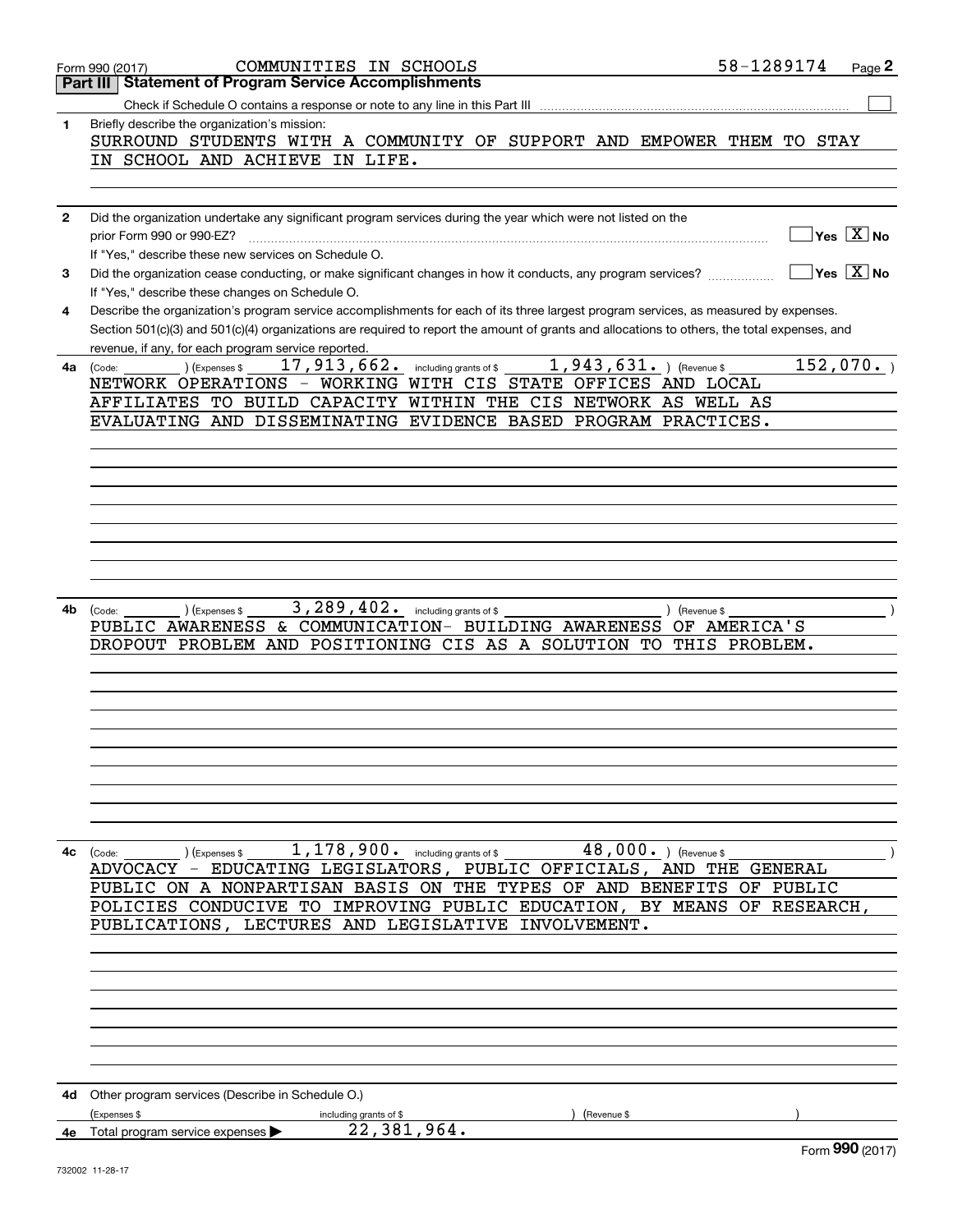|       |                                                                                                                                      |              | Yes         | No          |
|-------|--------------------------------------------------------------------------------------------------------------------------------------|--------------|-------------|-------------|
| 1.    | Is the organization described in section $501(c)(3)$ or $4947(a)(1)$ (other than a private foundation)?                              |              |             |             |
|       |                                                                                                                                      | 1            | X           |             |
| 2     |                                                                                                                                      | $\mathbf{2}$ | $\mathbf X$ |             |
| 3     | Did the organization engage in direct or indirect political campaign activities on behalf of or in opposition to candidates for      |              |             |             |
|       |                                                                                                                                      | 3            |             | x           |
| 4     | Section 501(c)(3) organizations. Did the organization engage in lobbying activities, or have a section 501(h) election in effect     |              |             |             |
|       |                                                                                                                                      | 4            | x           |             |
| 5     | Is the organization a section 501(c)(4), 501(c)(5), or 501(c)(6) organization that receives membership dues, assessments, or         |              |             |             |
|       |                                                                                                                                      | 5            |             | x           |
| 6     | Did the organization maintain any donor advised funds or any similar funds or accounts for which donors have the right to            |              |             |             |
|       | provide advice on the distribution or investment of amounts in such funds or accounts? If "Yes," complete Schedule D, Part I         | 6            |             | x           |
| 7     | Did the organization receive or hold a conservation easement, including easements to preserve open space,                            |              |             |             |
|       |                                                                                                                                      | 7            |             | x           |
| 8     | Did the organization maintain collections of works of art, historical treasures, or other similar assets? If "Yes," complete         |              |             |             |
|       |                                                                                                                                      | 8            |             | x           |
| 9     | Did the organization report an amount in Part X, line 21, for escrow or custodial account liability, serve as a custodian for        |              |             |             |
|       | amounts not listed in Part X; or provide credit counseling, debt management, credit repair, or debt negotiation services?            |              |             |             |
|       | If "Yes," complete Schedule D, Part IV                                                                                               | 9            |             | x           |
| 10    | Did the organization, directly or through a related organization, hold assets in temporarily restricted endowments, permanent        |              |             |             |
|       |                                                                                                                                      | 10           | x           |             |
| 11    | If the organization's answer to any of the following questions is "Yes," then complete Schedule D, Parts VI, VIII, VIII, IX, or X    |              |             |             |
|       | as applicable.                                                                                                                       |              |             |             |
|       | a Did the organization report an amount for land, buildings, and equipment in Part X, line 10? If "Yes," complete Schedule D,        |              |             |             |
|       |                                                                                                                                      | 11a          | X           |             |
|       | <b>b</b> Did the organization report an amount for investments - other securities in Part X, line 12 that is 5% or more of its total |              |             |             |
|       |                                                                                                                                      | 11b          |             | x           |
|       | c Did the organization report an amount for investments - program related in Part X, line 13 that is 5% or more of its total         |              |             |             |
|       |                                                                                                                                      | 11c          |             | x           |
|       | d Did the organization report an amount for other assets in Part X, line 15 that is 5% or more of its total assets reported in       |              |             |             |
|       |                                                                                                                                      | 11d          | X           | x           |
|       | e Did the organization report an amount for other liabilities in Part X, line 25? If "Yes," complete Schedule D, Part X              | 11e          |             |             |
| f     | Did the organization's separate or consolidated financial statements for the tax year include a footnote that addresses              |              | x           |             |
|       | the organization's liability for uncertain tax positions under FIN 48 (ASC 740)? If "Yes," complete Schedule D, Part X               | 11f          |             |             |
|       | 12a Did the organization obtain separate, independent audited financial statements for the tax year? If "Yes," complete              |              | X           |             |
|       | Schedule D, Parts XI and XII                                                                                                         | 12a          |             |             |
|       | <b>b</b> Was the organization included in consolidated, independent audited financial statements for the tax year?                   | 12b          |             | X           |
| 13    | If "Yes," and if the organization answered "No" to line 12a, then completing Schedule D, Parts XI and XII is optional                | 13           |             | $\mathbf X$ |
| 14a l | Did the organization maintain an office, employees, or agents outside of the United States?                                          | 14a          |             | Χ           |
|       | <b>b</b> Did the organization have aggregate revenues or expenses of more than \$10,000 from grantmaking, fundraising, business,     |              |             |             |
|       | investment, and program service activities outside the United States, or aggregate foreign investments valued at \$100,000           |              |             |             |
|       |                                                                                                                                      | 14b          | х           |             |
| 15    | Did the organization report on Part IX, column (A), line 3, more than \$5,000 of grants or other assistance to or for any            |              |             |             |
|       |                                                                                                                                      | 15           |             | х           |
| 16    | Did the organization report on Part IX, column (A), line 3, more than \$5,000 of aggregate grants or other assistance to             |              |             |             |
|       |                                                                                                                                      | 16           |             | x           |
| 17    | Did the organization report a total of more than \$15,000 of expenses for professional fundraising services on Part IX,              |              |             |             |
|       |                                                                                                                                      | 17           |             | x           |
| 18    | Did the organization report more than \$15,000 total of fundraising event gross income and contributions on Part VIII, lines         |              |             |             |
|       |                                                                                                                                      | 18           |             | x           |
| 19    | Did the organization report more than \$15,000 of gross income from gaming activities on Part VIII, line 9a? If "Yes."               |              |             |             |
|       |                                                                                                                                      | 19           |             | x           |

Form (2017) **990**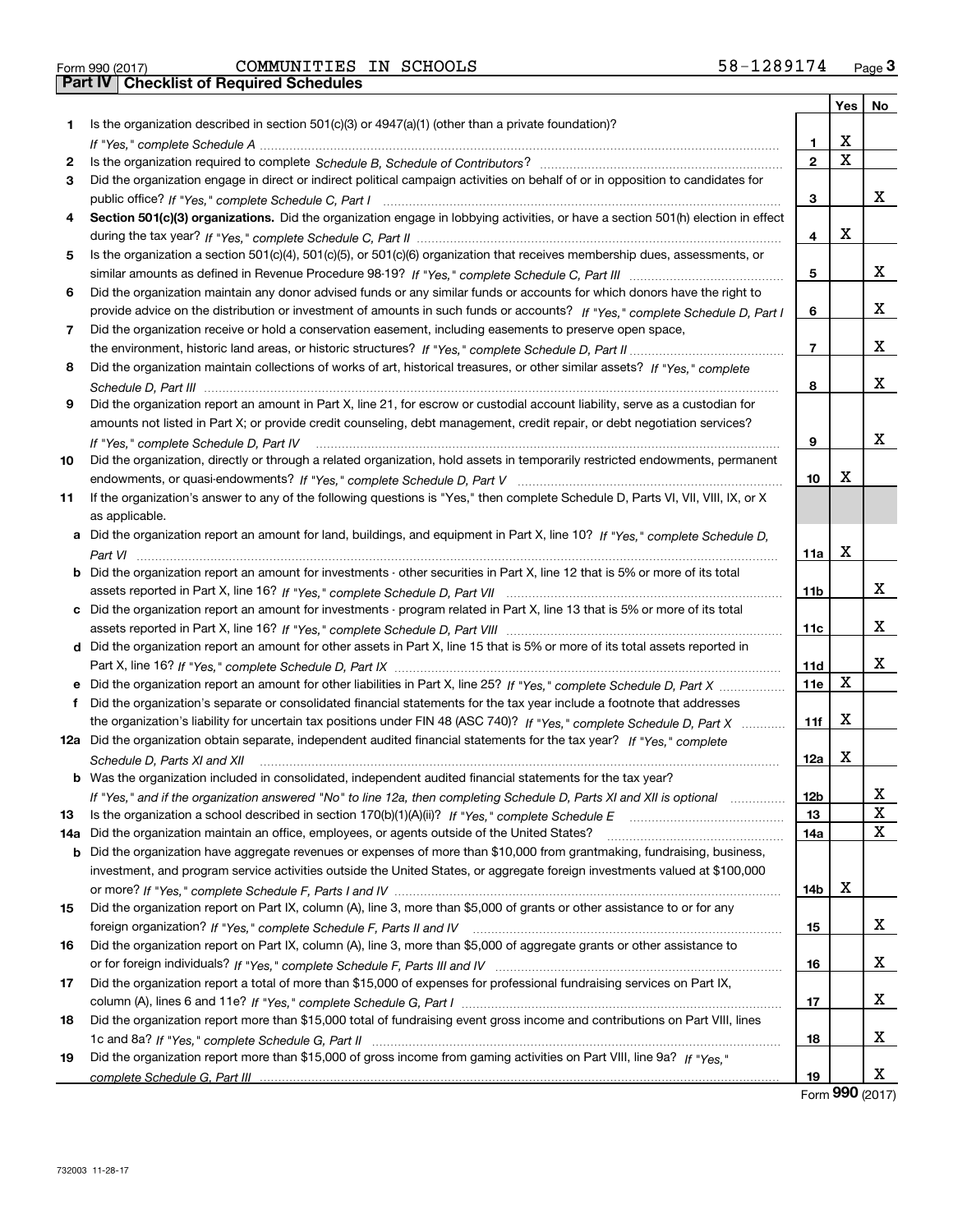Form 990 (2017) COMMUNITIES IN SCHOOLS 58-1289174 <sub>Page</sub> 4<br>**Part IV | Checklist of Required Schedules** <sub>(continued)</sub>

*(continued)*

|     |                                                                                                                                 |                 | Yes | No |
|-----|---------------------------------------------------------------------------------------------------------------------------------|-----------------|-----|----|
|     | 20a Did the organization operate one or more hospital facilities? If "Yes," complete Schedule H                                 | 20a             |     | Χ  |
| b   | If "Yes" to line 20a, did the organization attach a copy of its audited financial statements to this return?                    | 20 <sub>b</sub> |     |    |
| 21  | Did the organization report more than \$5,000 of grants or other assistance to any domestic organization or                     |                 |     |    |
|     |                                                                                                                                 | 21              | х   |    |
| 22  | Did the organization report more than \$5,000 of grants or other assistance to or for domestic individuals on                   |                 |     |    |
|     |                                                                                                                                 | 22              |     | х  |
| 23  | Did the organization answer "Yes" to Part VII, Section A, line 3, 4, or 5 about compensation of the organization's current      |                 |     |    |
|     | and former officers, directors, trustees, key employees, and highest compensated employees? If "Yes." complete                  |                 |     |    |
|     |                                                                                                                                 | 23              | X   |    |
| 24a | Did the organization have a tax-exempt bond issue with an outstanding principal amount of more than \$100,000 as of the         |                 |     |    |
|     | last day of the year, that was issued after December 31, 2002? If "Yes," answer lines 24b through 24d and complete              |                 |     |    |
|     | Schedule K. If "No", go to line 25a                                                                                             | 24a             |     | х  |
| b   | Did the organization invest any proceeds of tax-exempt bonds beyond a temporary period exception?                               | 24 <sub>b</sub> |     |    |
| c   | Did the organization maintain an escrow account other than a refunding escrow at any time during the year to defease            |                 |     |    |
|     |                                                                                                                                 | 24c             |     |    |
|     |                                                                                                                                 | 24d             |     |    |
|     | 25a Section 501(c)(3), 501(c)(4), and 501(c)(29) organizations. Did the organization engage in an excess benefit                |                 |     |    |
|     |                                                                                                                                 | 25a             |     | x  |
| b   | Is the organization aware that it engaged in an excess benefit transaction with a disqualified person in a prior year, and      |                 |     |    |
|     | that the transaction has not been reported on any of the organization's prior Forms 990 or 990-EZ? If "Yes," complete           |                 |     |    |
|     | Schedule L. Part I                                                                                                              | 25 <sub>b</sub> |     | х  |
| 26  | Did the organization report any amount on Part X, line 5, 6, or 22 for receivables from or payables to any current or           |                 |     |    |
|     | former officers, directors, trustees, key employees, highest compensated employees, or disqualified persons? If "Yes."          |                 |     |    |
|     | complete Schedule L, Part II                                                                                                    | 26              |     | x  |
| 27  | Did the organization provide a grant or other assistance to an officer, director, trustee, key employee, substantial            |                 |     |    |
|     | contributor or employee thereof, a grant selection committee member, or to a 35% controlled entity or family member             |                 |     |    |
|     |                                                                                                                                 | 27              |     | x  |
| 28  | Was the organization a party to a business transaction with one of the following parties (see Schedule L, Part IV               |                 |     |    |
|     | instructions for applicable filing thresholds, conditions, and exceptions):                                                     |                 |     |    |
|     | a A current or former officer, director, trustee, or key employee? If "Yes," complete Schedule L, Part IV                       | 28a             |     | х  |
| b   | A family member of a current or former officer, director, trustee, or key employee? If "Yes," complete Schedule L, Part IV      | 28 <sub>b</sub> |     | Χ  |
| c   | An entity of which a current or former officer, director, trustee, or key employee (or a family member thereof) was an officer, |                 |     |    |
|     |                                                                                                                                 | 28c             | X   |    |
| 29  |                                                                                                                                 | 29              | х   |    |
| 30  | Did the organization receive contributions of art, historical treasures, or other similar assets, or qualified conservation     |                 |     |    |
|     |                                                                                                                                 | 30              |     | x. |
| 31  | Did the organization liquidate, terminate, or dissolve and cease operations?                                                    |                 |     |    |
|     |                                                                                                                                 | 31              |     | х  |
| 32  | Did the organization sell, exchange, dispose of, or transfer more than 25% of its net assets? If "Yes," complete                |                 |     |    |
|     |                                                                                                                                 | 32              |     | X. |
| 33  | Did the organization own 100% of an entity disregarded as separate from the organization under Regulations                      |                 |     |    |
|     |                                                                                                                                 | 33              |     | X. |
| 34  | Was the organization related to any tax-exempt or taxable entity? If "Yes," complete Schedule R, Part II, III, or IV, and       |                 |     |    |
|     |                                                                                                                                 | 34              |     | x  |
| 35a |                                                                                                                                 | 35a             |     | x  |
|     | b If "Yes" to line 35a, did the organization receive any payment from or engage in any transaction with a controlled entity     |                 |     |    |
|     |                                                                                                                                 | 35b             |     |    |
| 36  | Section 501(c)(3) organizations. Did the organization make any transfers to an exempt non-charitable related organization?      |                 |     |    |
|     |                                                                                                                                 | 36              |     | X. |
| 37  | Did the organization conduct more than 5% of its activities through an entity that is not a related organization                |                 |     |    |
|     |                                                                                                                                 | 37              |     | х  |
| 38  | Did the organization complete Schedule O and provide explanations in Schedule O for Part VI, lines 11b and 19?                  |                 |     |    |
|     |                                                                                                                                 | 38              | х   |    |

Form (2017) **990**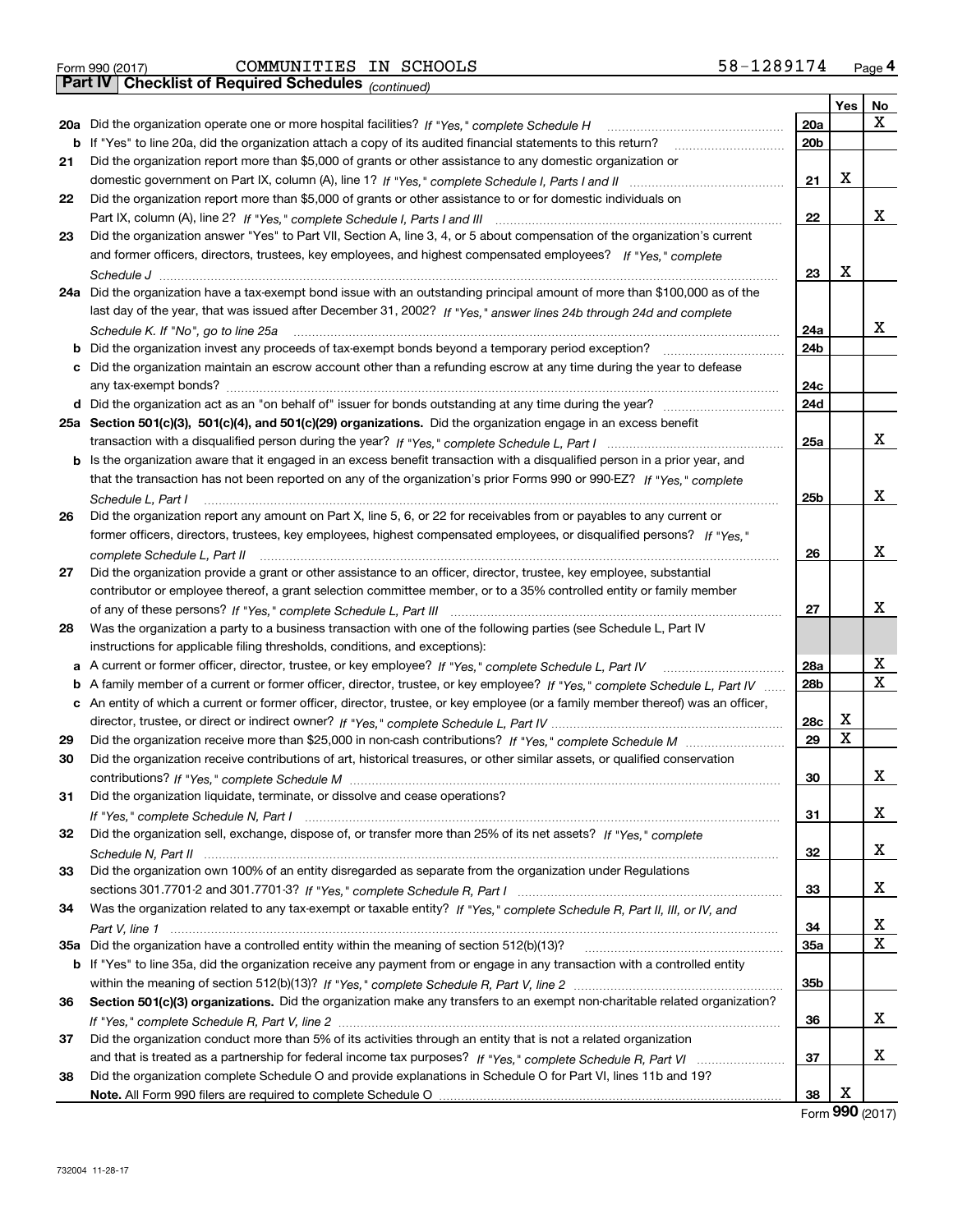|     | COMMUNITIES IN SCHOOLS<br>Form 990 (2017)                                                                                                         | 58-1289174 |                      |     | $_{\text{Page}}$ 5 |  |  |  |
|-----|---------------------------------------------------------------------------------------------------------------------------------------------------|------------|----------------------|-----|--------------------|--|--|--|
|     | <b>Statements Regarding Other IRS Filings and Tax Compliance</b><br><b>Part V</b>                                                                 |            |                      |     |                    |  |  |  |
|     | Check if Schedule O contains a response or note to any line in this Part V                                                                        |            |                      |     |                    |  |  |  |
|     |                                                                                                                                                   |            |                      | Yes | <b>No</b>          |  |  |  |
|     |                                                                                                                                                   | 75<br>1a   |                      |     |                    |  |  |  |
| b   | Enter the number of Forms W-2G included in line 1a. Enter -0- if not applicable                                                                   | 0<br>1b    |                      |     |                    |  |  |  |
| c   | Did the organization comply with backup withholding rules for reportable payments to vendors and reportable gaming                                |            |                      |     |                    |  |  |  |
|     |                                                                                                                                                   |            |                      |     |                    |  |  |  |
|     | 2a Enter the number of employees reported on Form W-3, Transmittal of Wage and Tax Statements,                                                    |            | 1c                   | х   |                    |  |  |  |
|     | filed for the calendar year ending with or within the year covered by this return                                                                 | 68<br>2a   |                      |     |                    |  |  |  |
|     | <b>b</b> If at least one is reported on line 2a, did the organization file all required federal employment tax returns?                           |            | 2 <sub>b</sub>       | X   |                    |  |  |  |
|     | <b>Note.</b> If the sum of lines 1a and 2a is greater than 250, you may be required to $e$ - <i>file</i> (see instructions)                       |            |                      |     |                    |  |  |  |
|     | 3a Did the organization have unrelated business gross income of \$1,000 or more during the year?                                                  |            | 3a                   | X   |                    |  |  |  |
|     | b If "Yes," has it filed a Form 990-T for this year? If "No," to line 3b, provide an explanation in Schedule O                                    |            | 3 <sub>b</sub>       | X   |                    |  |  |  |
|     | 4a At any time during the calendar year, did the organization have an interest in, or a signature or other authority over, a                      |            |                      |     |                    |  |  |  |
|     |                                                                                                                                                   |            | 4a                   |     | x                  |  |  |  |
|     |                                                                                                                                                   |            |                      |     |                    |  |  |  |
|     | <b>b</b> If "Yes," enter the name of the foreign country: $\blacktriangleright$                                                                   |            |                      |     |                    |  |  |  |
|     | See instructions for filing requirements for FinCEN Form 114, Report of Foreign Bank and Financial Accounts (FBAR).                               |            |                      |     | х                  |  |  |  |
|     | 5a Was the organization a party to a prohibited tax shelter transaction at any time during the tax year?                                          |            | 5a<br>5 <sub>b</sub> |     | X                  |  |  |  |
| b   | Did any taxable party notify the organization that it was or is a party to a prohibited tax shelter transaction?                                  |            |                      |     |                    |  |  |  |
|     | c If "Yes," to line 5a or 5b, did the organization file Form 8886-T?                                                                              |            | 5c                   |     |                    |  |  |  |
|     | 6a Does the organization have annual gross receipts that are normally greater than \$100,000, and did the organization solicit                    |            |                      |     | X                  |  |  |  |
|     | any contributions that were not tax deductible as charitable contributions?                                                                       |            | 6a                   |     |                    |  |  |  |
|     | b If "Yes," did the organization include with every solicitation an express statement that such contributions or gifts                            |            |                      |     |                    |  |  |  |
|     | were not tax deductible?                                                                                                                          |            | 6b                   |     |                    |  |  |  |
| 7   | Organizations that may receive deductible contributions under section 170(c).                                                                     |            |                      |     |                    |  |  |  |
|     | a Did the organization receive a payment in excess of \$75 made partly as a contribution and partly for goods and services provided to the payor? |            | 7a                   |     | X                  |  |  |  |
|     | <b>b</b> If "Yes," did the organization notify the donor of the value of the goods or services provided?                                          |            | 7b                   |     |                    |  |  |  |
|     | c Did the organization sell, exchange, or otherwise dispose of tangible personal property for which it was required                               |            |                      |     |                    |  |  |  |
|     | to file Form 8282?                                                                                                                                |            | 7c                   |     | х                  |  |  |  |
|     |                                                                                                                                                   | 7d         |                      |     |                    |  |  |  |
|     | e Did the organization receive any funds, directly or indirectly, to pay premiums on a personal benefit contract?                                 |            | 7e                   |     | х<br>X             |  |  |  |
| f   | Did the organization, during the year, pay premiums, directly or indirectly, on a personal benefit contract?                                      |            | 7f                   |     |                    |  |  |  |
| g   | If the organization received a contribution of qualified intellectual property, did the organization file Form 8899 as required?                  |            | 7g                   |     |                    |  |  |  |
|     | h If the organization received a contribution of cars, boats, airplanes, or other vehicles, did the organization file a Form 1098-C?              |            | 7h                   |     |                    |  |  |  |
| 8   | Sponsoring organizations maintaining donor advised funds. Did a donor advised fund maintained by the                                              |            |                      |     |                    |  |  |  |
|     | sponsoring organization have excess business holdings at any time during the year?                                                                |            | 8                    |     |                    |  |  |  |
| 9   | Sponsoring organizations maintaining donor advised funds.                                                                                         |            |                      |     |                    |  |  |  |
| а   | Did the sponsoring organization make any taxable distributions under section 4966?                                                                |            | 9а                   |     |                    |  |  |  |
| b   | Did the sponsoring organization make a distribution to a donor, donor advisor, or related person?                                                 |            | 9b                   |     |                    |  |  |  |
| 10  | Section 501(c)(7) organizations. Enter:                                                                                                           |            |                      |     |                    |  |  |  |
| а   |                                                                                                                                                   | 10a        |                      |     |                    |  |  |  |
| b   | Gross receipts, included on Form 990, Part VIII, line 12, for public use of club facilities                                                       | 10b        |                      |     |                    |  |  |  |
| 11  | Section 501(c)(12) organizations. Enter:                                                                                                          |            |                      |     |                    |  |  |  |
| а   |                                                                                                                                                   | 11a        |                      |     |                    |  |  |  |
| b   | Gross income from other sources (Do not net amounts due or paid to other sources against                                                          |            |                      |     |                    |  |  |  |
|     | amounts due or received from them.)                                                                                                               | 11b        |                      |     |                    |  |  |  |
|     | 12a Section 4947(a)(1) non-exempt charitable trusts. Is the organization filing Form 990 in lieu of Form 1041?                                    |            | 12a                  |     |                    |  |  |  |
| b   | If "Yes," enter the amount of tax-exempt interest received or accrued during the year                                                             | 12b        |                      |     |                    |  |  |  |
| 13  | Section 501(c)(29) qualified nonprofit health insurance issuers.                                                                                  |            |                      |     |                    |  |  |  |
| а   |                                                                                                                                                   |            | 13а                  |     |                    |  |  |  |
|     | Note. See the instructions for additional information the organization must report on Schedule O.                                                 |            |                      |     |                    |  |  |  |
|     | <b>b</b> Enter the amount of reserves the organization is required to maintain by the states in which the                                         |            |                      |     |                    |  |  |  |
|     |                                                                                                                                                   | 13b        |                      |     |                    |  |  |  |
|     |                                                                                                                                                   | 13c        |                      |     |                    |  |  |  |
| 14a | Did the organization receive any payments for indoor tanning services during the tax year?                                                        |            | 14a                  |     | х                  |  |  |  |
|     |                                                                                                                                                   |            | 14b                  |     |                    |  |  |  |

| Form 990 (2017) |  |  |
|-----------------|--|--|
|-----------------|--|--|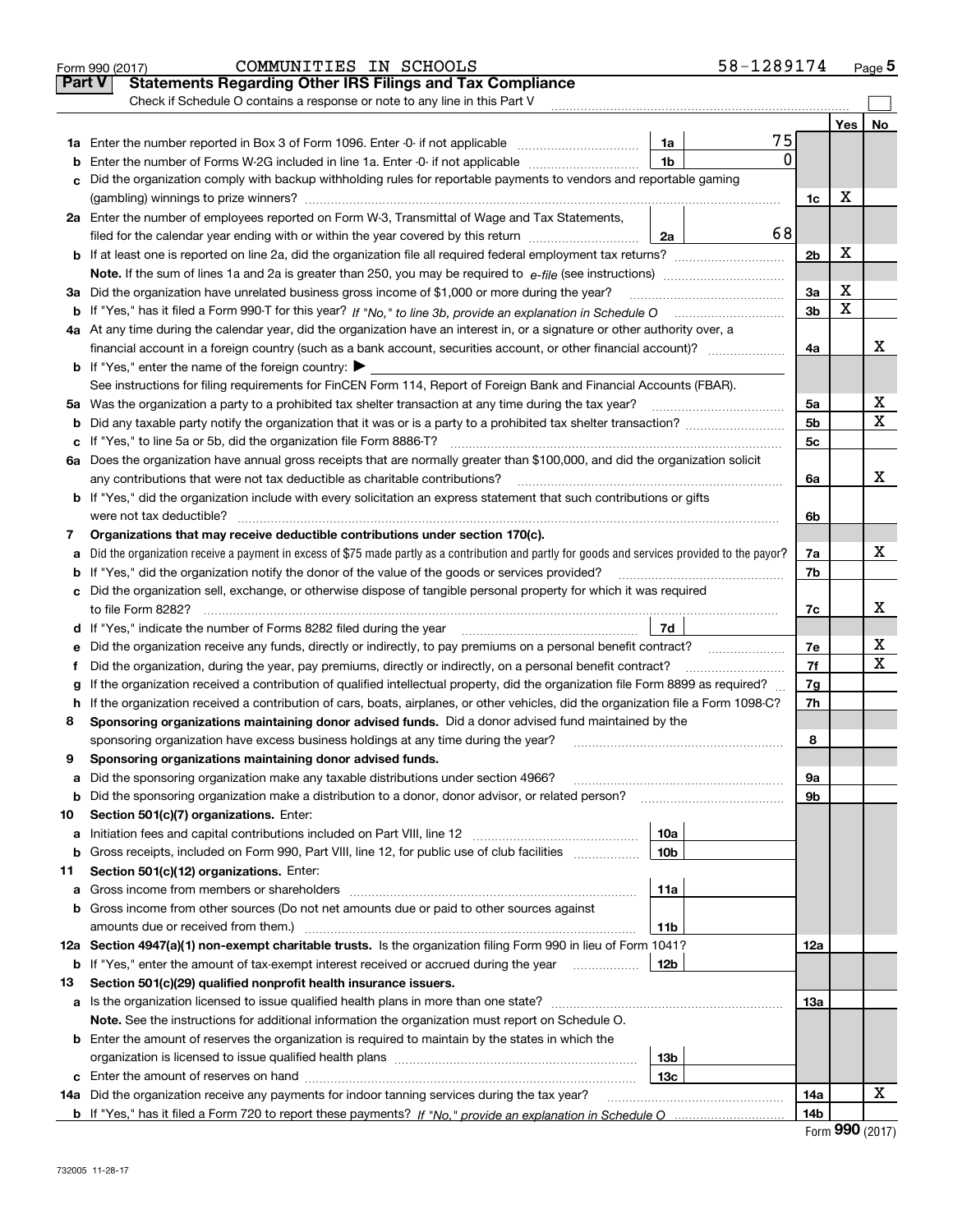|  | Form 990 (2017) |  |
|--|-----------------|--|
|  |                 |  |

| Form 990 (2017) | COMMUNITIES IN SCHOOLS |  | 58-1289174                                                                                                                  | $P_{\text{aqe}}$ 6 |
|-----------------|------------------------|--|-----------------------------------------------------------------------------------------------------------------------------|--------------------|
|                 |                        |  | Part VI Governance, Management, and Disclosure For each "Yes" response to lines 2 through 7b below, and for a "No" response |                    |
|                 |                        |  | to line 8a, 8b, or 10b below, describe the circumstances, processes, or changes in Schedule O. See instructions.            |                    |

|     | Check if Schedule O contains a response or note to any line in this Part VI                                                                                           |    |    |                 |     | $ {\bf X} $ |  |  |  |
|-----|-----------------------------------------------------------------------------------------------------------------------------------------------------------------------|----|----|-----------------|-----|-------------|--|--|--|
|     | <b>Section A. Governing Body and Management</b>                                                                                                                       |    |    |                 |     |             |  |  |  |
|     |                                                                                                                                                                       |    |    |                 | Yes | No          |  |  |  |
|     | 1a Enter the number of voting members of the governing body at the end of the tax year                                                                                | 1a |    | 24              |     |             |  |  |  |
|     | If there are material differences in voting rights among members of the governing body, or if the governing                                                           |    |    |                 |     |             |  |  |  |
|     | body delegated broad authority to an executive committee or similar committee, explain in Schedule O.                                                                 |    |    |                 |     |             |  |  |  |
| b   | Enter the number of voting members included in line 1a, above, who are independent                                                                                    | 1b | 23 |                 |     |             |  |  |  |
| 2   | Did any officer, director, trustee, or key employee have a family relationship or a business relationship with any other                                              |    |    |                 |     |             |  |  |  |
|     | officer, director, trustee, or key employee?                                                                                                                          |    |    | 2               |     | X           |  |  |  |
| 3   | Did the organization delegate control over management duties customarily performed by or under the direct supervision                                                 |    |    |                 |     |             |  |  |  |
|     |                                                                                                                                                                       |    |    | 3               |     | x           |  |  |  |
| 4   | Did the organization make any significant changes to its governing documents since the prior Form 990 was filed?                                                      |    |    | $\overline{4}$  |     | $\mathbf X$ |  |  |  |
| 5   |                                                                                                                                                                       |    |    | 5               |     | X           |  |  |  |
| 6   | Did the organization have members or stockholders?                                                                                                                    |    |    | 6               |     | X           |  |  |  |
| 7a  | Did the organization have members, stockholders, or other persons who had the power to elect or appoint one or                                                        |    |    |                 |     |             |  |  |  |
|     | more members of the governing body?                                                                                                                                   |    |    | 7a              |     | x           |  |  |  |
| b   | Are any governance decisions of the organization reserved to (or subject to approval by) members, stockholders, or                                                    |    |    |                 |     |             |  |  |  |
|     | persons other than the governing body?                                                                                                                                |    |    | 7b              |     | х           |  |  |  |
| 8   | Did the organization contemporaneously document the meetings held or written actions undertaken during the year by the following:                                     |    |    |                 |     |             |  |  |  |
| a   |                                                                                                                                                                       |    |    | 8a              | х   |             |  |  |  |
| b   |                                                                                                                                                                       |    |    | 8b              | x   |             |  |  |  |
| 9   | Is there any officer, director, trustee, or key employee listed in Part VII, Section A, who cannot be reached at the                                                  |    |    |                 |     |             |  |  |  |
|     |                                                                                                                                                                       |    |    | 9               |     | x           |  |  |  |
|     | <b>Section B. Policies</b> (This Section B requests information about policies not required by the Internal Revenue Code.)                                            |    |    |                 |     |             |  |  |  |
|     |                                                                                                                                                                       |    |    |                 | Yes | No          |  |  |  |
|     |                                                                                                                                                                       |    |    | 10a             | X   |             |  |  |  |
|     | <b>b</b> If "Yes," did the organization have written policies and procedures governing the activities of such chapters, affiliates,                                   |    |    |                 |     |             |  |  |  |
|     | and branches to ensure their operations are consistent with the organization's exempt purposes?                                                                       |    |    | 10 <sub>b</sub> | х   |             |  |  |  |
|     | 11a Has the organization provided a complete copy of this Form 990 to all members of its governing body before filing the form?                                       |    |    | 11a             | X   |             |  |  |  |
| b   | Describe in Schedule O the process, if any, used by the organization to review this Form 990.                                                                         |    |    |                 |     |             |  |  |  |
| 12a | Did the organization have a written conflict of interest policy? If "No," go to line 13                                                                               |    |    | 12a             | X   |             |  |  |  |
| b   |                                                                                                                                                                       |    |    | 12 <sub>b</sub> | X   |             |  |  |  |
| с   | Did the organization regularly and consistently monitor and enforce compliance with the policy? If "Yes." describe                                                    |    |    |                 |     |             |  |  |  |
|     | in Schedule O how this was done measured and continuum control to the control of the state of the state of the                                                        |    |    | 12c             | х   |             |  |  |  |
| 13  | Did the organization have a written whistleblower policy?                                                                                                             |    |    | 13              | x   |             |  |  |  |
| 14  | Did the organization have a written document retention and destruction policy?                                                                                        |    |    | 14              | X   |             |  |  |  |
| 15  | Did the process for determining compensation of the following persons include a review and approval by independent                                                    |    |    |                 |     |             |  |  |  |
|     | persons, comparability data, and contemporaneous substantiation of the deliberation and decision?                                                                     |    |    |                 |     |             |  |  |  |
| a   | The organization's CEO, Executive Director, or top management official manufactured content of the organization's CEO, Executive Director, or top management official |    |    | 15a             | х   |             |  |  |  |
|     | Other officers or key employees of the organization                                                                                                                   |    |    | 15b             |     | х           |  |  |  |
|     | If "Yes" to line 15a or 15b, describe the process in Schedule O (see instructions).                                                                                   |    |    |                 |     |             |  |  |  |
|     | 16a Did the organization invest in, contribute assets to, or participate in a joint venture or similar arrangement with a                                             |    |    |                 |     |             |  |  |  |
|     | taxable entity during the year?                                                                                                                                       |    |    | 16a             |     | х           |  |  |  |
|     | b If "Yes," did the organization follow a written policy or procedure requiring the organization to evaluate its participation                                        |    |    |                 |     |             |  |  |  |
|     | in joint venture arrangements under applicable federal tax law, and take steps to safeguard the organization's                                                        |    |    |                 |     |             |  |  |  |
|     | exempt status with respect to such arrangements?                                                                                                                      |    |    | 16b             |     |             |  |  |  |
|     | <b>Section C. Disclosure</b>                                                                                                                                          |    |    |                 |     |             |  |  |  |
| 17  | List the states with which a copy of this Form 990 is required to be filed SEE SCHEDULE O                                                                             |    |    |                 |     |             |  |  |  |
| 18  | Section 6104 requires an organization to make its Forms 1023 (or 1024 if applicable), 990, and 990-T (Section 501(c)(3)s only) available                              |    |    |                 |     |             |  |  |  |
|     | for public inspection. Indicate how you made these available. Check all that apply.                                                                                   |    |    |                 |     |             |  |  |  |
|     | $X$ Upon request<br>Another's website<br>Own website<br>Other (explain in Schedule O)                                                                                 |    |    |                 |     |             |  |  |  |
| 19  | Describe in Schedule O whether (and if so, how) the organization made its governing documents, conflict of interest policy, and financial                             |    |    |                 |     |             |  |  |  |
|     | statements available to the public during the tax year.                                                                                                               |    |    |                 |     |             |  |  |  |
| 20  | State the name, address, and telephone number of the person who possesses the organization's books and records:                                                       |    |    |                 |     |             |  |  |  |
|     | MANOMA SIRISENA - (800) 247-4543                                                                                                                                      |    |    |                 |     |             |  |  |  |
|     | 2345 CRYSTAL DRIVE, NO. 700, ARLINGTON, VA<br>22202                                                                                                                   |    |    |                 |     |             |  |  |  |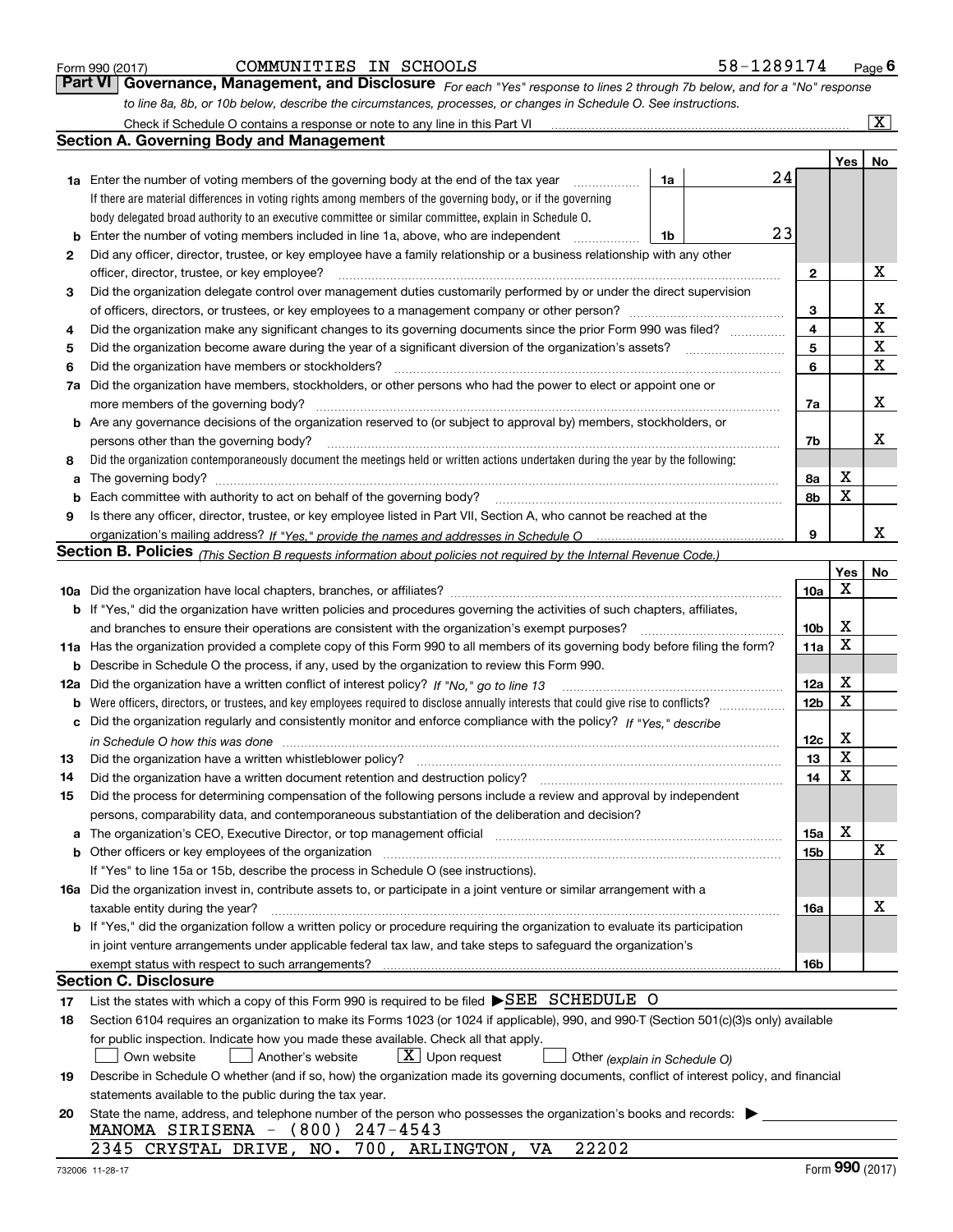$\mathcal{L}^{\text{max}}$ 

| Form 990 (2017) | COMMUNITIES IN SCHOOLS                                                                     |  | 58-1289174 | Page 7 |
|-----------------|--------------------------------------------------------------------------------------------|--|------------|--------|
|                 | Part VII Compensation of Officers, Directors, Trustees, Key Employees, Highest Compensated |  |            |        |
|                 | <b>Employees, and Independent Contractors</b>                                              |  |            |        |

Check if Schedule O contains a response or note to any line in this Part VII

**Section A. Officers, Directors, Trustees, Key Employees, and Highest Compensated Employees**

**1a**  Complete this table for all persons required to be listed. Report compensation for the calendar year ending with or within the organization's tax year.

**•** List all of the organization's current officers, directors, trustees (whether individuals or organizations), regardless of amount of compensation. Enter -0- in columns  $(D)$ ,  $(E)$ , and  $(F)$  if no compensation was paid.

● List all of the organization's **current** key employees, if any. See instructions for definition of "key employee."

**•** List the organization's five current highest compensated employees (other than an officer, director, trustee, or key employee) who received reportable compensation (Box 5 of Form W-2 and/or Box 7 of Form 1099-MISC) of more than \$100,000 from the organization and any related organizations.

 $\bullet$  List all of the organization's **former** officers, key employees, and highest compensated employees who received more than \$100,000 of reportable compensation from the organization and any related organizations.

**•** List all of the organization's former directors or trustees that received, in the capacity as a former director or trustee of the organization, more than \$10,000 of reportable compensation from the organization and any related organizations.

List persons in the following order: individual trustees or directors; institutional trustees; officers; key employees; highest compensated employees; and former such persons.

Check this box if neither the organization nor any related organization compensated any current officer, director, or trustee.  $\mathcal{L}^{\text{max}}$ 

| (A)                              | (B)                                                                  |                                                                                                             |                      | (C)     |              |                                  |        | (D)                                    | (E)                                        | (F)                                                                      |
|----------------------------------|----------------------------------------------------------------------|-------------------------------------------------------------------------------------------------------------|----------------------|---------|--------------|----------------------------------|--------|----------------------------------------|--------------------------------------------|--------------------------------------------------------------------------|
| Name and Title                   | Average<br>hours per<br>week                                         | Position<br>(do not check more than one<br>box, unless person is both an<br>officer and a director/trustee) |                      |         |              |                                  |        | Reportable<br>compensation<br>from     | Reportable<br>compensation<br>from related | Estimated<br>amount of<br>other                                          |
|                                  | (list any<br>hours for<br>related<br>organizations<br>below<br>line) | ndividual trustee or director                                                                               | nstitutional trustee | Officer | Key employee | Highest compensated<br> employee | Former | the<br>organization<br>(W-2/1099-MISC) | organizations<br>(W-2/1099-MISC)           | compensation<br>from the<br>organization<br>and related<br>organizations |
| (1)<br>CHRISTOPHER F. ALLWIN     | 5.00                                                                 |                                                                                                             |                      |         |              |                                  |        |                                        |                                            |                                                                          |
| <b>DIRECTOR</b>                  |                                                                      | $\overline{\textbf{X}}$                                                                                     |                      |         |              |                                  |        | $\mathbf 0$ .                          | $\mathbf 0$ .                              | 0.                                                                       |
| (2)<br>ROBERT H. B. BALDWIN, JR. | 5.00                                                                 |                                                                                                             |                      |         |              |                                  |        |                                        |                                            |                                                                          |
| <b>DIRECTOR</b>                  |                                                                      | $\mathbf X$                                                                                                 |                      |         |              |                                  |        | $\mathbf 0$ .                          | $\mathbf 0$ .                              | $0_{.}$                                                                  |
| MARTIN R. CASTRO<br>(3)          | 5.00                                                                 |                                                                                                             |                      |         |              |                                  |        |                                        |                                            |                                                                          |
| <b>DIRECTOR</b>                  |                                                                      | $\overline{\textbf{X}}$                                                                                     |                      |         |              |                                  |        | $\mathbf 0$ .                          | $\mathbf 0$ .                              | $\mathbf 0$ .                                                            |
| JAMES COX CHAMBERS<br>(4)        | 5.00                                                                 |                                                                                                             |                      |         |              |                                  |        |                                        |                                            |                                                                          |
| <b>DIRECTOR</b>                  |                                                                      | $\overline{\textbf{X}}$                                                                                     |                      |         |              |                                  |        | $\mathbf 0$ .                          | $\mathbf 0$ .                              | $\mathbf 0$ .                                                            |
| <b>JERRY CROAN</b><br>(5)        | 5.00                                                                 |                                                                                                             |                      |         |              |                                  |        |                                        |                                            |                                                                          |
| <b>DIRECTOR</b>                  |                                                                      | $\overline{\textbf{X}}$                                                                                     |                      |         |              |                                  |        | $\mathbf 0$ .                          | $\mathbf 0$ .                              | $\mathbf 0$ .                                                            |
| (6)<br>KIMBERLY DAVIS            | 5.00                                                                 |                                                                                                             |                      |         |              |                                  |        |                                        |                                            |                                                                          |
| <b>DIRECTOR</b>                  |                                                                      | X                                                                                                           |                      |         |              |                                  |        | $\mathbf 0$ .                          | $\mathbf 0$ .                              | $\mathbf 0$ .                                                            |
| JOSEPH DIDOMIZIO<br>(7)          | 5.00                                                                 |                                                                                                             |                      |         |              |                                  |        |                                        |                                            |                                                                          |
| <b>DIRECTOR</b>                  |                                                                      | $\rm X$                                                                                                     |                      |         |              |                                  |        | $\mathbf 0$ .                          | $\mathbf 0$ .                              | $\mathbf 0$ .                                                            |
| DAN DOMENECH<br>(8)              | 5.00                                                                 |                                                                                                             |                      |         |              |                                  |        |                                        |                                            |                                                                          |
| <b>DIRECTOR</b>                  |                                                                      | $\overline{\textbf{X}}$                                                                                     |                      |         |              |                                  |        | $\mathbf 0$ .                          | $\mathbf 0$ .                              | $\mathbf 0$ .                                                            |
| ARNE DUNCAN<br>(9)               | 5.00                                                                 |                                                                                                             |                      |         |              |                                  |        |                                        |                                            |                                                                          |
| <b>DIRECTOR</b>                  |                                                                      | $\rm X$                                                                                                     |                      |         |              |                                  |        | $\mathbf 0$ .                          | $\mathbf 0$ .                              | $\mathbf 0$ .                                                            |
| (10) JOHN R. ETTINGER            | 5.00                                                                 |                                                                                                             |                      |         |              |                                  |        |                                        |                                            |                                                                          |
| <b>DIRECTOR</b>                  |                                                                      | X                                                                                                           |                      |         |              |                                  |        | $\mathbf 0$ .                          | $\mathbf 0$ .                              | $\mathbf 0$ .                                                            |
| (11) PASCAL FERNANDEZ            | 5.00                                                                 |                                                                                                             |                      |         |              |                                  |        |                                        |                                            |                                                                          |
| <b>DIRECTOR</b>                  |                                                                      | $\mathbf X$                                                                                                 |                      |         |              |                                  |        | $\mathbf 0$ .                          | $\mathbf 0$ .                              | $\mathbf 0$ .                                                            |
| (12) MICHAEL FRENCH              | 5.00                                                                 |                                                                                                             |                      |         |              |                                  |        |                                        |                                            |                                                                          |
| <b>DIRECTOR</b>                  |                                                                      | $\overline{\textbf{X}}$                                                                                     |                      |         |              |                                  |        | $\mathbf 0$ .                          | $\mathbf 0$ .                              | $\mathbf 0$ .                                                            |
| (13) MICHAEL KEITHLEY            | 5.00                                                                 |                                                                                                             |                      |         |              |                                  |        |                                        |                                            |                                                                          |
| <b>DIRECTOR</b>                  |                                                                      | $\mathbf X$                                                                                                 |                      |         |              |                                  |        | $\mathbf 0$ .                          | $\mathbf 0$ .                              | $\mathbf 0$ .                                                            |
| (14) JILLIAN MANUS               | 5.00                                                                 |                                                                                                             |                      |         |              |                                  |        |                                        |                                            |                                                                          |
| <b>DIRECTOR</b>                  |                                                                      | X                                                                                                           |                      |         |              |                                  |        | $\mathbf 0$ .                          | $\mathbf 0$ .                              | $\mathbf 0$ .                                                            |
| (15) JOHN NIXON                  | 5.00                                                                 |                                                                                                             |                      |         |              |                                  |        |                                        |                                            |                                                                          |
| <b>DIRECTOR</b>                  |                                                                      | $\rm X$                                                                                                     |                      |         |              |                                  |        | $\mathbf 0$ .                          | $\mathbf 0$ .                              | $0 \cdot$                                                                |
| (16) JONATHAN G. POWERS          | 5.00                                                                 |                                                                                                             |                      |         |              |                                  |        |                                        |                                            |                                                                          |
| <b>DIRECTOR</b>                  |                                                                      | X                                                                                                           |                      |         |              |                                  |        | 0.                                     | $\mathbf 0$ .                              | $\mathbf 0$ .                                                            |
| (17) LEONARD STERN               | 5.00                                                                 |                                                                                                             |                      |         |              |                                  |        |                                        |                                            |                                                                          |
| <b>DIRECTOR</b>                  |                                                                      | $\rm X$                                                                                                     |                      |         |              |                                  |        | $\mathbf 0$ .                          | $\mathbf 0$ .                              | $\mathbf 0$ .                                                            |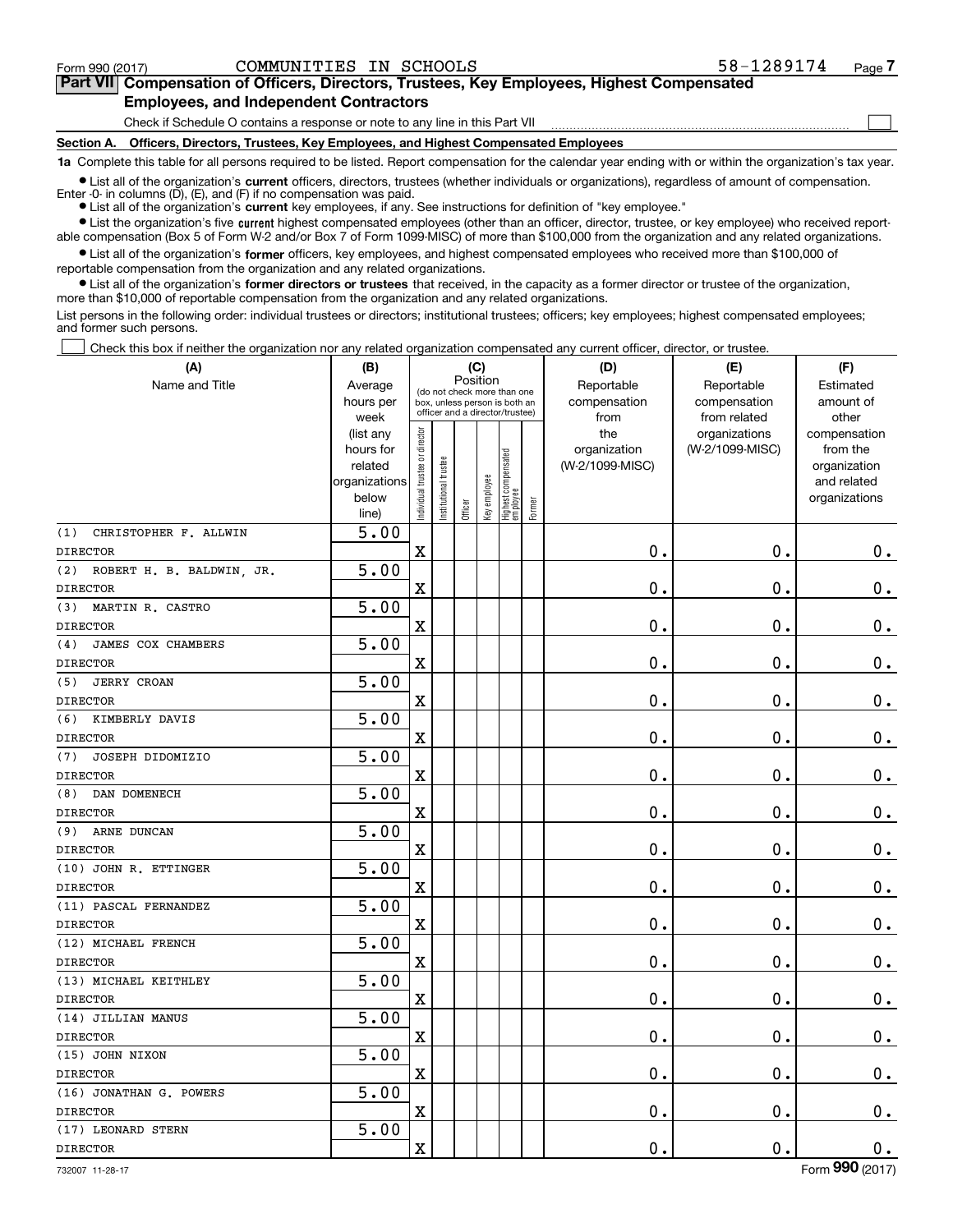|  | Form 990 (2017) |
|--|-----------------|

| $\vert$ Part VII $\vert$ Section A. Officers, Directors, Trustees, Key Employees, and Highest Compensated Employees $\vert$ $_{\rm {Continued)}}$                                                                                                                       |                        |                                |                       |             |              |                                   |        |                         |                 |                  |              |                             |               |
|-------------------------------------------------------------------------------------------------------------------------------------------------------------------------------------------------------------------------------------------------------------------------|------------------------|--------------------------------|-----------------------|-------------|--------------|-----------------------------------|--------|-------------------------|-----------------|------------------|--------------|-----------------------------|---------------|
| (A)                                                                                                                                                                                                                                                                     | (B)                    |                                |                       |             | (C)          |                                   |        | (D)                     | (E)             | (F)              |              |                             |               |
| Name and title                                                                                                                                                                                                                                                          | Average                |                                |                       | Position    |              | (do not check more than one       |        | Reportable              | Reportable      |                  | Estimated    |                             |               |
|                                                                                                                                                                                                                                                                         | hours per              |                                |                       |             |              | box, unless person is both an     |        | compensation            | compensation    |                  |              | amount of                   |               |
|                                                                                                                                                                                                                                                                         | week                   |                                |                       |             |              | officer and a director/trustee)   |        | from                    | from related    |                  |              | other                       |               |
|                                                                                                                                                                                                                                                                         | (list any<br>hours for |                                |                       |             |              |                                   |        | the                     | organizations   |                  |              | compensation                |               |
|                                                                                                                                                                                                                                                                         | related                |                                |                       |             |              |                                   |        | organization            | (W-2/1099-MISC) |                  |              | from the                    |               |
|                                                                                                                                                                                                                                                                         | organizations          |                                |                       |             |              |                                   |        | (W-2/1099-MISC)         |                 |                  |              | organization<br>and related |               |
|                                                                                                                                                                                                                                                                         | below                  |                                |                       |             |              |                                   |        |                         |                 |                  |              | organizations               |               |
|                                                                                                                                                                                                                                                                         | line)                  | Individual trustee or director | Institutional trustee | Officer     | key employee | Highest compensated<br>  employee | Former |                         |                 |                  |              |                             |               |
| (18) DANIEL SULLIVAN                                                                                                                                                                                                                                                    | $\overline{5.00}$      |                                |                       |             |              |                                   |        |                         |                 |                  |              |                             |               |
| <b>DIRECTOR</b>                                                                                                                                                                                                                                                         |                        | $\mathbf X$                    |                       |             |              |                                   |        | $\mathbf 0$ .           |                 | $\mathbf 0$ .    |              |                             | 0.            |
| (19) DONNA WEISS                                                                                                                                                                                                                                                        | $\overline{5.00}$      |                                |                       |             |              |                                   |        |                         |                 |                  |              |                             |               |
| <b>DIRECTOR</b>                                                                                                                                                                                                                                                         |                        | $\mathbf X$                    |                       |             |              |                                   |        | 0.                      |                 | $\mathbf 0$ .    |              |                             | $0$ .         |
| (20) SHERRIE ROLLINS WESTIN                                                                                                                                                                                                                                             | $\overline{5.00}$      |                                |                       |             |              |                                   |        |                         |                 |                  |              |                             |               |
| <b>DIRECTOR</b>                                                                                                                                                                                                                                                         |                        | $\mathbf X$                    |                       |             |              |                                   |        | 0.                      |                 | $\mathbf 0$ .    |              |                             | $\mathbf 0$ . |
| (21) LINDA GALE WHITE                                                                                                                                                                                                                                                   | $\overline{5.00}$      |                                |                       |             |              |                                   |        |                         |                 |                  |              |                             |               |
| <b>DIRECTOR</b>                                                                                                                                                                                                                                                         |                        | $\mathbf X$                    |                       |             |              |                                   |        | 0.                      |                 | $\mathbf 0$ .    |              |                             | $0$ .         |
| (22) REY SALDANA                                                                                                                                                                                                                                                        | 5.00                   |                                |                       |             |              |                                   |        |                         |                 |                  |              |                             |               |
| DIRECTOR FROM 9/2017                                                                                                                                                                                                                                                    |                        | X                              |                       |             |              |                                   |        | 0.                      |                 | $\mathbf 0$ .    |              |                             | $0$ .         |
| (23) ELAINE WYNN                                                                                                                                                                                                                                                        | 5.00                   |                                |                       |             |              |                                   |        |                         |                 |                  |              |                             |               |
| CHAIRMAN                                                                                                                                                                                                                                                                |                        | $\mathbf X$                    |                       | $\mathbf X$ |              |                                   |        | 0.                      |                 | $\mathbf 0$ .    |              |                             | $0$ .         |
| (24) WILLIAM E. MILLIKEN                                                                                                                                                                                                                                                | 5.00                   |                                |                       |             |              |                                   |        |                         |                 |                  |              |                             |               |
| VICE CHAIRMAN & FOUNDER                                                                                                                                                                                                                                                 |                        | $\mathbf X$                    |                       | $\mathbf X$ |              |                                   |        | 108,000.                |                 | $\mathbf 0$ .    |              |                             | 0.            |
| (25) AVA D. YOUNGBLOOD                                                                                                                                                                                                                                                  | $\overline{5.00}$      |                                |                       |             |              |                                   |        |                         |                 |                  |              |                             |               |
| SECRETARY THRU 2/2018                                                                                                                                                                                                                                                   |                        | $\mathbf X$                    |                       | $\mathbf X$ |              |                                   |        | 0.                      |                 | $\mathbf 0$ .    |              |                             | 0.            |
| (26) KELLY MASLEY                                                                                                                                                                                                                                                       | 40.00                  |                                |                       |             |              |                                   |        |                         |                 |                  |              |                             |               |
| SECRETARY FROM 4/2018                                                                                                                                                                                                                                                   |                        |                                |                       | $\mathbf X$ |              |                                   |        | 112,548.                |                 | $0$ .            |              | 9,906.                      |               |
|                                                                                                                                                                                                                                                                         |                        |                                |                       |             |              |                                   |        | 220,548.                |                 | $\overline{0}$ . |              |                             | 9,906.        |
|                                                                                                                                                                                                                                                                         |                        |                                |                       |             |              |                                   |        | 1,956,067.              |                 | 0.               |              | 321,141.                    |               |
|                                                                                                                                                                                                                                                                         |                        |                                |                       |             |              |                                   |        | 2, 176, 615.            |                 | 0.               |              | 331,047.                    |               |
| Total number of individuals (including but not limited to those listed above) who received more than \$100,000 of reportable<br>$\mathbf{2}$                                                                                                                            |                        |                                |                       |             |              |                                   |        |                         |                 |                  |              |                             |               |
| compensation from the organization                                                                                                                                                                                                                                      |                        |                                |                       |             |              |                                   |        |                         |                 |                  |              | Yes                         | 17<br>No      |
| 3<br>Did the organization list any former officer, director, or trustee, key employee, or highest compensated employee on                                                                                                                                               |                        |                                |                       |             |              |                                   |        |                         |                 |                  |              |                             |               |
|                                                                                                                                                                                                                                                                         |                        |                                |                       |             |              |                                   |        |                         |                 |                  | 3            |                             | X             |
| line 1a? If "Yes," complete Schedule J for such individual manufactured contains and the Yes," complete Schedule J for such individual<br>For any individual listed on line 1a, is the sum of reportable compensation and other compensation from the organization<br>4 |                        |                                |                       |             |              |                                   |        |                         |                 |                  |              |                             |               |
|                                                                                                                                                                                                                                                                         |                        |                                |                       |             |              |                                   |        |                         |                 |                  | 4            | X                           |               |
| Did any person listed on line 1a receive or accrue compensation from any unrelated organization or individual for services<br>5                                                                                                                                         |                        |                                |                       |             |              |                                   |        |                         |                 |                  |              |                             |               |
|                                                                                                                                                                                                                                                                         |                        |                                |                       |             |              |                                   |        |                         |                 |                  | 5            |                             | X             |
| <b>Section B. Independent Contractors</b>                                                                                                                                                                                                                               |                        |                                |                       |             |              |                                   |        |                         |                 |                  |              |                             |               |
| Complete this table for your five highest compensated independent contractors that received more than \$100,000 of compensation from<br>1.                                                                                                                              |                        |                                |                       |             |              |                                   |        |                         |                 |                  |              |                             |               |
| the organization. Report compensation for the calendar year ending with or within the organization's tax year.                                                                                                                                                          |                        |                                |                       |             |              |                                   |        |                         |                 |                  |              |                             |               |
| (A)                                                                                                                                                                                                                                                                     |                        |                                |                       |             |              |                                   |        | (B)                     |                 |                  | (C)          |                             |               |
| Name and business address                                                                                                                                                                                                                                               |                        |                                |                       |             |              |                                   |        | Description of services |                 |                  | Compensation |                             |               |

| (A)                                                                                                                              | וסו                     | ישו          |  |
|----------------------------------------------------------------------------------------------------------------------------------|-------------------------|--------------|--|
| Name and business address                                                                                                        | Description of services | Compensation |  |
| GMMB INC., 3050 K ST., NW, SUITE 100,                                                                                            |                         |              |  |
| WASHINGTON, DC 20007                                                                                                             | MARKETING SERVICES      | 1,106,003.   |  |
| THE CAUSEWAY AGENCY, 21 CHARLES ST., SUITE                                                                                       |                         |              |  |
| 201, WESTPORT, CT 06880                                                                                                          | ADVERTISING SERVICES    | 425, 269.    |  |
| CASEWORTHY, INC, 3995 S. 700 E., SUITE                                                                                           |                         |              |  |
| 420, SALT LAKE CITY, UT 84107                                                                                                    | CASE MANAGEMENT         | 402,375.     |  |
| THE CROSSLAND GROUP, 8 FANEUIL HALL                                                                                              | STRATEGIC PLANNING      |              |  |
| MARKETPLACE, 3RD FLOOR, BOSTON, MA 02109                                                                                         | <b>SERVICES</b>         | 247,426.     |  |
| COMMUNITY WEALTH PARTNERS, 1825 K ST., NW,                                                                                       | MARKETING STRATEGY      |              |  |
| SUITE 1000, WASHINGTON, DC 20006                                                                                                 | <b>SERVICES</b>         | 212,776.     |  |
| Total number of independent contractors (including but not limited to those listed above) who received more than<br>$\mathbf{2}$ |                         |              |  |
| 10<br>$$100,000$ of compensation from the organization $\triangleright$                                                          |                         |              |  |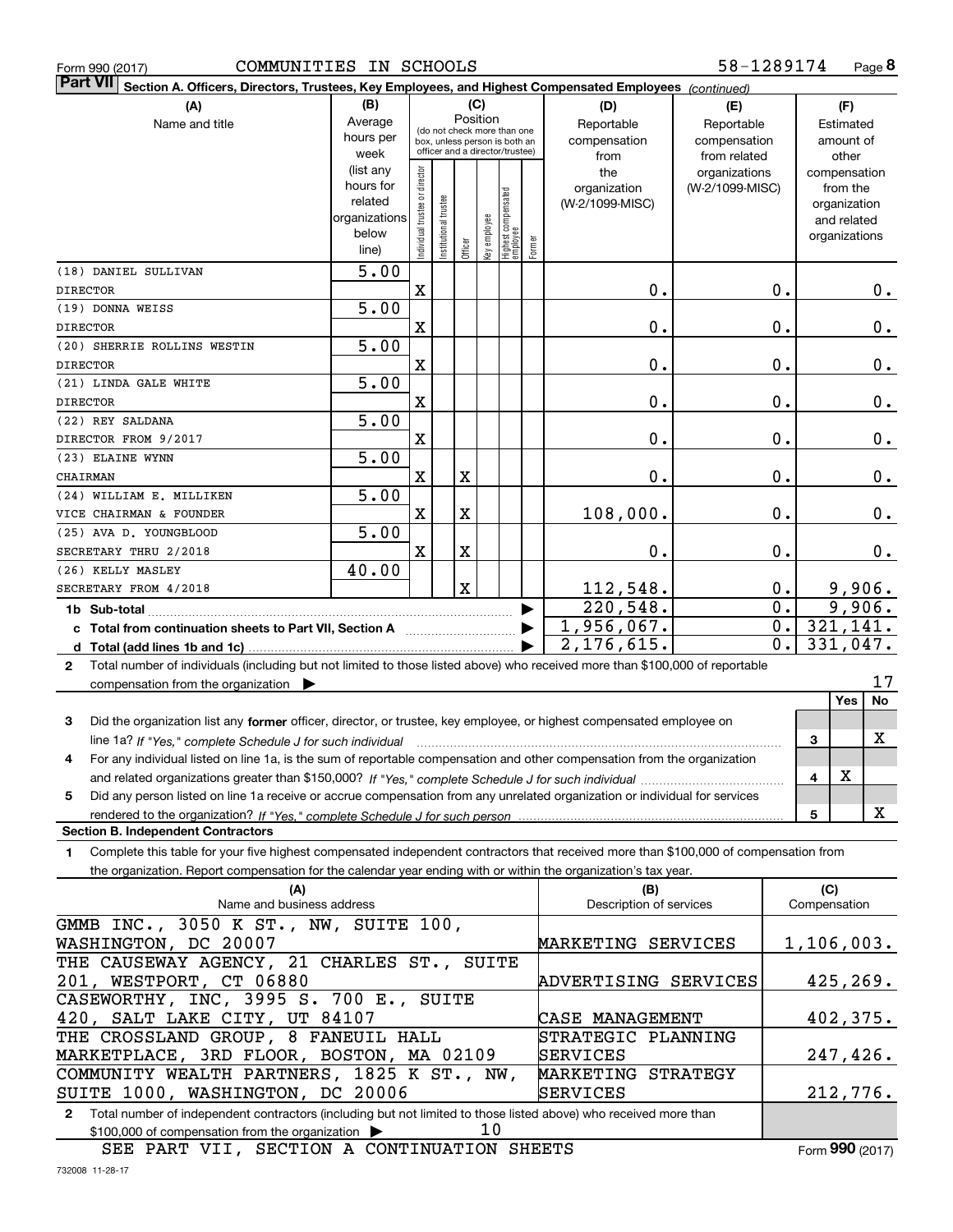| COMMUNITIES IN SCHOOLS<br>Form 990                    | 58-1289174             |                                                                                                        |                       |         |                         |                              |        |                      |                              |                    |
|-------------------------------------------------------|------------------------|--------------------------------------------------------------------------------------------------------|-----------------------|---------|-------------------------|------------------------------|--------|----------------------|------------------------------|--------------------|
| <b>Part VII</b>                                       |                        | Section A. Officers, Directors, Trustees, Key Employees, and Highest Compensated Employees (continued) |                       |         |                         |                              |        |                      |                              |                    |
| (A)                                                   | (B)                    |                                                                                                        |                       |         | (C)                     |                              |        | (D)                  | (E)                          | (F)                |
| Name and title                                        | Average                | Position<br>(check all that apply)                                                                     |                       |         |                         |                              |        | Reportable           | Reportable                   | Estimated          |
|                                                       | hours                  |                                                                                                        |                       |         |                         |                              |        | compensation<br>from | compensation<br>from related | amount of<br>other |
|                                                       | per<br>week            |                                                                                                        |                       |         |                         |                              |        | the                  | organizations                | compensation       |
|                                                       | (list any              |                                                                                                        |                       |         |                         |                              |        | organization         | (W-2/1099-MISC)              | from the           |
|                                                       | hours for              |                                                                                                        |                       |         |                         |                              |        | (W-2/1099-MISC)      |                              | organization       |
|                                                       | related                |                                                                                                        |                       |         |                         |                              |        |                      |                              | and related        |
|                                                       | organizations<br>below | Individual trustee or director                                                                         | Institutional trustee |         | Key employee            |                              |        |                      |                              | organizations      |
|                                                       | line)                  |                                                                                                        |                       | Officer |                         | Highest compensated employee | Former |                      |                              |                    |
| (27) DALE A. ERQUIAGA                                 | 40.00                  |                                                                                                        |                       |         |                         |                              |        |                      |                              |                    |
| PRESIDENT                                             |                        |                                                                                                        |                       | X       |                         |                              |        | 399,598.             | $\mathbf 0$ .                | <u>31,541.</u>     |
| (28) STEVEN D. MCCULLOUGH                             | 40.00                  |                                                                                                        |                       |         |                         |                              |        |                      |                              |                    |
| CHIEF OPERATING OFFICER                               |                        |                                                                                                        |                       | X       |                         |                              |        | 253,442.             | 0.                           | 59,768.            |
| (29) DEBRA E. MONTANINO                               | 40.00                  |                                                                                                        |                       |         |                         |                              |        |                      |                              |                    |
| CHIEF STRATEGY OFFICER                                |                        |                                                                                                        |                       | X       |                         |                              |        | 220,811.             | 0.                           | 42,838.            |
| (30) HEATHER J. CLAWSON                               | 40.00                  |                                                                                                        |                       |         |                         |                              |        |                      |                              |                    |
| EVP RESEARCH EVALUATION AND INNOVATI                  |                        |                                                                                                        |                       |         | X                       |                              |        | 191,674.             | 0.                           | 36, 713.           |
| (31) KATHLEEN A. LALLY                                | 40.00                  |                                                                                                        |                       |         |                         |                              |        |                      |                              |                    |
| VP GROWTH & IMPACT                                    |                        |                                                                                                        |                       |         | $\overline{\mathbf{X}}$ |                              |        | 151,101.             | 0.                           | 33,391.            |
| (32) GARY M. CHAPMAN                                  | 40.00                  |                                                                                                        |                       |         |                         |                              |        |                      |                              |                    |
| VP BUSINESS DEVELOPMENT                               |                        |                                                                                                        |                       |         |                         | $\mathbf X$                  |        | 199,749.             | 0.                           | 26, 357.           |
| (33) TIMOTHY J. PLANT<br>VP PHILANTHROPY & ENGAGEMENT | 40.00                  |                                                                                                        |                       |         |                         | $\mathbf X$                  |        | 146,607.             | 0.                           |                    |
| (34) MANOMA SIRISENA                                  | 40.00                  |                                                                                                        |                       |         |                         |                              |        |                      |                              | 27,477.            |
| VP FINANCE                                            |                        |                                                                                                        |                       |         |                         | $\mathbf X$                  |        | 131,950.             | 0.                           | 19,841.            |
| (35) MICHAEL HUANG                                    | 40.00                  |                                                                                                        |                       |         |                         |                              |        |                      |                              |                    |
| VP NATIONAL RESOURCE CENTER                           |                        |                                                                                                        |                       |         |                         | $\mathbf X$                  |        | 131,820.             | 0.                           | 15,783.            |
| (36) STEPHEN T. MAJORS                                | 40.00                  |                                                                                                        |                       |         |                         |                              |        |                      |                              |                    |
| VP COMMUNICATIONS                                     |                        |                                                                                                        |                       |         |                         | $\mathbf X$                  |        | 129, 315.            | $0$ .                        | 27,432.            |
|                                                       |                        |                                                                                                        |                       |         |                         |                              |        |                      |                              |                    |
|                                                       |                        |                                                                                                        |                       |         |                         |                              |        |                      |                              |                    |
|                                                       |                        |                                                                                                        |                       |         |                         |                              |        |                      |                              |                    |
|                                                       |                        |                                                                                                        |                       |         |                         |                              |        |                      |                              |                    |
|                                                       |                        |                                                                                                        |                       |         |                         |                              |        |                      |                              |                    |
|                                                       |                        |                                                                                                        |                       |         |                         |                              |        |                      |                              |                    |
|                                                       |                        |                                                                                                        |                       |         |                         |                              |        |                      |                              |                    |
|                                                       |                        |                                                                                                        |                       |         |                         |                              |        |                      |                              |                    |
|                                                       |                        |                                                                                                        |                       |         |                         |                              |        |                      |                              |                    |
|                                                       |                        |                                                                                                        |                       |         |                         |                              |        |                      |                              |                    |
|                                                       |                        |                                                                                                        |                       |         |                         |                              |        |                      |                              |                    |
|                                                       |                        |                                                                                                        |                       |         |                         |                              |        |                      |                              |                    |
|                                                       |                        |                                                                                                        |                       |         |                         |                              |        |                      |                              |                    |
|                                                       |                        |                                                                                                        |                       |         |                         |                              |        |                      |                              |                    |
|                                                       |                        |                                                                                                        |                       |         |                         |                              |        |                      |                              |                    |
|                                                       |                        |                                                                                                        |                       |         |                         |                              |        |                      |                              |                    |
|                                                       |                        |                                                                                                        |                       |         |                         |                              |        |                      |                              |                    |
|                                                       |                        |                                                                                                        |                       |         |                         |                              |        |                      |                              |                    |
|                                                       |                        |                                                                                                        |                       |         |                         |                              |        |                      |                              |                    |
|                                                       |                        |                                                                                                        |                       |         |                         |                              |        |                      |                              |                    |
|                                                       |                        |                                                                                                        |                       |         |                         |                              |        | 1,956,067.           |                              | 321,141.           |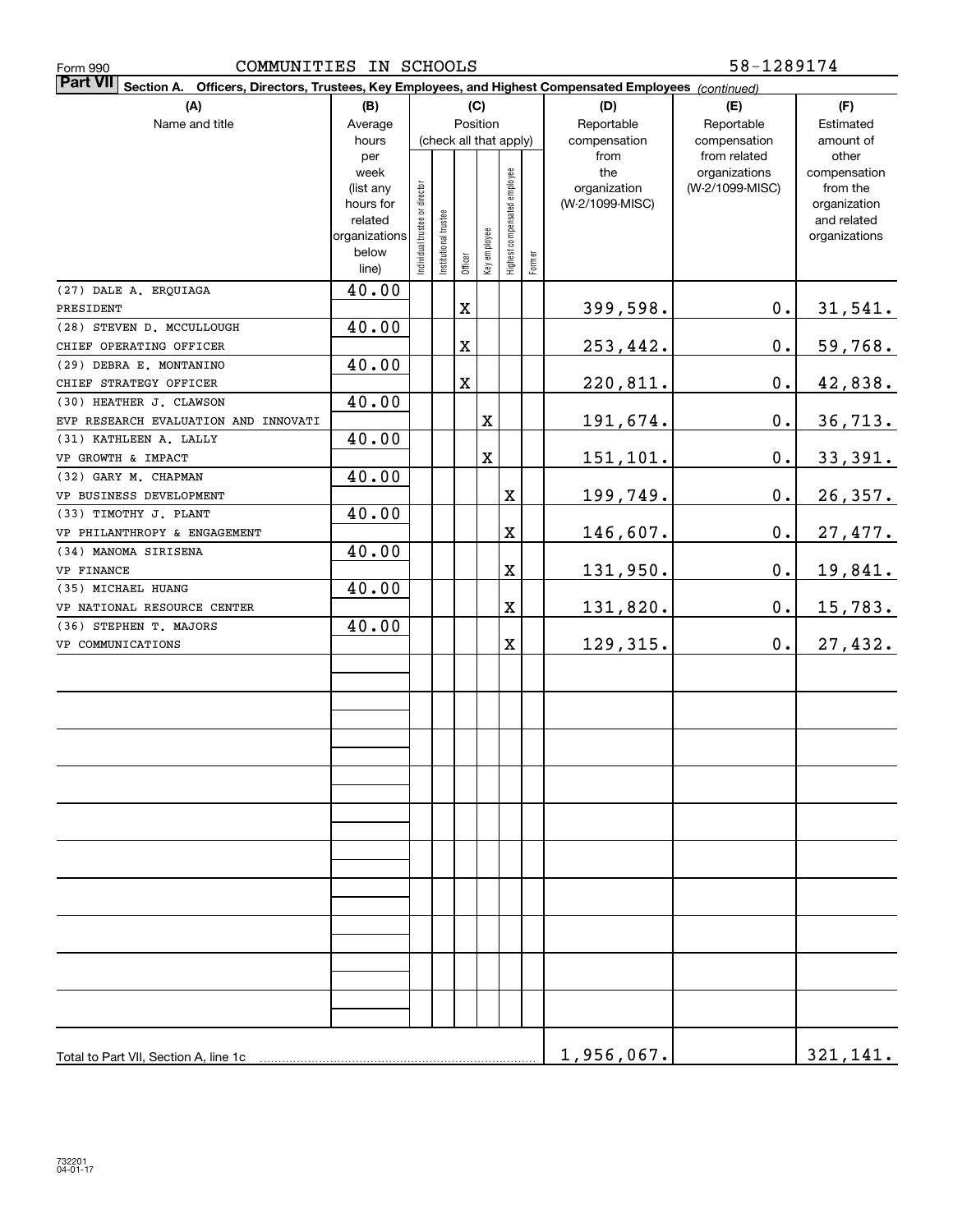|                                                           | Form 990 (2017)  |                                                                                                                        | COMMUNITIES IN SCHOOLS |                       |                      |                                                 | 58-1289174                              | Page 9                                                             |
|-----------------------------------------------------------|------------------|------------------------------------------------------------------------------------------------------------------------|------------------------|-----------------------|----------------------|-------------------------------------------------|-----------------------------------------|--------------------------------------------------------------------|
|                                                           | <b>Part VIII</b> | <b>Statement of Revenue</b>                                                                                            |                        |                       |                      |                                                 |                                         |                                                                    |
|                                                           |                  | Check if Schedule O contains a response or note to any line in this Part VIII                                          |                        |                       |                      |                                                 |                                         |                                                                    |
|                                                           |                  |                                                                                                                        |                        |                       | (A)<br>Total revenue | (B)<br>Related or<br>exempt function<br>revenue | (C)<br>Unrelated<br>business<br>revenue | (D)<br>Revenue excluded<br>from tax under<br>sections<br>512 - 514 |
|                                                           |                  | 1 a Federated campaigns                                                                                                | 1a                     |                       |                      |                                                 |                                         |                                                                    |
| Contributions, Gifts, Grants<br>and Other Similar Amounts |                  | <b>b</b> Membership dues                                                                                               | 1 <sub>b</sub>         |                       |                      |                                                 |                                         |                                                                    |
|                                                           |                  | c Fundraising events                                                                                                   | 1 <sub>c</sub>         |                       |                      |                                                 |                                         |                                                                    |
|                                                           |                  | d Related organizations                                                                                                | 1 <sub>d</sub>         |                       |                      |                                                 |                                         |                                                                    |
|                                                           |                  | e Government grants (contributions)                                                                                    | 1e                     | 380,821.              |                      |                                                 |                                         |                                                                    |
|                                                           |                  | f All other contributions, gifts, grants, and                                                                          |                        |                       |                      |                                                 |                                         |                                                                    |
|                                                           |                  | similar amounts not included above                                                                                     | l 1f                   | 62,614,894.           |                      |                                                 |                                         |                                                                    |
|                                                           |                  | g Noncash contributions included in lines 1a-1f: \$                                                                    |                        | 561,150.              |                      |                                                 |                                         |                                                                    |
|                                                           |                  |                                                                                                                        |                        |                       | 62,995,715.          |                                                 |                                         |                                                                    |
|                                                           |                  |                                                                                                                        |                        | <b>Business Code</b>  |                      |                                                 |                                         |                                                                    |
|                                                           |                  | 2 a REGISTRATION FEES                                                                                                  |                        | 900099                | 152,070.             |                                                 |                                         | 152,070.                                                           |
|                                                           | b                |                                                                                                                        |                        |                       |                      |                                                 |                                         |                                                                    |
|                                                           | с                | <u> 1980 - Jan Samuel Barbara, martin a shekara 1980 - 1981 - 1982 - 1982 - 1982 - 1982 - 1982 - 1982 - 1982 - 1</u>   |                        |                       |                      |                                                 |                                         |                                                                    |
|                                                           | d                | <u> 1989 - Johann Barn, mars ann an t-Amhain ann an t-Amhain an t-Amhain an t-Amhain an t-Amhain an t-Amhain an t-</u> |                        |                       |                      |                                                 |                                         |                                                                    |
| Program Service<br>Revenue                                | е                |                                                                                                                        |                        |                       |                      |                                                 |                                         |                                                                    |
|                                                           |                  | f All other program service revenue                                                                                    |                        | $\blacktriangleright$ | 152,070.             |                                                 |                                         |                                                                    |
|                                                           | з                | Investment income (including dividends, interest, and                                                                  |                        |                       |                      |                                                 |                                         |                                                                    |
|                                                           |                  |                                                                                                                        |                        | ▶                     | 1,382,018.           |                                                 |                                         | 1,382,018.                                                         |
|                                                           | 4                | Income from investment of tax-exempt bond proceeds                                                                     |                        |                       |                      |                                                 |                                         |                                                                    |
|                                                           | 5                |                                                                                                                        |                        |                       |                      |                                                 |                                         |                                                                    |
|                                                           |                  |                                                                                                                        | (i) Real               | (ii) Personal         |                      |                                                 |                                         |                                                                    |
|                                                           |                  | 6 a Gross rents                                                                                                        |                        |                       |                      |                                                 |                                         |                                                                    |
|                                                           |                  | <b>b</b> Less: rental expenses                                                                                         |                        |                       |                      |                                                 |                                         |                                                                    |
|                                                           | c                | Rental income or (loss)                                                                                                |                        |                       |                      |                                                 |                                         |                                                                    |
|                                                           |                  | d Net rental income or (loss)                                                                                          |                        |                       |                      |                                                 |                                         |                                                                    |
|                                                           |                  | 7 a Gross amount from sales of                                                                                         | (i) Securities         | (ii) Other            |                      |                                                 |                                         |                                                                    |
|                                                           |                  | assets other than inventory                                                                                            | 18,848,909.            |                       |                      |                                                 |                                         |                                                                    |
|                                                           |                  | <b>b</b> Less: cost or other basis                                                                                     |                        |                       |                      |                                                 |                                         |                                                                    |
|                                                           |                  | and sales expenses                                                                                                     | 17,657,982.            |                       |                      |                                                 |                                         |                                                                    |
|                                                           |                  |                                                                                                                        | 1,190,927.             |                       |                      |                                                 |                                         |                                                                    |
|                                                           |                  |                                                                                                                        |                        |                       | 1,190,927.           |                                                 |                                         | 1,190,927.                                                         |
|                                                           |                  | 8 a Gross income from fundraising events (not<br>including \$                                                          |                        |                       |                      |                                                 |                                         |                                                                    |
|                                                           |                  | and the contract of the contract of<br>contributions reported on line 1c). See                                         |                        |                       |                      |                                                 |                                         |                                                                    |
|                                                           |                  |                                                                                                                        |                        |                       |                      |                                                 |                                         |                                                                    |
| <b>Other Revenue</b>                                      |                  |                                                                                                                        | b                      |                       |                      |                                                 |                                         |                                                                    |
|                                                           |                  | c Net income or (loss) from fundraising events                                                                         |                        | .                     |                      |                                                 |                                         |                                                                    |
|                                                           |                  | <b>9 a</b> Gross income from gaming activities. See                                                                    |                        |                       |                      |                                                 |                                         |                                                                    |
|                                                           |                  |                                                                                                                        |                        |                       |                      |                                                 |                                         |                                                                    |
|                                                           |                  |                                                                                                                        | b                      |                       |                      |                                                 |                                         |                                                                    |
|                                                           |                  | c Net income or (loss) from gaming activities                                                                          |                        |                       |                      |                                                 |                                         |                                                                    |
|                                                           |                  | 10 a Gross sales of inventory, less returns                                                                            |                        |                       |                      |                                                 |                                         |                                                                    |
|                                                           |                  |                                                                                                                        |                        | 67,569.               |                      |                                                 |                                         |                                                                    |
|                                                           |                  |                                                                                                                        | $\mathbf b$            | 65,637.               |                      |                                                 |                                         |                                                                    |
|                                                           |                  |                                                                                                                        |                        |                       | 1,932.               | 1,932.                                          |                                         |                                                                    |
|                                                           | 11 $a$           | Miscellaneous Revenue                                                                                                  |                        | <b>Business Code</b>  |                      |                                                 |                                         |                                                                    |
|                                                           | b                | <u> 1989 - Johann Barnett, fransk politiker (</u>                                                                      |                        |                       |                      |                                                 |                                         |                                                                    |
|                                                           | с                |                                                                                                                        |                        |                       |                      |                                                 |                                         |                                                                    |
|                                                           | d                |                                                                                                                        |                        | 900099                | 13,412.              |                                                 |                                         | 13,412.                                                            |
|                                                           |                  |                                                                                                                        |                        | ▶                     | 13,412.              |                                                 |                                         |                                                                    |
|                                                           | 12               |                                                                                                                        |                        |                       | 65,736,074.          | 1,932.                                          | 0.                                      | 2,738,427.                                                         |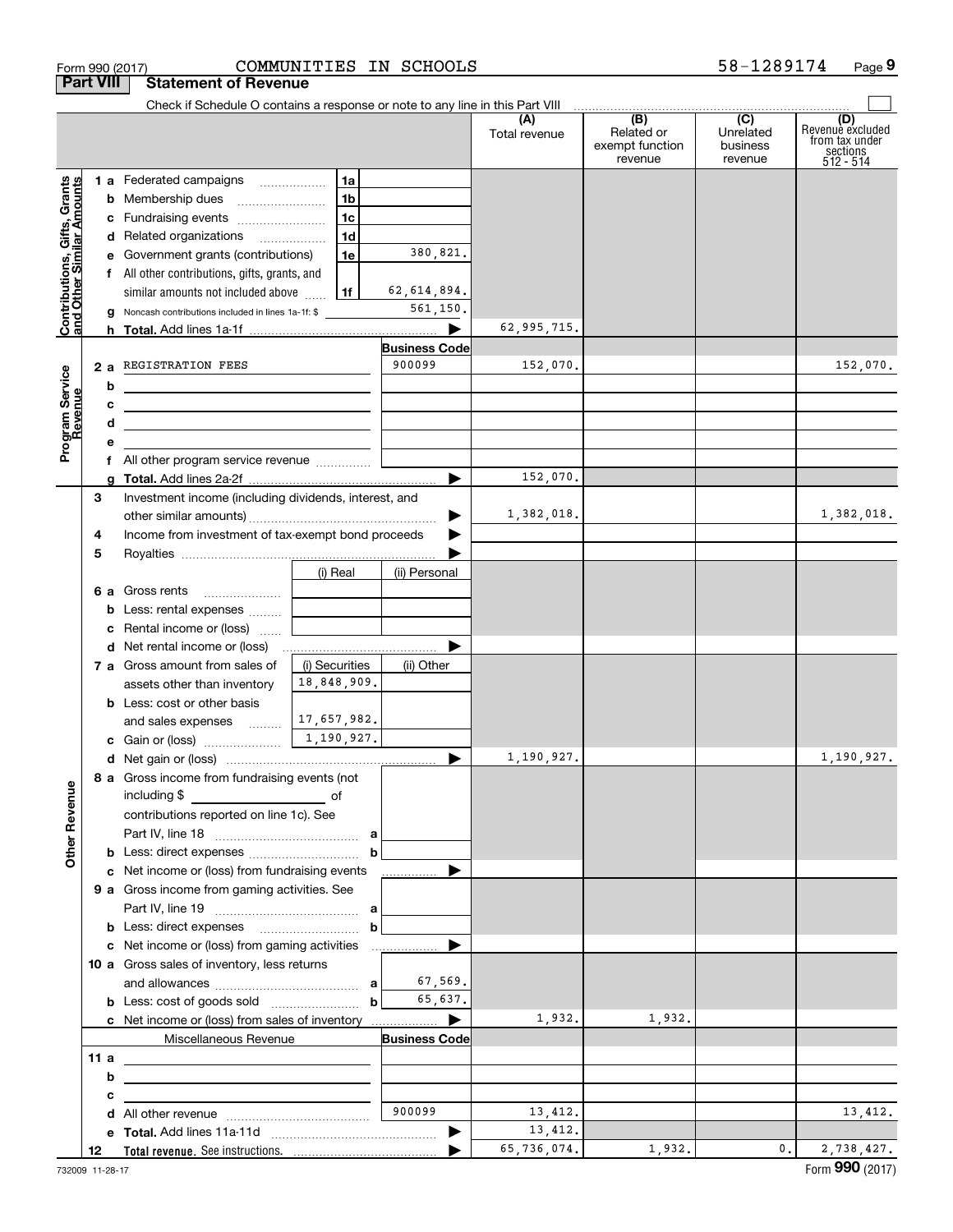|                  | Section 501(c)(3) and 501(c)(4) organizations must complete all columns. All other organizations must complete column (A).<br>Check if Schedule O contains a response or note to any line in this Part IX   |                         |                        |                                    |                    |
|------------------|-------------------------------------------------------------------------------------------------------------------------------------------------------------------------------------------------------------|-------------------------|------------------------|------------------------------------|--------------------|
|                  | Do not include amounts reported on lines 6b,                                                                                                                                                                | (A)                     | (B)<br>Program service | (C)                                | (D)<br>Fundraising |
|                  | 7b, 8b, 9b, and 10b of Part VIII.                                                                                                                                                                           | Total expenses          | expenses               | Management and<br>general expenses | expenses           |
| 1.               | Grants and other assistance to domestic organizations                                                                                                                                                       |                         |                        |                                    |                    |
|                  | and domestic governments. See Part IV, line 21                                                                                                                                                              | 1,991,631.              | 1,991,631.             |                                    |                    |
| $\mathbf{2}$     | Grants and other assistance to domestic                                                                                                                                                                     |                         |                        |                                    |                    |
|                  | individuals. See Part IV, line 22                                                                                                                                                                           |                         |                        |                                    |                    |
| 3                | Grants and other assistance to foreign                                                                                                                                                                      |                         |                        |                                    |                    |
|                  | organizations, foreign governments, and foreign                                                                                                                                                             |                         |                        |                                    |                    |
|                  | individuals. See Part IV, lines 15 and 16                                                                                                                                                                   |                         |                        |                                    |                    |
| 4                | Benefits paid to or for members                                                                                                                                                                             |                         |                        |                                    |                    |
| 5                | Compensation of current officers, directors,                                                                                                                                                                |                         |                        |                                    |                    |
|                  | trustees, and key employees                                                                                                                                                                                 | 1,640,941.              | 1,001,493.             | 455,427.                           | 184,021.           |
| 6                | Compensation not included above, to disqualified                                                                                                                                                            |                         |                        |                                    |                    |
|                  | persons (as defined under section 4958(f)(1)) and                                                                                                                                                           |                         |                        |                                    |                    |
|                  | persons described in section 4958(c)(3)(B)<br>.                                                                                                                                                             |                         |                        |                                    |                    |
| 7                |                                                                                                                                                                                                             | 5, 169, 953.            | 3,098,653.             | 1,469,427.                         | 601,873.           |
| 8                | Pension plan accruals and contributions (include                                                                                                                                                            |                         |                        |                                    |                    |
|                  | section 401(k) and 403(b) employer contributions)                                                                                                                                                           | 211,018.                | 125,738.               | 60,379.                            | 24,901.            |
| 9                |                                                                                                                                                                                                             | 677,033.                | 403, 419.              | 193,720.                           | 79,894.            |
| 10               |                                                                                                                                                                                                             | 446,093.                | 265,810.               | 127,641.                           | 52,642.            |
| 11               | Fees for services (non-employees):                                                                                                                                                                          |                         |                        |                                    |                    |
| a                |                                                                                                                                                                                                             |                         |                        |                                    |                    |
| b                |                                                                                                                                                                                                             | 2,902.                  | 880.                   | 1,874.                             | 148.               |
| c                |                                                                                                                                                                                                             | 38,819.                 | 11,767.                | 25,066.                            | 1,986.             |
| d                |                                                                                                                                                                                                             | 477,019.                | 349,877.               | 93,534.                            | 33,608.            |
| е                | Professional fundraising services. See Part IV, line 17                                                                                                                                                     |                         |                        |                                    |                    |
| f                | Investment management fees                                                                                                                                                                                  | 75,952.                 |                        | 75,952.                            |                    |
| g                | Other. (If line 11g amount exceeds 10% of line 25,                                                                                                                                                          |                         |                        |                                    |                    |
|                  | column (A) amount, list line 11g expenses on Sch O.)                                                                                                                                                        | 2,380,591.              | 1,709,841.             | 504,651.                           | 166,099.           |
| 12 <sup>12</sup> |                                                                                                                                                                                                             | $\overline{1,777},468.$ | 1,733,376.             | 33,213.                            | 10,879.            |
| 13               |                                                                                                                                                                                                             | 282,482.                | 85,377.                | 182,643.                           | 14,462.            |
| 14               |                                                                                                                                                                                                             | $\overline{506}$ , 472. | 242,441.               | 240,385.                           | 23,646.            |
| 15               |                                                                                                                                                                                                             |                         |                        |                                    |                    |
| 16               |                                                                                                                                                                                                             | 782,722.                | 451,640.               | 219,972.                           | 111, 110.          |
| 17               |                                                                                                                                                                                                             | 1,047,504.              | 803,095.               | 202,927.                           | 41,482.            |
| 18               | Payments of travel or entertainment expenses                                                                                                                                                                |                         |                        |                                    |                    |
|                  | for any federal, state, or local public officials                                                                                                                                                           |                         |                        |                                    |                    |
| 19               | Conferences, conventions, and meetings<br>$\sim$                                                                                                                                                            | 98,207.                 | 71,347.                | 22,801.                            | 4,059.             |
| 20               | Interest                                                                                                                                                                                                    |                         |                        |                                    |                    |
| 21               |                                                                                                                                                                                                             | 9,074,404.              | 9,074,404.             |                                    |                    |
| 22               | Depreciation, depletion, and amortization                                                                                                                                                                   | 130,342.                | 20,320.                | 110,022.                           |                    |
| 23               | Insurance                                                                                                                                                                                                   | 51, 168.                | 15,510.                | 33,040.                            | 2,618.             |
| 24               | Other expenses. Itemize expenses not covered<br>above. (List miscellaneous expenses in line 24e. If line<br>24e amount exceeds 10% of line 25, column (A)<br>amount, list line 24e expenses on Schedule O.) |                         |                        |                                    |                    |
| a                | DUES & SUBSCRIPTIONS                                                                                                                                                                                        | 64,744.                 | 19,625.                | 41,806.                            | 3,313.             |
| b                | EMPLOYEE TRAINING                                                                                                                                                                                           | 44,028.                 | 13,345.                | 28,430.                            | 2, 253.            |
|                  | TAXES & LICENSES                                                                                                                                                                                            | 32,827.                 | 9,950.                 | 21,197.                            | 1,680.             |
| d                | SPONSORSHIP                                                                                                                                                                                                 | 19,685.                 | 5,967.                 | 12,711.                            | 1,007.             |
|                  | e All other expenses                                                                                                                                                                                        |                         | 876,458.               | $-1,056,529.$                      | 180,071.           |
| 25               | Total functional expenses. Add lines 1 through 24e                                                                                                                                                          | 27,024,005.             | 22,381,964.            | 3,100,289.                         | 1,541,752.         |
| 26               | Joint costs. Complete this line only if the organization                                                                                                                                                    |                         |                        |                                    |                    |
|                  | reported in column (B) joint costs from a combined                                                                                                                                                          |                         |                        |                                    |                    |
|                  | educational campaign and fundraising solicitation.                                                                                                                                                          |                         |                        |                                    |                    |
|                  | Check here $\blacktriangleright$<br>if following SOP 98-2 (ASC 958-720)                                                                                                                                     |                         |                        |                                    |                    |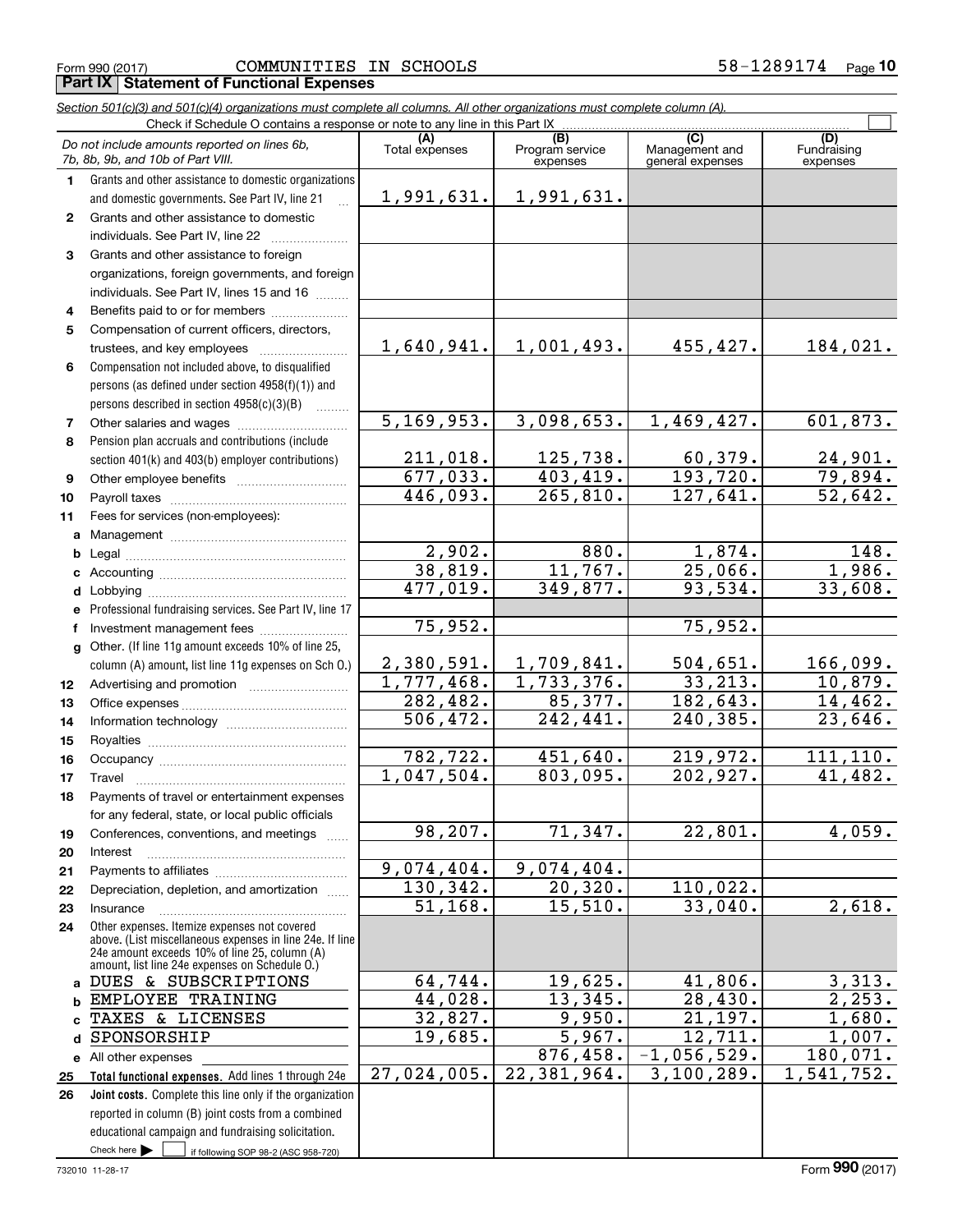| Form 990 (2017) | COMMUNITIES | IN | <b>SCHOOLS</b> | ົ <sup>ດ</sup> 174<br>.2891 | Page |
|-----------------|-------------|----|----------------|-----------------------------|------|
|-----------------|-------------|----|----------------|-----------------------------|------|

|                             |          |                                                                                                                                                                                                                                |            |                      | (A)<br>Beginning of year    |                           |                             | (B)<br>End of year        |
|-----------------------------|----------|--------------------------------------------------------------------------------------------------------------------------------------------------------------------------------------------------------------------------------|------------|----------------------|-----------------------------|---------------------------|-----------------------------|---------------------------|
|                             | 1        |                                                                                                                                                                                                                                |            |                      |                             | 306.                      | $\mathbf{1}$                | 306.                      |
|                             | 2        |                                                                                                                                                                                                                                |            |                      | 9,097,669.                  |                           | $\mathbf{2}$                | 26, 161, 455.             |
|                             | з        |                                                                                                                                                                                                                                | 7,785,806. |                      | $\mathbf{3}$                | $\overline{26,948,089}$ . |                             |                           |
|                             | 4        |                                                                                                                                                                                                                                |            | $\overline{5,274}$ . |                             | $\overline{4}$            | 222,876.                    |                           |
|                             | 5        | Loans and other receivables from current and former officers, directors,                                                                                                                                                       |            |                      |                             |                           |                             |                           |
|                             |          | trustees, key employees, and highest compensated employees. Complete                                                                                                                                                           |            |                      |                             |                           |                             |                           |
|                             |          | Part II of Schedule L                                                                                                                                                                                                          |            |                      | 5                           |                           |                             |                           |
|                             | 6        | Loans and other receivables from other disqualified persons (as defined under                                                                                                                                                  |            |                      |                             |                           |                             |                           |
|                             |          | section 4958(f)(1)), persons described in section 4958(c)(3)(B), and contributing                                                                                                                                              |            |                      |                             |                           |                             |                           |
|                             |          | employers and sponsoring organizations of section 501(c)(9) voluntary                                                                                                                                                          |            |                      |                             |                           |                             |                           |
|                             |          | employees' beneficiary organizations (see instr). Complete Part II of Sch L                                                                                                                                                    |            |                      |                             |                           | 6                           |                           |
| Assets                      | 7        |                                                                                                                                                                                                                                |            |                      |                             |                           | $\overline{7}$              |                           |
|                             | 8        |                                                                                                                                                                                                                                |            |                      |                             |                           | 8                           |                           |
|                             | 9        | Prepaid expenses and deferred charges                                                                                                                                                                                          |            |                      | 537,902.                    |                           | 9                           | 546,879.                  |
|                             |          | 10a Land, buildings, and equipment: cost or other                                                                                                                                                                              |            |                      |                             |                           |                             |                           |
|                             |          | basis. Complete Part VI of Schedule D    10a   2,056,908.                                                                                                                                                                      |            |                      |                             |                           |                             |                           |
|                             |          |                                                                                                                                                                                                                                |            | 1,255,784.           | 349, 257.                   |                           | 10 <sub>c</sub>             | 801,124.                  |
|                             | 11       |                                                                                                                                                                                                                                |            |                      | 32, 113, 633.<br>4,068,103. |                           | 11                          | 33, 220, 297.             |
|                             | 12       |                                                                                                                                                                                                                                |            |                      |                             |                           | 12                          | 4,096,043.                |
|                             | 13       |                                                                                                                                                                                                                                |            |                      |                             |                           | 13                          |                           |
|                             | 14       |                                                                                                                                                                                                                                |            |                      | 104,020.                    |                           | 14<br>15                    | 152,044.                  |
|                             | 15<br>16 |                                                                                                                                                                                                                                |            |                      | 54,061,970.                 |                           | 16                          | 92, 149, 113.             |
|                             | 17       |                                                                                                                                                                                                                                |            |                      | 781,738.                    |                           | 17                          | 1,235,155.                |
|                             | 18       |                                                                                                                                                                                                                                |            |                      |                             |                           | 18                          |                           |
|                             | 19       | Deferred revenue information and contact the contract of the contract of the contract of the contract of the contract of the contract of the contract of the contract of the contract of the contract of the contract of the c |            |                      | 19                          |                           |                             |                           |
|                             | 20       |                                                                                                                                                                                                                                |            |                      | 20                          |                           |                             |                           |
|                             | 21       | Escrow or custodial account liability. Complete Part IV of Schedule D                                                                                                                                                          |            |                      | 21                          |                           |                             |                           |
|                             | 22       | Loans and other payables to current and former officers, directors, trustees,                                                                                                                                                  |            | .                    |                             |                           |                             |                           |
| Liabilities                 |          | key employees, highest compensated employees, and disqualified persons.                                                                                                                                                        |            |                      |                             |                           |                             |                           |
|                             |          |                                                                                                                                                                                                                                |            |                      |                             |                           | 22                          |                           |
|                             | 23       | Secured mortgages and notes payable to unrelated third parties                                                                                                                                                                 |            |                      |                             |                           | 23                          |                           |
|                             | 24       |                                                                                                                                                                                                                                |            |                      |                             |                           | 24                          |                           |
|                             | 25       | Other liabilities (including federal income tax, payables to related third                                                                                                                                                     |            |                      |                             |                           |                             |                           |
|                             |          | parties, and other liabilities not included on lines 17-24). Complete Part X of                                                                                                                                                |            |                      |                             |                           |                             |                           |
|                             |          | Schedule D                                                                                                                                                                                                                     |            |                      | 1,859,159.                  |                           | 25                          | 1,196,301.                |
|                             | 26       |                                                                                                                                                                                                                                |            |                      | 2,640,897.                  |                           | 26                          | 2,431,456.                |
|                             |          | Organizations that follow SFAS 117 (ASC 958), check here $\blacktriangleright \begin{array}{ c } \hline X & \text{and} \end{array}$                                                                                            |            |                      |                             |                           |                             |                           |
|                             |          | complete lines 27 through 29, and lines 33 and 34.                                                                                                                                                                             |            |                      |                             |                           |                             |                           |
|                             | 27       |                                                                                                                                                                                                                                |            | 6,806,038.           |                             | 27                        | 8,890,413.                  |                           |
|                             | 28       |                                                                                                                                                                                                                                |            |                      | 19,604,955.                 |                           | 28                          | $\overline{55,817,164}$ . |
|                             | 29       | Permanently restricted net assets                                                                                                                                                                                              |            | 25,010,080.          |                             | 29                        | $\overline{25}$ , 010, 080. |                           |
|                             |          | Organizations that do not follow SFAS 117 (ASC 958), check here ▶ │                                                                                                                                                            |            |                      |                             |                           |                             |                           |
| Net Assets or Fund Balances |          | and complete lines 30 through 34.                                                                                                                                                                                              |            |                      |                             |                           |                             |                           |
|                             | 30       |                                                                                                                                                                                                                                |            |                      |                             |                           | 30<br>31                    |                           |
|                             | 31<br>32 | Paid-in or capital surplus, or land, building, or equipment fund<br>Retained earnings, endowment, accumulated income, or other funds                                                                                           |            |                      |                             |                           | 32                          |                           |
|                             | 33       | Total net assets or fund balances                                                                                                                                                                                              |            |                      | 51,421,073.                 |                           | 33                          | 89,717,657.               |
|                             | 34       |                                                                                                                                                                                                                                |            |                      | 54,061,970.                 |                           | 34                          | 92, 149, 113.             |
|                             |          |                                                                                                                                                                                                                                |            |                      |                             |                           |                             |                           |

Form (2017) **990**

 $\overline{\phantom{0}}$ 

**Part X Balance Sheet**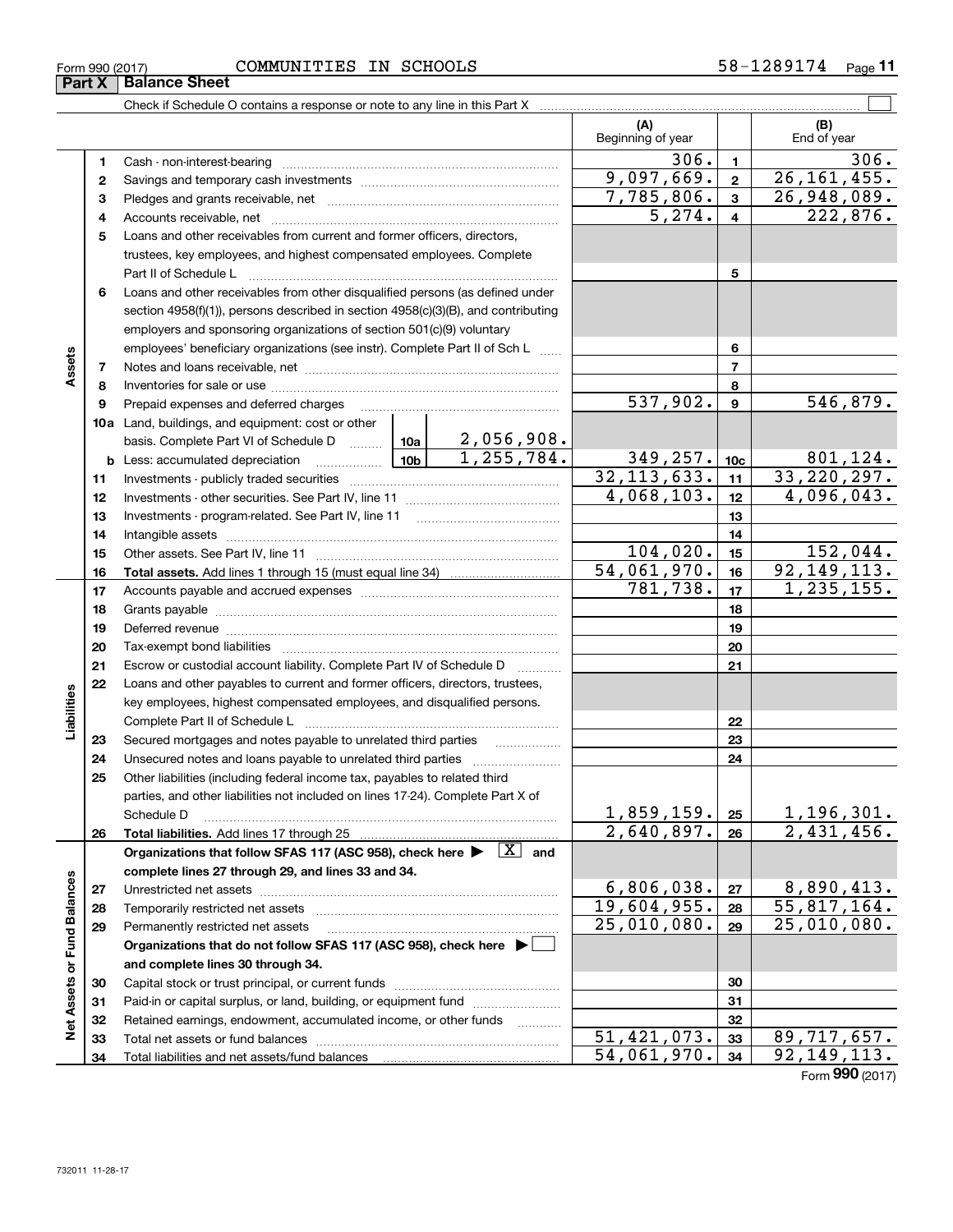|    | COMMUNITIES IN SCHOOLS<br>Form 990 (2017)                                                                                       |                         | 58-1289174     |      | Page $12$ |
|----|---------------------------------------------------------------------------------------------------------------------------------|-------------------------|----------------|------|-----------|
|    | Part XI<br><b>Reconciliation of Net Assets</b>                                                                                  |                         |                |      |           |
|    | Check if Schedule O contains a response or note to any line in this Part XI                                                     |                         |                |      |           |
|    |                                                                                                                                 |                         |                |      |           |
| 1  |                                                                                                                                 | 1                       | 65,736,074.    |      |           |
| 2  | Total expenses (must equal Part IX, column (A), line 25)                                                                        | $\mathbf{2}$            | 27,024,005.    |      |           |
| 3  | Revenue less expenses. Subtract line 2 from line 1                                                                              | 3                       | 38,712,069.    |      |           |
| 4  |                                                                                                                                 | $\overline{\mathbf{4}}$ | 51,421,073.    |      |           |
| 5  | Net unrealized gains (losses) on investments                                                                                    | 5                       | $-415, 485.$   |      |           |
| 6  | Donated services and use of facilities                                                                                          | 6                       |                |      |           |
| 7  | Investment expenses                                                                                                             | $\overline{7}$          |                |      |           |
| 8  | Prior period adjustments                                                                                                        | 8                       |                |      |           |
| 9  | Other changes in net assets or fund balances (explain in Schedule O)                                                            | 9                       |                |      | 0.        |
| 10 | Net assets or fund balances at end of year. Combine lines 3 through 9 (must equal Part X, line 33,                              |                         |                |      |           |
|    | column (B))                                                                                                                     | 10                      | 89,717,657.    |      |           |
|    | Part XII Financial Statements and Reporting                                                                                     |                         |                |      |           |
|    |                                                                                                                                 |                         |                |      |           |
|    |                                                                                                                                 |                         |                | Yes  | <b>No</b> |
| 1  | $\boxed{\mathbf{X}}$ Accrual<br>Accounting method used to prepare the Form 990: <u>[16</u> ] Cash<br>Other                      |                         |                |      |           |
|    | If the organization changed its method of accounting from a prior year or checked "Other," explain in Schedule O.               |                         |                |      |           |
|    | 2a Were the organization's financial statements compiled or reviewed by an independent accountant?                              |                         | 2a             |      | х         |
|    | If "Yes," check a box below to indicate whether the financial statements for the year were compiled or reviewed on a            |                         |                |      |           |
|    | separate basis, consolidated basis, or both:                                                                                    |                         |                |      |           |
|    | Separate basis<br>Consolidated basis<br>Both consolidated and separate basis                                                    |                         |                |      |           |
|    | <b>b</b> Were the organization's financial statements audited by an independent accountant?                                     |                         | 2 <sub>b</sub> | х    |           |
|    | If "Yes," check a box below to indicate whether the financial statements for the year were audited on a separate basis,         |                         |                |      |           |
|    | consolidated basis, or both:                                                                                                    |                         |                |      |           |
|    | $ \mathbf{X} $ Separate basis<br>Consolidated basis<br>Both consolidated and separate basis                                     |                         |                |      |           |
|    | c If "Yes" to line 2a or 2b, does the organization have a committee that assumes responsibility for oversight of the audit,     |                         |                |      |           |
|    |                                                                                                                                 |                         | 2c             | х    |           |
|    | If the organization changed either its oversight process or selection process during the tax year, explain in Schedule O.       |                         |                |      |           |
|    | 3a As a result of a federal award, was the organization required to undergo an audit or audits as set forth in the Single Audit |                         |                |      |           |
|    | Act and OMB Circular A-133?                                                                                                     |                         | За             |      | х         |
|    | b If "Yes," did the organization undergo the required audit or audits? If the organization did not undergo the required audit   |                         |                |      |           |
|    |                                                                                                                                 |                         | 3b             |      |           |
|    |                                                                                                                                 |                         |                | nnn. |           |

Form (2017) **990**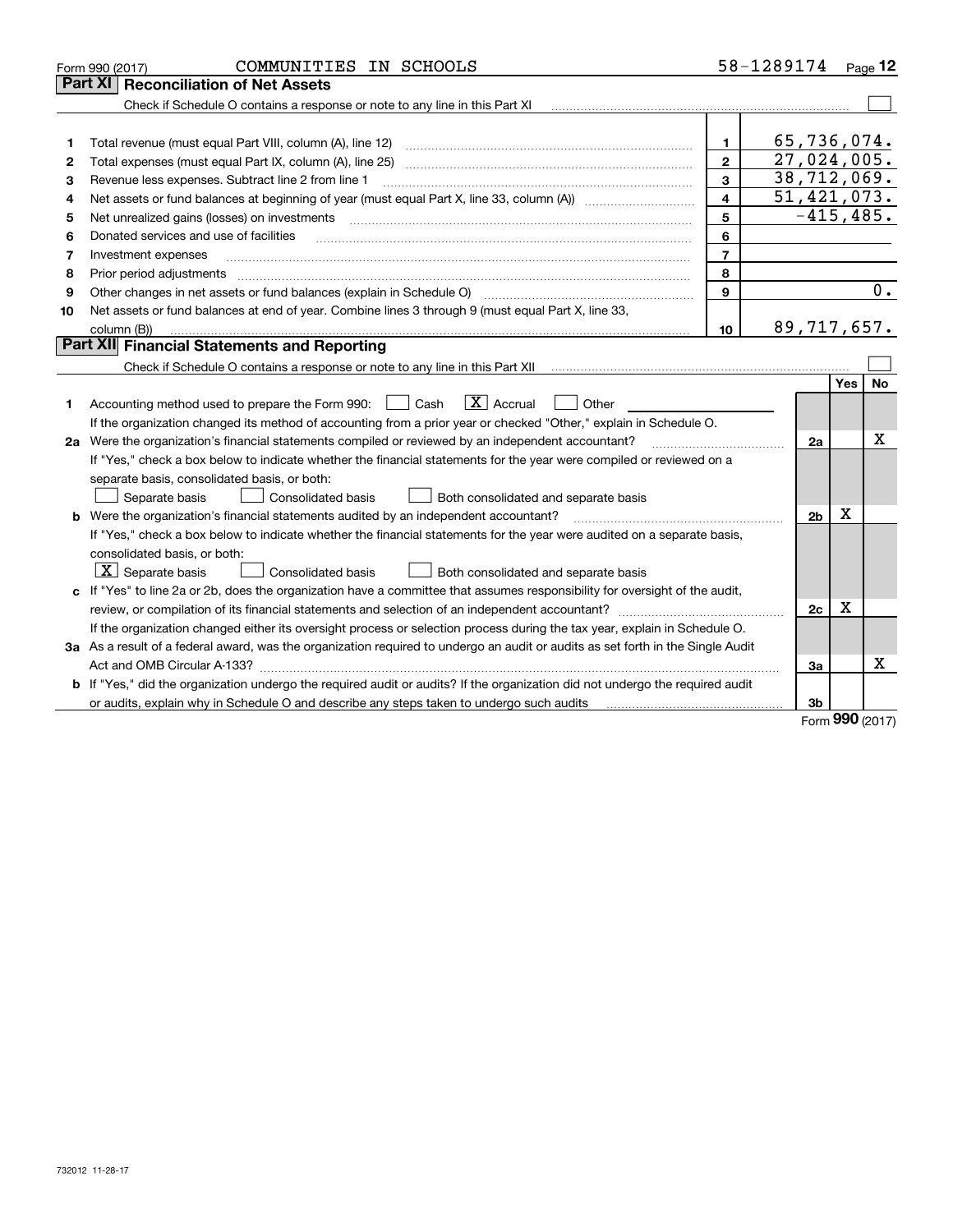Department of the Treasury

**(Form 990 or 990-EZ)**

# **Public Charity Status and Public Support**

**Complete if the organization is a section 501(c)(3) organization or a section 4947(a)(1) nonexempt charitable trust.**

**| Attach to Form 990 or Form 990-EZ.** 

| OMB No. 1545-0047                   |
|-------------------------------------|
|                                     |
| <b>Open to Public</b><br>Inspection |

|                      | Internal Revenue Service                      |  | Go to www.irs.gov/Form990 for instructions and the latest information.   |                                                                                                                                               | Inspection |                                                                |                            |  |                                       |  |
|----------------------|-----------------------------------------------|--|--------------------------------------------------------------------------|-----------------------------------------------------------------------------------------------------------------------------------------------|------------|----------------------------------------------------------------|----------------------------|--|---------------------------------------|--|
|                      | Name of the organization                      |  |                                                                          |                                                                                                                                               |            |                                                                |                            |  | <b>Employer identification number</b> |  |
|                      |                                               |  | COMMUNITIES IN SCHOOLS                                                   |                                                                                                                                               |            |                                                                |                            |  | 58-1289174                            |  |
| Part I               |                                               |  |                                                                          | Reason for Public Charity Status (All organizations must complete this part.) See instructions.                                               |            |                                                                |                            |  |                                       |  |
|                      |                                               |  |                                                                          | The organization is not a private foundation because it is: (For lines 1 through 12, check only one box.)                                     |            |                                                                |                            |  |                                       |  |
| 1                    |                                               |  |                                                                          | A church, convention of churches, or association of churches described in section 170(b)(1)(A)(i).                                            |            |                                                                |                            |  |                                       |  |
| 2                    |                                               |  |                                                                          | A school described in section 170(b)(1)(A)(ii). (Attach Schedule E (Form 990 or 990-EZ).)                                                     |            |                                                                |                            |  |                                       |  |
| 3                    |                                               |  |                                                                          | A hospital or a cooperative hospital service organization described in section 170(b)(1)(A)(iii).                                             |            |                                                                |                            |  |                                       |  |
| 4                    |                                               |  |                                                                          | A medical research organization operated in conjunction with a hospital described in section 170(b)(1)(A)(iii). Enter the hospital's name,    |            |                                                                |                            |  |                                       |  |
|                      | city, and state:                              |  |                                                                          |                                                                                                                                               |            |                                                                |                            |  |                                       |  |
| 5                    |                                               |  |                                                                          | An organization operated for the benefit of a college or university owned or operated by a governmental unit described in                     |            |                                                                |                            |  |                                       |  |
|                      |                                               |  | section 170(b)(1)(A)(iv). (Complete Part II.)                            |                                                                                                                                               |            |                                                                |                            |  |                                       |  |
| 6                    |                                               |  |                                                                          | A federal, state, or local government or governmental unit described in section 170(b)(1)(A)(v).                                              |            |                                                                |                            |  |                                       |  |
| $\vert X \vert$<br>7 |                                               |  |                                                                          | An organization that normally receives a substantial part of its support from a governmental unit or from the general public described in     |            |                                                                |                            |  |                                       |  |
|                      |                                               |  | section 170(b)(1)(A)(vi). (Complete Part II.)                            |                                                                                                                                               |            |                                                                |                            |  |                                       |  |
| 8                    |                                               |  |                                                                          | A community trust described in section 170(b)(1)(A)(vi). (Complete Part II.)                                                                  |            |                                                                |                            |  |                                       |  |
| 9                    |                                               |  |                                                                          | An agricultural research organization described in section 170(b)(1)(A)(ix) operated in conjunction with a land-grant college                 |            |                                                                |                            |  |                                       |  |
|                      |                                               |  |                                                                          | or university or a non-land-grant college of agriculture (see instructions). Enter the name, city, and state of the college or                |            |                                                                |                            |  |                                       |  |
|                      | university:                                   |  |                                                                          |                                                                                                                                               |            |                                                                |                            |  |                                       |  |
| 10                   |                                               |  |                                                                          | An organization that normally receives: (1) more than 33 1/3% of its support from contributions, membership fees, and gross receipts from     |            |                                                                |                            |  |                                       |  |
|                      |                                               |  |                                                                          | activities related to its exempt functions - subject to certain exceptions, and (2) no more than 33 1/3% of its support from gross investment |            |                                                                |                            |  |                                       |  |
|                      |                                               |  |                                                                          | income and unrelated business taxable income (less section 511 tax) from businesses acquired by the organization after June 30, 1975.         |            |                                                                |                            |  |                                       |  |
|                      |                                               |  | See section 509(a)(2). (Complete Part III.)                              |                                                                                                                                               |            |                                                                |                            |  |                                       |  |
| 11                   |                                               |  |                                                                          | An organization organized and operated exclusively to test for public safety. See section 509(a)(4).                                          |            |                                                                |                            |  |                                       |  |
| 12                   |                                               |  |                                                                          | An organization organized and operated exclusively for the benefit of, to perform the functions of, or to carry out the purposes of one or    |            |                                                                |                            |  |                                       |  |
|                      |                                               |  |                                                                          | more publicly supported organizations described in section 509(a)(1) or section 509(a)(2). See section 509(a)(3). Check the box in            |            |                                                                |                            |  |                                       |  |
|                      |                                               |  |                                                                          | lines 12a through 12d that describes the type of supporting organization and complete lines 12e, 12f, and 12g.                                |            |                                                                |                            |  |                                       |  |
| а                    |                                               |  |                                                                          | Type I. A supporting organization operated, supervised, or controlled by its supported organization(s), typically by giving                   |            |                                                                |                            |  |                                       |  |
|                      |                                               |  |                                                                          | the supported organization(s) the power to regularly appoint or elect a majority of the directors or trustees of the supporting               |            |                                                                |                            |  |                                       |  |
|                      |                                               |  | organization. You must complete Part IV, Sections A and B.               |                                                                                                                                               |            |                                                                |                            |  |                                       |  |
| b                    |                                               |  |                                                                          | Type II. A supporting organization supervised or controlled in connection with its supported organization(s), by having                       |            |                                                                |                            |  |                                       |  |
|                      |                                               |  |                                                                          | control or management of the supporting organization vested in the same persons that control or manage the supported                          |            |                                                                |                            |  |                                       |  |
|                      |                                               |  | organization(s). You must complete Part IV, Sections A and C.            |                                                                                                                                               |            |                                                                |                            |  |                                       |  |
| c                    |                                               |  |                                                                          | Type III functionally integrated. A supporting organization operated in connection with, and functionally integrated with,                    |            |                                                                |                            |  |                                       |  |
|                      |                                               |  |                                                                          | its supported organization(s) (see instructions). You must complete Part IV, Sections A, D, and E.                                            |            |                                                                |                            |  |                                       |  |
| d                    |                                               |  |                                                                          | Type III non-functionally integrated. A supporting organization operated in connection with its supported organization(s)                     |            |                                                                |                            |  |                                       |  |
|                      |                                               |  |                                                                          | that is not functionally integrated. The organization generally must satisfy a distribution requirement and an attentiveness                  |            |                                                                |                            |  |                                       |  |
|                      |                                               |  |                                                                          | requirement (see instructions). You must complete Part IV, Sections A and D, and Part V.                                                      |            |                                                                |                            |  |                                       |  |
| е                    |                                               |  |                                                                          | Check this box if the organization received a written determination from the IRS that it is a Type I, Type II, Type III                       |            |                                                                |                            |  |                                       |  |
|                      |                                               |  |                                                                          | functionally integrated, or Type III non-functionally integrated supporting organization.                                                     |            |                                                                |                            |  |                                       |  |
|                      | f Enter the number of supported organizations |  |                                                                          |                                                                                                                                               |            |                                                                |                            |  |                                       |  |
|                      |                                               |  | g Provide the following information about the supported organization(s). |                                                                                                                                               |            |                                                                |                            |  |                                       |  |
|                      | (i) Name of supported                         |  | (ii) EIN                                                                 | (iii) Type of organization<br>(described on lines 1-10                                                                                        |            | (iv) Is the organization listed<br>in your governing document? | (v) Amount of monetary     |  | (vi) Amount of other                  |  |
|                      | organization                                  |  |                                                                          | above (see instructions))                                                                                                                     | Yes        | No.                                                            | support (see instructions) |  | support (see instructions)            |  |
|                      |                                               |  |                                                                          |                                                                                                                                               |            |                                                                |                            |  |                                       |  |
|                      |                                               |  |                                                                          |                                                                                                                                               |            |                                                                |                            |  |                                       |  |
|                      |                                               |  |                                                                          |                                                                                                                                               |            |                                                                |                            |  |                                       |  |
|                      |                                               |  |                                                                          |                                                                                                                                               |            |                                                                |                            |  |                                       |  |
|                      |                                               |  |                                                                          |                                                                                                                                               |            |                                                                |                            |  |                                       |  |
|                      |                                               |  |                                                                          |                                                                                                                                               |            |                                                                |                            |  |                                       |  |
|                      |                                               |  |                                                                          |                                                                                                                                               |            |                                                                |                            |  |                                       |  |
|                      |                                               |  |                                                                          |                                                                                                                                               |            |                                                                |                            |  |                                       |  |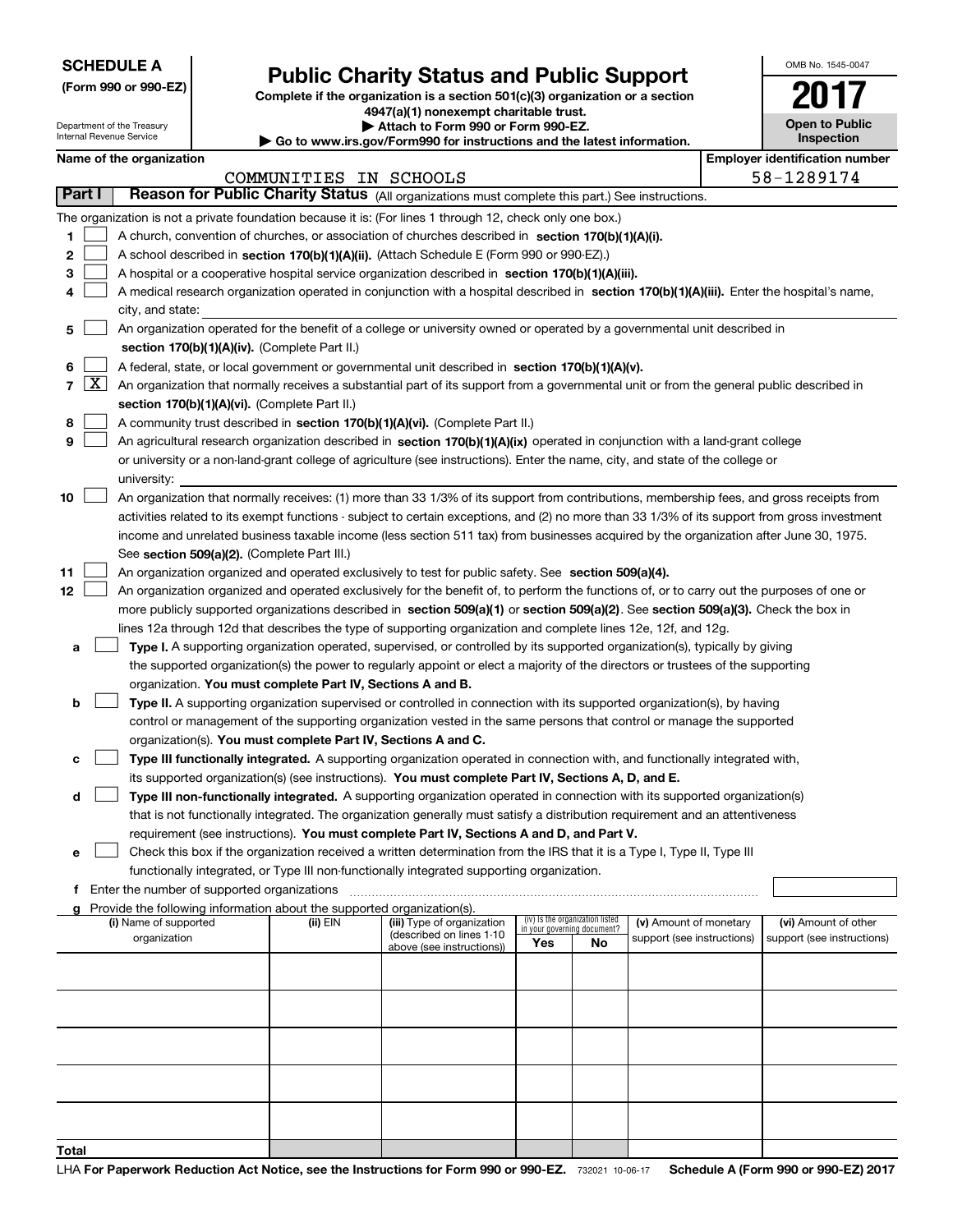## Schedule A (Form 990 or 990-EZ) 2017 Page COMMUNITIES IN SCHOOLS 58-1289174

**2**

(Complete only if you checked the box on line 5, 7, or 8 of Part I or if the organization failed to qualify under Part III. If the organization fails to qualify under the tests listed below, please complete Part III.) **Part II Support Schedule for Organizations Described in Sections 170(b)(1)(A)(iv) and 170(b)(1)(A)(vi)** 

| <b>Section A. Public Support</b>                                                                                                               |                                                        |          |            |            |          |                                 |
|------------------------------------------------------------------------------------------------------------------------------------------------|--------------------------------------------------------|----------|------------|------------|----------|---------------------------------|
| Calendar year (or fiscal year beginning in)                                                                                                    | (a) 2013                                               | (b) 2014 | $(c)$ 2015 | $(d)$ 2016 | (e) 2017 | (f) Total                       |
| 1 Gifts, grants, contributions, and                                                                                                            |                                                        |          |            |            |          |                                 |
| membership fees received. (Do not                                                                                                              |                                                        |          |            |            |          |                                 |
| include any "unusual grants.")                                                                                                                 | 22610901.19315126.13546072.19795694.32995715.108263508 |          |            |            |          |                                 |
| 2 Tax revenues levied for the organ-                                                                                                           |                                                        |          |            |            |          |                                 |
| ization's benefit and either paid to                                                                                                           |                                                        |          |            |            |          |                                 |
| or expended on its behalf                                                                                                                      |                                                        |          |            |            |          |                                 |
| 3 The value of services or facilities                                                                                                          |                                                        |          |            |            |          |                                 |
| furnished by a governmental unit to                                                                                                            |                                                        |          |            |            |          |                                 |
| the organization without charge                                                                                                                |                                                        |          |            |            |          |                                 |
| 4 Total. Add lines 1 through 3                                                                                                                 | 22610901.19315126.13546072.19795694.32995715.108263508 |          |            |            |          |                                 |
| 5 The portion of total contributions                                                                                                           |                                                        |          |            |            |          |                                 |
| by each person (other than a                                                                                                                   |                                                        |          |            |            |          |                                 |
|                                                                                                                                                |                                                        |          |            |            |          |                                 |
| governmental unit or publicly                                                                                                                  |                                                        |          |            |            |          |                                 |
| supported organization) included                                                                                                               |                                                        |          |            |            |          |                                 |
| on line 1 that exceeds 2% of the                                                                                                               |                                                        |          |            |            |          |                                 |
| amount shown on line 11,                                                                                                                       |                                                        |          |            |            |          |                                 |
| column (f)                                                                                                                                     |                                                        |          |            |            |          | 61273508.                       |
| 6 Public support. Subtract line 5 from line 4.                                                                                                 |                                                        |          |            |            |          | 46990000.                       |
| <b>Section B. Total Support</b>                                                                                                                |                                                        |          |            |            |          |                                 |
| Calendar year (or fiscal year beginning in)                                                                                                    | (a) 2013                                               | (b) 2014 | $(c)$ 2015 | $(d)$ 2016 | (e) 2017 | (f) Total                       |
| <b>7</b> Amounts from line 4                                                                                                                   | 22610901.19315126.13546072.19795694.32995715.108263508 |          |            |            |          |                                 |
| 8 Gross income from interest,                                                                                                                  |                                                        |          |            |            |          |                                 |
| dividends, payments received on                                                                                                                |                                                        |          |            |            |          |                                 |
| securities loans, rents, royalties,                                                                                                            |                                                        |          |            |            |          |                                 |
| and income from similar sources                                                                                                                | 714, 252.                                              | 766,000. | 657,016.   | 853,039.   | 1382018. | 4372325.                        |
| <b>9</b> Net income from unrelated business                                                                                                    |                                                        |          |            |            |          |                                 |
| activities, whether or not the                                                                                                                 |                                                        |          |            |            |          |                                 |
| business is regularly carried on                                                                                                               |                                                        |          |            |            |          |                                 |
| 10 Other income. Do not include gain                                                                                                           |                                                        |          |            |            |          |                                 |
| or loss from the sale of capital                                                                                                               |                                                        |          |            |            |          |                                 |
| assets (Explain in Part VI.)                                                                                                                   | 18,161.                                                | 23,342.  | 235,060.   | 891.       |          | $13,412.$ 290,866.              |
|                                                                                                                                                |                                                        |          |            |            |          | 112926699                       |
| 11 Total support. Add lines 7 through 10                                                                                                       |                                                        |          |            |            |          | 763,395.                        |
| 12 Gross receipts from related activities, etc. (see instructions)                                                                             |                                                        |          |            |            | 12       |                                 |
| 13 First five years. If the Form 990 is for the organization's first, second, third, fourth, or fifth tax year as a section 501(c)(3)          |                                                        |          |            |            |          |                                 |
| organization, check this box and stop here<br>Section C. Computation of Public Support Percentage                                              |                                                        |          |            |            |          |                                 |
|                                                                                                                                                |                                                        |          |            |            |          |                                 |
| 14 Public support percentage for 2017 (line 6, column (f) divided by line 11, column (f) <i>manumanomeron</i> entertain-                       |                                                        |          |            |            | 14       | 41.61<br>$\frac{9}{6}$          |
|                                                                                                                                                |                                                        |          |            |            | 15       | 49.14<br>$\frac{9}{6}$          |
| 16a 33 1/3% support test - 2017. If the organization did not check the box on line 13, and line 14 is 33 1/3% or more, check this box and      |                                                        |          |            |            |          |                                 |
| stop here. The organization qualifies as a publicly supported organization                                                                     |                                                        |          |            |            |          | $\blacktriangleright$ $\vert$ X |
| b 33 1/3% support test - 2016. If the organization did not check a box on line 13 or 16a, and line 15 is 33 1/3% or more, check this box       |                                                        |          |            |            |          |                                 |
| and stop here. The organization qualifies as a publicly supported organization                                                                 |                                                        |          |            |            |          |                                 |
| 17a 10% -facts-and-circumstances test - 2017. If the organization did not check a box on line 13, 16a, or 16b, and line 14 is 10% or more,     |                                                        |          |            |            |          |                                 |
| and if the organization meets the "facts-and-circumstances" test, check this box and stop here. Explain in Part VI how the organization        |                                                        |          |            |            |          |                                 |
| meets the "facts-and-circumstances" test. The organization qualifies as a publicly supported organization                                      |                                                        |          |            |            |          |                                 |
| <b>b 10% -facts-and-circumstances test - 2016.</b> If the organization did not check a box on line 13, 16a, 16b, or 17a, and line 15 is 10% or |                                                        |          |            |            |          |                                 |
| more, and if the organization meets the "facts-and-circumstances" test, check this box and stop here. Explain in Part VI how the               |                                                        |          |            |            |          |                                 |
| organization meets the "facts-and-circumstances" test. The organization qualifies as a publicly supported organization                         |                                                        |          |            |            |          |                                 |
| 18 Private foundation. If the organization did not check a box on line 13, 16a, 16b, 17a, or 17b, check this box and see instructions          |                                                        |          |            |            |          |                                 |
|                                                                                                                                                |                                                        |          |            |            |          |                                 |

**Schedule A (Form 990 or 990-EZ) 2017**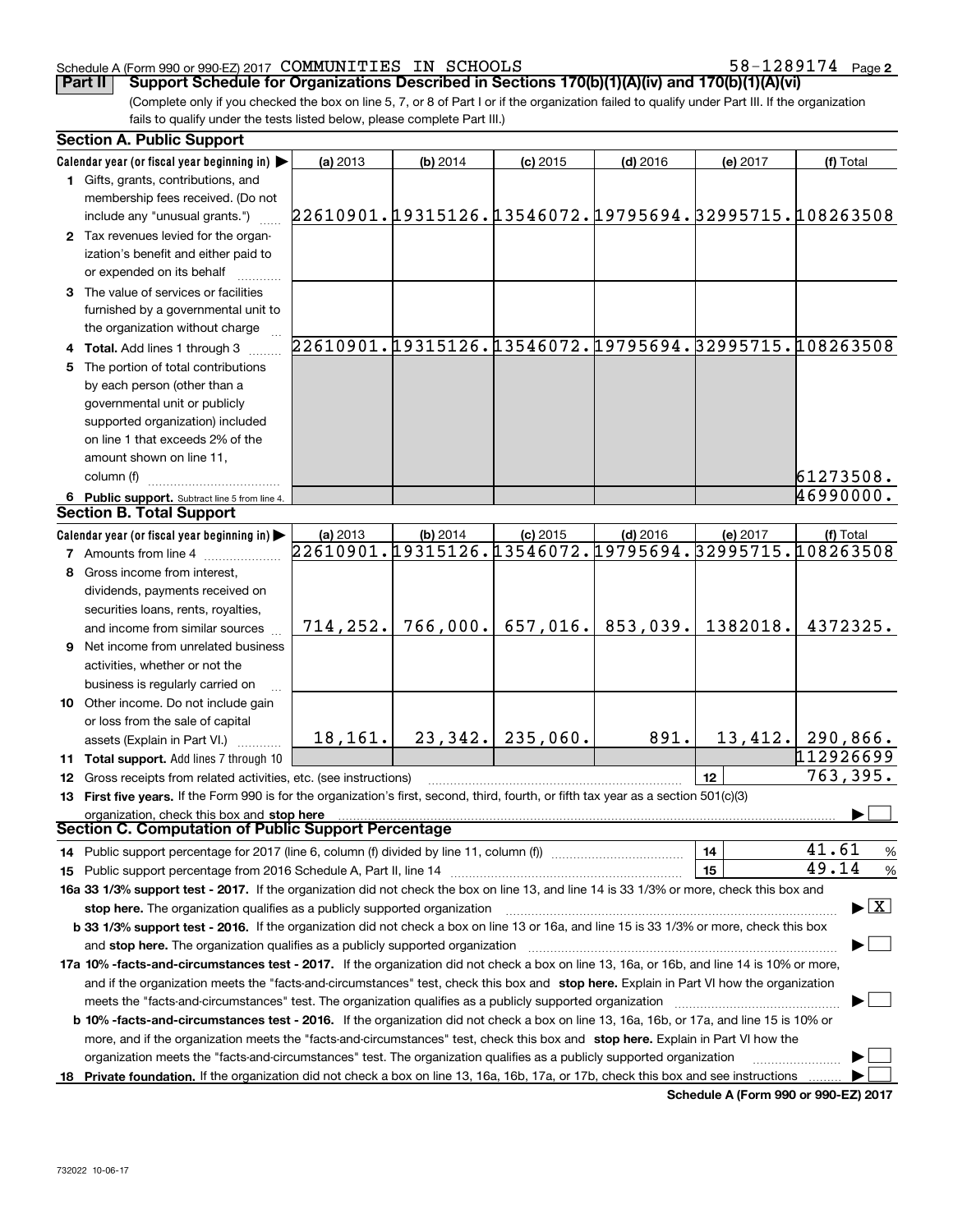## Schedule A (Form 990 or 990-EZ) 2017 Page COMMUNITIES IN SCHOOLS 58-1289174

# **Part III** | Support Schedule for Organizations Described in Section 509(a)(2)

(Complete only if you checked the box on line 10 of Part I or if the organization failed to qualify under Part II. If the organization fails to qualify under the tests listed below, please complete Part II.)

|    | <b>Section A. Public Support</b>                                                                                                                    |          |          |            |            |    |          |           |        |
|----|-----------------------------------------------------------------------------------------------------------------------------------------------------|----------|----------|------------|------------|----|----------|-----------|--------|
|    | Calendar year (or fiscal year beginning in) $\blacktriangleright$                                                                                   | (a) 2013 | (b) 2014 | $(c)$ 2015 | $(d)$ 2016 |    | (e) 2017 | (f) Total |        |
|    | 1 Gifts, grants, contributions, and                                                                                                                 |          |          |            |            |    |          |           |        |
|    | membership fees received. (Do not                                                                                                                   |          |          |            |            |    |          |           |        |
|    | include any "unusual grants.")                                                                                                                      |          |          |            |            |    |          |           |        |
|    | <b>2</b> Gross receipts from admissions,                                                                                                            |          |          |            |            |    |          |           |        |
|    | merchandise sold or services per-                                                                                                                   |          |          |            |            |    |          |           |        |
|    | formed, or facilities furnished in                                                                                                                  |          |          |            |            |    |          |           |        |
|    | any activity that is related to the<br>organization's tax-exempt purpose                                                                            |          |          |            |            |    |          |           |        |
|    | 3 Gross receipts from activities that                                                                                                               |          |          |            |            |    |          |           |        |
|    | are not an unrelated trade or bus-                                                                                                                  |          |          |            |            |    |          |           |        |
|    |                                                                                                                                                     |          |          |            |            |    |          |           |        |
|    | iness under section 513                                                                                                                             |          |          |            |            |    |          |           |        |
|    | 4 Tax revenues levied for the organ-                                                                                                                |          |          |            |            |    |          |           |        |
|    | ization's benefit and either paid to                                                                                                                |          |          |            |            |    |          |           |        |
|    | or expended on its behalf<br>.                                                                                                                      |          |          |            |            |    |          |           |        |
|    | 5 The value of services or facilities                                                                                                               |          |          |            |            |    |          |           |        |
|    | furnished by a governmental unit to                                                                                                                 |          |          |            |            |    |          |           |        |
|    | the organization without charge                                                                                                                     |          |          |            |            |    |          |           |        |
|    | <b>6 Total.</b> Add lines 1 through 5                                                                                                               |          |          |            |            |    |          |           |        |
|    | 7a Amounts included on lines 1, 2, and                                                                                                              |          |          |            |            |    |          |           |        |
|    | 3 received from disqualified persons                                                                                                                |          |          |            |            |    |          |           |        |
|    | <b>b</b> Amounts included on lines 2 and 3 received                                                                                                 |          |          |            |            |    |          |           |        |
|    | from other than disqualified persons that                                                                                                           |          |          |            |            |    |          |           |        |
|    | exceed the greater of \$5,000 or 1% of the<br>amount on line 13 for the year                                                                        |          |          |            |            |    |          |           |        |
|    | c Add lines 7a and 7b                                                                                                                               |          |          |            |            |    |          |           |        |
|    | 8 Public support. (Subtract line 7c from line 6.)                                                                                                   |          |          |            |            |    |          |           |        |
|    | <b>Section B. Total Support</b>                                                                                                                     |          |          |            |            |    |          |           |        |
|    | Calendar year (or fiscal year beginning in) $\blacktriangleright$                                                                                   | (a) 2013 | (b) 2014 | $(c)$ 2015 | $(d)$ 2016 |    | (e) 2017 | (f) Total |        |
|    | 9 Amounts from line 6                                                                                                                               |          |          |            |            |    |          |           |        |
|    | <b>10a</b> Gross income from interest,                                                                                                              |          |          |            |            |    |          |           |        |
|    | dividends, payments received on                                                                                                                     |          |          |            |            |    |          |           |        |
|    | securities loans, rents, royalties,<br>and income from similar sources                                                                              |          |          |            |            |    |          |           |        |
|    | <b>b</b> Unrelated business taxable income                                                                                                          |          |          |            |            |    |          |           |        |
|    | (less section 511 taxes) from businesses                                                                                                            |          |          |            |            |    |          |           |        |
|    |                                                                                                                                                     |          |          |            |            |    |          |           |        |
|    | acquired after June 30, 1975                                                                                                                        |          |          |            |            |    |          |           |        |
|    | c Add lines 10a and 10b                                                                                                                             |          |          |            |            |    |          |           |        |
|    | 11 Net income from unrelated business<br>activities not included in line 10b,                                                                       |          |          |            |            |    |          |           |        |
|    | whether or not the business is                                                                                                                      |          |          |            |            |    |          |           |        |
|    | regularly carried on                                                                                                                                |          |          |            |            |    |          |           |        |
|    | <b>12</b> Other income. Do not include gain<br>or loss from the sale of capital                                                                     |          |          |            |            |    |          |           |        |
|    | assets (Explain in Part VI.)                                                                                                                        |          |          |            |            |    |          |           |        |
|    | 13 Total support. (Add lines 9, 10c, 11, and 12.)                                                                                                   |          |          |            |            |    |          |           |        |
|    | 14 First five years. If the Form 990 is for the organization's first, second, third, fourth, or fifth tax year as a section 501(c)(3) organization, |          |          |            |            |    |          |           |        |
|    | check this box and stop here <i>macuum macuum macuum macuum macuum macuum macuum macuum macuum</i>                                                  |          |          |            |            |    |          |           |        |
|    | <b>Section C. Computation of Public Support Percentage</b>                                                                                          |          |          |            |            |    |          |           |        |
|    |                                                                                                                                                     |          |          |            |            | 15 |          |           | %      |
| 16 | Public support percentage from 2016 Schedule A, Part III, line 15                                                                                   |          |          |            |            | 16 |          |           | %      |
|    | <b>Section D. Computation of Investment Income Percentage</b>                                                                                       |          |          |            |            |    |          |           |        |
|    | 17 Investment income percentage for 2017 (line 10c, column (f) divided by line 13, column (f))                                                      |          |          |            |            | 17 |          |           | %      |
|    | 18 Investment income percentage from 2016 Schedule A, Part III, line 17                                                                             |          |          |            |            | 18 |          |           | %      |
|    | 19a 33 1/3% support tests - 2017. If the organization did not check the box on line 14, and line 15 is more than 33 1/3%, and line 17 is not        |          |          |            |            |    |          |           |        |
|    | more than 33 1/3%, check this box and stop here. The organization qualifies as a publicly supported organization                                    |          |          |            |            |    |          | ▶         | $\sim$ |
|    | b 33 1/3% support tests - 2016. If the organization did not check a box on line 14 or line 19a, and line 16 is more than 33 1/3%, and               |          |          |            |            |    |          |           |        |
|    | line 18 is not more than 33 1/3%, check this box and stop here. The organization qualifies as a publicly supported organization                     |          |          |            |            |    |          |           |        |
| 20 |                                                                                                                                                     |          |          |            |            |    |          |           |        |
|    |                                                                                                                                                     |          |          |            |            |    |          |           |        |

**Schedule A (Form 990 or 990-EZ) 2017**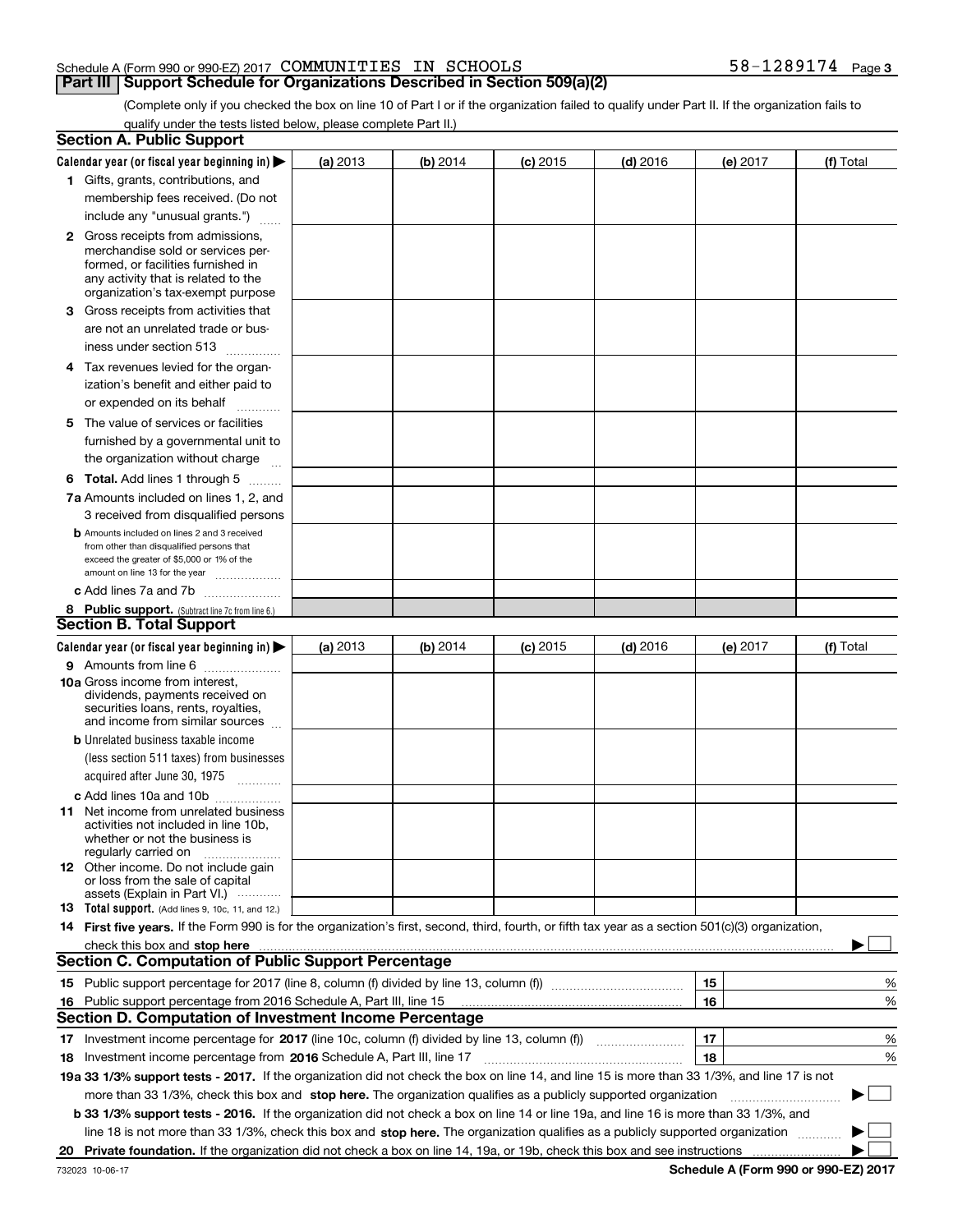**1**

**2**

**3a**

**3b**

**3c**

**4a**

**4b**

**YesNo**

# **Part IV Supporting Organizations**

(Complete only if you checked a box in line 12 on Part I. If you checked 12a of Part I, complete Sections A and B. If you checked 12b of Part I, complete Sections A and C. If you checked 12c of Part I, complete Sections A, D, and E. If you checked 12d of Part I, complete Sections A and D, and complete Part V.)

## **Section A. All Supporting Organizations**

- **1** Are all of the organization's supported organizations listed by name in the organization's governing documents? If "No," describe in **Part VI** how the supported organizations are designated. If designated by *class or purpose, describe the designation. If historic and continuing relationship, explain.*
- **2** Did the organization have any supported organization that does not have an IRS determination of status under section 509(a)(1) or (2)? If "Yes," explain in Part VI how the organization determined that the supported *organization was described in section 509(a)(1) or (2).*
- **3a** Did the organization have a supported organization described in section 501(c)(4), (5), or (6)? If "Yes," answer *(b) and (c) below.*
- **b** Did the organization confirm that each supported organization qualified under section 501(c)(4), (5), or (6) and satisfied the public support tests under section 509(a)(2)? If "Yes," describe in **Part VI** when and how the *organization made the determination.*
- **c**Did the organization ensure that all support to such organizations was used exclusively for section 170(c)(2)(B) purposes? If "Yes," explain in **Part VI** what controls the organization put in place to ensure such use.
- **4a***If* Was any supported organization not organized in the United States ("foreign supported organization")? *"Yes," and if you checked 12a or 12b in Part I, answer (b) and (c) below.*
- **b** Did the organization have ultimate control and discretion in deciding whether to make grants to the foreign supported organization? If "Yes," describe in **Part VI** how the organization had such control and discretion *despite being controlled or supervised by or in connection with its supported organizations.*
- **c** Did the organization support any foreign supported organization that does not have an IRS determination under sections 501(c)(3) and 509(a)(1) or (2)? If "Yes," explain in **Part VI** what controls the organization used *to ensure that all support to the foreign supported organization was used exclusively for section 170(c)(2)(B) purposes.*
- **5a***If "Yes,"* Did the organization add, substitute, or remove any supported organizations during the tax year? answer (b) and (c) below (if applicable). Also, provide detail in **Part VI,** including (i) the names and EIN *numbers of the supported organizations added, substituted, or removed; (ii) the reasons for each such action; (iii) the authority under the organization's organizing document authorizing such action; and (iv) how the action was accomplished (such as by amendment to the organizing document).*
- **b** Type I or Type II only. Was any added or substituted supported organization part of a class already designated in the organization's organizing document?
- **cSubstitutions only.**  Was the substitution the result of an event beyond the organization's control?
- **6** Did the organization provide support (whether in the form of grants or the provision of services or facilities) to **Part VI.** *If "Yes," provide detail in* support or benefit one or more of the filing organization's supported organizations? anyone other than (i) its supported organizations, (ii) individuals that are part of the charitable class benefited by one or more of its supported organizations, or (iii) other supporting organizations that also
- **7**Did the organization provide a grant, loan, compensation, or other similar payment to a substantial contributor *If "Yes," complete Part I of Schedule L (Form 990 or 990-EZ).* regard to a substantial contributor? (defined in section 4958(c)(3)(C)), a family member of a substantial contributor, or a 35% controlled entity with
- **8** Did the organization make a loan to a disqualified person (as defined in section 4958) not described in line 7? *If "Yes," complete Part I of Schedule L (Form 990 or 990-EZ).*
- **9a** Was the organization controlled directly or indirectly at any time during the tax year by one or more in section 509(a)(1) or (2))? If "Yes," *provide detail in* <code>Part VI.</code> disqualified persons as defined in section 4946 (other than foundation managers and organizations described
- **b** Did one or more disqualified persons (as defined in line 9a) hold a controlling interest in any entity in which the supporting organization had an interest? If "Yes," provide detail in P**art VI**.
- **c**Did a disqualified person (as defined in line 9a) have an ownership interest in, or derive any personal benefit from, assets in which the supporting organization also had an interest? If "Yes," provide detail in P**art VI.**
- **10a** Was the organization subject to the excess business holdings rules of section 4943 because of section supporting organizations)? If "Yes," answer 10b below. 4943(f) (regarding certain Type II supporting organizations, and all Type III non-functionally integrated
- **b** Did the organization have any excess business holdings in the tax year? (Use Schedule C, Form 4720, to *determine whether the organization had excess business holdings.)*

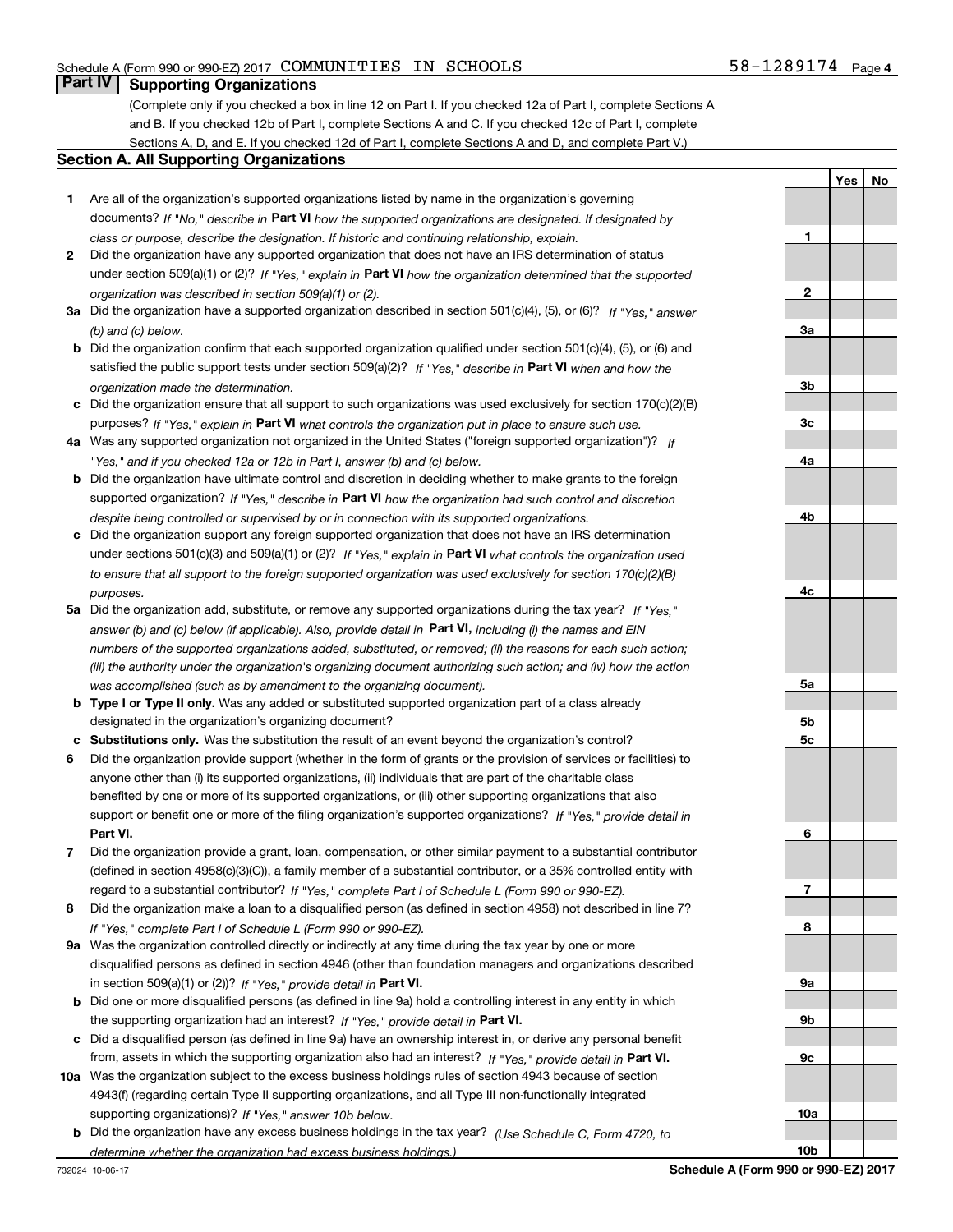# Schedule A (Form 990 or 990-EZ) 2017 Page COMMUNITIES IN SCHOOLS 58-1289174**Part IV | Supporting Organizations** *(continued)*

|    |                                                                                                                                                                                                             |                 | Yes | No |
|----|-------------------------------------------------------------------------------------------------------------------------------------------------------------------------------------------------------------|-----------------|-----|----|
| 11 | Has the organization accepted a gift or contribution from any of the following persons?                                                                                                                     |                 |     |    |
|    | a A person who directly or indirectly controls, either alone or together with persons described in (b) and (c)                                                                                              |                 |     |    |
|    | below, the governing body of a supported organization?                                                                                                                                                      | 11a             |     |    |
|    | <b>b</b> A family member of a person described in (a) above?                                                                                                                                                | 11 <sub>b</sub> |     |    |
|    | c A 35% controlled entity of a person described in (a) or (b) above? If "Yes" to a, b, or c, provide detail in Part VI.                                                                                     | 11c             |     |    |
|    | <b>Section B. Type I Supporting Organizations</b>                                                                                                                                                           |                 |     |    |
|    |                                                                                                                                                                                                             |                 | Yes | No |
| 1  | Did the directors, trustees, or membership of one or more supported organizations have the power to                                                                                                         |                 |     |    |
|    | regularly appoint or elect at least a majority of the organization's directors or trustees at all times during the                                                                                          |                 |     |    |
|    | tax year? If "No," describe in Part VI how the supported organization(s) effectively operated, supervised, or                                                                                               |                 |     |    |
|    | controlled the organization's activities. If the organization had more than one supported organization,                                                                                                     |                 |     |    |
|    | describe how the powers to appoint and/or remove directors or trustees were allocated among the supported                                                                                                   |                 |     |    |
|    | organizations and what conditions or restrictions, if any, applied to such powers during the tax year.                                                                                                      | 1               |     |    |
| 2  | Did the organization operate for the benefit of any supported organization other than the supported                                                                                                         |                 |     |    |
|    |                                                                                                                                                                                                             |                 |     |    |
|    | organization(s) that operated, supervised, or controlled the supporting organization? If "Yes," explain in                                                                                                  |                 |     |    |
|    | Part VI how providing such benefit carried out the purposes of the supported organization(s) that operated,                                                                                                 |                 |     |    |
|    | supervised, or controlled the supporting organization.                                                                                                                                                      | 2               |     |    |
|    | <b>Section C. Type II Supporting Organizations</b>                                                                                                                                                          |                 |     |    |
|    |                                                                                                                                                                                                             |                 | Yes | No |
| 1. | Were a majority of the organization's directors or trustees during the tax year also a majority of the directors                                                                                            |                 |     |    |
|    | or trustees of each of the organization's supported organization(s)? If "No," describe in Part VI how control                                                                                               |                 |     |    |
|    | or management of the supporting organization was vested in the same persons that controlled or managed                                                                                                      |                 |     |    |
|    | the supported organization(s).                                                                                                                                                                              | 1               |     |    |
|    | Section D. All Type III Supporting Organizations                                                                                                                                                            |                 |     |    |
|    |                                                                                                                                                                                                             |                 | Yes | No |
| 1  | Did the organization provide to each of its supported organizations, by the last day of the fifth month of the                                                                                              |                 |     |    |
|    | organization's tax year, (i) a written notice describing the type and amount of support provided during the prior tax                                                                                       |                 |     |    |
|    | year, (ii) a copy of the Form 990 that was most recently filed as of the date of notification, and (iii) copies of the                                                                                      |                 |     |    |
|    | organization's governing documents in effect on the date of notification, to the extent not previously provided?                                                                                            | 1               |     |    |
| 2  | Were any of the organization's officers, directors, or trustees either (i) appointed or elected by the supported                                                                                            |                 |     |    |
|    | organization(s) or (ii) serving on the governing body of a supported organization? If "No," explain in Part VI how                                                                                          |                 |     |    |
|    | the organization maintained a close and continuous working relationship with the supported organization(s).                                                                                                 | 2               |     |    |
| 3  | By reason of the relationship described in (2), did the organization's supported organizations have a                                                                                                       |                 |     |    |
|    | significant voice in the organization's investment policies and in directing the use of the organization's                                                                                                  |                 |     |    |
|    | income or assets at all times during the tax year? If "Yes," describe in Part VI the role the organization's                                                                                                |                 |     |    |
|    | supported organizations played in this regard.                                                                                                                                                              | З               |     |    |
|    | Section E. Type III Functionally Integrated Supporting Organizations                                                                                                                                        |                 |     |    |
| 1  |                                                                                                                                                                                                             |                 |     |    |
|    | Check the box next to the method that the organization used to satisfy the Integral Part Test during the year (see instructions).<br>The organization satisfied the Activities Test. Complete line 2 below. |                 |     |    |
| а  |                                                                                                                                                                                                             |                 |     |    |
| b  | The organization is the parent of each of its supported organizations. Complete line 3 below.                                                                                                               |                 |     |    |
| с  | The organization supported a governmental entity. Describe in Part VI how you supported a government entity (see instructions),                                                                             |                 |     |    |
| 2  | Activities Test. Answer (a) and (b) below.                                                                                                                                                                  |                 | Yes | No |
| а  | Did substantially all of the organization's activities during the tax year directly further the exempt purposes of                                                                                          |                 |     |    |
|    | the supported organization(s) to which the organization was responsive? If "Yes," then in Part VI identify                                                                                                  |                 |     |    |
|    | those supported organizations and explain how these activities directly furthered their exempt purposes,                                                                                                    |                 |     |    |
|    | how the organization was responsive to those supported organizations, and how the organization determined                                                                                                   |                 |     |    |
|    | that these activities constituted substantially all of its activities.                                                                                                                                      | 2a              |     |    |
|    | <b>b</b> Did the activities described in (a) constitute activities that, but for the organization's involvement, one or more                                                                                |                 |     |    |
|    | of the organization's supported organization(s) would have been engaged in? If "Yes," explain in Part VI the                                                                                                |                 |     |    |
|    | reasons for the organization's position that its supported organization(s) would have engaged in these                                                                                                      |                 |     |    |
|    | activities but for the organization's involvement.                                                                                                                                                          | 2b              |     |    |
| 3  | Parent of Supported Organizations. Answer (a) and (b) below.                                                                                                                                                |                 |     |    |
| а  | Did the organization have the power to regularly appoint or elect a majority of the officers, directors, or                                                                                                 |                 |     |    |
|    | trustees of each of the supported organizations? Provide details in Part VI.                                                                                                                                | За              |     |    |
|    | <b>b</b> Did the organization exercise a substantial degree of direction over the policies, programs, and activities of each                                                                                |                 |     |    |
|    | of its supported organizations? If "Yes." describe in Part VI the role played by the organization in this regard.                                                                                           | Зb              |     |    |
|    |                                                                                                                                                                                                             |                 |     |    |

**Schedule A (Form 990 or 990-EZ) 2017**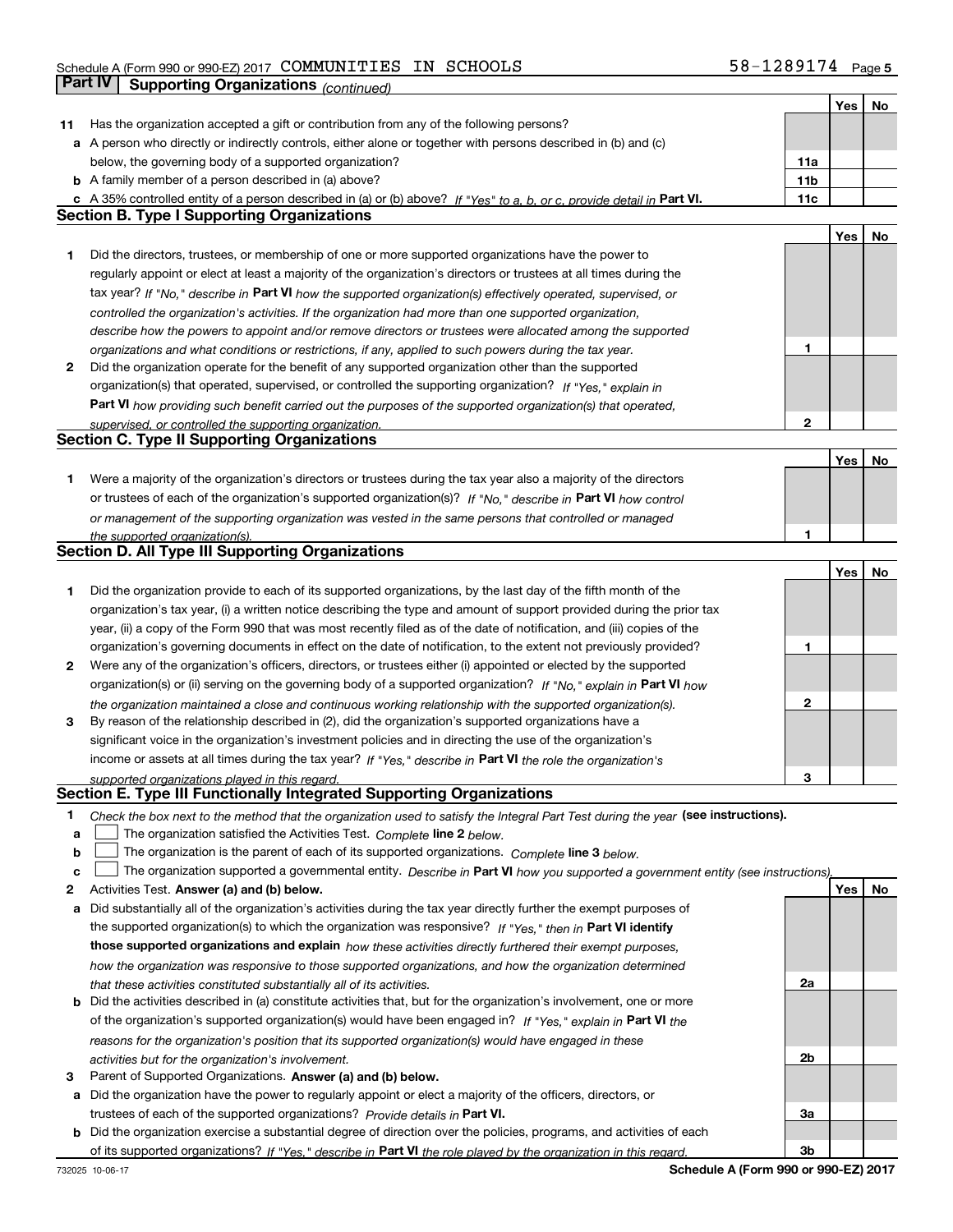## Schedule A (Form 990 or 990-EZ) 2017 Page COMMUNITIES IN SCHOOLS 58-1289174**Part V Type III Non-Functionally Integrated 509(a)(3) Supporting Organizations**

**1**

**SEP 10. See instructions.** All antegral Part Test as a qualifying trust on Nov. 20, 1970 (explain in Part VI.) See instructions. All other Type III non-functionally integrated supporting organizations must complete Sections A through E.  $\overline{\phantom{0}}$ 

|              | Section A - Adjusted Net Income                                              |                | (A) Prior Year | (B) Current Year<br>(optional) |
|--------------|------------------------------------------------------------------------------|----------------|----------------|--------------------------------|
| 1.           | Net short-term capital gain                                                  | 1              |                |                                |
| 2            | Recoveries of prior-year distributions                                       | $\overline{2}$ |                |                                |
| 3            | Other gross income (see instructions)                                        | 3              |                |                                |
| 4            | Add lines 1 through 3                                                        | 4              |                |                                |
| 5            | Depreciation and depletion                                                   | 5              |                |                                |
| 6            | Portion of operating expenses paid or incurred for production or             |                |                |                                |
|              | collection of gross income or for management, conservation, or               |                |                |                                |
|              | maintenance of property held for production of income (see instructions)     | 6              |                |                                |
| 7            | Other expenses (see instructions)                                            | $\overline{7}$ |                |                                |
| 8            | <b>Adjusted Net Income</b> (subtract lines 5, 6, and 7 from line 4)          | 8              |                |                                |
|              | <b>Section B - Minimum Asset Amount</b>                                      |                | (A) Prior Year | (B) Current Year<br>(optional) |
| 1            | Aggregate fair market value of all non-exempt-use assets (see                |                |                |                                |
|              | instructions for short tax year or assets held for part of year):            |                |                |                                |
|              | a Average monthly value of securities                                        | 1a             |                |                                |
|              | <b>b</b> Average monthly cash balances                                       | 1 <sub>b</sub> |                |                                |
|              | <b>c</b> Fair market value of other non-exempt-use assets                    | 1c             |                |                                |
|              | d Total (add lines 1a, 1b, and 1c)                                           | 1d             |                |                                |
|              | <b>e</b> Discount claimed for blockage or other                              |                |                |                                |
|              | factors (explain in detail in Part VI):                                      |                |                |                                |
| $\mathbf{2}$ | Acquisition indebtedness applicable to non-exempt-use assets                 | $\mathbf{2}$   |                |                                |
| з            | Subtract line 2 from line 1d                                                 | 3              |                |                                |
| 4            | Cash deemed held for exempt use. Enter 1-1/2% of line 3 (for greater amount, |                |                |                                |
|              | see instructions)                                                            | 4              |                |                                |
| 5            | Net value of non-exempt-use assets (subtract line 4 from line 3)             | 5              |                |                                |
| 6            | Multiply line 5 by .035                                                      | 6              |                |                                |
| 7            | Recoveries of prior-year distributions                                       | $\overline{7}$ |                |                                |
| 8            | Minimum Asset Amount (add line 7 to line 6)                                  | 8              |                |                                |
|              | <b>Section C - Distributable Amount</b>                                      |                |                | <b>Current Year</b>            |
| $\mathbf 1$  | Adjusted net income for prior year (from Section A, line 8, Column A)        | 1              |                |                                |
| $\mathbf{2}$ | Enter 85% of line 1                                                          | $\mathbf{2}$   |                |                                |
| 3            | Minimum asset amount for prior year (from Section B, line 8, Column A)       | 3              |                |                                |
| 4            | Enter greater of line 2 or line 3                                            | 4              |                |                                |
| 5            | Income tax imposed in prior year                                             | 5              |                |                                |
| 6            | <b>Distributable Amount.</b> Subtract line 5 from line 4, unless subject to  |                |                |                                |
|              | emergency temporary reduction (see instructions)                             | 6              |                |                                |

**7**Check here if the current year is the organization's first as a non-functionally integrated Type III supporting organization (see instructions).

**Schedule A (Form 990 or 990-EZ) 2017**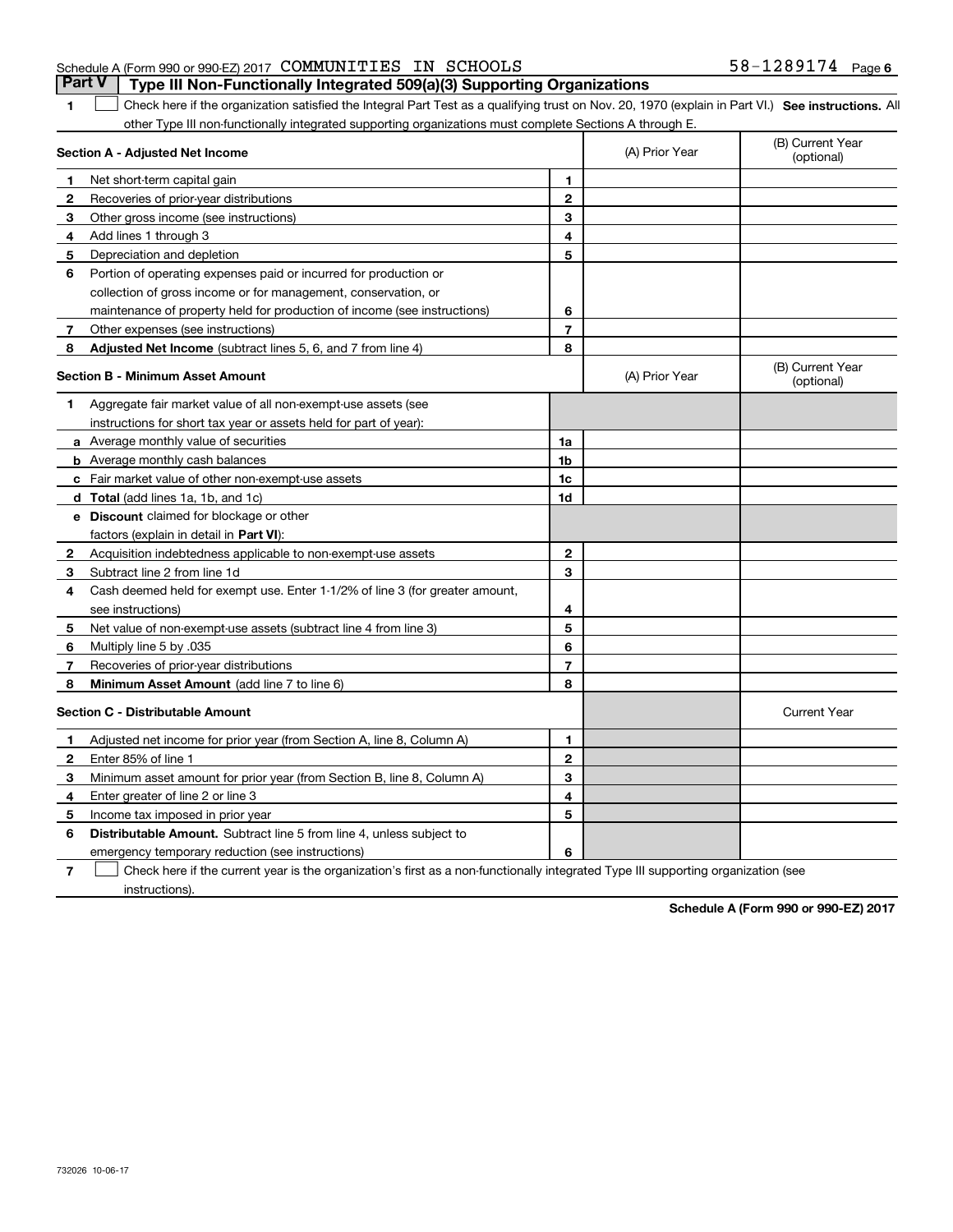#### Schedule A (Form 990 or 990-EZ) 2017 Page COMMUNITIES IN SCHOOLS 58-1289174

| Part V | Type III Non-Functionally Integrated 509(a)(3) Supporting Organizations                    |                             | (continued)                           |                                                |
|--------|--------------------------------------------------------------------------------------------|-----------------------------|---------------------------------------|------------------------------------------------|
|        | <b>Section D - Distributions</b>                                                           |                             |                                       | <b>Current Year</b>                            |
| 1      | Amounts paid to supported organizations to accomplish exempt purposes                      |                             |                                       |                                                |
| 2      | Amounts paid to perform activity that directly furthers exempt purposes of supported       |                             |                                       |                                                |
|        | organizations, in excess of income from activity                                           |                             |                                       |                                                |
| 3      | Administrative expenses paid to accomplish exempt purposes of supported organizations      |                             |                                       |                                                |
| 4      | Amounts paid to acquire exempt-use assets                                                  |                             |                                       |                                                |
| 5      | Qualified set-aside amounts (prior IRS approval required)                                  |                             |                                       |                                                |
| 6      | Other distributions (describe in Part VI). See instructions.                               |                             |                                       |                                                |
| 7      | Total annual distributions. Add lines 1 through 6.                                         |                             |                                       |                                                |
| 8      | Distributions to attentive supported organizations to which the organization is responsive |                             |                                       |                                                |
|        | (provide details in Part VI). See instructions.                                            |                             |                                       |                                                |
| 9      | Distributable amount for 2017 from Section C, line 6                                       |                             |                                       |                                                |
| 10     | Line 8 amount divided by line 9 amount                                                     |                             |                                       |                                                |
|        |                                                                                            | (i)                         | (iii)                                 | (iii)                                          |
|        | Section E - Distribution Allocations (see instructions)                                    | <b>Excess Distributions</b> | <b>Underdistributions</b><br>Pre-2017 | <b>Distributable</b><br><b>Amount for 2017</b> |
| 1      | Distributable amount for 2017 from Section C, line 6                                       |                             |                                       |                                                |
| 2      | Underdistributions, if any, for years prior to 2017 (reason-                               |                             |                                       |                                                |
|        | able cause required- explain in Part VI). See instructions.                                |                             |                                       |                                                |
| 3      | Excess distributions carryover, if any, to 2017                                            |                             |                                       |                                                |
| а      |                                                                                            |                             |                                       |                                                |
|        | <b>b</b> From 2013                                                                         |                             |                                       |                                                |
|        | $c$ From 2014                                                                              |                             |                                       |                                                |
|        | <b>d</b> From 2015                                                                         |                             |                                       |                                                |
|        | e From 2016                                                                                |                             |                                       |                                                |
|        | <b>Total</b> of lines 3a through e                                                         |                             |                                       |                                                |
|        | <b>g</b> Applied to underdistributions of prior years                                      |                             |                                       |                                                |
|        | <b>h</b> Applied to 2017 distributable amount                                              |                             |                                       |                                                |
|        | Carryover from 2012 not applied (see instructions)                                         |                             |                                       |                                                |
|        | Remainder. Subtract lines 3g, 3h, and 3i from 3f.                                          |                             |                                       |                                                |
| 4      | Distributions for 2017 from Section D,                                                     |                             |                                       |                                                |
|        | line $7:$                                                                                  |                             |                                       |                                                |
|        | <b>a</b> Applied to underdistributions of prior years                                      |                             |                                       |                                                |
|        | <b>b</b> Applied to 2017 distributable amount                                              |                             |                                       |                                                |
| c      | Remainder. Subtract lines 4a and 4b from 4.                                                |                             |                                       |                                                |
| 5      | Remaining underdistributions for years prior to 2017, if                                   |                             |                                       |                                                |
|        | any. Subtract lines 3g and 4a from line 2. For result greater                              |                             |                                       |                                                |
|        | than zero, explain in Part VI. See instructions.                                           |                             |                                       |                                                |
| 6      | Remaining underdistributions for 2017. Subtract lines 3h                                   |                             |                                       |                                                |
|        | and 4b from line 1. For result greater than zero, explain in                               |                             |                                       |                                                |
|        | Part VI. See instructions.                                                                 |                             |                                       |                                                |
|        |                                                                                            |                             |                                       |                                                |
| 7      | Excess distributions carryover to 2018. Add lines 3j                                       |                             |                                       |                                                |
|        | and 4c.                                                                                    |                             |                                       |                                                |
| 8      | Breakdown of line 7:                                                                       |                             |                                       |                                                |
|        | a Excess from 2013                                                                         |                             |                                       |                                                |
|        | <b>b</b> Excess from 2014                                                                  |                             |                                       |                                                |
|        | c Excess from 2015                                                                         |                             |                                       |                                                |
|        | d Excess from 2016                                                                         |                             |                                       |                                                |
|        | e Excess from 2017                                                                         |                             |                                       |                                                |

**Schedule A (Form 990 or 990-EZ) 2017**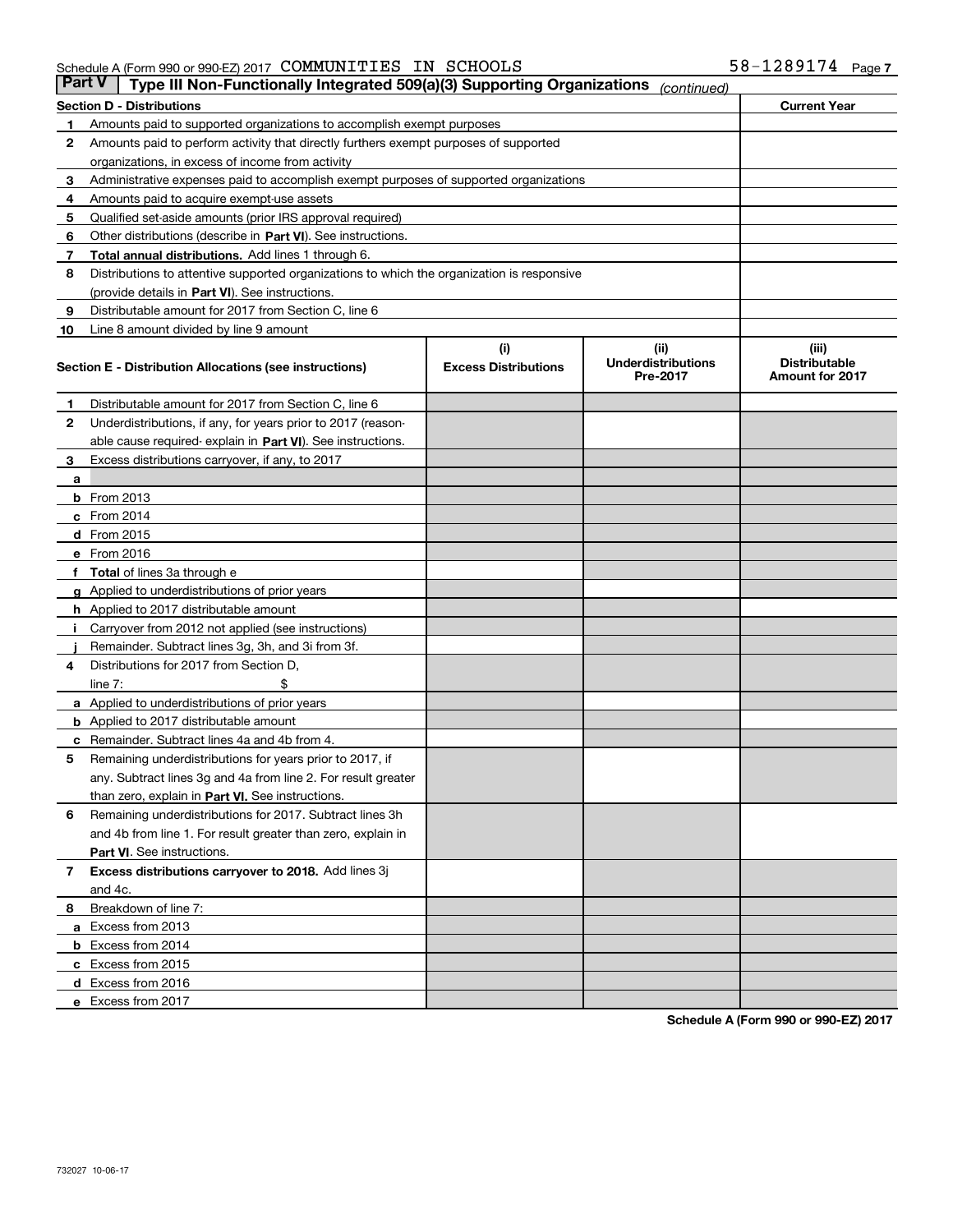#### Schedule A (Form 990 or 990-EZ) 2017 Page COMMUNITIES IN SCHOOLS 58-1289174

|                | $\frac{1}{2}$ or $\frac{1}{2}$ or $\frac{1}{2}$ or $\frac{1}{2}$ $\frac{1}{2}$ or $\frac{1}{2}$ $\frac{1}{2}$ or $\frac{1}{2}$ $\frac{1}{2}$ or $\frac{1}{2}$ or $\frac{1}{2}$ or $\frac{1}{2}$ or $\frac{1}{2}$ or $\frac{1}{2}$ or $\frac{1}{2}$ or $\frac{1}{2}$ or $\frac{1}{2}$ or $\frac{1}{2}$<br>$30 - 1207 + 1 = 1$ |
|----------------|------------------------------------------------------------------------------------------------------------------------------------------------------------------------------------------------------------------------------------------------------------------------------------------------------------------------------|
| <b>Part VI</b> | Supplemental Information. Provide the explanations required by Part II, line 10; Part II, line 17a or 17b; Part III, line 12;                                                                                                                                                                                                |
|                |                                                                                                                                                                                                                                                                                                                              |
|                | Part IV, Section A, lines 1, 2, 3b, 3c, 4b, 4c, 5a, 6, 9a, 9b, 9c, 11a, 11b, and 11c; Part IV, Section B, lines 1 and 2; Part IV, Section C,                                                                                                                                                                                 |
|                | line 1; Part IV, Section D, lines 2 and 3; Part IV, Section E, lines 1c, 2a, 2b, 3a, and 3b; Part V, line 1; Part V, Section B, line 1e; Part V,                                                                                                                                                                             |
|                | Section D, lines 5, 6, and 8; and Part V, Section E, lines 2, 5, and 6. Also complete this part for any additional information.                                                                                                                                                                                              |
|                | (See instructions.)                                                                                                                                                                                                                                                                                                          |
|                |                                                                                                                                                                                                                                                                                                                              |
|                |                                                                                                                                                                                                                                                                                                                              |
|                |                                                                                                                                                                                                                                                                                                                              |
|                |                                                                                                                                                                                                                                                                                                                              |
|                |                                                                                                                                                                                                                                                                                                                              |
|                |                                                                                                                                                                                                                                                                                                                              |
|                |                                                                                                                                                                                                                                                                                                                              |
|                |                                                                                                                                                                                                                                                                                                                              |
|                |                                                                                                                                                                                                                                                                                                                              |
|                |                                                                                                                                                                                                                                                                                                                              |
|                |                                                                                                                                                                                                                                                                                                                              |
|                |                                                                                                                                                                                                                                                                                                                              |
|                |                                                                                                                                                                                                                                                                                                                              |
|                |                                                                                                                                                                                                                                                                                                                              |
|                |                                                                                                                                                                                                                                                                                                                              |
|                |                                                                                                                                                                                                                                                                                                                              |
|                |                                                                                                                                                                                                                                                                                                                              |
|                |                                                                                                                                                                                                                                                                                                                              |
|                |                                                                                                                                                                                                                                                                                                                              |
|                |                                                                                                                                                                                                                                                                                                                              |
|                |                                                                                                                                                                                                                                                                                                                              |
|                |                                                                                                                                                                                                                                                                                                                              |
|                |                                                                                                                                                                                                                                                                                                                              |
|                |                                                                                                                                                                                                                                                                                                                              |
|                |                                                                                                                                                                                                                                                                                                                              |
|                |                                                                                                                                                                                                                                                                                                                              |
|                |                                                                                                                                                                                                                                                                                                                              |
|                |                                                                                                                                                                                                                                                                                                                              |
|                |                                                                                                                                                                                                                                                                                                                              |
|                |                                                                                                                                                                                                                                                                                                                              |
|                |                                                                                                                                                                                                                                                                                                                              |
|                |                                                                                                                                                                                                                                                                                                                              |
|                |                                                                                                                                                                                                                                                                                                                              |
|                |                                                                                                                                                                                                                                                                                                                              |
|                |                                                                                                                                                                                                                                                                                                                              |
|                |                                                                                                                                                                                                                                                                                                                              |
|                |                                                                                                                                                                                                                                                                                                                              |
|                |                                                                                                                                                                                                                                                                                                                              |
|                |                                                                                                                                                                                                                                                                                                                              |
|                |                                                                                                                                                                                                                                                                                                                              |
|                |                                                                                                                                                                                                                                                                                                                              |
|                |                                                                                                                                                                                                                                                                                                                              |
|                |                                                                                                                                                                                                                                                                                                                              |
|                |                                                                                                                                                                                                                                                                                                                              |
|                |                                                                                                                                                                                                                                                                                                                              |
|                |                                                                                                                                                                                                                                                                                                                              |
|                |                                                                                                                                                                                                                                                                                                                              |
|                |                                                                                                                                                                                                                                                                                                                              |
|                |                                                                                                                                                                                                                                                                                                                              |
|                |                                                                                                                                                                                                                                                                                                                              |
|                |                                                                                                                                                                                                                                                                                                                              |
|                |                                                                                                                                                                                                                                                                                                                              |
|                |                                                                                                                                                                                                                                                                                                                              |
|                |                                                                                                                                                                                                                                                                                                                              |
|                |                                                                                                                                                                                                                                                                                                                              |
|                |                                                                                                                                                                                                                                                                                                                              |
|                |                                                                                                                                                                                                                                                                                                                              |
|                |                                                                                                                                                                                                                                                                                                                              |
|                |                                                                                                                                                                                                                                                                                                                              |
|                |                                                                                                                                                                                                                                                                                                                              |
|                |                                                                                                                                                                                                                                                                                                                              |
|                |                                                                                                                                                                                                                                                                                                                              |
|                |                                                                                                                                                                                                                                                                                                                              |
|                |                                                                                                                                                                                                                                                                                                                              |
|                |                                                                                                                                                                                                                                                                                                                              |
|                |                                                                                                                                                                                                                                                                                                                              |
|                |                                                                                                                                                                                                                                                                                                                              |
|                |                                                                                                                                                                                                                                                                                                                              |
|                |                                                                                                                                                                                                                                                                                                                              |
|                |                                                                                                                                                                                                                                                                                                                              |
|                |                                                                                                                                                                                                                                                                                                                              |
|                |                                                                                                                                                                                                                                                                                                                              |
|                |                                                                                                                                                                                                                                                                                                                              |
|                |                                                                                                                                                                                                                                                                                                                              |
|                |                                                                                                                                                                                                                                                                                                                              |
|                |                                                                                                                                                                                                                                                                                                                              |
|                |                                                                                                                                                                                                                                                                                                                              |
|                |                                                                                                                                                                                                                                                                                                                              |
|                |                                                                                                                                                                                                                                                                                                                              |
|                |                                                                                                                                                                                                                                                                                                                              |
|                |                                                                                                                                                                                                                                                                                                                              |
|                |                                                                                                                                                                                                                                                                                                                              |
|                |                                                                                                                                                                                                                                                                                                                              |
|                |                                                                                                                                                                                                                                                                                                                              |
|                |                                                                                                                                                                                                                                                                                                                              |
|                |                                                                                                                                                                                                                                                                                                                              |
|                |                                                                                                                                                                                                                                                                                                                              |
|                |                                                                                                                                                                                                                                                                                                                              |
|                |                                                                                                                                                                                                                                                                                                                              |
|                |                                                                                                                                                                                                                                                                                                                              |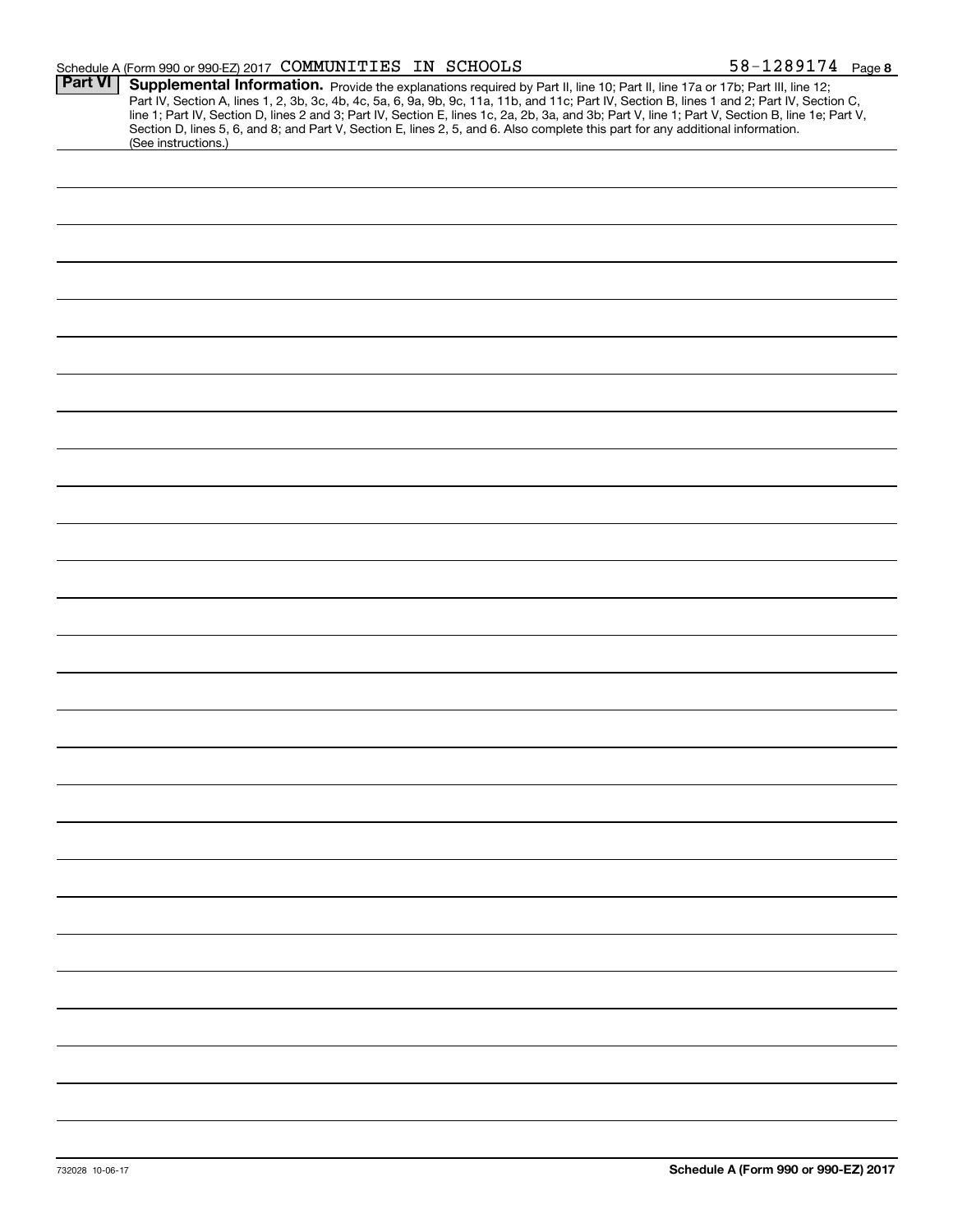Department of the Treasury Internal Revenue Service **(Form 990, 990-EZ, or 990-PF)**

## \*\* PUBLIC DISCLOSURE COPY \*\*

# **Schedule B Schedule of Contributors**

**| Attach to Form 990, Form 990-EZ, or Form 990-PF. | Go to www.irs.gov/Form990 for the latest information.** OMB No. 1545-0047

**2017**

**Name of the organization Employer identification number**

| -1289174 |  |
|----------|--|
|----------|--|

| COMMUNITIES | IN | SCHOOLS | $\sim$ |
|-------------|----|---------|--------|
|             |    |         |        |

| <b>Organization type (check one):</b>                                     |  |  |  |  |  |
|---------------------------------------------------------------------------|--|--|--|--|--|
| Section:                                                                  |  |  |  |  |  |
| $\lfloor x \rfloor$ 501(c)( 3) (enter number) organization                |  |  |  |  |  |
| 4947(a)(1) nonexempt charitable trust not treated as a private foundation |  |  |  |  |  |
| 527 political organization                                                |  |  |  |  |  |
| 501(c)(3) exempt private foundation                                       |  |  |  |  |  |
| 4947(a)(1) nonexempt charitable trust treated as a private foundation     |  |  |  |  |  |
| 501(c)(3) taxable private foundation                                      |  |  |  |  |  |
|                                                                           |  |  |  |  |  |

Check if your organization is covered by the **General Rule** or a **Special Rule. Note:**  Only a section 501(c)(7), (8), or (10) organization can check boxes for both the General Rule and a Special Rule. See instructions.

#### **General Rule**

 $\mathcal{L}^{\text{max}}$ 

For an organization filing Form 990, 990-EZ, or 990-PF that received, during the year, contributions totaling \$5,000 or more (in money or property) from any one contributor. Complete Parts I and II. See instructions for determining a contributor's total contributions.

#### **Special Rules**

 $\mathcal{L}^{\text{max}}$ 

any one contributor, during the year, total contributions of the greater of  $\,$  (1) \$5,000; or **(2)** 2% of the amount on (i) Form 990, Part VIII, line 1h;  $\boxed{\textbf{X}}$  For an organization described in section 501(c)(3) filing Form 990 or 990-EZ that met the 33 1/3% support test of the regulations under sections 509(a)(1) and 170(b)(1)(A)(vi), that checked Schedule A (Form 990 or 990-EZ), Part II, line 13, 16a, or 16b, and that received from or (ii) Form 990-EZ, line 1. Complete Parts I and II.

year, total contributions of more than \$1,000 *exclusively* for religious, charitable, scientific, literary, or educational purposes, or for For an organization described in section 501(c)(7), (8), or (10) filing Form 990 or 990-EZ that received from any one contributor, during the the prevention of cruelty to children or animals. Complete Parts I, II, and III.  $\mathcal{L}^{\text{max}}$ 

purpose. Don't complete any of the parts unless the **General Rule** applies to this organization because it received *nonexclusively* year, contributions <sub>exclusively</sub> for religious, charitable, etc., purposes, but no such contributions totaled more than \$1,000. If this box is checked, enter here the total contributions that were received during the year for an  $\;$ exclusively religious, charitable, etc., For an organization described in section 501(c)(7), (8), or (10) filing Form 990 or 990-EZ that received from any one contributor, during the religious, charitable, etc., contributions totaling \$5,000 or more during the year  $\ldots$  $\ldots$  $\ldots$  $\ldots$  $\ldots$  $\ldots$  $\ldots$ 

**Caution:**  An organization that isn't covered by the General Rule and/or the Special Rules doesn't file Schedule B (Form 990, 990-EZ, or 990-PF),  **must** but it answer "No" on Part IV, line 2, of its Form 990; or check the box on line H of its Form 990-EZ or on its Form 990-PF, Part I, line 2, to certify that it doesn't meet the filing requirements of Schedule B (Form 990, 990-EZ, or 990-PF).

**Schedule B (Form 990, 990-EZ, or 990-PF) (2017) For Paperwork Reduction Act Notice, see the instructions for Form 990, 990-EZ, or 990-PF.** LHA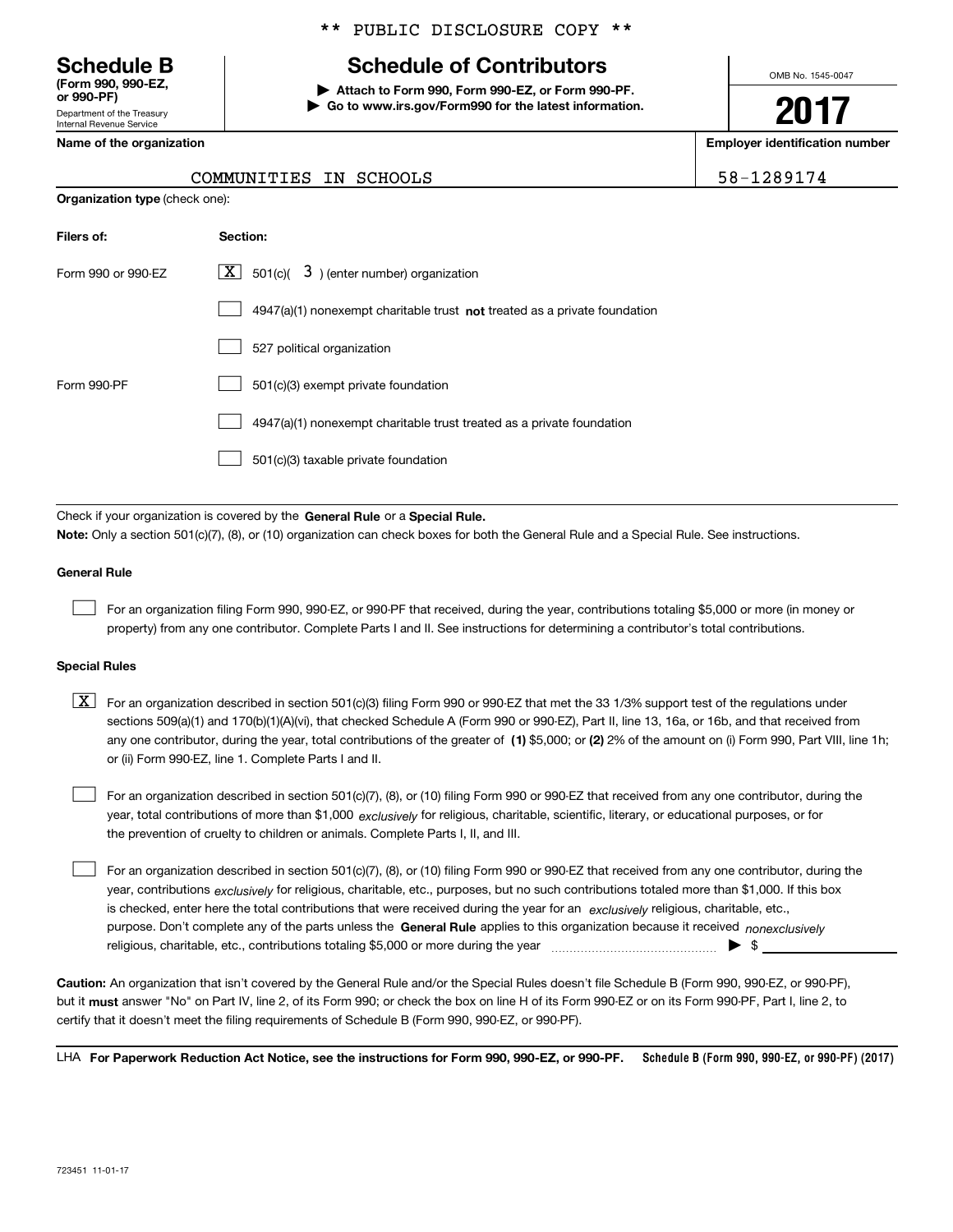**Name of organization Employer identification number**

COMMUNITIES IN SCHOOLS 58-1289174

#### **(a)No.(b)Name, address, and ZIP + 4 (c)Total contributions (d)Type of contribution PersonPayrollNoncash (a)No.(b)Name, address, and ZIP + 4 (c)Total contributions (d)Type of contribution PersonPayrollNoncash (a)No.(b)Name, address, and ZIP + 4 (c)Total contributions (d)Type of contribution PersonPayrollNoncash (a) No.(b) Name, address, and ZIP + 4 (c) Total contributions (d) Type of contribution PersonPayrollNoncash(a) No.(b) Name, address, and ZIP + 4 (c) Total contributions (d) Type of contribution PersonPayrollNoncash (a) No.(b)Name, address, and ZIP + 4 (c) Total contributions (d) Type of contribution PersonPayrollNoncash Contributors** (see instructions). Use duplicate copies of Part I if additional space is needed. \$(Complete Part II for noncash contributions.) \$(Complete Part II for noncash contributions.) \$(Complete Part II for noncash contributions.) \$(Complete Part II for noncash contributions.) \$(Complete Part II for noncash contributions.)  $$$ (Complete Part II for Employer identification Page 2<br> **2** ame of organization<br> **2Part I Contributors** (see instructions). Use duplicate copies of Part I if additional space is needed.<br>
2Part I **Contributors** (see instructions). Use duplicate  $|X|$  $\mathcal{L}^{\text{max}}$  $\mathcal{L}^{\text{max}}$  $\boxed{\text{X}}$  $\mathcal{L}^{\text{max}}$  $\mathcal{L}^{\text{max}}$  $|X|$  $\mathcal{L}^{\text{max}}$  $\mathcal{L}^{\text{max}}$  $\boxed{\text{X}}$  $\mathcal{L}^{\text{max}}$  $\mathcal{L}^{\text{max}}$  $|X|$  $\mathcal{L}^{\text{max}}$  $\mathcal{L}^{\text{max}}$  $\boxed{\text{X}}$  $\mathcal{L}^{\text{max}}$  $\mathcal{L}^{\text{max}}$  $\begin{array}{c|c|c|c|c|c} 1 & \hspace{1.5cm} & \hspace{1.5cm} & \hspace{1.5cm} & \hspace{1.5cm} & \hspace{1.5cm} & \hspace{1.5cm} & \hspace{1.5cm} & \hspace{1.5cm} & \hspace{1.5cm} & \hspace{1.5cm} & \hspace{1.5cm} & \hspace{1.5cm} & \hspace{1.5cm} & \hspace{1.5cm} & \hspace{1.5cm} & \hspace{1.5cm} & \hspace{1.5cm} & \hspace{1.5cm} & \hspace{1.5cm} & \hspace{1.5cm} &$ 30,000,000. ABBVIE, INC 1 N. WAUKEGAN ROOM, NORTHERD. CHICAGO, IL 60064 2 X 16,569,201. EDNA MCCONNELL CLARK FOUNDATION 415 MADISON AVE., 10TH FLOOR  $\overline{3}$  | Person  $\overline{X}$ 3,000,000.  $4$  | Person  $\overline{\text{X}}$ 2,150,000. ATLANTA, GA 30328  $\sim$  5 | Person X 1,966,119. NEW YORK, NY 10178  $\sim$  6 | Person X 1,550,000.

**Schedule B (Form 990, 990-EZ, or 990-PF) (2017)**

noncash contributions.)

RICHMOND, VA 23230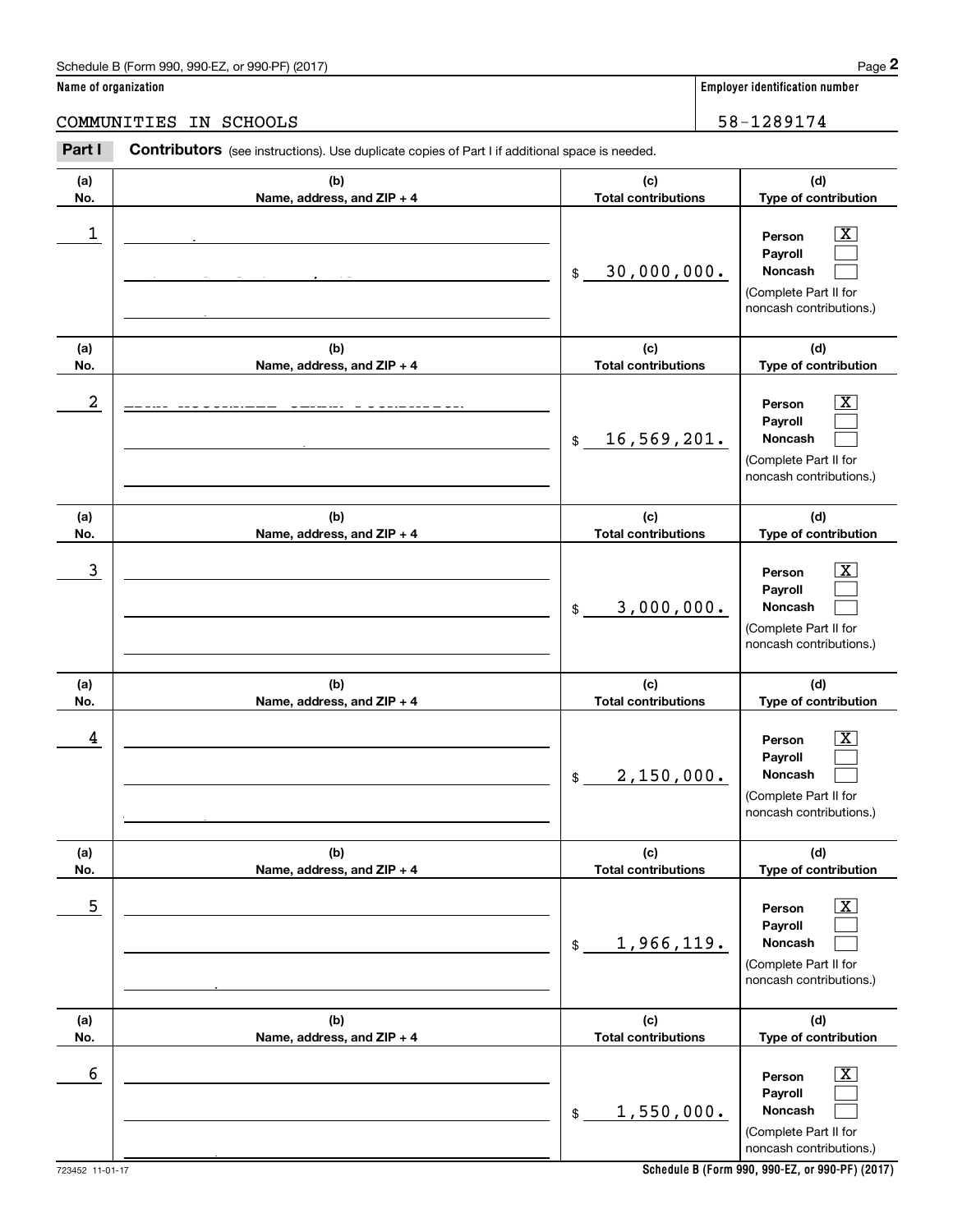|                      | Schedule B (Form 990, 990-EZ, or 990-PF) (2017)                                                       |                                   | Page 2                                                                                                      |
|----------------------|-------------------------------------------------------------------------------------------------------|-----------------------------------|-------------------------------------------------------------------------------------------------------------|
| Name of organization |                                                                                                       |                                   | <b>Employer identification number</b>                                                                       |
|                      | COMMUNITIES<br>IN SCHOOLS                                                                             |                                   | 58-1289174                                                                                                  |
| Part I               | <b>Contributors</b> (see instructions). Use duplicate copies of Part I if additional space is needed. |                                   |                                                                                                             |
| (a)<br>No.           | (b)<br>Name, address, and ZIP + 4                                                                     | (c)<br><b>Total contributions</b> | (d)<br>Type of contribution                                                                                 |
| 7                    |                                                                                                       | 1,500,000.<br>\$                  | $\overline{\mathbf{X}}$<br>Person<br>Payroll<br>Noncash<br>(Complete Part II for<br>noncash contributions.) |
| (a)<br>No.           | (b)<br>Name, address, and ZIP + 4                                                                     | (c)<br><b>Total contributions</b> | (d)<br>Type of contribution                                                                                 |
|                      |                                                                                                       | \$                                | Person<br>Payroll<br>Noncash<br>(Complete Part II for<br>noncash contributions.)                            |
| (a)<br>No.           | (b)<br>Name, address, and ZIP + 4                                                                     | (c)<br><b>Total contributions</b> | (d)<br>Type of contribution                                                                                 |
|                      |                                                                                                       | \$                                | Person<br>Payroll<br>Noncash<br>(Complete Part II for<br>noncash contributions.)                            |
| (a)<br>No.           | (b)<br>Name, address, and ZIP + 4                                                                     | (c)<br><b>Total contributions</b> | (d)<br>Type of contribution                                                                                 |
|                      |                                                                                                       | \$                                | Person<br>Payroll<br>Noncash<br>(Complete Part II for<br>noncash contributions.)                            |
| (a)<br>No.           | (b)<br>Name, address, and ZIP + 4                                                                     | (c)<br><b>Total contributions</b> | (d)<br>Type of contribution                                                                                 |
|                      |                                                                                                       | \$                                | Person<br>Payroll<br>Noncash<br>(Complete Part II for<br>noncash contributions.)                            |
| (a)<br>No.           | (b)<br>Name, address, and ZIP + 4                                                                     | (c)<br><b>Total contributions</b> | (d)<br>Type of contribution                                                                                 |
|                      |                                                                                                       | \$                                | Person<br>Payroll<br>Noncash<br>(Complete Part II for<br>noncash contributions.)                            |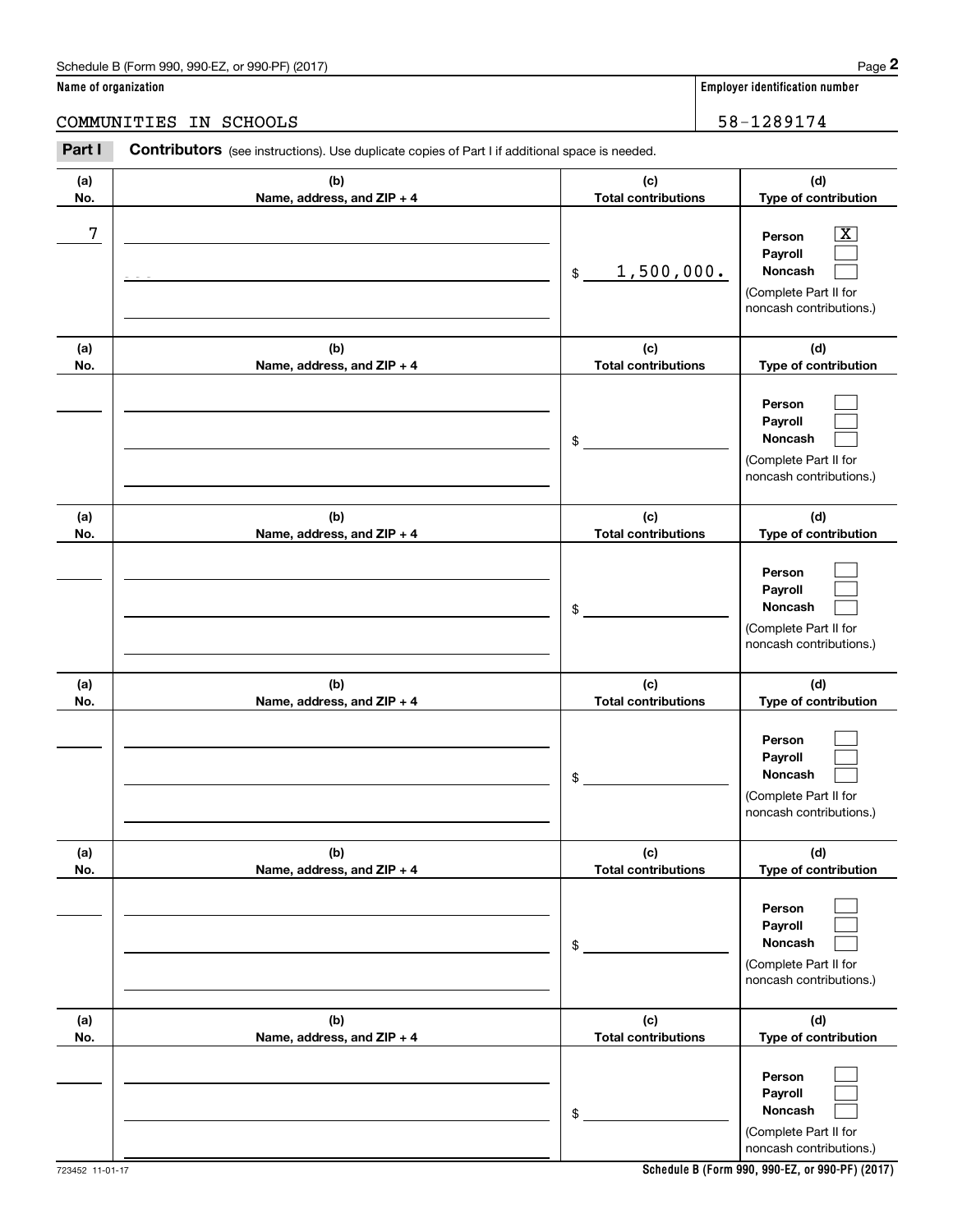# COMMUNITIES IN SCHOOLS 38-1289174

Chedule B (Form 990, 990-EZ, or 990-PF) (2017)<br> **3Part II Noncash Property** (see instructions). Use duplicate copies of Part II if additional space is needed.<br> **2Part II Noncash Property** (see instructions). Use duplic

| (a)<br>No.<br>from<br>Part I | (b)<br>Description of noncash property given | (c)<br>FMV (or estimate)<br>(See instructions.) | (d)<br>Date received |
|------------------------------|----------------------------------------------|-------------------------------------------------|----------------------|
|                              |                                              |                                                 |                      |
|                              |                                              | $\frac{1}{2}$                                   |                      |
| (a)<br>No.<br>from<br>Part I | (b)<br>Description of noncash property given | (c)<br>FMV (or estimate)<br>(See instructions.) | (d)<br>Date received |
|                              |                                              |                                                 |                      |
|                              |                                              | $$^{\circ}$                                     |                      |
| (a)<br>No.<br>from<br>Part I | (b)<br>Description of noncash property given | (c)<br>FMV (or estimate)<br>(See instructions.) | (d)<br>Date received |
|                              |                                              |                                                 |                      |
|                              |                                              | $$^{\circ}$                                     |                      |
| (a)<br>No.<br>from<br>Part I | (b)<br>Description of noncash property given | (c)<br>FMV (or estimate)<br>(See instructions.) | (d)<br>Date received |
|                              |                                              |                                                 |                      |
|                              |                                              | \$                                              |                      |
| (a)<br>No.<br>from<br>Part I | (b)<br>Description of noncash property given | (c)<br>FMV (or estimate)<br>(See instructions.) | (d)<br>Date received |
|                              |                                              |                                                 |                      |
|                              |                                              | \$                                              |                      |
| (a)<br>No.<br>from<br>Part I | (b)<br>Description of noncash property given | (c)<br>FMV (or estimate)<br>(See instructions.) | (d)<br>Date received |
|                              |                                              |                                                 |                      |
|                              |                                              | \$                                              |                      |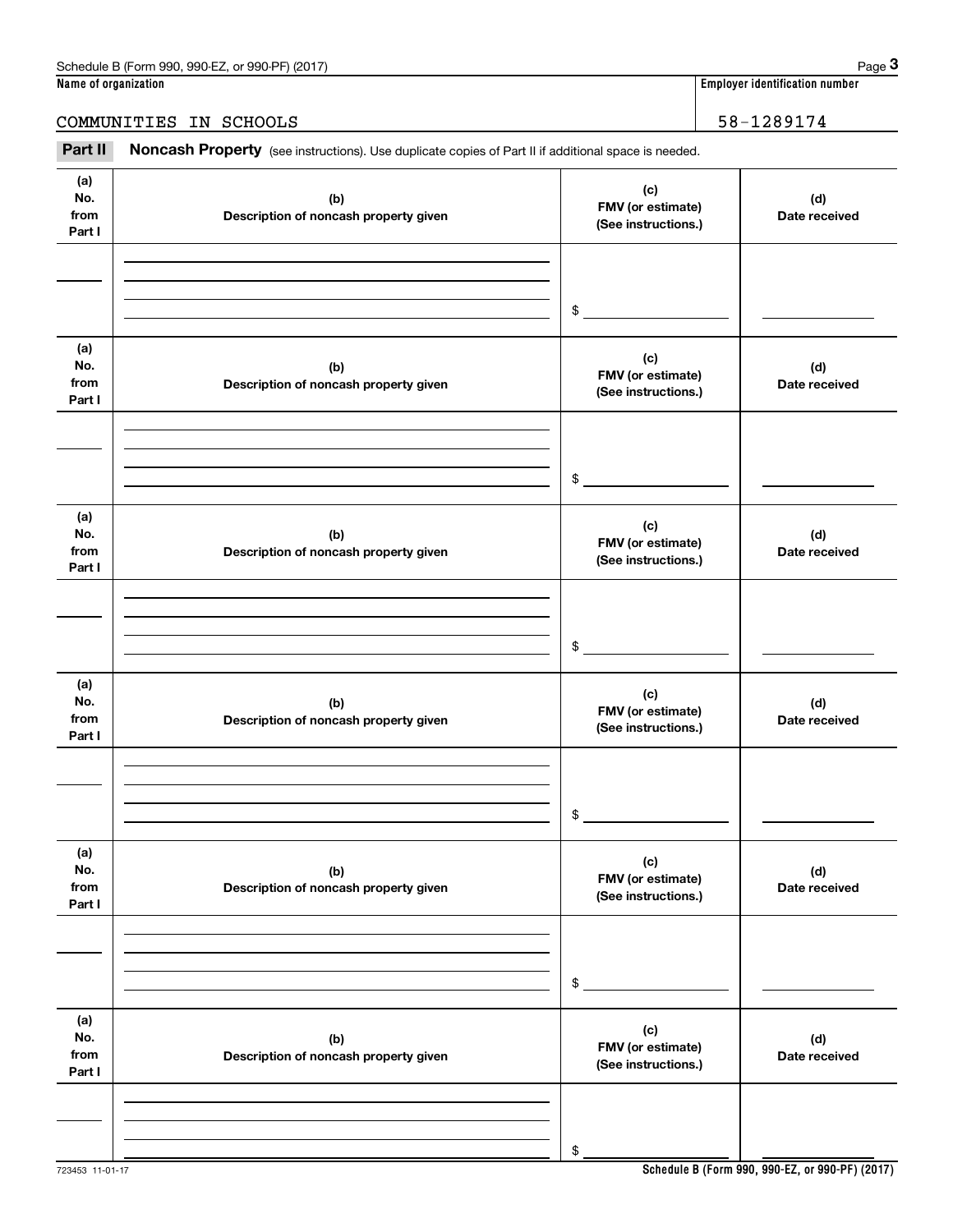|                           | Schedule B (Form 990, 990-EZ, or 990-PF) (2017)                                                                                                                                                                                                                                 |                      | Page 4                                                                                                                                                   |  |  |  |
|---------------------------|---------------------------------------------------------------------------------------------------------------------------------------------------------------------------------------------------------------------------------------------------------------------------------|----------------------|----------------------------------------------------------------------------------------------------------------------------------------------------------|--|--|--|
| Name of organization      |                                                                                                                                                                                                                                                                                 |                      | <b>Employer identification number</b>                                                                                                                    |  |  |  |
|                           | COMMUNITIES IN SCHOOLS                                                                                                                                                                                                                                                          |                      | 58-1289174                                                                                                                                               |  |  |  |
| Part III                  | the year from any one contributor. Complete columns (a) through (e) and the following line entry. For organizations<br>completing Part III, enter the total of exclusively religious, charitable, etc., contributions of \$1,000 or less for the year. (Enter this info. once.) |                      | Exclusively religious, charitable, etc., contributions to organizations described in section $501(c)(7)$ , (8), or (10) that total more than \$1,000 for |  |  |  |
|                           | Use duplicate copies of Part III if additional space is needed.                                                                                                                                                                                                                 |                      |                                                                                                                                                          |  |  |  |
| (a) No.<br>from<br>Part I | (b) Purpose of gift                                                                                                                                                                                                                                                             | (c) Use of gift      | (d) Description of how gift is held                                                                                                                      |  |  |  |
|                           |                                                                                                                                                                                                                                                                                 |                      |                                                                                                                                                          |  |  |  |
|                           |                                                                                                                                                                                                                                                                                 | (e) Transfer of gift |                                                                                                                                                          |  |  |  |
|                           | Transferee's name, address, and $ZIP + 4$                                                                                                                                                                                                                                       |                      | Relationship of transferor to transferee                                                                                                                 |  |  |  |
| (a) No.                   |                                                                                                                                                                                                                                                                                 |                      |                                                                                                                                                          |  |  |  |
| from<br>Part I            | (b) Purpose of gift                                                                                                                                                                                                                                                             | (c) Use of gift      | (d) Description of how gift is held                                                                                                                      |  |  |  |
|                           |                                                                                                                                                                                                                                                                                 |                      |                                                                                                                                                          |  |  |  |
|                           | (e) Transfer of gift                                                                                                                                                                                                                                                            |                      |                                                                                                                                                          |  |  |  |
|                           |                                                                                                                                                                                                                                                                                 |                      |                                                                                                                                                          |  |  |  |
|                           | Transferee's name, address, and $ZIP + 4$                                                                                                                                                                                                                                       |                      | Relationship of transferor to transferee                                                                                                                 |  |  |  |
|                           |                                                                                                                                                                                                                                                                                 |                      |                                                                                                                                                          |  |  |  |
|                           |                                                                                                                                                                                                                                                                                 |                      |                                                                                                                                                          |  |  |  |
| (a) No.<br>from<br>Part I | (b) Purpose of gift                                                                                                                                                                                                                                                             | (c) Use of gift      | (d) Description of how gift is held                                                                                                                      |  |  |  |
|                           |                                                                                                                                                                                                                                                                                 |                      |                                                                                                                                                          |  |  |  |
|                           |                                                                                                                                                                                                                                                                                 | (e) Transfer of gift |                                                                                                                                                          |  |  |  |
|                           |                                                                                                                                                                                                                                                                                 |                      |                                                                                                                                                          |  |  |  |
|                           | Transferee's name, address, and ZIP + 4                                                                                                                                                                                                                                         |                      | Relationship of transferor to transferee                                                                                                                 |  |  |  |
|                           |                                                                                                                                                                                                                                                                                 |                      |                                                                                                                                                          |  |  |  |
| (a) No.<br>from<br>Part I | (b) Purpose of gift                                                                                                                                                                                                                                                             | (c) Use of gift      | (d) Description of how gift is held                                                                                                                      |  |  |  |
|                           |                                                                                                                                                                                                                                                                                 |                      |                                                                                                                                                          |  |  |  |
|                           |                                                                                                                                                                                                                                                                                 | (e) Transfer of gift |                                                                                                                                                          |  |  |  |
|                           | Transferee's name, address, and $ZIP + 4$                                                                                                                                                                                                                                       |                      | Relationship of transferor to transferee                                                                                                                 |  |  |  |
|                           |                                                                                                                                                                                                                                                                                 |                      |                                                                                                                                                          |  |  |  |
|                           |                                                                                                                                                                                                                                                                                 |                      |                                                                                                                                                          |  |  |  |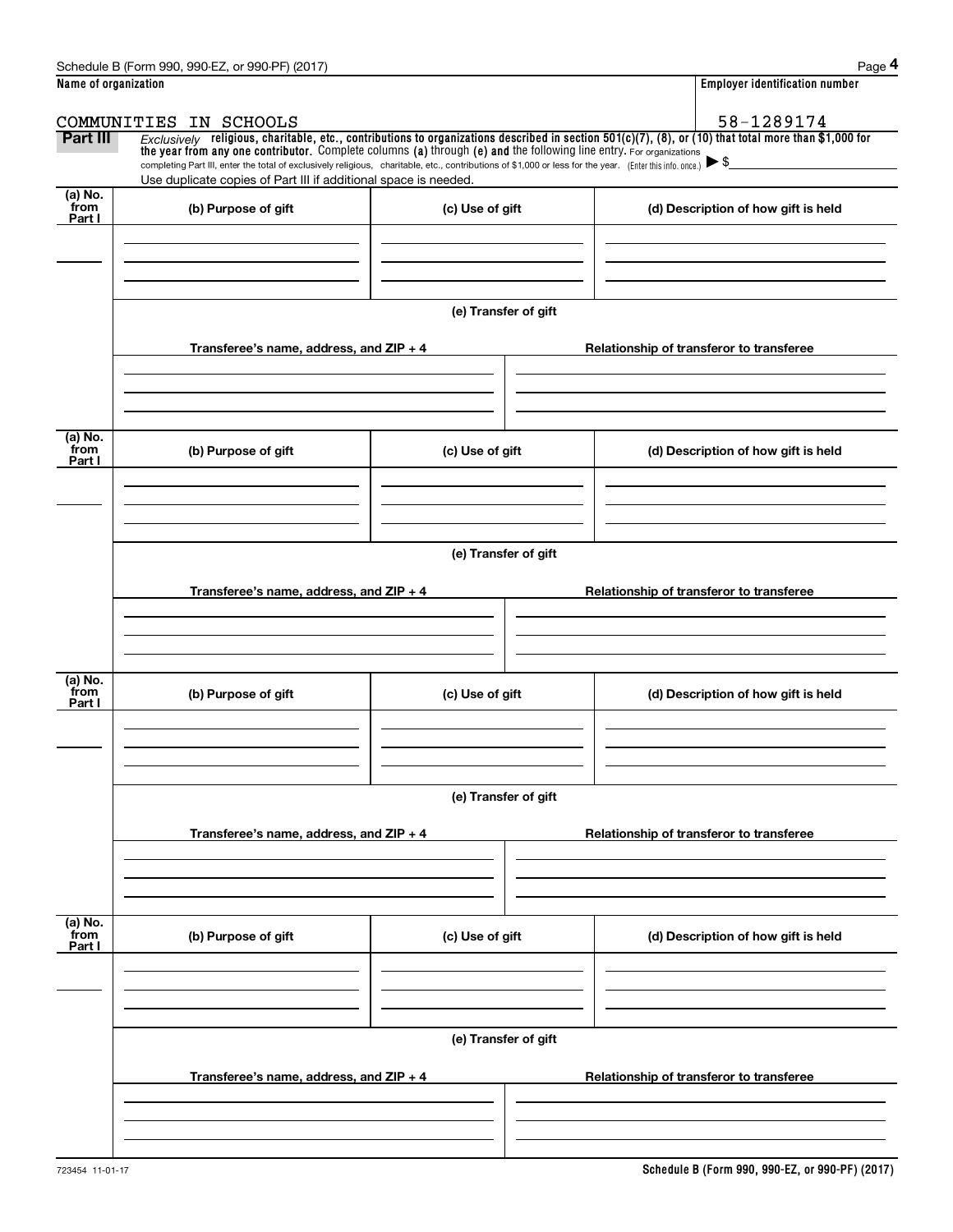| <b>SCHEDULE C</b>                                                                                        | <b>Political Campaign and Lobbying Activities</b>                                                                                                |         |                                                                                                                                                                                                                                                                                                                                                     |                          | OMB No. 1545-0047                                   |  |
|----------------------------------------------------------------------------------------------------------|--------------------------------------------------------------------------------------------------------------------------------------------------|---------|-----------------------------------------------------------------------------------------------------------------------------------------------------------------------------------------------------------------------------------------------------------------------------------------------------------------------------------------------------|--------------------------|-----------------------------------------------------|--|
| (Form 990 or 990-EZ)                                                                                     |                                                                                                                                                  |         | For Organizations Exempt From Income Tax Under section 501(c) and section 527                                                                                                                                                                                                                                                                       |                          |                                                     |  |
|                                                                                                          | Complete if the organization is described below. > Attach to Form 990 or Form 990-EZ.                                                            |         |                                                                                                                                                                                                                                                                                                                                                     |                          | <b>Open to Public</b>                               |  |
| Department of the Treasury<br>Internal Revenue Service                                                   | Inspection                                                                                                                                       |         |                                                                                                                                                                                                                                                                                                                                                     |                          |                                                     |  |
|                                                                                                          | If the organization answered "Yes," on Form 990, Part IV, line 3, or Form 990-EZ, Part V, line 46 (Political Campaign Activities), then          |         |                                                                                                                                                                                                                                                                                                                                                     |                          |                                                     |  |
|                                                                                                          | • Section 501(c)(3) organizations: Complete Parts I-A and B. Do not complete Part I-C.                                                           |         |                                                                                                                                                                                                                                                                                                                                                     |                          |                                                     |  |
|                                                                                                          | • Section 501(c) (other than section 501(c)(3)) organizations: Complete Parts I-A and C below. Do not complete Part I-B.                         |         |                                                                                                                                                                                                                                                                                                                                                     |                          |                                                     |  |
| • Section 527 organizations: Complete Part I-A only.                                                     |                                                                                                                                                  |         |                                                                                                                                                                                                                                                                                                                                                     |                          |                                                     |  |
|                                                                                                          | If the organization answered "Yes," on Form 990, Part IV, line 4, or Form 990-EZ, Part VI, line 47 (Lobbying Activities), then                   |         |                                                                                                                                                                                                                                                                                                                                                     |                          |                                                     |  |
|                                                                                                          | • Section 501(c)(3) organizations that have filed Form 5768 (election under section 501(h)): Complete Part II-A. Do not complete Part II-B.      |         |                                                                                                                                                                                                                                                                                                                                                     |                          |                                                     |  |
|                                                                                                          | • Section 501(c)(3) organizations that have NOT filed Form 5768 (election under section 501(h)): Complete Part II-B. Do not complete Part II-A.  |         |                                                                                                                                                                                                                                                                                                                                                     |                          |                                                     |  |
| Tax) (see separate instructions), then                                                                   | If the organization answered "Yes," on Form 990, Part IV, line 5 (Proxy Tax) (see separate instructions) or Form 990-EZ, Part V, line 35c (Proxy |         |                                                                                                                                                                                                                                                                                                                                                     |                          |                                                     |  |
|                                                                                                          | • Section 501(c)(4), (5), or (6) organizations: Complete Part III.                                                                               |         |                                                                                                                                                                                                                                                                                                                                                     |                          |                                                     |  |
| Name of organization                                                                                     |                                                                                                                                                  |         |                                                                                                                                                                                                                                                                                                                                                     |                          | <b>Employer identification number</b>               |  |
|                                                                                                          | COMMUNITIES IN SCHOOLS                                                                                                                           |         |                                                                                                                                                                                                                                                                                                                                                     |                          | 58-1289174                                          |  |
| Part I-A                                                                                                 | Complete if the organization is exempt under section 501(c) or is a section 527 organization.                                                    |         |                                                                                                                                                                                                                                                                                                                                                     |                          |                                                     |  |
|                                                                                                          |                                                                                                                                                  |         |                                                                                                                                                                                                                                                                                                                                                     |                          |                                                     |  |
|                                                                                                          | 1 Provide a description of the organization's direct and indirect political campaign activities in Part IV.                                      |         |                                                                                                                                                                                                                                                                                                                                                     |                          |                                                     |  |
| Political campaign activity expenditures<br>2.<br>Volunteer hours for political campaign activities<br>3 |                                                                                                                                                  |         |                                                                                                                                                                                                                                                                                                                                                     | $\triangleright$ \$      |                                                     |  |
|                                                                                                          |                                                                                                                                                  |         |                                                                                                                                                                                                                                                                                                                                                     |                          |                                                     |  |
| Part I-B                                                                                                 | Complete if the organization is exempt under section 501(c)(3).                                                                                  |         |                                                                                                                                                                                                                                                                                                                                                     |                          |                                                     |  |
|                                                                                                          | 1 Enter the amount of any excise tax incurred by the organization under section 4955                                                             |         |                                                                                                                                                                                                                                                                                                                                                     | $\blacktriangleright$ \$ |                                                     |  |
| 2                                                                                                        | Enter the amount of any excise tax incurred by organization managers under section 4955                                                          |         | $\begin{picture}(20,10) \put(0,0){\line(1,0){10}} \put(15,0){\line(1,0){10}} \put(15,0){\line(1,0){10}} \put(15,0){\line(1,0){10}} \put(15,0){\line(1,0){10}} \put(15,0){\line(1,0){10}} \put(15,0){\line(1,0){10}} \put(15,0){\line(1,0){10}} \put(15,0){\line(1,0){10}} \put(15,0){\line(1,0){10}} \put(15,0){\line(1,0){10}} \put(15,0){\line(1$ |                          |                                                     |  |
| З                                                                                                        |                                                                                                                                                  |         |                                                                                                                                                                                                                                                                                                                                                     |                          | Yes<br>No                                           |  |
| 4a Was a correction made?                                                                                |                                                                                                                                                  |         |                                                                                                                                                                                                                                                                                                                                                     |                          | Yes<br>No                                           |  |
| <b>b</b> If "Yes," describe in Part IV.                                                                  | Complete if the organization is exempt under section 501(c), except section 501(c)(3).                                                           |         |                                                                                                                                                                                                                                                                                                                                                     |                          |                                                     |  |
| Part I-C                                                                                                 |                                                                                                                                                  |         |                                                                                                                                                                                                                                                                                                                                                     |                          |                                                     |  |
|                                                                                                          | 1 Enter the amount directly expended by the filing organization for section 527 exempt function activities                                       |         |                                                                                                                                                                                                                                                                                                                                                     | $\blacktriangleright$ \$ |                                                     |  |
| exempt function activities                                                                               | 2 Enter the amount of the filing organization's funds contributed to other organizations for section 527                                         |         |                                                                                                                                                                                                                                                                                                                                                     | $\blacktriangleright$ \$ |                                                     |  |
|                                                                                                          | 3 Total exempt function expenditures. Add lines 1 and 2. Enter here and on Form 1120-POL,                                                        |         |                                                                                                                                                                                                                                                                                                                                                     |                          |                                                     |  |
|                                                                                                          |                                                                                                                                                  |         |                                                                                                                                                                                                                                                                                                                                                     | $\triangleright$ \$      |                                                     |  |
|                                                                                                          | Did the filing organization file Form 1120-POL for this year?                                                                                    |         |                                                                                                                                                                                                                                                                                                                                                     |                          | Yes<br><b>No</b>                                    |  |
| 5                                                                                                        | Enter the names, addresses and employer identification number (EIN) of all section 527 political organizations to which the filing organization  |         |                                                                                                                                                                                                                                                                                                                                                     |                          |                                                     |  |
|                                                                                                          | made payments. For each organization listed, enter the amount paid from the filing organization's funds. Also enter the amount of political      |         |                                                                                                                                                                                                                                                                                                                                                     |                          |                                                     |  |
|                                                                                                          | contributions received that were promptly and directly delivered to a separate political organization, such as a separate segregated fund or a   |         |                                                                                                                                                                                                                                                                                                                                                     |                          |                                                     |  |
|                                                                                                          | political action committee (PAC). If additional space is needed, provide information in Part IV.                                                 |         |                                                                                                                                                                                                                                                                                                                                                     |                          |                                                     |  |
| (a) Name                                                                                                 | (b) Address                                                                                                                                      | (c) EIN | (d) Amount paid from                                                                                                                                                                                                                                                                                                                                |                          | (e) Amount of political                             |  |
|                                                                                                          |                                                                                                                                                  |         | filing organization's<br>funds. If none, enter -0-.                                                                                                                                                                                                                                                                                                 |                          | contributions received and<br>promptly and directly |  |
|                                                                                                          |                                                                                                                                                  |         |                                                                                                                                                                                                                                                                                                                                                     |                          | delivered to a separate                             |  |
|                                                                                                          |                                                                                                                                                  |         |                                                                                                                                                                                                                                                                                                                                                     |                          | political organization.<br>If none, enter -0-.      |  |
|                                                                                                          |                                                                                                                                                  |         |                                                                                                                                                                                                                                                                                                                                                     |                          |                                                     |  |
|                                                                                                          |                                                                                                                                                  |         |                                                                                                                                                                                                                                                                                                                                                     |                          |                                                     |  |
|                                                                                                          |                                                                                                                                                  |         |                                                                                                                                                                                                                                                                                                                                                     |                          |                                                     |  |
|                                                                                                          |                                                                                                                                                  |         |                                                                                                                                                                                                                                                                                                                                                     |                          |                                                     |  |
|                                                                                                          |                                                                                                                                                  |         |                                                                                                                                                                                                                                                                                                                                                     |                          |                                                     |  |
|                                                                                                          |                                                                                                                                                  |         |                                                                                                                                                                                                                                                                                                                                                     |                          |                                                     |  |
|                                                                                                          |                                                                                                                                                  |         |                                                                                                                                                                                                                                                                                                                                                     |                          |                                                     |  |
|                                                                                                          |                                                                                                                                                  |         |                                                                                                                                                                                                                                                                                                                                                     |                          |                                                     |  |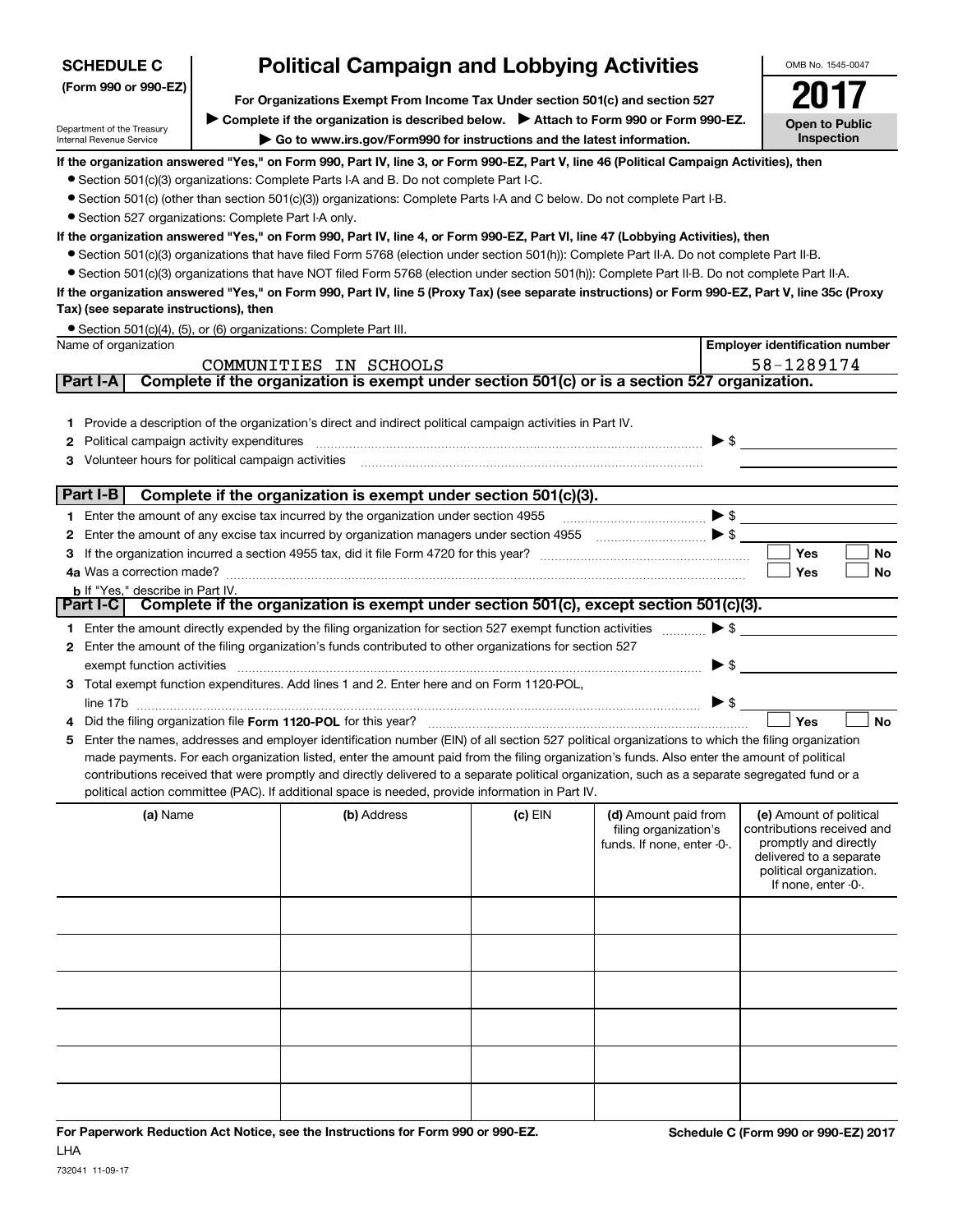| Schedule C (Form 990 or 990-EZ) 2017 COMMUNITIES IN SCHOOLS                                                     |                                                       |                                                                                                                                   |            |                           | 58-1289174 Page 2    |
|-----------------------------------------------------------------------------------------------------------------|-------------------------------------------------------|-----------------------------------------------------------------------------------------------------------------------------------|------------|---------------------------|----------------------|
| Complete if the organization is exempt under section 501(c)(3) and filed Form 5768 (election under<br>Part II-A |                                                       |                                                                                                                                   |            |                           |                      |
| section 501(h)).                                                                                                |                                                       |                                                                                                                                   |            |                           |                      |
| A Check $\blacktriangleright$                                                                                   | expenses, and share of excess lobbying expenditures). | if the filing organization belongs to an affiliated group (and list in Part IV each affiliated group member's name, address, EIN, |            |                           |                      |
| <b>B</b> Check $\blacktriangleright$                                                                            |                                                       | if the filing organization checked box A and "limited control" provisions apply.                                                  |            |                           |                      |
|                                                                                                                 |                                                       |                                                                                                                                   |            | (a) Filing                | (b) Affiliated group |
|                                                                                                                 | <b>Limits on Lobbying Expenditures</b>                | (The term "expenditures" means amounts paid or incurred.)                                                                         |            | organization's<br>totals  | totals               |
| 1a Total lobbying expenditures to influence public opinion (grass roots lobbying)                               |                                                       |                                                                                                                                   |            | О.                        |                      |
| <b>b</b> Total lobbying expenditures to influence a legislative body (direct lobbying)                          |                                                       |                                                                                                                                   |            | 481,294.                  |                      |
|                                                                                                                 |                                                       |                                                                                                                                   |            | 481,294.                  |                      |
| d Other exempt purpose expenditures                                                                             |                                                       |                                                                                                                                   |            | 26, 542, 711.             |                      |
|                                                                                                                 |                                                       |                                                                                                                                   |            | $\overline{27,024,005}$ . |                      |
| f Lobbying nontaxable amount. Enter the amount from the following table in both columns.                        |                                                       |                                                                                                                                   |            | 1,000,000.                |                      |
| If the amount on line 1e, column $(a)$ or $(b)$ is:                                                             |                                                       | The lobbying nontaxable amount is:                                                                                                |            |                           |                      |
| Not over \$500,000                                                                                              |                                                       | 20% of the amount on line 1e.                                                                                                     |            |                           |                      |
| Over \$500,000 but not over \$1,000,000                                                                         |                                                       | \$100,000 plus 15% of the excess over \$500,000.                                                                                  |            |                           |                      |
| Over \$1,000,000 but not over \$1,500,000                                                                       |                                                       | \$175,000 plus 10% of the excess over \$1,000,000.                                                                                |            |                           |                      |
| Over \$1,500,000 but not over \$17,000,000                                                                      |                                                       | \$225,000 plus 5% of the excess over \$1,500,000.                                                                                 |            |                           |                      |
| Over \$17,000,000                                                                                               | \$1,000,000.                                          |                                                                                                                                   |            |                           |                      |
|                                                                                                                 |                                                       |                                                                                                                                   |            |                           |                      |
| g Grassroots nontaxable amount (enter 25% of line 1f)                                                           |                                                       |                                                                                                                                   |            | 250,000.                  |                      |
| h Subtract line 1q from line 1a. If zero or less, enter -0-                                                     |                                                       |                                                                                                                                   |            | $0$ .                     |                      |
| i Subtract line 1f from line 1c. If zero or less, enter -0-                                                     |                                                       |                                                                                                                                   |            | 0.                        |                      |
| If there is an amount other than zero on either line 1h or line 1i, did the organization file Form 4720         |                                                       |                                                                                                                                   |            |                           |                      |
| reporting section 4911 tax for this year?                                                                       |                                                       |                                                                                                                                   |            |                           | Yes<br>No            |
|                                                                                                                 |                                                       | 4-Year Averaging Period Under section 501(h)                                                                                      |            |                           |                      |
| (Some organizations that made a section 501(h) election do not have to complete all of the five columns below.  |                                                       |                                                                                                                                   |            |                           |                      |
|                                                                                                                 |                                                       | See the separate instructions for lines 2a through 2f.)                                                                           |            |                           |                      |
|                                                                                                                 |                                                       | Lobbying Expenditures During 4-Year Averaging Period                                                                              |            |                           |                      |
| Calendar year<br>(or fiscal year beginning in)                                                                  | (a) 2014                                              | (b) $2015$                                                                                                                        | $(c)$ 2016 | $(d)$ 2017                | (e) Total            |
| 2a Lobbying nontaxable amount                                                                                   |                                                       | $1,000,000.$ $1,000,000.$ $1,000,000.$ $1,000,000.$ $4,000,000.$                                                                  |            |                           |                      |
| <b>b</b> Lobbying ceiling amount<br>(150% of line 2a, column(e))                                                |                                                       |                                                                                                                                   |            |                           | 6,000,000.           |
| c Total lobbying expenditures                                                                                   | 712,002.                                              | 566,485.                                                                                                                          | 578,239.   | 481,294.                  | 2,338,020.           |
| d Grassroots nontaxable amount                                                                                  | 250,000.                                              | 250,000.                                                                                                                          | 250,000.   | 250,000.                  | 1,000,000.           |
| e Grassroots ceiling amount                                                                                     |                                                       |                                                                                                                                   |            |                           |                      |
| (150% of line 2d, column (e))                                                                                   |                                                       |                                                                                                                                   |            |                           | 1,500,000.           |
|                                                                                                                 |                                                       |                                                                                                                                   |            |                           |                      |
| f Grassroots lobbying expenditures                                                                              | 136,697.                                              | 337.                                                                                                                              | 12,667.    |                           | 149,701.             |

**Schedule C (Form 990 or 990-EZ) 2017**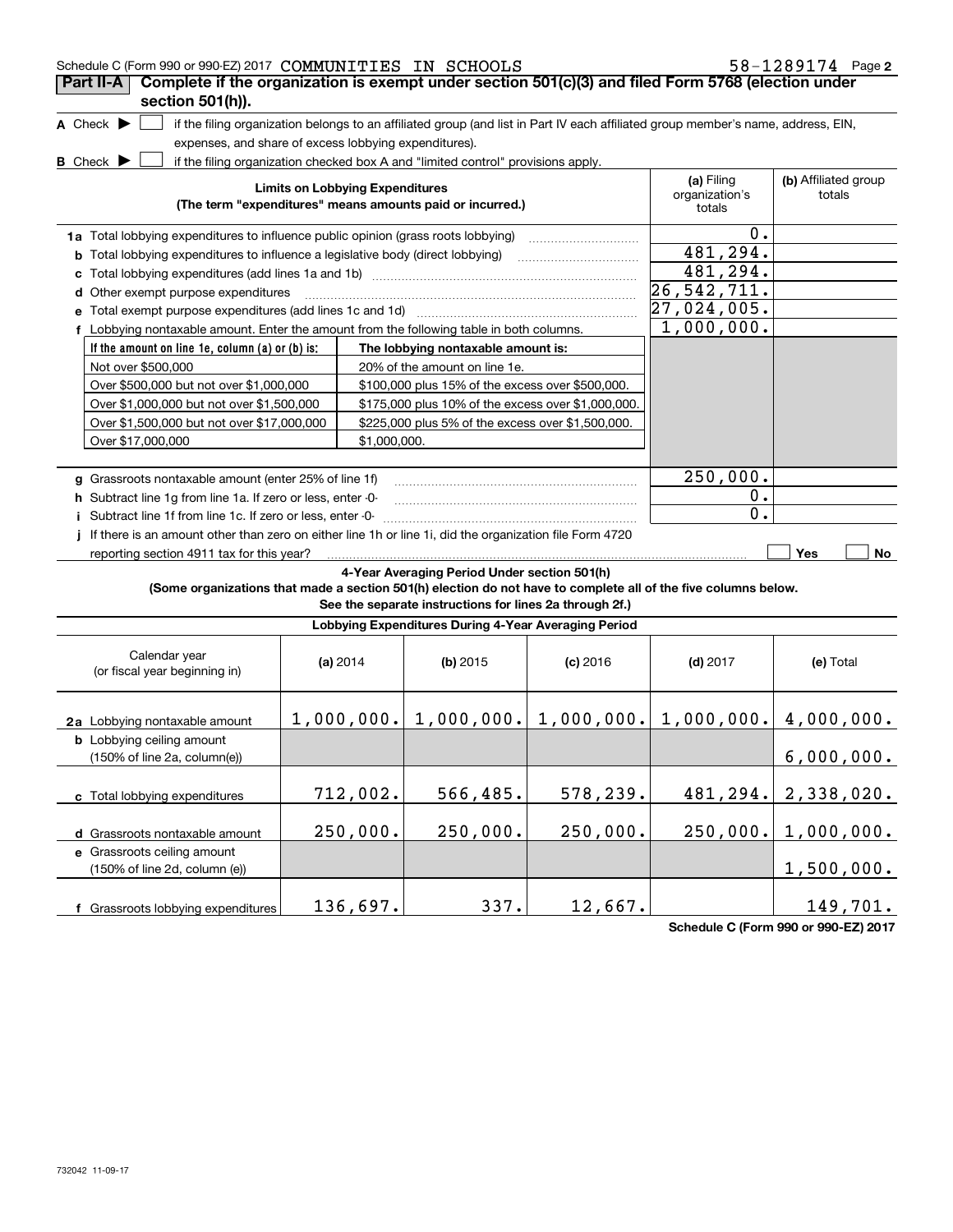#### Schedule C (Form 990 or 990-EZ) 2017  $\,$  COMMUNITIES IN  $\,$  SCHOOLS  $\,$   $\,$   $\,$   $\,$   $\,$  58  $-1289174$   $\,$  Page

# **3**

# **Part II-B Complete if the organization is exempt under section 501(c)(3) and has NOT filed Form 5768 (election under section 501(h)).**

|          | For each "Yes," response on lines 1a through 1i below, provide in Part IV a detailed description                                                                                                                                    |     |              | (b)    |    |
|----------|-------------------------------------------------------------------------------------------------------------------------------------------------------------------------------------------------------------------------------------|-----|--------------|--------|----|
|          | of the lobbying activity.                                                                                                                                                                                                           | Yes | No           | Amount |    |
| 1        | During the year, did the filing organization attempt to influence foreign, national, state or<br>local legislation, including any attempt to influence public opinion on a legislative matter<br>or referendum, through the use of: |     |              |        |    |
|          | b Paid staff or management (include compensation in expenses reported on lines 1c through 1i)?                                                                                                                                      |     |              |        |    |
|          |                                                                                                                                                                                                                                     |     |              |        |    |
|          | e Publications, or published or broadcast statements?                                                                                                                                                                               |     |              |        |    |
|          | f Grants to other organizations for lobbying purposes?                                                                                                                                                                              |     |              |        |    |
|          | g Direct contact with legislators, their staffs, government officials, or a legislative body?                                                                                                                                       |     |              |        |    |
|          | h Rallies, demonstrations, seminars, conventions, speeches, lectures, or any similar means?                                                                                                                                         |     |              |        |    |
|          | <i>i</i> Other activities?                                                                                                                                                                                                          |     |              |        |    |
|          |                                                                                                                                                                                                                                     |     |              |        |    |
|          | 2a Did the activities in line 1 cause the organization to be not described in section 501(c)(3)?                                                                                                                                    |     |              |        |    |
|          |                                                                                                                                                                                                                                     |     |              |        |    |
|          | c If "Yes," enter the amount of any tax incurred by organization managers under section 4912                                                                                                                                        |     |              |        |    |
|          | d If the filing organization incurred a section 4912 tax, did it file Form 4720 for this year?                                                                                                                                      |     |              |        |    |
|          | Complete if the organization is exempt under section 501(c)(4), section 501(c)(5), or section<br> Part III-A                                                                                                                        |     |              |        |    |
|          | $501(c)(6)$ .                                                                                                                                                                                                                       |     |              |        |    |
|          |                                                                                                                                                                                                                                     |     |              | Yes    | No |
| 1.       |                                                                                                                                                                                                                                     |     | 1            |        |    |
| 2        | Did the organization make only in-house lobbying expenditures of \$2,000 or less?                                                                                                                                                   |     | $\mathbf{2}$ |        |    |
| 3        | Did the organization agree to carry over lobbying and political campaign activity expenditures from the prior year?                                                                                                                 |     | 3            |        |    |
|          | Complete if the organization is exempt under section 501(c)(4), section 501(c)(5), or section<br>Part III-B                                                                                                                         |     |              |        |    |
|          | 501(c)(6) and if either (a) BOTH Part III-A, lines 1 and 2, are answered "No," OR (b) Part III-A, line 3, is                                                                                                                        |     |              |        |    |
|          | answered "Yes."                                                                                                                                                                                                                     |     |              |        |    |
| 1        | Dues, assessments and similar amounts from members [11] matter continuum matter assessments and similar amounts from members [11] matter continuum matter and similar amounts from members [11] matter and the state of the st      |     | 1            |        |    |
| 2        | Section 162(e) nondeductible lobbying and political expenditures (do not include amounts of political                                                                                                                               |     |              |        |    |
|          | expenses for which the section 527(f) tax was paid).                                                                                                                                                                                |     |              |        |    |
|          |                                                                                                                                                                                                                                     |     | 2a           |        |    |
|          | <b>b</b> Carryover from last year                                                                                                                                                                                                   |     | 2b           |        |    |
|          |                                                                                                                                                                                                                                     |     | 2c           |        |    |
| З        | Aggregate amount reported in section 6033(e)(1)(A) notices of nondeductible section 162(e) dues                                                                                                                                     |     | 3            |        |    |
| 4        | If notices were sent and the amount on line 2c exceeds the amount on line 3, what portion of the excess                                                                                                                             |     |              |        |    |
|          | does the organization agree to carryover to the reasonable estimate of nondeductible lobbying and political                                                                                                                         |     |              |        |    |
|          | expenditure next year?                                                                                                                                                                                                              |     | 4            |        |    |
| 5        | Taxable amount of lobbying and political expenditures (see instructions)                                                                                                                                                            |     | 5            |        |    |
| ∣Part IV | <b>Supplemental Information</b>                                                                                                                                                                                                     |     |              |        |    |
|          | Provide the descriptions required for Part I-A, line 1; Part I-B, line 4; Part I-C, line 5; Part II-A (affiliated group list); Part II-A, lines 1 and 2 (see                                                                        |     |              |        |    |

instructions); and Part II-B, line 1. Also, complete this part for any additional information.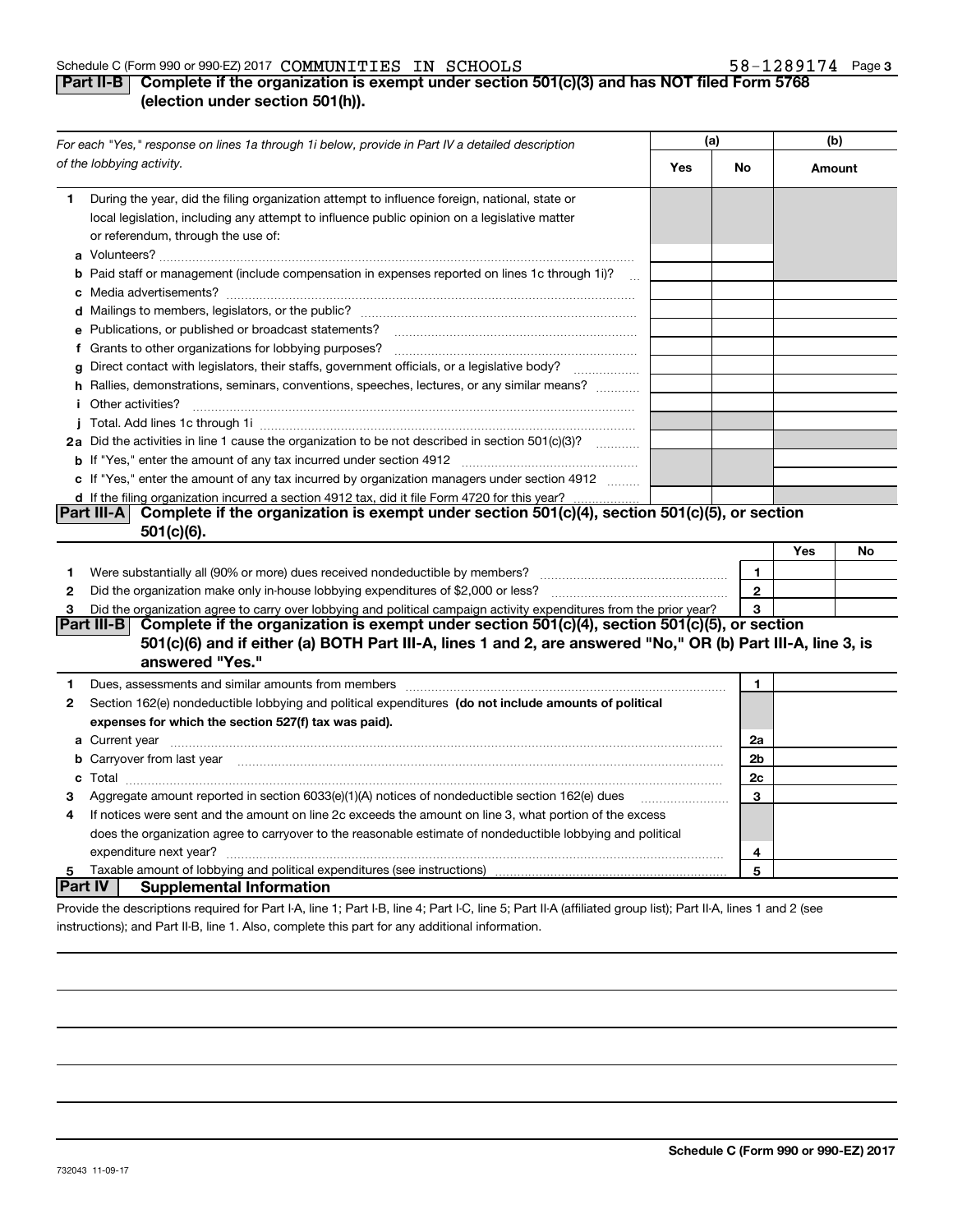|                                                                                                           | <b>SCHEDULE D</b>                   |                                                                                                        | <b>Supplemental Financial Statements</b>                                                                                                                   |  |                |    | OMB No. 1545-0047               |  |    |
|-----------------------------------------------------------------------------------------------------------|-------------------------------------|--------------------------------------------------------------------------------------------------------|------------------------------------------------------------------------------------------------------------------------------------------------------------|--|----------------|----|---------------------------------|--|----|
|                                                                                                           | (Form 990)                          |                                                                                                        | Complete if the organization answered "Yes" on Form 990,<br>Part IV, line 6, 7, 8, 9, 10, 11a, 11b, 11c, 11d, 11e, 11f, 12a, or 12b.                       |  |                |    |                                 |  |    |
|                                                                                                           | Department of the Treasury          |                                                                                                        | Attach to Form 990.                                                                                                                                        |  |                |    | <b>Open to Public</b>           |  |    |
|                                                                                                           | Internal Revenue Service            |                                                                                                        | Go to www.irs.gov/Form990 for instructions and the latest information.                                                                                     |  |                |    | Inspection                      |  |    |
| <b>Employer identification number</b><br>Name of the organization<br>58-1289174<br>COMMUNITIES IN SCHOOLS |                                     |                                                                                                        |                                                                                                                                                            |  |                |    |                                 |  |    |
| Part I                                                                                                    |                                     |                                                                                                        | Organizations Maintaining Donor Advised Funds or Other Similar Funds or Accounts. Complete if the                                                          |  |                |    |                                 |  |    |
|                                                                                                           |                                     | organization answered "Yes" on Form 990, Part IV, line 6.                                              |                                                                                                                                                            |  |                |    |                                 |  |    |
|                                                                                                           |                                     |                                                                                                        | (a) Donor advised funds                                                                                                                                    |  |                |    | (b) Funds and other accounts    |  |    |
| 1                                                                                                         |                                     |                                                                                                        |                                                                                                                                                            |  |                |    |                                 |  |    |
| 2                                                                                                         |                                     | Aggregate value of contributions to (during year)                                                      |                                                                                                                                                            |  |                |    |                                 |  |    |
| 3                                                                                                         |                                     | Aggregate value of grants from (during year)                                                           |                                                                                                                                                            |  |                |    |                                 |  |    |
| 4                                                                                                         | Aggregate value at end of year      |                                                                                                        |                                                                                                                                                            |  |                |    |                                 |  |    |
| 5                                                                                                         |                                     |                                                                                                        | Did the organization inform all donors and donor advisors in writing that the assets held in donor advised funds                                           |  |                |    |                                 |  |    |
|                                                                                                           |                                     |                                                                                                        |                                                                                                                                                            |  |                |    | Yes                             |  | No |
| 6                                                                                                         |                                     |                                                                                                        | Did the organization inform all grantees, donors, and donor advisors in writing that grant funds can be used only                                          |  |                |    |                                 |  |    |
|                                                                                                           |                                     |                                                                                                        | for charitable purposes and not for the benefit of the donor or donor advisor, or for any other purpose conferring                                         |  |                |    |                                 |  |    |
|                                                                                                           | impermissible private benefit?      |                                                                                                        |                                                                                                                                                            |  |                |    | Yes                             |  | No |
| Part II                                                                                                   |                                     |                                                                                                        | Conservation Easements. Complete if the organization answered "Yes" on Form 990, Part IV, line 7.                                                          |  |                |    |                                 |  |    |
| 1                                                                                                         |                                     | Purpose(s) of conservation easements held by the organization (check all that apply).                  |                                                                                                                                                            |  |                |    |                                 |  |    |
|                                                                                                           |                                     | Preservation of land for public use (e.g., recreation or education)                                    | Preservation of a historically important land area                                                                                                         |  |                |    |                                 |  |    |
|                                                                                                           |                                     | Protection of natural habitat                                                                          | Preservation of a certified historic structure                                                                                                             |  |                |    |                                 |  |    |
|                                                                                                           |                                     | Preservation of open space                                                                             |                                                                                                                                                            |  |                |    |                                 |  |    |
| 2                                                                                                         |                                     |                                                                                                        | Complete lines 2a through 2d if the organization held a qualified conservation contribution in the form of a conservation easement on the last             |  |                |    |                                 |  |    |
|                                                                                                           | day of the tax year.                |                                                                                                        |                                                                                                                                                            |  |                |    | Held at the End of the Tax Year |  |    |
| a                                                                                                         |                                     | Total number of conservation easements                                                                 |                                                                                                                                                            |  | 2a             |    |                                 |  |    |
|                                                                                                           |                                     | Total acreage restricted by conservation easements                                                     |                                                                                                                                                            |  | 2 <sub>b</sub> |    |                                 |  |    |
|                                                                                                           |                                     |                                                                                                        | Number of conservation easements on a certified historic structure included in (a) manufacture of conservation                                             |  | 2c             |    |                                 |  |    |
| d                                                                                                         |                                     |                                                                                                        | Number of conservation easements included in (c) acquired after 7/25/06, and not on a historic structure                                                   |  |                |    |                                 |  |    |
|                                                                                                           |                                     |                                                                                                        |                                                                                                                                                            |  | 2d             |    |                                 |  |    |
| 3                                                                                                         |                                     |                                                                                                        | Number of conservation easements modified, transferred, released, extinguished, or terminated by the organization during the tax                           |  |                |    |                                 |  |    |
|                                                                                                           | vear                                |                                                                                                        |                                                                                                                                                            |  |                |    |                                 |  |    |
| 4                                                                                                         |                                     | Number of states where property subject to conservation easement is located $\blacktriangleright$      |                                                                                                                                                            |  |                |    |                                 |  |    |
| 5                                                                                                         |                                     | Does the organization have a written policy regarding the periodic monitoring, inspection, handling of |                                                                                                                                                            |  |                |    |                                 |  |    |
|                                                                                                           |                                     | violations, and enforcement of the conservation easements it holds?                                    |                                                                                                                                                            |  |                |    | Yes                             |  | No |
|                                                                                                           |                                     |                                                                                                        | Staff and volunteer hours devoted to monitoring, inspecting, handling of violations, and enforcing conservation easements during the year                  |  |                |    |                                 |  |    |
|                                                                                                           |                                     |                                                                                                        |                                                                                                                                                            |  |                |    |                                 |  |    |
| 7                                                                                                         |                                     |                                                                                                        | Amount of expenses incurred in monitoring, inspecting, handling of violations, and enforcing conservation easements during the year                        |  |                |    |                                 |  |    |
|                                                                                                           | $\blacktriangleright$ \$            |                                                                                                        |                                                                                                                                                            |  |                |    |                                 |  |    |
| 8                                                                                                         |                                     |                                                                                                        | Does each conservation easement reported on line 2(d) above satisfy the requirements of section 170(h)(4)(B)(i)                                            |  |                |    |                                 |  |    |
|                                                                                                           | and section $170(h)(4)(B)(ii)?$     |                                                                                                        |                                                                                                                                                            |  |                |    | Yes                             |  | No |
| 9                                                                                                         |                                     |                                                                                                        | In Part XIII, describe how the organization reports conservation easements in its revenue and expense statement, and balance sheet, and                    |  |                |    |                                 |  |    |
|                                                                                                           |                                     |                                                                                                        | include, if applicable, the text of the footnote to the organization's financial statements that describes the organization's accounting for               |  |                |    |                                 |  |    |
|                                                                                                           | conservation easements.<br>Part III |                                                                                                        | Organizations Maintaining Collections of Art, Historical Treasures, or Other Similar Assets.                                                               |  |                |    |                                 |  |    |
|                                                                                                           |                                     |                                                                                                        |                                                                                                                                                            |  |                |    |                                 |  |    |
|                                                                                                           |                                     | Complete if the organization answered "Yes" on Form 990, Part IV, line 8.                              |                                                                                                                                                            |  |                |    |                                 |  |    |
|                                                                                                           |                                     |                                                                                                        | 1a If the organization elected, as permitted under SFAS 116 (ASC 958), not to report in its revenue statement and balance sheet works of art,              |  |                |    |                                 |  |    |
|                                                                                                           |                                     |                                                                                                        | historical treasures, or other similar assets held for public exhibition, education, or research in furtherance of public service, provide, in Part XIII,  |  |                |    |                                 |  |    |
|                                                                                                           |                                     | the text of the footnote to its financial statements that describes these items.                       |                                                                                                                                                            |  |                |    |                                 |  |    |
|                                                                                                           |                                     |                                                                                                        | <b>b</b> If the organization elected, as permitted under SFAS 116 (ASC 958), to report in its revenue statement and balance sheet works of art, historical |  |                |    |                                 |  |    |
|                                                                                                           |                                     |                                                                                                        | treasures, or other similar assets held for public exhibition, education, or research in furtherance of public service, provide the following amounts      |  |                |    |                                 |  |    |
|                                                                                                           | relating to these items:            |                                                                                                        |                                                                                                                                                            |  |                |    |                                 |  |    |
|                                                                                                           |                                     |                                                                                                        |                                                                                                                                                            |  |                | \$ |                                 |  |    |
|                                                                                                           |                                     | (ii) Assets included in Form 990, Part X                                                               |                                                                                                                                                            |  |                |    |                                 |  |    |

| 2 If the organization received or held works of art, historical treasures, or other similar assets for financial gain, provide |  |  |
|--------------------------------------------------------------------------------------------------------------------------------|--|--|
| the following amounts required to be reported under SFAS 116 (ASC 958) relating to these items:                                |  |  |

**a**Revenue included on Form 990, Part VIII, line 1 ~~~~~~~~~~~~~~~~~~~~~~~~~~~~~~

**For Paperwork Reduction Act Notice, see the Instructions for Form 990. Schedule D (Form 990) 2017** LHA

 $\blacktriangleright$  \$

 $\blacktriangleright$  \$

732051 10-09-17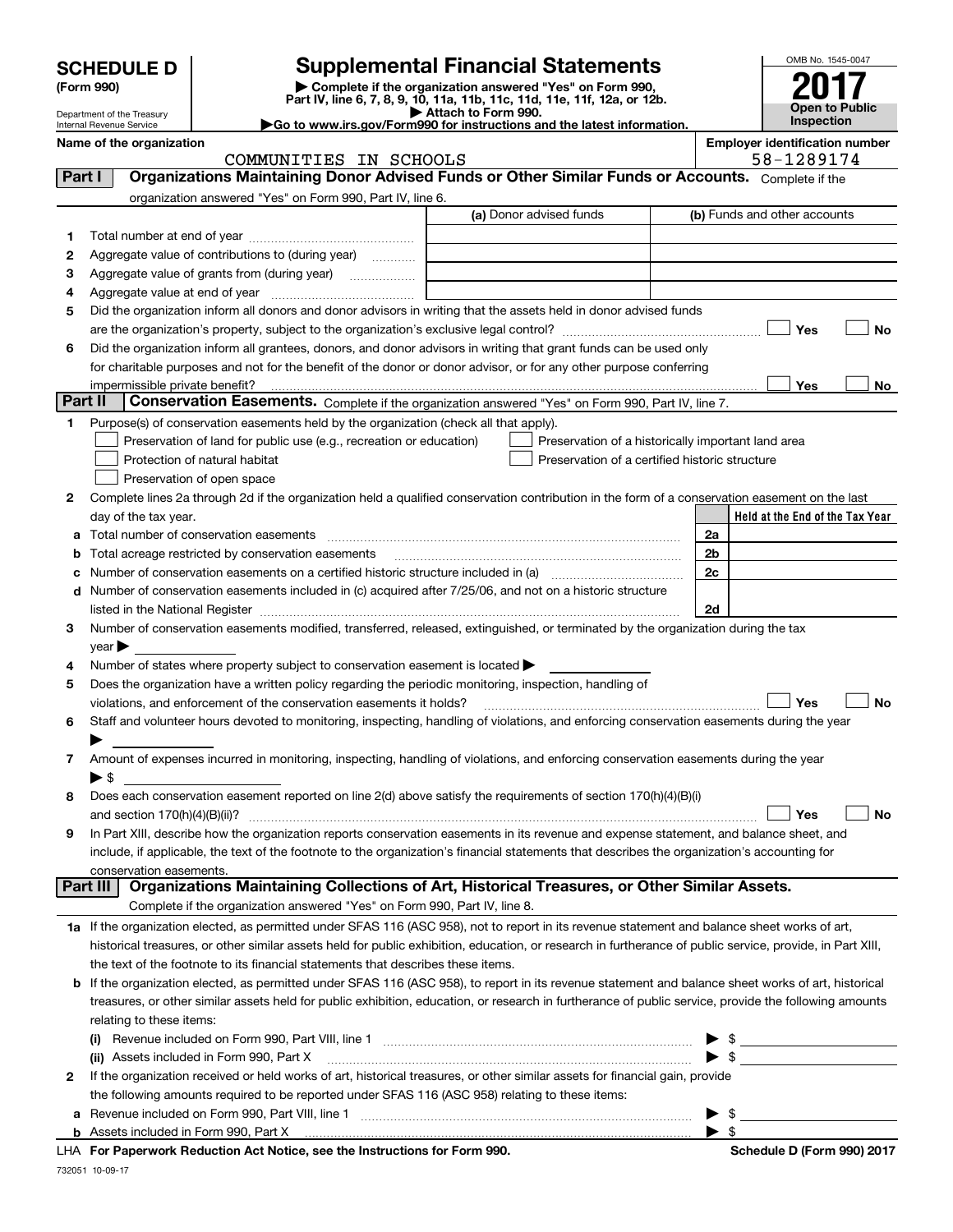| Part III<br>Organizations Maintaining Collections of Art, Historical Treasures, or Other Similar Assets (continued)<br>Using the organization's acquisition, accession, and other records, check any of the following that are a significant use of its collection items<br>3<br>(check all that apply):<br>Public exhibition<br>Loan or exchange programs<br>a<br>d<br>Other and the control of the control of the control of the control of the control of the control of the control of the control of the control of the control of the control of the control of the control of the control of th<br>Scholarly research<br>b<br>е<br>Preservation for future generations<br>c<br>Provide a description of the organization's collections and explain how they further the organization's exempt purpose in Part XIII.<br>During the year, did the organization solicit or receive donations of art, historical treasures, or other similar assets<br>5<br>to be sold to raise funds rather than to be maintained as part of the organization's collection?<br>Yes<br>No<br>Part IV<br>Escrow and Custodial Arrangements. Complete if the organization answered "Yes" on Form 990, Part IV, line 9, or<br>reported an amount on Form 990, Part X, line 21.<br>1a Is the organization an agent, trustee, custodian or other intermediary for contributions or other assets not included<br><b>No</b><br>Yes<br>on Form 990, Part X? [11] matter contracts and contracts and contracts are contracted as a function of the set of the set of the set of the set of the set of the set of the set of the set of the set of the set of the set o<br>b If "Yes," explain the arrangement in Part XIII and complete the following table:<br>Amount<br>c Beginning balance measurements and the contract of the contract of the contract of the contract of the contract of the contract of the contract of the contract of the contract of the contract of the contract of the contr<br>1c<br>d Additions during the year measurement contains and a final state of a final state of the state of the state of the state of the state of the state of the state of the state of the state of the state of the state of the s<br>1d<br>Distributions during the year manufactured and contain an account of the state of the state of the state of the state of the state of the state of the state of the state of the state of the state of the state of the state<br>1e<br>1f<br>2a Did the organization include an amount on Form 990, Part X, line 21, for escrow or custodial account liability?<br>Yes<br>No<br><b>b</b> If "Yes," explain the arrangement in Part XIII. Check here if the explanation has been provided on Part XIII<br><b>Part V</b><br>Endowment Funds. Complete if the organization answered "Yes" on Form 990, Part IV, line 10.<br>(b) Prior year<br>(c) Two years back<br>(d) Three years back<br>(e) Four years back<br>(a) Current year<br>34, 176, 494.<br>31,969,636.<br>31, 327, 697.<br>33, 121, 206.<br>29,744,222.<br>Beginning of year balance <i>mused in the sea</i> m of the search of the search of the search of the search of the search of the search of the search of the search of the search of the search of the search of the search of the s<br>1a<br>b<br>1,633,038.<br>3,492,439.<br>$-673,000.$<br>4,204,484.<br>1,897,907.<br>Net investment earnings, gains, and losses<br><b>d</b> Grants or scholarships<br>e Other expenditures for facilities<br>1,299,922.<br>1,285,581.<br>1,255,968.<br>1,120,509.<br>827,500.<br>and programs<br>Administrative expenses <i>manually communication</i><br>34,509,610.<br>34, 176, 494.<br>31,969,636.<br>31, 327, 697.<br>33, 121, 206.<br>End of year balance<br>g<br>Provide the estimated percentage of the current year end balance (line 1g, column (a)) held as:<br>2<br>Board designated or quasi-endowment ><br>%<br>а<br>Permanent endowment $\blacktriangleright$ 100.00<br>%<br>c Temporarily restricted endowment $\blacktriangleright$<br>%<br>The percentages on lines 2a, 2b, and 2c should equal 100%.<br>3a Are there endowment funds not in the possession of the organization that are held and administered for the organization<br>Yes<br>No<br>by:<br>х<br>3a(i)<br>(i)<br>x<br>3a(ii)<br>(ii)<br>3 <sub>b</sub><br>Describe in Part XIII the intended uses of the organization's endowment funds.<br><b>Part VI</b><br>Land, Buildings, and Equipment.<br>Complete if the organization answered "Yes" on Form 990, Part IV, line 11a. See Form 990, Part X, line 10.<br>(b) Cost or other<br>Description of property<br>(a) Cost or other<br>(c) Accumulated<br>(d) Book value<br>basis (investment)<br>depreciation<br>basis (other)<br>67,750.<br>501,029.<br>433,279.<br>$\overline{1,278,363}$ .<br>1,030,935.<br>247,428.<br>277,516.<br>157,099.<br>120,417.<br>$\overline{801}$ , 124. | Schedule D (Form 990) 2017 | COMMUNITIES IN SCHOOLS |  |  | 58-1289174 $_{Page}$ 2 |  |
|--------------------------------------------------------------------------------------------------------------------------------------------------------------------------------------------------------------------------------------------------------------------------------------------------------------------------------------------------------------------------------------------------------------------------------------------------------------------------------------------------------------------------------------------------------------------------------------------------------------------------------------------------------------------------------------------------------------------------------------------------------------------------------------------------------------------------------------------------------------------------------------------------------------------------------------------------------------------------------------------------------------------------------------------------------------------------------------------------------------------------------------------------------------------------------------------------------------------------------------------------------------------------------------------------------------------------------------------------------------------------------------------------------------------------------------------------------------------------------------------------------------------------------------------------------------------------------------------------------------------------------------------------------------------------------------------------------------------------------------------------------------------------------------------------------------------------------------------------------------------------------------------------------------------------------------------------------------------------------------------------------------------------------------------------------------------------------------------------------------------------------------------------------------------------------------------------------------------------------------------------------------------------------------------------------------------------------------------------------------------------------------------------------------------------------------------------------------------------------------------------------------------------------------------------------------------------------------------------------------------------------------------------------------------------------------------------------------------------------------------------------------------------------------------------------------------------------------------------------------------------------------------------------------------------------------------------------------------------------------------------------------------------------------------------------------------------------------------------------------------------------------------------------------------------------------------------------------------------------------------------------------------------------------------------------------------------------------------------------------------------------------------------------------------------------------------------------------------------------------------------------------------------------------------------------------------------------------------------------------------------------------------------------------------------------------------------------------------------------------------------------------------------------------------------------------------------------------------------------------------------------------------------------------------------------------------------------------------------------------------------------------------------------------------------------------------------------------------------------------------------------------------------------------------------------------------------------------------------------------------------------------------------------------------------------------------------------------------------------------------------------------------------------------------------------------------------------------------------------------------------------------------------------------------------------------------------------------------------------------------------------------------------------------------------------------------------------------------------------------------------------------------------------------------------------------------------------------------------------------------------------------------------------------------|----------------------------|------------------------|--|--|------------------------|--|
|                                                                                                                                                                                                                                                                                                                                                                                                                                                                                                                                                                                                                                                                                                                                                                                                                                                                                                                                                                                                                                                                                                                                                                                                                                                                                                                                                                                                                                                                                                                                                                                                                                                                                                                                                                                                                                                                                                                                                                                                                                                                                                                                                                                                                                                                                                                                                                                                                                                                                                                                                                                                                                                                                                                                                                                                                                                                                                                                                                                                                                                                                                                                                                                                                                                                                                                                                                                                                                                                                                                                                                                                                                                                                                                                                                                                                                                                                                                                                                                                                                                                                                                                                                                                                                                                                                                                                                                                                                                                                                                                                                                                                                                                                                                                                                                                                                                                                                                    |                            |                        |  |  |                        |  |
|                                                                                                                                                                                                                                                                                                                                                                                                                                                                                                                                                                                                                                                                                                                                                                                                                                                                                                                                                                                                                                                                                                                                                                                                                                                                                                                                                                                                                                                                                                                                                                                                                                                                                                                                                                                                                                                                                                                                                                                                                                                                                                                                                                                                                                                                                                                                                                                                                                                                                                                                                                                                                                                                                                                                                                                                                                                                                                                                                                                                                                                                                                                                                                                                                                                                                                                                                                                                                                                                                                                                                                                                                                                                                                                                                                                                                                                                                                                                                                                                                                                                                                                                                                                                                                                                                                                                                                                                                                                                                                                                                                                                                                                                                                                                                                                                                                                                                                                    |                            |                        |  |  |                        |  |
|                                                                                                                                                                                                                                                                                                                                                                                                                                                                                                                                                                                                                                                                                                                                                                                                                                                                                                                                                                                                                                                                                                                                                                                                                                                                                                                                                                                                                                                                                                                                                                                                                                                                                                                                                                                                                                                                                                                                                                                                                                                                                                                                                                                                                                                                                                                                                                                                                                                                                                                                                                                                                                                                                                                                                                                                                                                                                                                                                                                                                                                                                                                                                                                                                                                                                                                                                                                                                                                                                                                                                                                                                                                                                                                                                                                                                                                                                                                                                                                                                                                                                                                                                                                                                                                                                                                                                                                                                                                                                                                                                                                                                                                                                                                                                                                                                                                                                                                    |                            |                        |  |  |                        |  |
|                                                                                                                                                                                                                                                                                                                                                                                                                                                                                                                                                                                                                                                                                                                                                                                                                                                                                                                                                                                                                                                                                                                                                                                                                                                                                                                                                                                                                                                                                                                                                                                                                                                                                                                                                                                                                                                                                                                                                                                                                                                                                                                                                                                                                                                                                                                                                                                                                                                                                                                                                                                                                                                                                                                                                                                                                                                                                                                                                                                                                                                                                                                                                                                                                                                                                                                                                                                                                                                                                                                                                                                                                                                                                                                                                                                                                                                                                                                                                                                                                                                                                                                                                                                                                                                                                                                                                                                                                                                                                                                                                                                                                                                                                                                                                                                                                                                                                                                    |                            |                        |  |  |                        |  |
|                                                                                                                                                                                                                                                                                                                                                                                                                                                                                                                                                                                                                                                                                                                                                                                                                                                                                                                                                                                                                                                                                                                                                                                                                                                                                                                                                                                                                                                                                                                                                                                                                                                                                                                                                                                                                                                                                                                                                                                                                                                                                                                                                                                                                                                                                                                                                                                                                                                                                                                                                                                                                                                                                                                                                                                                                                                                                                                                                                                                                                                                                                                                                                                                                                                                                                                                                                                                                                                                                                                                                                                                                                                                                                                                                                                                                                                                                                                                                                                                                                                                                                                                                                                                                                                                                                                                                                                                                                                                                                                                                                                                                                                                                                                                                                                                                                                                                                                    |                            |                        |  |  |                        |  |
|                                                                                                                                                                                                                                                                                                                                                                                                                                                                                                                                                                                                                                                                                                                                                                                                                                                                                                                                                                                                                                                                                                                                                                                                                                                                                                                                                                                                                                                                                                                                                                                                                                                                                                                                                                                                                                                                                                                                                                                                                                                                                                                                                                                                                                                                                                                                                                                                                                                                                                                                                                                                                                                                                                                                                                                                                                                                                                                                                                                                                                                                                                                                                                                                                                                                                                                                                                                                                                                                                                                                                                                                                                                                                                                                                                                                                                                                                                                                                                                                                                                                                                                                                                                                                                                                                                                                                                                                                                                                                                                                                                                                                                                                                                                                                                                                                                                                                                                    |                            |                        |  |  |                        |  |
|                                                                                                                                                                                                                                                                                                                                                                                                                                                                                                                                                                                                                                                                                                                                                                                                                                                                                                                                                                                                                                                                                                                                                                                                                                                                                                                                                                                                                                                                                                                                                                                                                                                                                                                                                                                                                                                                                                                                                                                                                                                                                                                                                                                                                                                                                                                                                                                                                                                                                                                                                                                                                                                                                                                                                                                                                                                                                                                                                                                                                                                                                                                                                                                                                                                                                                                                                                                                                                                                                                                                                                                                                                                                                                                                                                                                                                                                                                                                                                                                                                                                                                                                                                                                                                                                                                                                                                                                                                                                                                                                                                                                                                                                                                                                                                                                                                                                                                                    |                            |                        |  |  |                        |  |
|                                                                                                                                                                                                                                                                                                                                                                                                                                                                                                                                                                                                                                                                                                                                                                                                                                                                                                                                                                                                                                                                                                                                                                                                                                                                                                                                                                                                                                                                                                                                                                                                                                                                                                                                                                                                                                                                                                                                                                                                                                                                                                                                                                                                                                                                                                                                                                                                                                                                                                                                                                                                                                                                                                                                                                                                                                                                                                                                                                                                                                                                                                                                                                                                                                                                                                                                                                                                                                                                                                                                                                                                                                                                                                                                                                                                                                                                                                                                                                                                                                                                                                                                                                                                                                                                                                                                                                                                                                                                                                                                                                                                                                                                                                                                                                                                                                                                                                                    |                            |                        |  |  |                        |  |
|                                                                                                                                                                                                                                                                                                                                                                                                                                                                                                                                                                                                                                                                                                                                                                                                                                                                                                                                                                                                                                                                                                                                                                                                                                                                                                                                                                                                                                                                                                                                                                                                                                                                                                                                                                                                                                                                                                                                                                                                                                                                                                                                                                                                                                                                                                                                                                                                                                                                                                                                                                                                                                                                                                                                                                                                                                                                                                                                                                                                                                                                                                                                                                                                                                                                                                                                                                                                                                                                                                                                                                                                                                                                                                                                                                                                                                                                                                                                                                                                                                                                                                                                                                                                                                                                                                                                                                                                                                                                                                                                                                                                                                                                                                                                                                                                                                                                                                                    |                            |                        |  |  |                        |  |
|                                                                                                                                                                                                                                                                                                                                                                                                                                                                                                                                                                                                                                                                                                                                                                                                                                                                                                                                                                                                                                                                                                                                                                                                                                                                                                                                                                                                                                                                                                                                                                                                                                                                                                                                                                                                                                                                                                                                                                                                                                                                                                                                                                                                                                                                                                                                                                                                                                                                                                                                                                                                                                                                                                                                                                                                                                                                                                                                                                                                                                                                                                                                                                                                                                                                                                                                                                                                                                                                                                                                                                                                                                                                                                                                                                                                                                                                                                                                                                                                                                                                                                                                                                                                                                                                                                                                                                                                                                                                                                                                                                                                                                                                                                                                                                                                                                                                                                                    |                            |                        |  |  |                        |  |
|                                                                                                                                                                                                                                                                                                                                                                                                                                                                                                                                                                                                                                                                                                                                                                                                                                                                                                                                                                                                                                                                                                                                                                                                                                                                                                                                                                                                                                                                                                                                                                                                                                                                                                                                                                                                                                                                                                                                                                                                                                                                                                                                                                                                                                                                                                                                                                                                                                                                                                                                                                                                                                                                                                                                                                                                                                                                                                                                                                                                                                                                                                                                                                                                                                                                                                                                                                                                                                                                                                                                                                                                                                                                                                                                                                                                                                                                                                                                                                                                                                                                                                                                                                                                                                                                                                                                                                                                                                                                                                                                                                                                                                                                                                                                                                                                                                                                                                                    |                            |                        |  |  |                        |  |
|                                                                                                                                                                                                                                                                                                                                                                                                                                                                                                                                                                                                                                                                                                                                                                                                                                                                                                                                                                                                                                                                                                                                                                                                                                                                                                                                                                                                                                                                                                                                                                                                                                                                                                                                                                                                                                                                                                                                                                                                                                                                                                                                                                                                                                                                                                                                                                                                                                                                                                                                                                                                                                                                                                                                                                                                                                                                                                                                                                                                                                                                                                                                                                                                                                                                                                                                                                                                                                                                                                                                                                                                                                                                                                                                                                                                                                                                                                                                                                                                                                                                                                                                                                                                                                                                                                                                                                                                                                                                                                                                                                                                                                                                                                                                                                                                                                                                                                                    |                            |                        |  |  |                        |  |
|                                                                                                                                                                                                                                                                                                                                                                                                                                                                                                                                                                                                                                                                                                                                                                                                                                                                                                                                                                                                                                                                                                                                                                                                                                                                                                                                                                                                                                                                                                                                                                                                                                                                                                                                                                                                                                                                                                                                                                                                                                                                                                                                                                                                                                                                                                                                                                                                                                                                                                                                                                                                                                                                                                                                                                                                                                                                                                                                                                                                                                                                                                                                                                                                                                                                                                                                                                                                                                                                                                                                                                                                                                                                                                                                                                                                                                                                                                                                                                                                                                                                                                                                                                                                                                                                                                                                                                                                                                                                                                                                                                                                                                                                                                                                                                                                                                                                                                                    |                            |                        |  |  |                        |  |
|                                                                                                                                                                                                                                                                                                                                                                                                                                                                                                                                                                                                                                                                                                                                                                                                                                                                                                                                                                                                                                                                                                                                                                                                                                                                                                                                                                                                                                                                                                                                                                                                                                                                                                                                                                                                                                                                                                                                                                                                                                                                                                                                                                                                                                                                                                                                                                                                                                                                                                                                                                                                                                                                                                                                                                                                                                                                                                                                                                                                                                                                                                                                                                                                                                                                                                                                                                                                                                                                                                                                                                                                                                                                                                                                                                                                                                                                                                                                                                                                                                                                                                                                                                                                                                                                                                                                                                                                                                                                                                                                                                                                                                                                                                                                                                                                                                                                                                                    |                            |                        |  |  |                        |  |
|                                                                                                                                                                                                                                                                                                                                                                                                                                                                                                                                                                                                                                                                                                                                                                                                                                                                                                                                                                                                                                                                                                                                                                                                                                                                                                                                                                                                                                                                                                                                                                                                                                                                                                                                                                                                                                                                                                                                                                                                                                                                                                                                                                                                                                                                                                                                                                                                                                                                                                                                                                                                                                                                                                                                                                                                                                                                                                                                                                                                                                                                                                                                                                                                                                                                                                                                                                                                                                                                                                                                                                                                                                                                                                                                                                                                                                                                                                                                                                                                                                                                                                                                                                                                                                                                                                                                                                                                                                                                                                                                                                                                                                                                                                                                                                                                                                                                                                                    |                            |                        |  |  |                        |  |
|                                                                                                                                                                                                                                                                                                                                                                                                                                                                                                                                                                                                                                                                                                                                                                                                                                                                                                                                                                                                                                                                                                                                                                                                                                                                                                                                                                                                                                                                                                                                                                                                                                                                                                                                                                                                                                                                                                                                                                                                                                                                                                                                                                                                                                                                                                                                                                                                                                                                                                                                                                                                                                                                                                                                                                                                                                                                                                                                                                                                                                                                                                                                                                                                                                                                                                                                                                                                                                                                                                                                                                                                                                                                                                                                                                                                                                                                                                                                                                                                                                                                                                                                                                                                                                                                                                                                                                                                                                                                                                                                                                                                                                                                                                                                                                                                                                                                                                                    |                            |                        |  |  |                        |  |
|                                                                                                                                                                                                                                                                                                                                                                                                                                                                                                                                                                                                                                                                                                                                                                                                                                                                                                                                                                                                                                                                                                                                                                                                                                                                                                                                                                                                                                                                                                                                                                                                                                                                                                                                                                                                                                                                                                                                                                                                                                                                                                                                                                                                                                                                                                                                                                                                                                                                                                                                                                                                                                                                                                                                                                                                                                                                                                                                                                                                                                                                                                                                                                                                                                                                                                                                                                                                                                                                                                                                                                                                                                                                                                                                                                                                                                                                                                                                                                                                                                                                                                                                                                                                                                                                                                                                                                                                                                                                                                                                                                                                                                                                                                                                                                                                                                                                                                                    |                            |                        |  |  |                        |  |
|                                                                                                                                                                                                                                                                                                                                                                                                                                                                                                                                                                                                                                                                                                                                                                                                                                                                                                                                                                                                                                                                                                                                                                                                                                                                                                                                                                                                                                                                                                                                                                                                                                                                                                                                                                                                                                                                                                                                                                                                                                                                                                                                                                                                                                                                                                                                                                                                                                                                                                                                                                                                                                                                                                                                                                                                                                                                                                                                                                                                                                                                                                                                                                                                                                                                                                                                                                                                                                                                                                                                                                                                                                                                                                                                                                                                                                                                                                                                                                                                                                                                                                                                                                                                                                                                                                                                                                                                                                                                                                                                                                                                                                                                                                                                                                                                                                                                                                                    |                            |                        |  |  |                        |  |
|                                                                                                                                                                                                                                                                                                                                                                                                                                                                                                                                                                                                                                                                                                                                                                                                                                                                                                                                                                                                                                                                                                                                                                                                                                                                                                                                                                                                                                                                                                                                                                                                                                                                                                                                                                                                                                                                                                                                                                                                                                                                                                                                                                                                                                                                                                                                                                                                                                                                                                                                                                                                                                                                                                                                                                                                                                                                                                                                                                                                                                                                                                                                                                                                                                                                                                                                                                                                                                                                                                                                                                                                                                                                                                                                                                                                                                                                                                                                                                                                                                                                                                                                                                                                                                                                                                                                                                                                                                                                                                                                                                                                                                                                                                                                                                                                                                                                                                                    |                            |                        |  |  |                        |  |
|                                                                                                                                                                                                                                                                                                                                                                                                                                                                                                                                                                                                                                                                                                                                                                                                                                                                                                                                                                                                                                                                                                                                                                                                                                                                                                                                                                                                                                                                                                                                                                                                                                                                                                                                                                                                                                                                                                                                                                                                                                                                                                                                                                                                                                                                                                                                                                                                                                                                                                                                                                                                                                                                                                                                                                                                                                                                                                                                                                                                                                                                                                                                                                                                                                                                                                                                                                                                                                                                                                                                                                                                                                                                                                                                                                                                                                                                                                                                                                                                                                                                                                                                                                                                                                                                                                                                                                                                                                                                                                                                                                                                                                                                                                                                                                                                                                                                                                                    |                            |                        |  |  |                        |  |
|                                                                                                                                                                                                                                                                                                                                                                                                                                                                                                                                                                                                                                                                                                                                                                                                                                                                                                                                                                                                                                                                                                                                                                                                                                                                                                                                                                                                                                                                                                                                                                                                                                                                                                                                                                                                                                                                                                                                                                                                                                                                                                                                                                                                                                                                                                                                                                                                                                                                                                                                                                                                                                                                                                                                                                                                                                                                                                                                                                                                                                                                                                                                                                                                                                                                                                                                                                                                                                                                                                                                                                                                                                                                                                                                                                                                                                                                                                                                                                                                                                                                                                                                                                                                                                                                                                                                                                                                                                                                                                                                                                                                                                                                                                                                                                                                                                                                                                                    |                            |                        |  |  |                        |  |
|                                                                                                                                                                                                                                                                                                                                                                                                                                                                                                                                                                                                                                                                                                                                                                                                                                                                                                                                                                                                                                                                                                                                                                                                                                                                                                                                                                                                                                                                                                                                                                                                                                                                                                                                                                                                                                                                                                                                                                                                                                                                                                                                                                                                                                                                                                                                                                                                                                                                                                                                                                                                                                                                                                                                                                                                                                                                                                                                                                                                                                                                                                                                                                                                                                                                                                                                                                                                                                                                                                                                                                                                                                                                                                                                                                                                                                                                                                                                                                                                                                                                                                                                                                                                                                                                                                                                                                                                                                                                                                                                                                                                                                                                                                                                                                                                                                                                                                                    |                            |                        |  |  |                        |  |
|                                                                                                                                                                                                                                                                                                                                                                                                                                                                                                                                                                                                                                                                                                                                                                                                                                                                                                                                                                                                                                                                                                                                                                                                                                                                                                                                                                                                                                                                                                                                                                                                                                                                                                                                                                                                                                                                                                                                                                                                                                                                                                                                                                                                                                                                                                                                                                                                                                                                                                                                                                                                                                                                                                                                                                                                                                                                                                                                                                                                                                                                                                                                                                                                                                                                                                                                                                                                                                                                                                                                                                                                                                                                                                                                                                                                                                                                                                                                                                                                                                                                                                                                                                                                                                                                                                                                                                                                                                                                                                                                                                                                                                                                                                                                                                                                                                                                                                                    |                            |                        |  |  |                        |  |
|                                                                                                                                                                                                                                                                                                                                                                                                                                                                                                                                                                                                                                                                                                                                                                                                                                                                                                                                                                                                                                                                                                                                                                                                                                                                                                                                                                                                                                                                                                                                                                                                                                                                                                                                                                                                                                                                                                                                                                                                                                                                                                                                                                                                                                                                                                                                                                                                                                                                                                                                                                                                                                                                                                                                                                                                                                                                                                                                                                                                                                                                                                                                                                                                                                                                                                                                                                                                                                                                                                                                                                                                                                                                                                                                                                                                                                                                                                                                                                                                                                                                                                                                                                                                                                                                                                                                                                                                                                                                                                                                                                                                                                                                                                                                                                                                                                                                                                                    |                            |                        |  |  |                        |  |
|                                                                                                                                                                                                                                                                                                                                                                                                                                                                                                                                                                                                                                                                                                                                                                                                                                                                                                                                                                                                                                                                                                                                                                                                                                                                                                                                                                                                                                                                                                                                                                                                                                                                                                                                                                                                                                                                                                                                                                                                                                                                                                                                                                                                                                                                                                                                                                                                                                                                                                                                                                                                                                                                                                                                                                                                                                                                                                                                                                                                                                                                                                                                                                                                                                                                                                                                                                                                                                                                                                                                                                                                                                                                                                                                                                                                                                                                                                                                                                                                                                                                                                                                                                                                                                                                                                                                                                                                                                                                                                                                                                                                                                                                                                                                                                                                                                                                                                                    |                            |                        |  |  |                        |  |
|                                                                                                                                                                                                                                                                                                                                                                                                                                                                                                                                                                                                                                                                                                                                                                                                                                                                                                                                                                                                                                                                                                                                                                                                                                                                                                                                                                                                                                                                                                                                                                                                                                                                                                                                                                                                                                                                                                                                                                                                                                                                                                                                                                                                                                                                                                                                                                                                                                                                                                                                                                                                                                                                                                                                                                                                                                                                                                                                                                                                                                                                                                                                                                                                                                                                                                                                                                                                                                                                                                                                                                                                                                                                                                                                                                                                                                                                                                                                                                                                                                                                                                                                                                                                                                                                                                                                                                                                                                                                                                                                                                                                                                                                                                                                                                                                                                                                                                                    |                            |                        |  |  |                        |  |
|                                                                                                                                                                                                                                                                                                                                                                                                                                                                                                                                                                                                                                                                                                                                                                                                                                                                                                                                                                                                                                                                                                                                                                                                                                                                                                                                                                                                                                                                                                                                                                                                                                                                                                                                                                                                                                                                                                                                                                                                                                                                                                                                                                                                                                                                                                                                                                                                                                                                                                                                                                                                                                                                                                                                                                                                                                                                                                                                                                                                                                                                                                                                                                                                                                                                                                                                                                                                                                                                                                                                                                                                                                                                                                                                                                                                                                                                                                                                                                                                                                                                                                                                                                                                                                                                                                                                                                                                                                                                                                                                                                                                                                                                                                                                                                                                                                                                                                                    |                            |                        |  |  |                        |  |
|                                                                                                                                                                                                                                                                                                                                                                                                                                                                                                                                                                                                                                                                                                                                                                                                                                                                                                                                                                                                                                                                                                                                                                                                                                                                                                                                                                                                                                                                                                                                                                                                                                                                                                                                                                                                                                                                                                                                                                                                                                                                                                                                                                                                                                                                                                                                                                                                                                                                                                                                                                                                                                                                                                                                                                                                                                                                                                                                                                                                                                                                                                                                                                                                                                                                                                                                                                                                                                                                                                                                                                                                                                                                                                                                                                                                                                                                                                                                                                                                                                                                                                                                                                                                                                                                                                                                                                                                                                                                                                                                                                                                                                                                                                                                                                                                                                                                                                                    |                            |                        |  |  |                        |  |
|                                                                                                                                                                                                                                                                                                                                                                                                                                                                                                                                                                                                                                                                                                                                                                                                                                                                                                                                                                                                                                                                                                                                                                                                                                                                                                                                                                                                                                                                                                                                                                                                                                                                                                                                                                                                                                                                                                                                                                                                                                                                                                                                                                                                                                                                                                                                                                                                                                                                                                                                                                                                                                                                                                                                                                                                                                                                                                                                                                                                                                                                                                                                                                                                                                                                                                                                                                                                                                                                                                                                                                                                                                                                                                                                                                                                                                                                                                                                                                                                                                                                                                                                                                                                                                                                                                                                                                                                                                                                                                                                                                                                                                                                                                                                                                                                                                                                                                                    |                            |                        |  |  |                        |  |
|                                                                                                                                                                                                                                                                                                                                                                                                                                                                                                                                                                                                                                                                                                                                                                                                                                                                                                                                                                                                                                                                                                                                                                                                                                                                                                                                                                                                                                                                                                                                                                                                                                                                                                                                                                                                                                                                                                                                                                                                                                                                                                                                                                                                                                                                                                                                                                                                                                                                                                                                                                                                                                                                                                                                                                                                                                                                                                                                                                                                                                                                                                                                                                                                                                                                                                                                                                                                                                                                                                                                                                                                                                                                                                                                                                                                                                                                                                                                                                                                                                                                                                                                                                                                                                                                                                                                                                                                                                                                                                                                                                                                                                                                                                                                                                                                                                                                                                                    |                            |                        |  |  |                        |  |
|                                                                                                                                                                                                                                                                                                                                                                                                                                                                                                                                                                                                                                                                                                                                                                                                                                                                                                                                                                                                                                                                                                                                                                                                                                                                                                                                                                                                                                                                                                                                                                                                                                                                                                                                                                                                                                                                                                                                                                                                                                                                                                                                                                                                                                                                                                                                                                                                                                                                                                                                                                                                                                                                                                                                                                                                                                                                                                                                                                                                                                                                                                                                                                                                                                                                                                                                                                                                                                                                                                                                                                                                                                                                                                                                                                                                                                                                                                                                                                                                                                                                                                                                                                                                                                                                                                                                                                                                                                                                                                                                                                                                                                                                                                                                                                                                                                                                                                                    |                            |                        |  |  |                        |  |
|                                                                                                                                                                                                                                                                                                                                                                                                                                                                                                                                                                                                                                                                                                                                                                                                                                                                                                                                                                                                                                                                                                                                                                                                                                                                                                                                                                                                                                                                                                                                                                                                                                                                                                                                                                                                                                                                                                                                                                                                                                                                                                                                                                                                                                                                                                                                                                                                                                                                                                                                                                                                                                                                                                                                                                                                                                                                                                                                                                                                                                                                                                                                                                                                                                                                                                                                                                                                                                                                                                                                                                                                                                                                                                                                                                                                                                                                                                                                                                                                                                                                                                                                                                                                                                                                                                                                                                                                                                                                                                                                                                                                                                                                                                                                                                                                                                                                                                                    |                            |                        |  |  |                        |  |
|                                                                                                                                                                                                                                                                                                                                                                                                                                                                                                                                                                                                                                                                                                                                                                                                                                                                                                                                                                                                                                                                                                                                                                                                                                                                                                                                                                                                                                                                                                                                                                                                                                                                                                                                                                                                                                                                                                                                                                                                                                                                                                                                                                                                                                                                                                                                                                                                                                                                                                                                                                                                                                                                                                                                                                                                                                                                                                                                                                                                                                                                                                                                                                                                                                                                                                                                                                                                                                                                                                                                                                                                                                                                                                                                                                                                                                                                                                                                                                                                                                                                                                                                                                                                                                                                                                                                                                                                                                                                                                                                                                                                                                                                                                                                                                                                                                                                                                                    |                            |                        |  |  |                        |  |
|                                                                                                                                                                                                                                                                                                                                                                                                                                                                                                                                                                                                                                                                                                                                                                                                                                                                                                                                                                                                                                                                                                                                                                                                                                                                                                                                                                                                                                                                                                                                                                                                                                                                                                                                                                                                                                                                                                                                                                                                                                                                                                                                                                                                                                                                                                                                                                                                                                                                                                                                                                                                                                                                                                                                                                                                                                                                                                                                                                                                                                                                                                                                                                                                                                                                                                                                                                                                                                                                                                                                                                                                                                                                                                                                                                                                                                                                                                                                                                                                                                                                                                                                                                                                                                                                                                                                                                                                                                                                                                                                                                                                                                                                                                                                                                                                                                                                                                                    |                            |                        |  |  |                        |  |
|                                                                                                                                                                                                                                                                                                                                                                                                                                                                                                                                                                                                                                                                                                                                                                                                                                                                                                                                                                                                                                                                                                                                                                                                                                                                                                                                                                                                                                                                                                                                                                                                                                                                                                                                                                                                                                                                                                                                                                                                                                                                                                                                                                                                                                                                                                                                                                                                                                                                                                                                                                                                                                                                                                                                                                                                                                                                                                                                                                                                                                                                                                                                                                                                                                                                                                                                                                                                                                                                                                                                                                                                                                                                                                                                                                                                                                                                                                                                                                                                                                                                                                                                                                                                                                                                                                                                                                                                                                                                                                                                                                                                                                                                                                                                                                                                                                                                                                                    |                            |                        |  |  |                        |  |
|                                                                                                                                                                                                                                                                                                                                                                                                                                                                                                                                                                                                                                                                                                                                                                                                                                                                                                                                                                                                                                                                                                                                                                                                                                                                                                                                                                                                                                                                                                                                                                                                                                                                                                                                                                                                                                                                                                                                                                                                                                                                                                                                                                                                                                                                                                                                                                                                                                                                                                                                                                                                                                                                                                                                                                                                                                                                                                                                                                                                                                                                                                                                                                                                                                                                                                                                                                                                                                                                                                                                                                                                                                                                                                                                                                                                                                                                                                                                                                                                                                                                                                                                                                                                                                                                                                                                                                                                                                                                                                                                                                                                                                                                                                                                                                                                                                                                                                                    |                            |                        |  |  |                        |  |
|                                                                                                                                                                                                                                                                                                                                                                                                                                                                                                                                                                                                                                                                                                                                                                                                                                                                                                                                                                                                                                                                                                                                                                                                                                                                                                                                                                                                                                                                                                                                                                                                                                                                                                                                                                                                                                                                                                                                                                                                                                                                                                                                                                                                                                                                                                                                                                                                                                                                                                                                                                                                                                                                                                                                                                                                                                                                                                                                                                                                                                                                                                                                                                                                                                                                                                                                                                                                                                                                                                                                                                                                                                                                                                                                                                                                                                                                                                                                                                                                                                                                                                                                                                                                                                                                                                                                                                                                                                                                                                                                                                                                                                                                                                                                                                                                                                                                                                                    |                            |                        |  |  |                        |  |
|                                                                                                                                                                                                                                                                                                                                                                                                                                                                                                                                                                                                                                                                                                                                                                                                                                                                                                                                                                                                                                                                                                                                                                                                                                                                                                                                                                                                                                                                                                                                                                                                                                                                                                                                                                                                                                                                                                                                                                                                                                                                                                                                                                                                                                                                                                                                                                                                                                                                                                                                                                                                                                                                                                                                                                                                                                                                                                                                                                                                                                                                                                                                                                                                                                                                                                                                                                                                                                                                                                                                                                                                                                                                                                                                                                                                                                                                                                                                                                                                                                                                                                                                                                                                                                                                                                                                                                                                                                                                                                                                                                                                                                                                                                                                                                                                                                                                                                                    |                            |                        |  |  |                        |  |
|                                                                                                                                                                                                                                                                                                                                                                                                                                                                                                                                                                                                                                                                                                                                                                                                                                                                                                                                                                                                                                                                                                                                                                                                                                                                                                                                                                                                                                                                                                                                                                                                                                                                                                                                                                                                                                                                                                                                                                                                                                                                                                                                                                                                                                                                                                                                                                                                                                                                                                                                                                                                                                                                                                                                                                                                                                                                                                                                                                                                                                                                                                                                                                                                                                                                                                                                                                                                                                                                                                                                                                                                                                                                                                                                                                                                                                                                                                                                                                                                                                                                                                                                                                                                                                                                                                                                                                                                                                                                                                                                                                                                                                                                                                                                                                                                                                                                                                                    |                            |                        |  |  |                        |  |
|                                                                                                                                                                                                                                                                                                                                                                                                                                                                                                                                                                                                                                                                                                                                                                                                                                                                                                                                                                                                                                                                                                                                                                                                                                                                                                                                                                                                                                                                                                                                                                                                                                                                                                                                                                                                                                                                                                                                                                                                                                                                                                                                                                                                                                                                                                                                                                                                                                                                                                                                                                                                                                                                                                                                                                                                                                                                                                                                                                                                                                                                                                                                                                                                                                                                                                                                                                                                                                                                                                                                                                                                                                                                                                                                                                                                                                                                                                                                                                                                                                                                                                                                                                                                                                                                                                                                                                                                                                                                                                                                                                                                                                                                                                                                                                                                                                                                                                                    |                            |                        |  |  |                        |  |
|                                                                                                                                                                                                                                                                                                                                                                                                                                                                                                                                                                                                                                                                                                                                                                                                                                                                                                                                                                                                                                                                                                                                                                                                                                                                                                                                                                                                                                                                                                                                                                                                                                                                                                                                                                                                                                                                                                                                                                                                                                                                                                                                                                                                                                                                                                                                                                                                                                                                                                                                                                                                                                                                                                                                                                                                                                                                                                                                                                                                                                                                                                                                                                                                                                                                                                                                                                                                                                                                                                                                                                                                                                                                                                                                                                                                                                                                                                                                                                                                                                                                                                                                                                                                                                                                                                                                                                                                                                                                                                                                                                                                                                                                                                                                                                                                                                                                                                                    |                            |                        |  |  |                        |  |
|                                                                                                                                                                                                                                                                                                                                                                                                                                                                                                                                                                                                                                                                                                                                                                                                                                                                                                                                                                                                                                                                                                                                                                                                                                                                                                                                                                                                                                                                                                                                                                                                                                                                                                                                                                                                                                                                                                                                                                                                                                                                                                                                                                                                                                                                                                                                                                                                                                                                                                                                                                                                                                                                                                                                                                                                                                                                                                                                                                                                                                                                                                                                                                                                                                                                                                                                                                                                                                                                                                                                                                                                                                                                                                                                                                                                                                                                                                                                                                                                                                                                                                                                                                                                                                                                                                                                                                                                                                                                                                                                                                                                                                                                                                                                                                                                                                                                                                                    |                            |                        |  |  |                        |  |
|                                                                                                                                                                                                                                                                                                                                                                                                                                                                                                                                                                                                                                                                                                                                                                                                                                                                                                                                                                                                                                                                                                                                                                                                                                                                                                                                                                                                                                                                                                                                                                                                                                                                                                                                                                                                                                                                                                                                                                                                                                                                                                                                                                                                                                                                                                                                                                                                                                                                                                                                                                                                                                                                                                                                                                                                                                                                                                                                                                                                                                                                                                                                                                                                                                                                                                                                                                                                                                                                                                                                                                                                                                                                                                                                                                                                                                                                                                                                                                                                                                                                                                                                                                                                                                                                                                                                                                                                                                                                                                                                                                                                                                                                                                                                                                                                                                                                                                                    |                            |                        |  |  |                        |  |
|                                                                                                                                                                                                                                                                                                                                                                                                                                                                                                                                                                                                                                                                                                                                                                                                                                                                                                                                                                                                                                                                                                                                                                                                                                                                                                                                                                                                                                                                                                                                                                                                                                                                                                                                                                                                                                                                                                                                                                                                                                                                                                                                                                                                                                                                                                                                                                                                                                                                                                                                                                                                                                                                                                                                                                                                                                                                                                                                                                                                                                                                                                                                                                                                                                                                                                                                                                                                                                                                                                                                                                                                                                                                                                                                                                                                                                                                                                                                                                                                                                                                                                                                                                                                                                                                                                                                                                                                                                                                                                                                                                                                                                                                                                                                                                                                                                                                                                                    |                            |                        |  |  |                        |  |
|                                                                                                                                                                                                                                                                                                                                                                                                                                                                                                                                                                                                                                                                                                                                                                                                                                                                                                                                                                                                                                                                                                                                                                                                                                                                                                                                                                                                                                                                                                                                                                                                                                                                                                                                                                                                                                                                                                                                                                                                                                                                                                                                                                                                                                                                                                                                                                                                                                                                                                                                                                                                                                                                                                                                                                                                                                                                                                                                                                                                                                                                                                                                                                                                                                                                                                                                                                                                                                                                                                                                                                                                                                                                                                                                                                                                                                                                                                                                                                                                                                                                                                                                                                                                                                                                                                                                                                                                                                                                                                                                                                                                                                                                                                                                                                                                                                                                                                                    |                            |                        |  |  |                        |  |
|                                                                                                                                                                                                                                                                                                                                                                                                                                                                                                                                                                                                                                                                                                                                                                                                                                                                                                                                                                                                                                                                                                                                                                                                                                                                                                                                                                                                                                                                                                                                                                                                                                                                                                                                                                                                                                                                                                                                                                                                                                                                                                                                                                                                                                                                                                                                                                                                                                                                                                                                                                                                                                                                                                                                                                                                                                                                                                                                                                                                                                                                                                                                                                                                                                                                                                                                                                                                                                                                                                                                                                                                                                                                                                                                                                                                                                                                                                                                                                                                                                                                                                                                                                                                                                                                                                                                                                                                                                                                                                                                                                                                                                                                                                                                                                                                                                                                                                                    |                            |                        |  |  |                        |  |
|                                                                                                                                                                                                                                                                                                                                                                                                                                                                                                                                                                                                                                                                                                                                                                                                                                                                                                                                                                                                                                                                                                                                                                                                                                                                                                                                                                                                                                                                                                                                                                                                                                                                                                                                                                                                                                                                                                                                                                                                                                                                                                                                                                                                                                                                                                                                                                                                                                                                                                                                                                                                                                                                                                                                                                                                                                                                                                                                                                                                                                                                                                                                                                                                                                                                                                                                                                                                                                                                                                                                                                                                                                                                                                                                                                                                                                                                                                                                                                                                                                                                                                                                                                                                                                                                                                                                                                                                                                                                                                                                                                                                                                                                                                                                                                                                                                                                                                                    |                            |                        |  |  |                        |  |
|                                                                                                                                                                                                                                                                                                                                                                                                                                                                                                                                                                                                                                                                                                                                                                                                                                                                                                                                                                                                                                                                                                                                                                                                                                                                                                                                                                                                                                                                                                                                                                                                                                                                                                                                                                                                                                                                                                                                                                                                                                                                                                                                                                                                                                                                                                                                                                                                                                                                                                                                                                                                                                                                                                                                                                                                                                                                                                                                                                                                                                                                                                                                                                                                                                                                                                                                                                                                                                                                                                                                                                                                                                                                                                                                                                                                                                                                                                                                                                                                                                                                                                                                                                                                                                                                                                                                                                                                                                                                                                                                                                                                                                                                                                                                                                                                                                                                                                                    |                            |                        |  |  |                        |  |
|                                                                                                                                                                                                                                                                                                                                                                                                                                                                                                                                                                                                                                                                                                                                                                                                                                                                                                                                                                                                                                                                                                                                                                                                                                                                                                                                                                                                                                                                                                                                                                                                                                                                                                                                                                                                                                                                                                                                                                                                                                                                                                                                                                                                                                                                                                                                                                                                                                                                                                                                                                                                                                                                                                                                                                                                                                                                                                                                                                                                                                                                                                                                                                                                                                                                                                                                                                                                                                                                                                                                                                                                                                                                                                                                                                                                                                                                                                                                                                                                                                                                                                                                                                                                                                                                                                                                                                                                                                                                                                                                                                                                                                                                                                                                                                                                                                                                                                                    |                            |                        |  |  |                        |  |
|                                                                                                                                                                                                                                                                                                                                                                                                                                                                                                                                                                                                                                                                                                                                                                                                                                                                                                                                                                                                                                                                                                                                                                                                                                                                                                                                                                                                                                                                                                                                                                                                                                                                                                                                                                                                                                                                                                                                                                                                                                                                                                                                                                                                                                                                                                                                                                                                                                                                                                                                                                                                                                                                                                                                                                                                                                                                                                                                                                                                                                                                                                                                                                                                                                                                                                                                                                                                                                                                                                                                                                                                                                                                                                                                                                                                                                                                                                                                                                                                                                                                                                                                                                                                                                                                                                                                                                                                                                                                                                                                                                                                                                                                                                                                                                                                                                                                                                                    |                            |                        |  |  |                        |  |

**Schedule D (Form 990) 2017**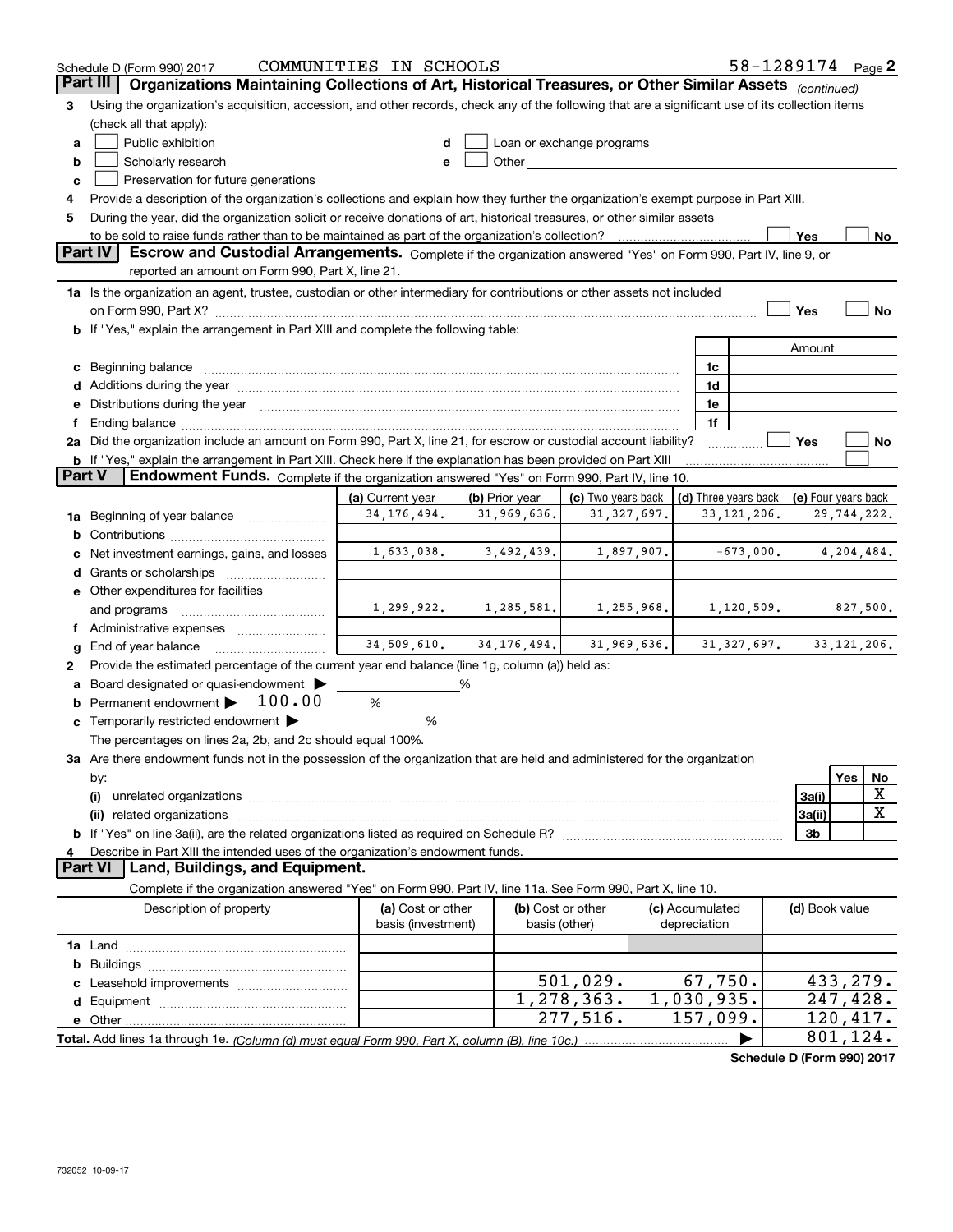| Schedule D (Form 990) 2017                                                                                        | COMMUNITIES IN SCHOOLS |                | $58 - 1289174$ Page 3                                     |
|-------------------------------------------------------------------------------------------------------------------|------------------------|----------------|-----------------------------------------------------------|
| Part VII Investments - Other Securities.                                                                          |                        |                |                                                           |
| Complete if the organization answered "Yes" on Form 990, Part IV, line 11b. See Form 990, Part X, line 12.        |                        |                |                                                           |
| (a) Description of security or category (including name of security)                                              | (b) Book value         |                | (c) Method of valuation: Cost or end-of-year market value |
|                                                                                                                   |                        |                |                                                           |
|                                                                                                                   |                        |                |                                                           |
|                                                                                                                   |                        |                |                                                           |
| $(3)$ Other                                                                                                       |                        |                |                                                           |
| (A)                                                                                                               |                        |                |                                                           |
| (B)                                                                                                               |                        |                |                                                           |
| (C)                                                                                                               |                        |                |                                                           |
| (D)                                                                                                               |                        |                |                                                           |
| (E)                                                                                                               |                        |                |                                                           |
| (F)                                                                                                               |                        |                |                                                           |
| (G)                                                                                                               |                        |                |                                                           |
| (H)                                                                                                               |                        |                |                                                           |
| Total. (Col. (b) must equal Form 990, Part X, col. (B) line 12.)                                                  |                        |                |                                                           |
| Part VIII Investments - Program Related.                                                                          |                        |                |                                                           |
| Complete if the organization answered "Yes" on Form 990, Part IV, line 11c. See Form 990, Part X, line 13.        |                        |                |                                                           |
| (a) Description of investment                                                                                     | (b) Book value         |                | (c) Method of valuation: Cost or end-of-year market value |
|                                                                                                                   |                        |                |                                                           |
| (1)                                                                                                               |                        |                |                                                           |
| (2)                                                                                                               |                        |                |                                                           |
| (3)                                                                                                               |                        |                |                                                           |
| (4)                                                                                                               |                        |                |                                                           |
| (5)                                                                                                               |                        |                |                                                           |
| (6)                                                                                                               |                        |                |                                                           |
| (7)                                                                                                               |                        |                |                                                           |
| (8)                                                                                                               |                        |                |                                                           |
| (9)                                                                                                               |                        |                |                                                           |
| Total. (Col. (b) must equal Form 990, Part X, col. (B) line 13.)                                                  |                        |                |                                                           |
| <b>Other Assets.</b><br>Part IX                                                                                   |                        |                |                                                           |
| Complete if the organization answered "Yes" on Form 990, Part IV, line 11d. See Form 990, Part X, line 15.        |                        |                |                                                           |
|                                                                                                                   | (a) Description        |                | (b) Book value                                            |
|                                                                                                                   |                        |                |                                                           |
| (1)                                                                                                               |                        |                |                                                           |
| (2)                                                                                                               |                        |                |                                                           |
| (3)                                                                                                               |                        |                |                                                           |
| (4)                                                                                                               |                        |                |                                                           |
| (5)                                                                                                               |                        |                |                                                           |
| (6)                                                                                                               |                        |                |                                                           |
| (7)                                                                                                               |                        |                |                                                           |
| (8)                                                                                                               |                        |                |                                                           |
| (9)                                                                                                               |                        |                |                                                           |
| <b>Total.</b> (Column (b) must equal Form 990. Part X, col. (B) line 15.)<br>Part X<br><b>Other Liabilities.</b>  |                        |                |                                                           |
| Complete if the organization answered "Yes" on Form 990, Part IV, line 11e or 11f. See Form 990, Part X, line 25. |                        |                |                                                           |
| (a) Description of liability<br>1.                                                                                |                        | (b) Book value |                                                           |
| (1)<br>Federal income taxes                                                                                       |                        |                |                                                           |
| DEFERRED RENT<br>(2)                                                                                              |                        | 740,807.       |                                                           |
| DUE TO LOCAL AFFILIATES                                                                                           |                        | 455,494.       |                                                           |
| (3)                                                                                                               |                        |                |                                                           |
| (4)                                                                                                               |                        |                |                                                           |
| (5)                                                                                                               |                        |                |                                                           |
| (6)                                                                                                               |                        |                |                                                           |
| (7)                                                                                                               |                        |                |                                                           |
| (8)                                                                                                               |                        |                |                                                           |
| (9)                                                                                                               |                        |                |                                                           |
|                                                                                                                   |                        | 105<br>201     |                                                           |

**Total.**  *(Column (b) must equal Form 990, Part X, col. (B) line 25.)* | 1,196,301.

**2.** Liability for uncertain tax positions. In Part XIII, provide the text of the footnote to the organization's financial statements that reports the organization's liability for uncertain tax positions under FIN 48 (ASC 740). Check here if the text of the footnote has been provided in Part XIII  $~\boxed{\rm X}$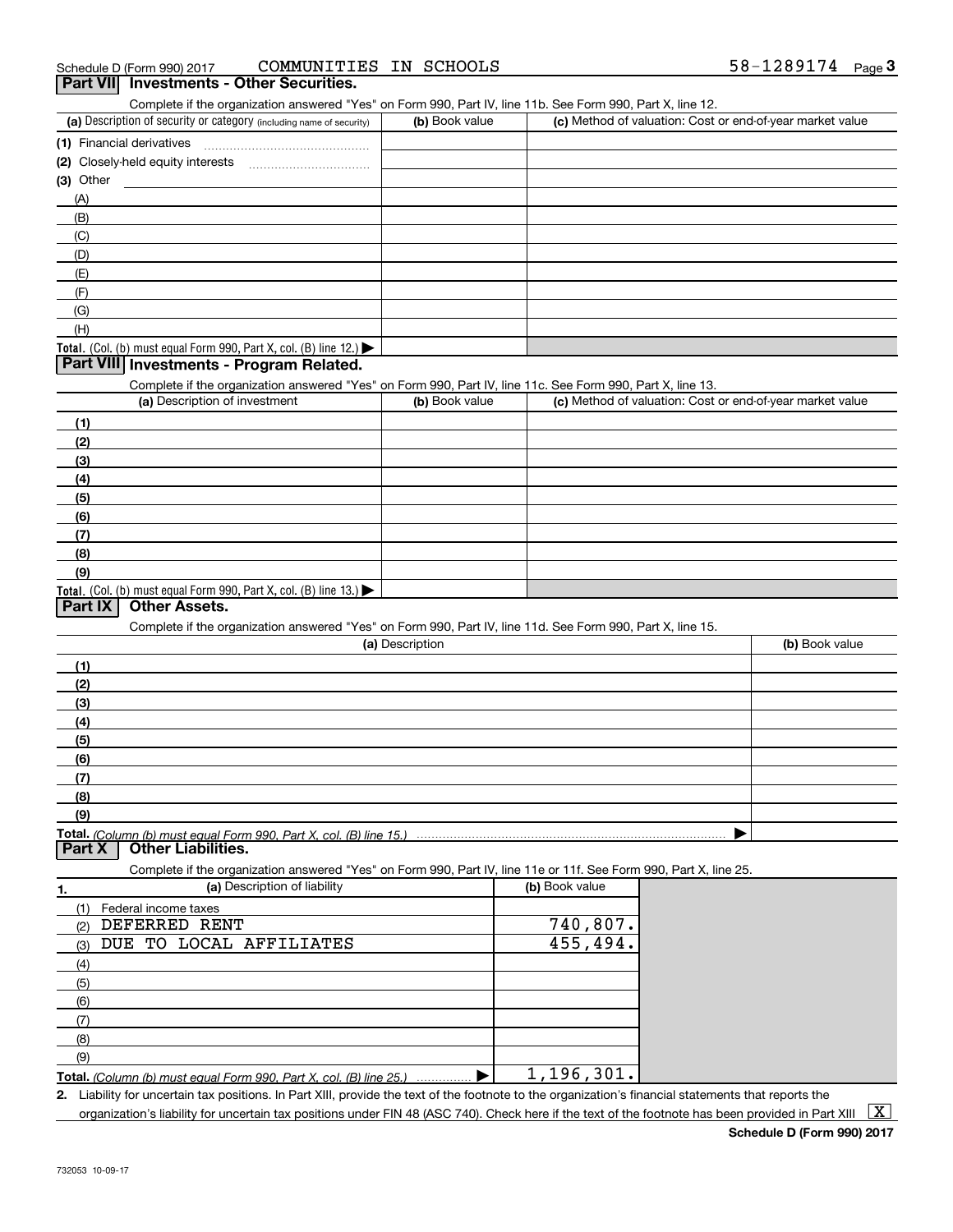|                                                                                                       | COMMUNITIES IN SCHOOLS<br>Schedule D (Form 990) 2017                                                                                                                                                                                |                 |                |                             | 58-1289174<br>Page $4$ |  |  |  |  |  |  |
|-------------------------------------------------------------------------------------------------------|-------------------------------------------------------------------------------------------------------------------------------------------------------------------------------------------------------------------------------------|-----------------|----------------|-----------------------------|------------------------|--|--|--|--|--|--|
| Reconciliation of Revenue per Audited Financial Statements With Revenue per Return.<br><b>Part XI</b> |                                                                                                                                                                                                                                     |                 |                |                             |                        |  |  |  |  |  |  |
| Complete if the organization answered "Yes" on Form 990, Part IV, line 12a.                           |                                                                                                                                                                                                                                     |                 |                |                             |                        |  |  |  |  |  |  |
| 1                                                                                                     | Total revenue, gains, and other support per audited financial statements                                                                                                                                                            |                 | $\blacksquare$ | $\overline{75}$ , 762, 603. |                        |  |  |  |  |  |  |
| 2                                                                                                     | Amounts included on line 1 but not on Form 990, Part VIII, line 12:                                                                                                                                                                 |                 |                |                             |                        |  |  |  |  |  |  |
| a                                                                                                     | Net unrealized gains (losses) on investments [11] matter contracts and the unrealized gains (losses) on investments                                                                                                                 | 2a              | $-415,485.$    |                             |                        |  |  |  |  |  |  |
| b                                                                                                     |                                                                                                                                                                                                                                     | 2 <sub>b</sub>  | 10,517,966.    |                             |                        |  |  |  |  |  |  |
|                                                                                                       |                                                                                                                                                                                                                                     | 2c              |                |                             |                        |  |  |  |  |  |  |
| d                                                                                                     | Other (Describe in Part XIII.) <b>2006</b> 2007 2010 2010 2010 2010 2011 2012 2013 2014 2014 2015 2016 2017 2018 2019 2016 2017 2018 2019 2016 2017 2018 2019 2016 2017 2018 2019 2018 2019 2019 2016 2017 2018 2019 2018 2019 2019 | 2d              |                |                             |                        |  |  |  |  |  |  |
| е                                                                                                     | Add lines 2a through 2d                                                                                                                                                                                                             |                 |                | 2e                          | 10, 102, 481.          |  |  |  |  |  |  |
| 3                                                                                                     |                                                                                                                                                                                                                                     |                 |                | $\overline{3}$              | 65,660,122.            |  |  |  |  |  |  |
| 4                                                                                                     | Amounts included on Form 990, Part VIII, line 12, but not on line 1:                                                                                                                                                                |                 |                |                             |                        |  |  |  |  |  |  |
| a                                                                                                     |                                                                                                                                                                                                                                     | 4a              | 75,952.        |                             |                        |  |  |  |  |  |  |
|                                                                                                       |                                                                                                                                                                                                                                     | 4 <sub>b</sub>  |                |                             |                        |  |  |  |  |  |  |
|                                                                                                       | c Add lines 4a and 4b                                                                                                                                                                                                               |                 |                | 4c                          | 75,952.                |  |  |  |  |  |  |
| 5                                                                                                     |                                                                                                                                                                                                                                     | $5\overline{)}$ | 65,736,074.    |                             |                        |  |  |  |  |  |  |
|                                                                                                       |                                                                                                                                                                                                                                     |                 |                |                             |                        |  |  |  |  |  |  |
|                                                                                                       | Part XII   Reconciliation of Expenses per Audited Financial Statements With Expenses per Return.                                                                                                                                    |                 |                |                             |                        |  |  |  |  |  |  |
|                                                                                                       | Complete if the organization answered "Yes" on Form 990, Part IV, line 12a.                                                                                                                                                         |                 |                |                             |                        |  |  |  |  |  |  |
| 1                                                                                                     |                                                                                                                                                                                                                                     |                 |                | $\blacksquare$              | 37,466,019.            |  |  |  |  |  |  |
| 2                                                                                                     | Amounts included on line 1 but not on Form 990, Part IX, line 25:                                                                                                                                                                   |                 |                |                             |                        |  |  |  |  |  |  |
| a                                                                                                     |                                                                                                                                                                                                                                     | 2a              | 10,517,966.    |                             |                        |  |  |  |  |  |  |
| b                                                                                                     |                                                                                                                                                                                                                                     | 2 <sub>b</sub>  |                |                             |                        |  |  |  |  |  |  |
| c.                                                                                                    | Other losses                                                                                                                                                                                                                        | 2c              |                |                             |                        |  |  |  |  |  |  |
| d                                                                                                     |                                                                                                                                                                                                                                     | 2d              |                |                             |                        |  |  |  |  |  |  |
|                                                                                                       |                                                                                                                                                                                                                                     |                 |                | 2e                          | 10,517,966.            |  |  |  |  |  |  |
| 3                                                                                                     | e Add lines 2a through 2d <b>contract and a contract and a contract a</b> contract a contract and a contract a contract a contract a contract a contract a contract a contract a contract a contract a contract a contract a contra |                 |                | $\overline{3}$              | 26,948,053.            |  |  |  |  |  |  |
| 4                                                                                                     | Amounts included on Form 990, Part IX, line 25, but not on line 1:                                                                                                                                                                  |                 |                |                             |                        |  |  |  |  |  |  |
| a                                                                                                     | Investment expenses not included on Form 990, Part VIII, line 7b                                                                                                                                                                    | 4a              | 75,952.        |                             |                        |  |  |  |  |  |  |
| b                                                                                                     | Other (Describe in Part XIII.)                                                                                                                                                                                                      | 4 <sub>b</sub>  |                |                             |                        |  |  |  |  |  |  |
|                                                                                                       | c Add lines 4a and 4b                                                                                                                                                                                                               |                 |                | 4c                          | 75, 952.               |  |  |  |  |  |  |
| 5                                                                                                     |                                                                                                                                                                                                                                     |                 |                | 5                           | 27,024,005.            |  |  |  |  |  |  |
|                                                                                                       | Part XIII Supplemental Information.                                                                                                                                                                                                 |                 |                |                             |                        |  |  |  |  |  |  |

Provide the descriptions required for Part II, lines 3, 5, and 9; Part III, lines 1a and 4; Part IV, lines 1b and 2b; Part V, line 4; Part X, line 2; Part XI, lines 2d and 4b; and Part XII, lines 2d and 4b. Also complete this part to provide any additional information.

### PART V, LINE 4:

ALL ENDOWMENT EARNINGS, BANK FEES, AND CHANGES IN VALUE ARE TREATED AS

TEMPORARILY RESTRICTED NET ASSETS UNTIL THOSE AMOUNTS ARE APPROPRIATED FOR

EXPENDITURE BY THE ORGANIZATION IN A MANNER CONSISTENT WITH THEIR POLICY.

PART X, LINE 2:

MANAGEMENT HAS CONCLUDED THAT CIS HAS PROPERLY MAINTAINED ITS EXEMPT

# STATUS. IN ACCORDANCE WITH GAAP, CIS HAS CONCLUDED THAT THERE ARE NO

UNCERTAIN TAX POSITIONS AND HAS FURTHER CONCLUDED THAT REVENUE WITHIN THE

## STATEMENT OF ACTIVITIES HAS BEEN PROPERLY CLASSIFIED AS EXEMPT FOR THE

YEAR ENDED SEPTEMBER 30, 2018.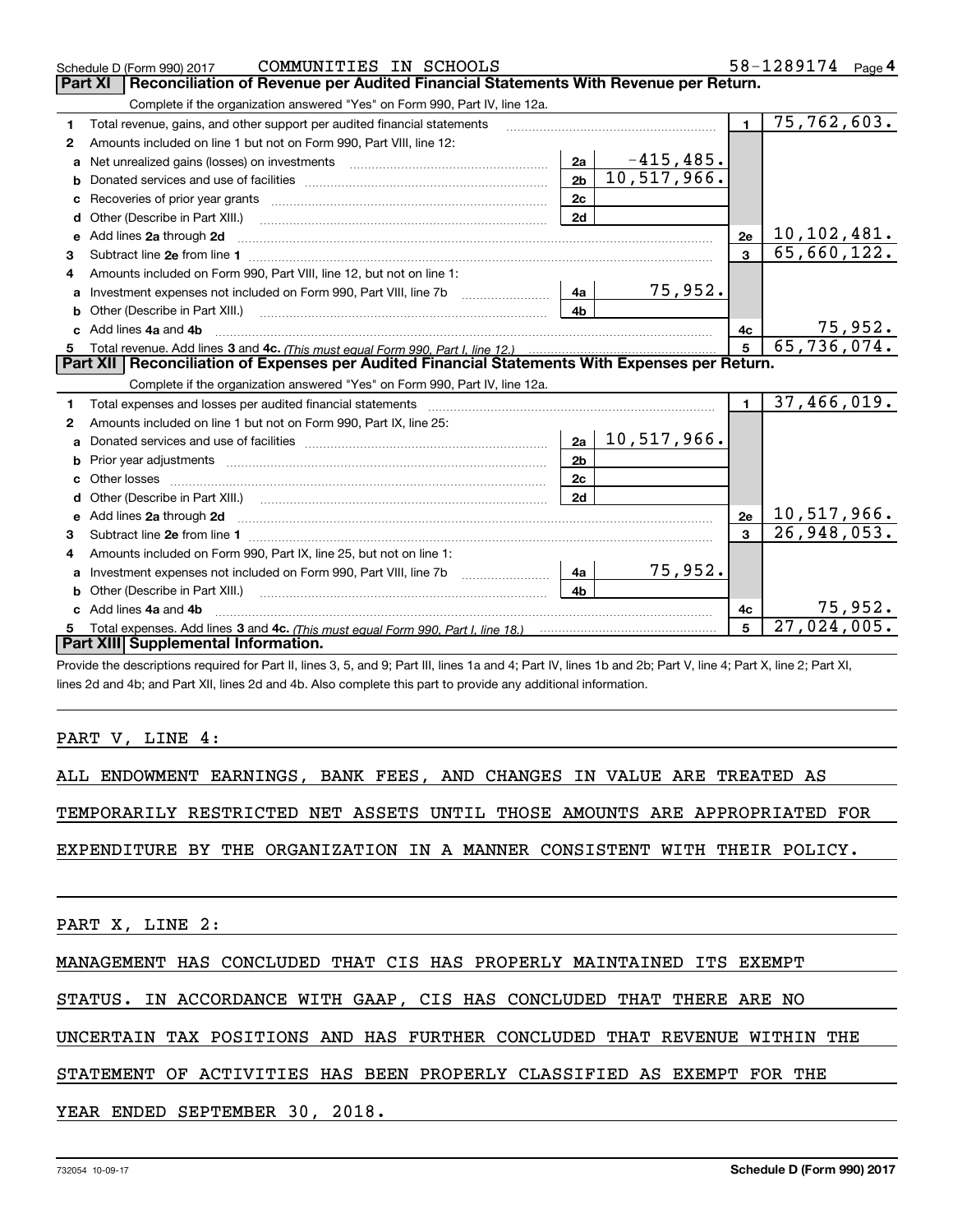| <b>Part XIII Supplemental Information</b> (continued) |
|-------------------------------------------------------|
|                                                       |
|                                                       |
|                                                       |
|                                                       |
|                                                       |
|                                                       |
|                                                       |
|                                                       |
|                                                       |
|                                                       |
|                                                       |
|                                                       |
|                                                       |
|                                                       |
|                                                       |
|                                                       |
|                                                       |
|                                                       |
|                                                       |
|                                                       |
|                                                       |
|                                                       |
|                                                       |
|                                                       |
|                                                       |
|                                                       |
|                                                       |
|                                                       |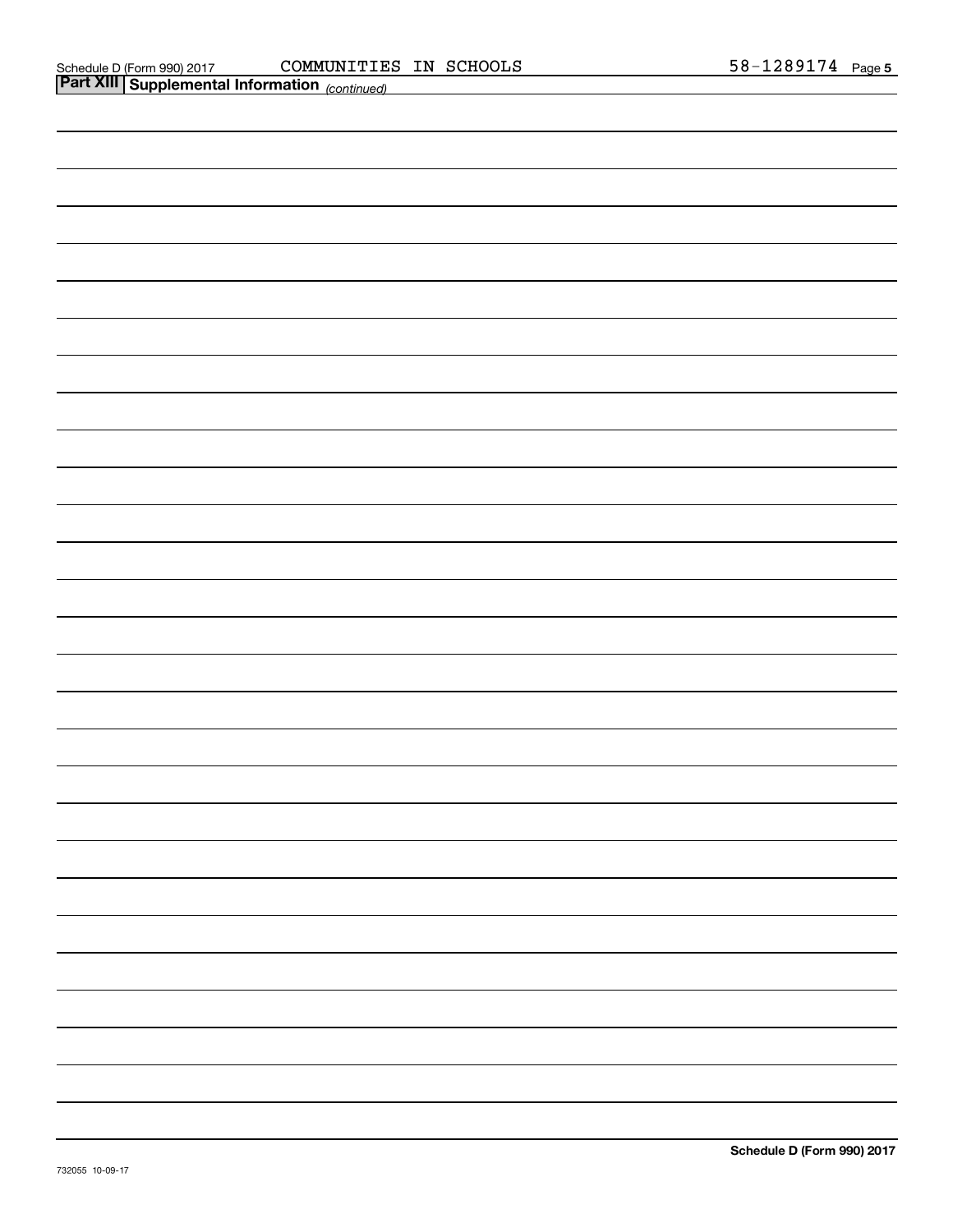|        | COMMUNITIES IN SCHOOLS           |                          |                             |                                                                                                                                         | 58-1289174                                      |                           |
|--------|----------------------------------|--------------------------|-----------------------------|-----------------------------------------------------------------------------------------------------------------------------------------|-------------------------------------------------|---------------------------|
| Part I |                                  |                          |                             | General Information on Activities Outside the United States. Complete if the organization answered "Yes" on                             |                                                 |                           |
|        | Form 990, Part IV, line 14b.     |                          |                             |                                                                                                                                         |                                                 |                           |
| 1      |                                  |                          |                             | For grantmakers. Does the organization maintain records to substantiate the amount of its grants and other assistance,                  |                                                 |                           |
|        |                                  |                          |                             | the grantees' eligibility for the grants or assistance, and the selection criteria used to award the grants or assistance?              |                                                 | Yes<br>No                 |
|        |                                  |                          |                             |                                                                                                                                         |                                                 |                           |
| 2      |                                  |                          |                             | For grantmakers. Describe in Part V the organization's procedures for monitoring the use of its grants and other assistance outside the |                                                 |                           |
|        | United States.                   |                          |                             |                                                                                                                                         |                                                 |                           |
| 3      |                                  |                          |                             | Activities per Region. (The following Part I, line 3 table can be duplicated if additional space is needed.)                            |                                                 |                           |
|        | (a) Region                       | (b) Number of            | (c) Number of<br>employees, | (d) Activities conducted in the region                                                                                                  | (e) If activity listed in (d)                   | (f) Total<br>expenditures |
|        |                                  | offices<br>in the region | agents, and                 | (by type) (such as, fundraising, pro-<br>gram services, investments, grants to                                                          | is a program service,<br>describe specific type | for and                   |
|        |                                  |                          | independent<br>contractors  | recipients located in the region)                                                                                                       | of service(s) in the region                     | investments               |
|        |                                  |                          | in the region               |                                                                                                                                         |                                                 | in the region             |
|        |                                  |                          |                             |                                                                                                                                         |                                                 |                           |
|        |                                  |                          |                             |                                                                                                                                         |                                                 |                           |
|        | CENTRAL AMERICA AND              |                          |                             |                                                                                                                                         |                                                 |                           |
|        | THE CARIBBEAN                    | 0                        | 0                           | <b>EQUITY INVESTMENTS</b>                                                                                                               |                                                 | 3,386,014.                |
|        |                                  |                          |                             |                                                                                                                                         |                                                 |                           |
|        |                                  |                          |                             |                                                                                                                                         |                                                 |                           |
|        |                                  |                          |                             |                                                                                                                                         |                                                 |                           |
|        |                                  |                          |                             |                                                                                                                                         |                                                 |                           |
|        |                                  |                          |                             |                                                                                                                                         |                                                 |                           |
|        |                                  |                          |                             |                                                                                                                                         |                                                 |                           |
|        |                                  |                          |                             |                                                                                                                                         |                                                 |                           |
|        |                                  |                          |                             |                                                                                                                                         |                                                 |                           |
|        |                                  |                          |                             |                                                                                                                                         |                                                 |                           |
|        |                                  |                          |                             |                                                                                                                                         |                                                 |                           |
|        |                                  |                          |                             |                                                                                                                                         |                                                 |                           |
|        |                                  |                          |                             |                                                                                                                                         |                                                 |                           |
|        |                                  |                          |                             |                                                                                                                                         |                                                 |                           |
|        |                                  |                          |                             |                                                                                                                                         |                                                 |                           |
|        |                                  |                          |                             |                                                                                                                                         |                                                 |                           |
|        |                                  |                          |                             |                                                                                                                                         |                                                 |                           |
|        |                                  |                          |                             |                                                                                                                                         |                                                 |                           |
|        |                                  |                          |                             |                                                                                                                                         |                                                 |                           |
|        |                                  |                          |                             |                                                                                                                                         |                                                 |                           |
|        |                                  |                          |                             |                                                                                                                                         |                                                 |                           |
|        |                                  |                          |                             |                                                                                                                                         |                                                 |                           |
|        |                                  |                          |                             |                                                                                                                                         |                                                 |                           |
|        |                                  |                          |                             |                                                                                                                                         |                                                 |                           |
|        |                                  |                          |                             |                                                                                                                                         |                                                 |                           |
|        |                                  |                          |                             |                                                                                                                                         |                                                 |                           |
|        |                                  |                          |                             |                                                                                                                                         |                                                 |                           |
|        |                                  |                          |                             |                                                                                                                                         |                                                 |                           |
|        |                                  |                          |                             |                                                                                                                                         |                                                 |                           |
|        | 3 a Sub-total                    | 0                        | 0                           |                                                                                                                                         |                                                 | 3,386,014.                |
|        | <b>b</b> Total from continuation |                          |                             |                                                                                                                                         |                                                 |                           |
|        | sheets to Part I                 | 0                        | 0                           |                                                                                                                                         |                                                 | $\mathbf{0}$ .            |
|        | c Totals (add lines 3a           |                          |                             |                                                                                                                                         |                                                 |                           |
|        | and 3b)                          | 0                        | 0                           |                                                                                                                                         |                                                 | 3,386,014.                |

**| Complete if the organization answered "Yes" on Form 990, Part IV, line 14b, 15, or 16. | Attach to Form 990. | Go to www.irs.gov/Form990 for instructions and the latest information.**

**Statement of Activities Outside the United States** 

**For Paperwork Reduction Act Notice, see the Instructions for Form 990. Schedule F (Form 990) 2017** LHA

OMB No. 1545-0047

**Open to Public Inspection**

**Employer identification number**

**2017**

Department of the Treasury Internal Revenue Service

**(Form 990)**

Name of the organization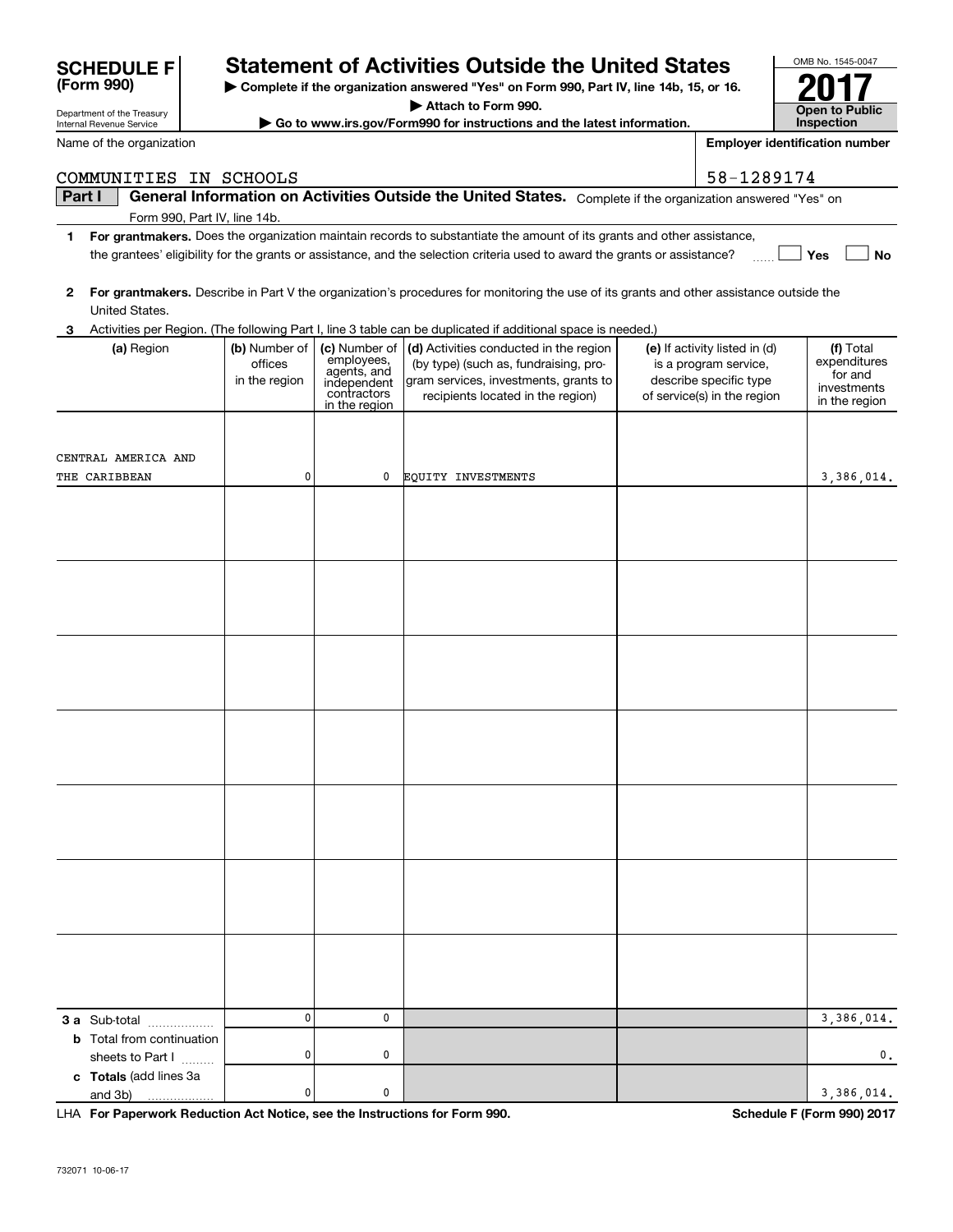Schedule F (Form 990) 2017 Page COMMUNITIES IN SCHOOLS 58-1289174

Part II | Grants and Other Assistance to Organizations or Entities Outside the United States. Complete if the organization answered "Yes" on Form 990, Part IV, line 15, for any recipient who received more than \$5,000. Part II can be duplicated if additional space is needed.

| $\mathbf{1}$<br>(a) Name of organization                | (b) IRS code section<br>and EIN (if applicable) | (c) Region | (d) Purpose of<br>grant                                                                                                                      | (e) Amount<br>of cash grant | (f) Manner of<br>cash disbursement | (g) Amount of<br>noncash<br>assistance | (h) Description<br>of noncash<br>assistance | (i) Method of<br>valuation (book, FMV,<br>appraisal, other) |
|---------------------------------------------------------|-------------------------------------------------|------------|----------------------------------------------------------------------------------------------------------------------------------------------|-----------------------------|------------------------------------|----------------------------------------|---------------------------------------------|-------------------------------------------------------------|
|                                                         |                                                 |            |                                                                                                                                              |                             |                                    |                                        |                                             |                                                             |
|                                                         |                                                 |            |                                                                                                                                              |                             |                                    |                                        |                                             |                                                             |
|                                                         |                                                 |            |                                                                                                                                              |                             |                                    |                                        |                                             |                                                             |
|                                                         |                                                 |            |                                                                                                                                              |                             |                                    |                                        |                                             |                                                             |
|                                                         |                                                 |            |                                                                                                                                              |                             |                                    |                                        |                                             |                                                             |
|                                                         |                                                 |            |                                                                                                                                              |                             |                                    |                                        |                                             |                                                             |
|                                                         |                                                 |            |                                                                                                                                              |                             |                                    |                                        |                                             |                                                             |
|                                                         |                                                 |            |                                                                                                                                              |                             |                                    |                                        |                                             |                                                             |
|                                                         |                                                 |            |                                                                                                                                              |                             |                                    |                                        |                                             |                                                             |
|                                                         |                                                 |            |                                                                                                                                              |                             |                                    |                                        |                                             |                                                             |
|                                                         |                                                 |            |                                                                                                                                              |                             |                                    |                                        |                                             |                                                             |
|                                                         |                                                 |            |                                                                                                                                              |                             |                                    |                                        |                                             |                                                             |
|                                                         |                                                 |            |                                                                                                                                              |                             |                                    |                                        |                                             |                                                             |
|                                                         |                                                 |            |                                                                                                                                              |                             |                                    |                                        |                                             |                                                             |
|                                                         |                                                 |            |                                                                                                                                              |                             |                                    |                                        |                                             |                                                             |
|                                                         |                                                 |            |                                                                                                                                              |                             |                                    |                                        |                                             |                                                             |
| $\mathbf{2}$                                            |                                                 |            | Enter total number of recipient organizations listed above that are recognized as charities by the foreign country, recognized as tax-exempt |                             |                                    |                                        |                                             |                                                             |
| 3 Enter total number of other organizations or entities |                                                 |            |                                                                                                                                              |                             |                                    |                                        |                                             |                                                             |

**Schedule F (Form 990) 2017**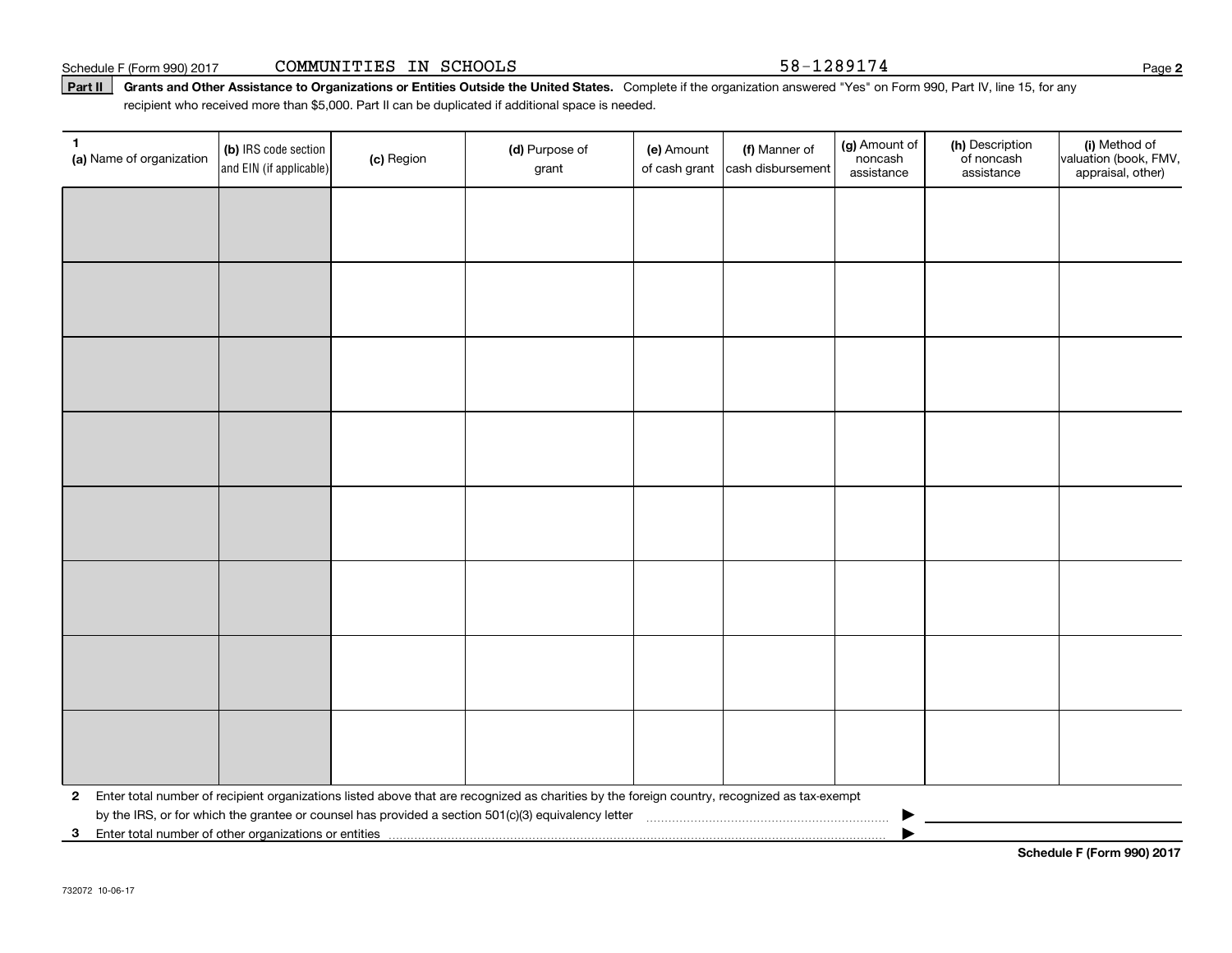732073 10-06-17

Part III Grants and Other Assistance to Individuals Outside the United States. Complete if the organization answered "Yes" on Form 990, Part IV, line 16. Part III can be duplicated if additional space is needed.

| (a) Type of grant or assistance | (b) Region | (c) Number of<br>recipients | (d) Amount of<br>cash grant | (e) Manner of<br>cash disbursement | (f) Amount of<br>noncash<br>assistance | (g) Description of<br>noncash assistance | (h) Method of<br>valuation<br>(book, FMV,<br>appraisal, other) |
|---------------------------------|------------|-----------------------------|-----------------------------|------------------------------------|----------------------------------------|------------------------------------------|----------------------------------------------------------------|
|                                 |            |                             |                             |                                    |                                        |                                          |                                                                |
|                                 |            |                             |                             |                                    |                                        |                                          |                                                                |
|                                 |            |                             |                             |                                    |                                        |                                          |                                                                |
|                                 |            |                             |                             |                                    |                                        |                                          |                                                                |
|                                 |            |                             |                             |                                    |                                        |                                          |                                                                |
|                                 |            |                             |                             |                                    |                                        |                                          |                                                                |
|                                 |            |                             |                             |                                    |                                        |                                          |                                                                |
|                                 |            |                             |                             |                                    |                                        |                                          |                                                                |
|                                 |            |                             |                             |                                    |                                        |                                          |                                                                |
|                                 |            |                             |                             |                                    |                                        |                                          |                                                                |
|                                 |            |                             |                             |                                    |                                        |                                          |                                                                |
|                                 |            |                             |                             |                                    |                                        |                                          |                                                                |
|                                 |            |                             |                             |                                    |                                        |                                          |                                                                |
|                                 |            |                             |                             |                                    |                                        |                                          |                                                                |
|                                 |            |                             |                             |                                    |                                        |                                          |                                                                |
|                                 |            |                             |                             |                                    |                                        |                                          |                                                                |
|                                 |            |                             |                             |                                    |                                        |                                          | Schedule F (Form 990) 2017                                     |

**3**

Schedule F (Form 990) 2017 **COMMUNITIES IN SCHOOLS 58**-1289174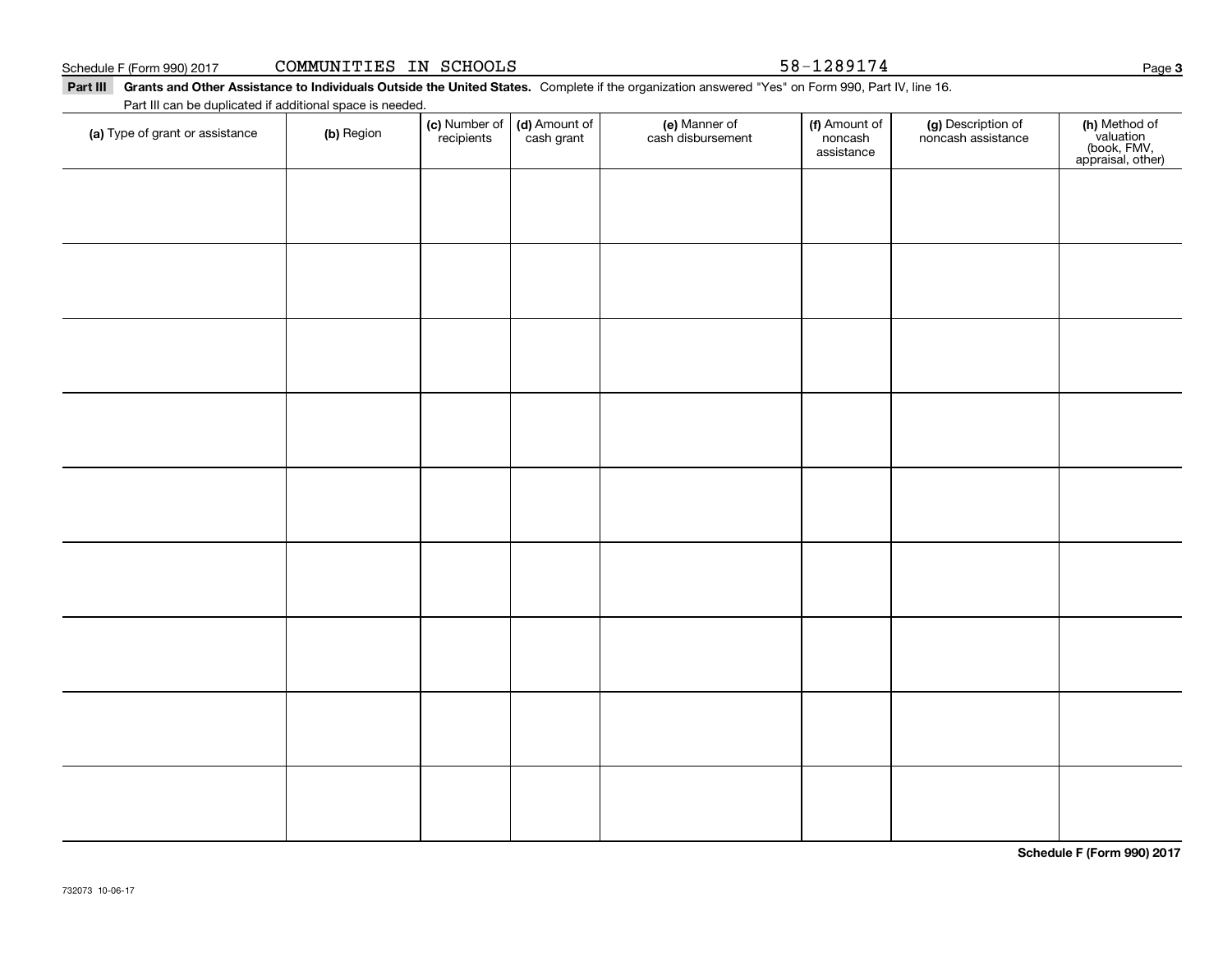| 1            | Was the organization a U.S. transferor of property to a foreign corporation during the tax year? If "Yes," the<br>organization may be required to file Form 926, Return by a U.S. Transferor of Property to a Foreign                                                                                                                                          | X<br>Yes   | N٥             |
|--------------|----------------------------------------------------------------------------------------------------------------------------------------------------------------------------------------------------------------------------------------------------------------------------------------------------------------------------------------------------------------|------------|----------------|
| $\mathbf{2}$ | Did the organization have an interest in a foreign trust during the tax year? If "Yes," the organization<br>may be required to separately file Form 3520, Annual Return To Report Transactions With Foreign<br>Trusts and Receipt of Certain Foreign Gifts, and/or Form 3520-A, Annual Information Return of Foreign                                           | Yes        | ∣X I No        |
| 3            | Did the organization have an ownership interest in a foreign corporation during the tax year? If "Yes."<br>the organization may be required to file Form 5471, Information Return of U.S. Persons With Respect To                                                                                                                                              | X  <br>Yes | N٥             |
| 4            | Was the organization a direct or indirect shareholder of a passive foreign investment company or a<br>qualified electing fund during the tax year? If "Yes," the organization may be required to file Form 8621,<br>Information Return by a Shareholder of a Passive Foreign Investment Company or Qualified Electing Fund<br>(see Instructions for Form 8621) | X  <br>Yes | No             |
| 5            | Did the organization have an ownership interest in a foreign partnership during the tax year? If "Yes."<br>the organization may be required to file Form 8865, Return of U.S. Persons With Respect to Certain<br>Foreign Partnerships (see Instructions for Form 8865)                                                                                         | Yes        | $X \mid N_{0}$ |
| 6            | Did the organization have any operations in or related to any boycotting countries during the tax year? If<br>"Yes," the organization may be required to separately file Form 5713, International Boycott Report (see                                                                                                                                          | Yes        |                |

**Schedule F (Form 990) 2017**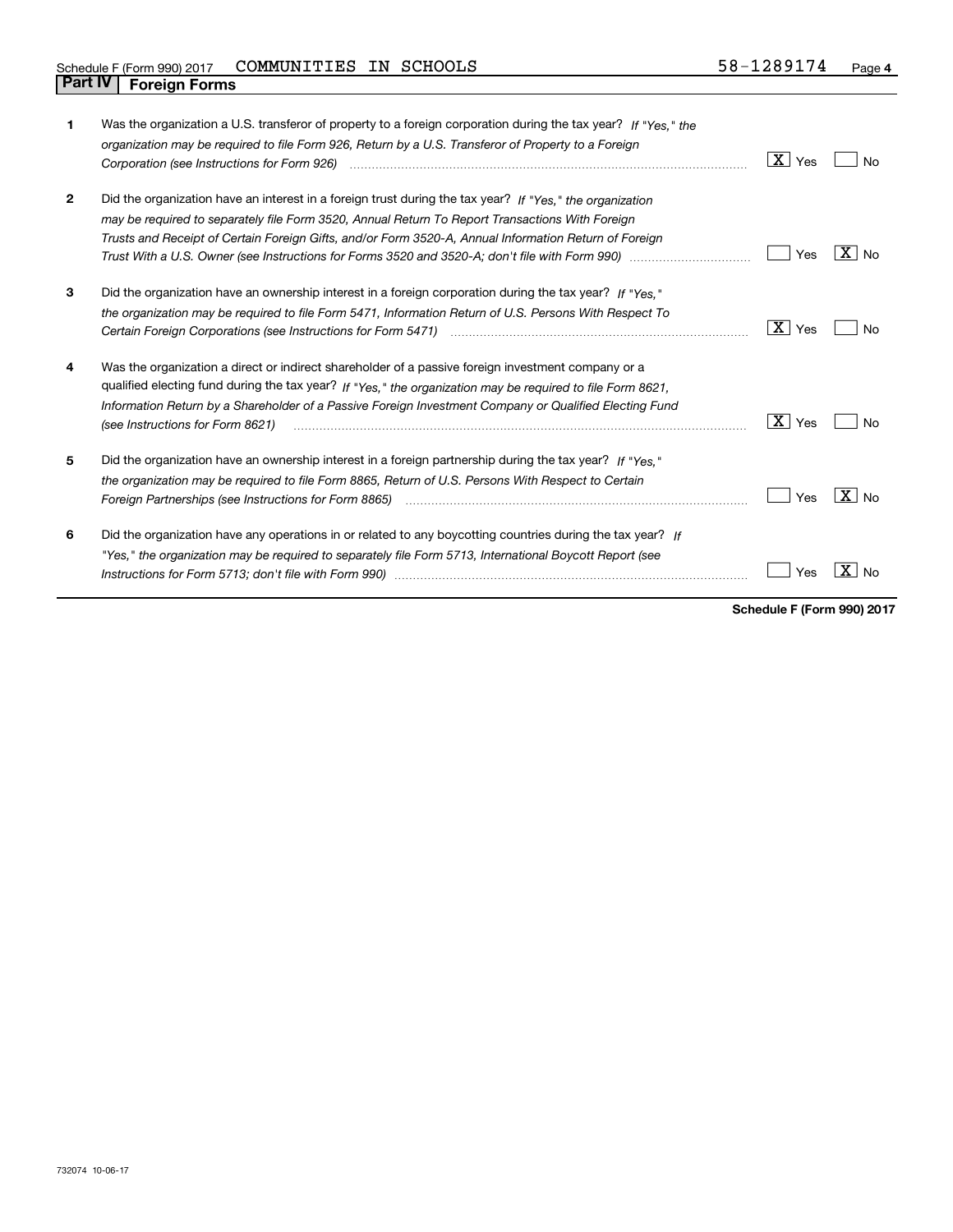# **Part V Supplemental Information**

Provide the information required by Part I, line 2 (monitoring of funds); Part I, line 3, column (f) (accounting method; amounts of investments vs. expenditures per region); Part II, line 1 (accounting method); Part III (accounting method); and Part III, column (c) (estimated number of recipients), as applicable. Also complete this part to provide any additional information. See instructions.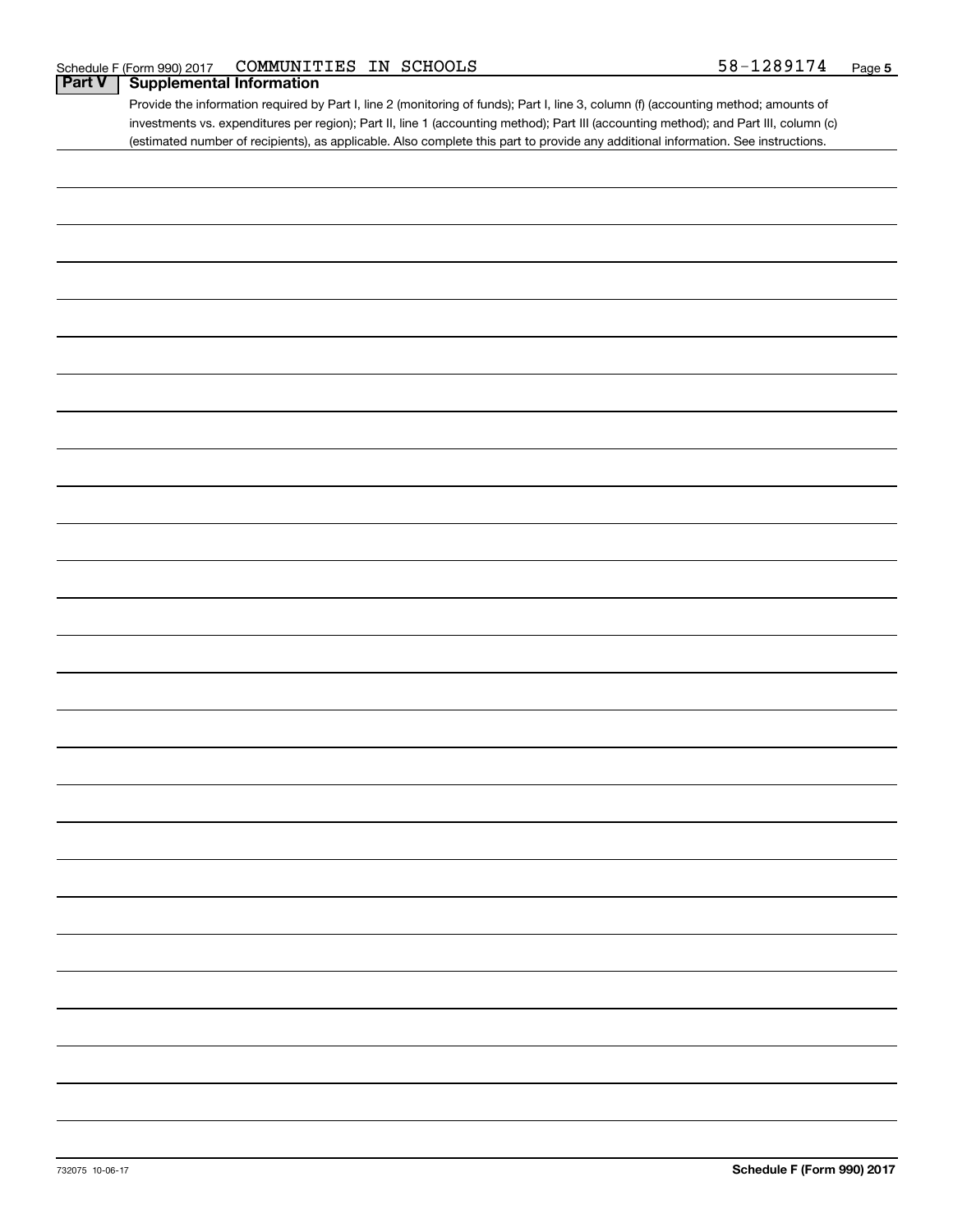| <b>SCHEDULE I</b><br>(Form 990)                                                                                                                                               |                                                                                                                                                                          | <b>Grants and Other Assistance to Organizations,</b>                                                                                  |                                                       |                                         |                                               |                                          | OMB No. 1545-0047                                                     |  |  |  |  |
|-------------------------------------------------------------------------------------------------------------------------------------------------------------------------------|--------------------------------------------------------------------------------------------------------------------------------------------------------------------------|---------------------------------------------------------------------------------------------------------------------------------------|-------------------------------------------------------|-----------------------------------------|-----------------------------------------------|------------------------------------------|-----------------------------------------------------------------------|--|--|--|--|
|                                                                                                                                                                               |                                                                                                                                                                          | Governments, and Individuals in the United States<br>Complete if the organization answered "Yes" on Form 990, Part IV, line 21 or 22. |                                                       |                                         |                                               |                                          | 2017                                                                  |  |  |  |  |
| Department of the Treasury                                                                                                                                                    |                                                                                                                                                                          |                                                                                                                                       | Attach to Form 990.                                   |                                         |                                               |                                          | <b>Open to Public</b>                                                 |  |  |  |  |
| <b>Internal Revenue Service</b>                                                                                                                                               |                                                                                                                                                                          |                                                                                                                                       | Go to www.irs.gov/Form990 for the latest information. |                                         |                                               |                                          | Inspection                                                            |  |  |  |  |
| Name of the organization                                                                                                                                                      | COMMUNITIES IN SCHOOLS                                                                                                                                                   |                                                                                                                                       |                                                       |                                         |                                               |                                          | <b>Employer identification number</b><br>58-1289174                   |  |  |  |  |
| Part I<br><b>General Information on Grants and Assistance</b>                                                                                                                 |                                                                                                                                                                          |                                                                                                                                       |                                                       |                                         |                                               |                                          |                                                                       |  |  |  |  |
| 1.                                                                                                                                                                            | Does the organization maintain records to substantiate the amount of the grants or assistance, the grantees' eligibility for the grants or assistance, and the selection |                                                                                                                                       |                                                       |                                         |                                               |                                          |                                                                       |  |  |  |  |
|                                                                                                                                                                               |                                                                                                                                                                          |                                                                                                                                       |                                                       |                                         |                                               |                                          | $\overline{X}$ Yes<br>l No                                            |  |  |  |  |
| Describe in Part IV the organization's procedures for monitoring the use of grant funds in the United States.<br>$\mathbf{2}$                                                 |                                                                                                                                                                          |                                                                                                                                       |                                                       |                                         |                                               |                                          |                                                                       |  |  |  |  |
| Part II<br>Grants and Other Assistance to Domestic Organizations and Domestic Governments. Complete if the organization answered "Yes" on Form 990, Part IV, line 21, for any |                                                                                                                                                                          |                                                                                                                                       |                                                       |                                         |                                               |                                          |                                                                       |  |  |  |  |
| recipient that received more than \$5,000. Part II can be duplicated if additional space is needed.                                                                           |                                                                                                                                                                          |                                                                                                                                       |                                                       |                                         | (f) Method of                                 |                                          |                                                                       |  |  |  |  |
| 1 (a) Name and address of organization<br>or government                                                                                                                       | $(b)$ EIN                                                                                                                                                                | (c) IRC section<br>(if applicable)                                                                                                    | (d) Amount of<br>cash grant                           | (e) Amount of<br>non-cash<br>assistance | valuation (book,<br>FMV, appraisal,<br>other) | (g) Description of<br>noncash assistance | (h) Purpose of grant<br>or assistance                                 |  |  |  |  |
| THE INSTITUTE FOR EDUCATIONAL                                                                                                                                                 |                                                                                                                                                                          |                                                                                                                                       |                                                       |                                         |                                               |                                          | CO-IMPLEMENTATION FOR CZI                                             |  |  |  |  |
| LEADERSHIP - 4301 CONNECTICUT                                                                                                                                                 |                                                                                                                                                                          |                                                                                                                                       |                                                       |                                         |                                               |                                          | TOGETHER FOR STUDENTS                                                 |  |  |  |  |
| AVE., NW - WASHINGTON, DC 20008                                                                                                                                               | 52-1198450 $501(C)(3)$                                                                                                                                                   |                                                                                                                                       | 187,500.                                              | 0.                                      |                                               |                                          | PROJECT                                                               |  |  |  |  |
| STRIVETOGETHER, INC.<br>125 E. 9TH ST., 2ND FLOOR                                                                                                                             |                                                                                                                                                                          |                                                                                                                                       |                                                       |                                         |                                               |                                          | CO-IMPLEMENTATION FOR CZI<br>TOGETHER FOR STUDENTS                    |  |  |  |  |
| CINCINNATI, OH 45202                                                                                                                                                          | $81-3380647$ 501(C)(3)                                                                                                                                                   |                                                                                                                                       | 187,500,                                              | $\mathbf 0$ .                           |                                               |                                          | PROJECT                                                               |  |  |  |  |
| LEARN TO EARN DAYTON<br>4801 SPRINGFIELD ST.<br>DAYTON, OH 45431                                                                                                              | 81-0823777 $501(C)(3)$                                                                                                                                                   |                                                                                                                                       | 150,000,                                              | 0.                                      |                                               |                                          | IMPLEMENTING A STUDENT<br>CENTERED LEARNING MODEL<br>IN LOCAL SCHOOLS |  |  |  |  |
| THRIVE CHICAGO<br>211 W. WACKER DR.<br>CHICAGO LL 60606                                                                                                                       | $47 - 2478889$ 501(C)(3)                                                                                                                                                 |                                                                                                                                       | 150,000                                               | $\mathbf{0}$ .                          |                                               |                                          | IMPLEMENTING A STUDENT<br>CENTERED LEARNING MODEL<br>IN LOCAL SCHOOLS |  |  |  |  |
| UNITED WAY OF CENTRAL ALABAMA<br>PO BOX 320189<br>BIRMINGHAM, AL 35232                                                                                                        | 63-0288846 $501(C)(3)$                                                                                                                                                   |                                                                                                                                       | 150,000,                                              | 0.                                      |                                               |                                          | IMPLEMENTING A STUDENT<br>CENTERED LEARNING MODEL<br>IN LOCAL SCHOOLS |  |  |  |  |
| UNITED WAY OF GREATER MILWAUKEE<br>225 W. VINE ST.<br>MILWAUKEE, WI 53212                                                                                                     | $39-0806190$ $501(C)(3)$                                                                                                                                                 |                                                                                                                                       | 149.700.                                              | 0.                                      |                                               |                                          | IMPLEMENTING A STUDENT<br>CENTERED LEARNING MODEL<br>IN LOCAL SCHOOLS |  |  |  |  |
| 2 Enter total number of section 501(c)(3) and government organizations listed in the line 1 table                                                                             |                                                                                                                                                                          |                                                                                                                                       |                                                       |                                         |                                               |                                          | 13.                                                                   |  |  |  |  |
| Enter total number of other organizations listed in the line 1 table<br>3                                                                                                     |                                                                                                                                                                          |                                                                                                                                       |                                                       |                                         |                                               |                                          | $\overline{1}$ .                                                      |  |  |  |  |

**For Paperwork Reduction Act Notice, see the Instructions for Form 990. Schedule I (Form 990) (2017)** LHA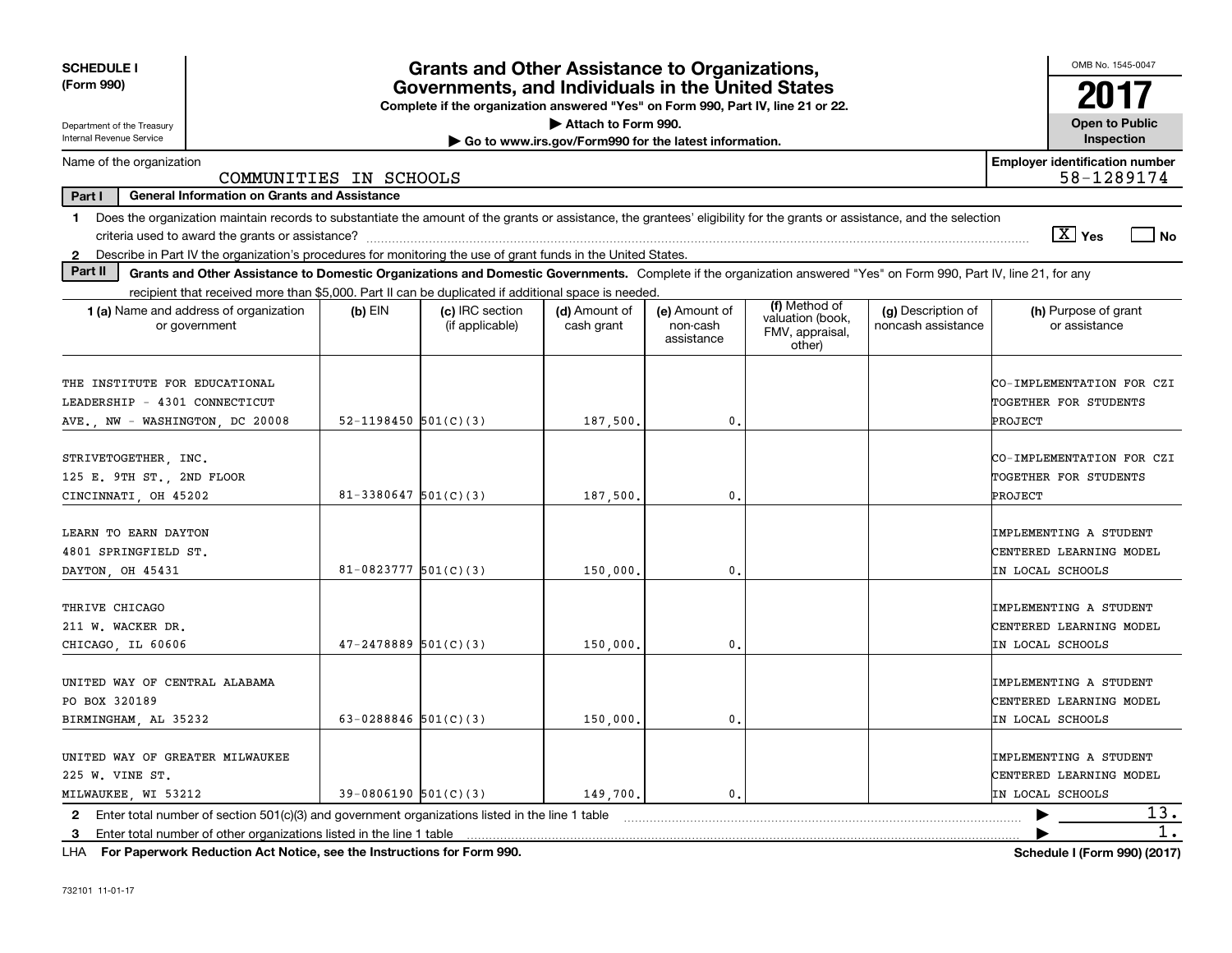#### Schedule I (Form 990) **COMMUNITIES IN SCHOOLS** 58-1289174 <sub>Page 1</sub>

58-1289174

| (a) Name and address of<br>organization or government                                                | $(b)$ EIN                | (c) IRC section<br>if applicable | (d) Amount of<br>cash grant | (e) Amount of<br>non-cash<br>assistance | (f) Method of<br>valuation<br>(book, FMV,<br>appraisal, other) | (g) Description of<br>non-cash assistance | (h) Purpose of grant<br>or assistance                                                                |
|------------------------------------------------------------------------------------------------------|--------------------------|----------------------------------|-----------------------------|-----------------------------------------|----------------------------------------------------------------|-------------------------------------------|------------------------------------------------------------------------------------------------------|
| UNITED WAY OF GREATER LEHIGH<br>VALLEY - 1110 AMERICAN PKWY., NE,<br>NO. F-120 - ALLENTOWN, PA 18109 | $23 - 2657933$ 501(C)(3) |                                  | 149,656.                    | $\mathbf{0}$ .                          |                                                                |                                           | IMPLEMENTING A STUDENT<br>CENTERED LEARNING MODEL<br>IN LOCAL SCHOOLS                                |
| DC PUBLIC EDUCATION FUND<br>3407 14TH ST., NW<br>WASHINGTON, DC 20010                                | $26-1607955$ 501(C)(3)   |                                  | 149,208                     | $\mathbf{0}$ .                          |                                                                |                                           | IMPLEMENTING A STUDENT<br>CENTERED LEARNING MODEL<br>IN LOCAL SCHOOLS                                |
| METRO NASHVILLE PUBLIC SCHOOLS<br>2601 BRANSFORD AVE.<br>NASHVILLE, TN 37204                         | 62-0717138 $115(A)$      |                                  | 149,200.                    | $\mathbf{0}$ .                          |                                                                |                                           | IMPLEMENTING A STUDENT<br>CENTERED LEARNING MODEL<br>IN LOCAL SCHOOLS                                |
| CENTRAL VALLEY COMMUNITY<br>FOUNDATION - 5260 N. PALM AVE. -<br>FRESNO, CA 93704                     | $77 - 0478025$ 501(C)(3) |                                  | 147,700.                    | $\mathbf{0}$ .                          |                                                                |                                           | IMPLEMENTING A STUDENT<br>CENTERED LEARNING MODEL<br>IN LOCAL SCHOOLS                                |
| VANCOUVER PUBLIC SCHOOLS<br>2901 FALK RD.<br>VANCOUVER, WA 98661                                     | $91 - 6001540$ 115(A)    |                                  | 146,177.                    | 0.                                      |                                                                |                                           | IMPLEMENTING A STUDENT<br>CENTERED LEARNING MODEL<br>IN LOCAL SCHOOLS                                |
| SEARCH INSTITUTE<br>615 FIRST AVE., NE, NO. 125<br>MINNEAPOLIS, MN 55413                             | $41-0811842$ 501(C)(3)   |                                  | 126,990                     | 0.                                      |                                                                |                                           | CREATE TRAINING MATERIALS<br>TO IMPROVE RELATIONSHIPS<br>BETWEEN CIS SITE<br>COORDINATORS & STUDENTS |
| AMERICAN ASSOCIATION OF SCHOOL<br>ADMINISTRATORS - 1615 DUKE ST. -<br>ALEXANDRIA, VA 22314           | 54-1999773 $501(C)(3)$   |                                  | 100,000                     | $\mathfrak o$ .                         |                                                                |                                           | <b>EDUCATE STATE</b><br>SUPERINTENDENTS ABOUT<br><b>INTEGRATED STUDENT</b><br><b>SUPPORTS</b>        |
| SUPPORTERS OF TEXAS STUDENTS<br>SUCCESS - 217 S. STEMMONS FWY.,<br>SUITE 101 - LEWISVILLE, TX 75067  | $47 - 3246336$ 501(C)(6) |                                  | 48,000.                     | 0.                                      |                                                                |                                           | STATE AND REGIONAL<br><b>EDUCATION SUPPORT</b>                                                       |
|                                                                                                      |                          |                                  |                             |                                         |                                                                |                                           |                                                                                                      |

**Schedule I (Form 990)**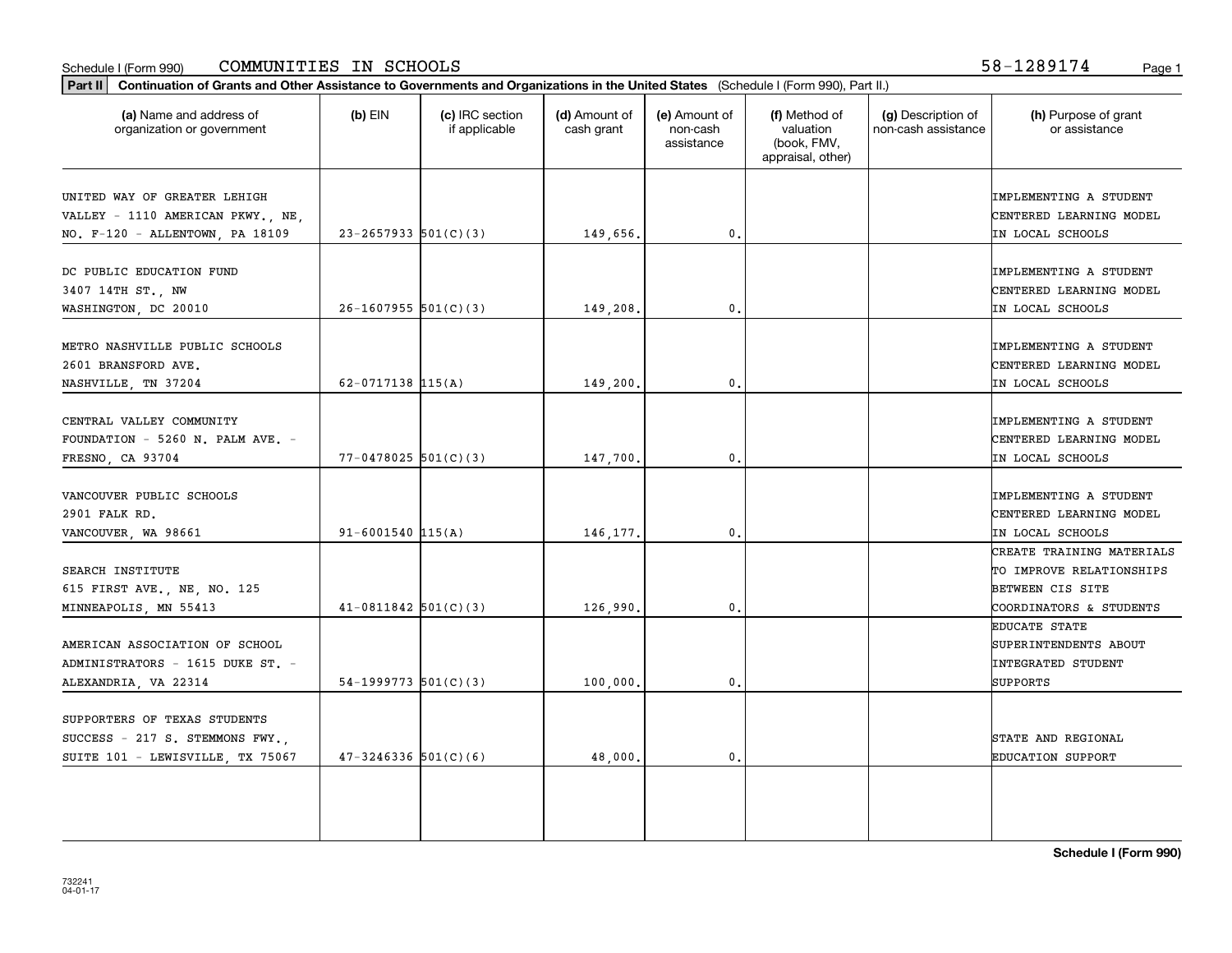732102 11-01-17

#### Schedule I (Form 990) (2017) CO**MMUNITIES IN SCHOOLS** 5 S-1289174 Page

**Part III | Grants and Other Assistance to Domestic Individuals. Complete if the organization answered "Yes" on Form 990, Part IV, line 22.** Part III can be duplicated if additional space is needed.

| (a) Type of grant or assistance | (b) Number of<br>recipients | (c) Amount of<br>cash grant | (d) Amount of non-<br>cash assistance | (e) Method of valuation<br>(book, FMV, appraisal, other) | (f) Description of noncash assistance |  |  |
|---------------------------------|-----------------------------|-----------------------------|---------------------------------------|----------------------------------------------------------|---------------------------------------|--|--|
|                                 |                             |                             |                                       |                                                          |                                       |  |  |
|                                 |                             |                             |                                       |                                                          |                                       |  |  |
|                                 |                             |                             |                                       |                                                          |                                       |  |  |
|                                 |                             |                             |                                       |                                                          |                                       |  |  |
|                                 |                             |                             |                                       |                                                          |                                       |  |  |
|                                 |                             |                             |                                       |                                                          |                                       |  |  |
|                                 |                             |                             |                                       |                                                          |                                       |  |  |
|                                 |                             |                             |                                       |                                                          |                                       |  |  |
|                                 |                             |                             |                                       |                                                          |                                       |  |  |
|                                 |                             |                             |                                       |                                                          |                                       |  |  |

Part IV | Supplemental Information. Provide the information required in Part I, line 2; Part III, column (b); and any other additional information.

PART I, LINE 2:

PROGRAM MANAGERS WORK DIRECTLY WITH GRANTEES RECEIVING GRANT FUNDS. BOTH

INTERIM AND FINAL REPORTS ARE REQUIRED FROM ALL GRANTEES. GRANT REPORTS ARE

REVIEWED BY BOTH THE GRANT MANAGER AND GRANTS ADMINISTRATION MANAGER.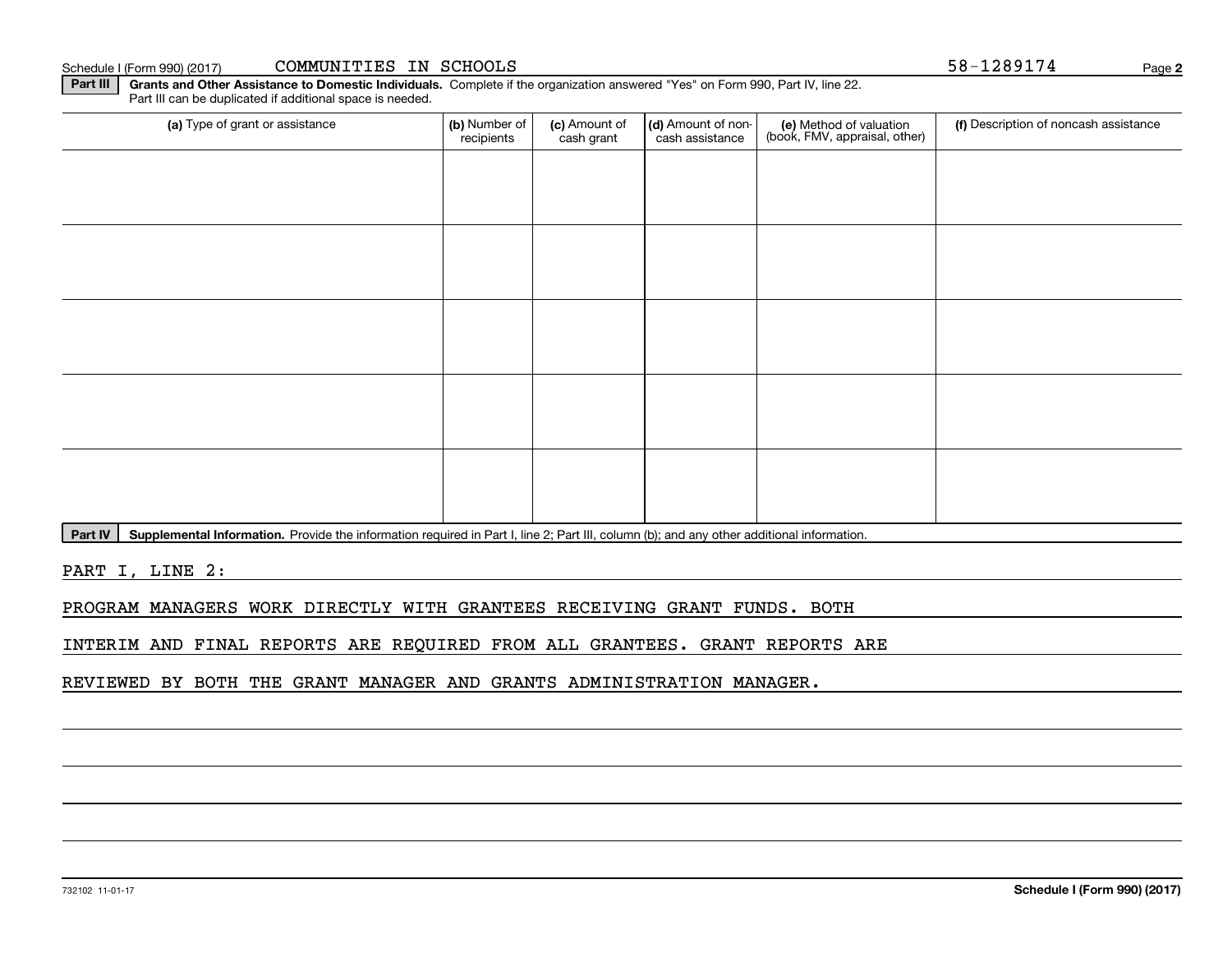| <b>SCHEDULE J</b> | OMB No. 1545-0047                                                                                               |                                                                                                                                                                                                               |                                       |                            |            |    |  |  |  |  |  |
|-------------------|-----------------------------------------------------------------------------------------------------------------|---------------------------------------------------------------------------------------------------------------------------------------------------------------------------------------------------------------|---------------------------------------|----------------------------|------------|----|--|--|--|--|--|
|                   | (Form 990)                                                                                                      | <b>Compensation Information</b><br>For certain Officers, Directors, Trustees, Key Employees, and Highest                                                                                                      |                                       |                            |            |    |  |  |  |  |  |
|                   |                                                                                                                 | <b>Compensated Employees</b>                                                                                                                                                                                  |                                       | 2017                       |            |    |  |  |  |  |  |
|                   |                                                                                                                 | Complete if the organization answered "Yes" on Form 990, Part IV, line 23.<br>Attach to Form 990.                                                                                                             |                                       | <b>Open to Public</b>      |            |    |  |  |  |  |  |
|                   | Department of the Treasury<br>Internal Revenue Service                                                          | Go to www.irs.gov/Form990 for instructions and the latest information.                                                                                                                                        |                                       |                            | Inspection |    |  |  |  |  |  |
|                   | Name of the organization                                                                                        |                                                                                                                                                                                                               | <b>Employer identification number</b> |                            |            |    |  |  |  |  |  |
|                   |                                                                                                                 | COMMUNITIES IN SCHOOLS                                                                                                                                                                                        |                                       | 58-1289174                 |            |    |  |  |  |  |  |
|                   | Part I                                                                                                          | <b>Questions Regarding Compensation</b>                                                                                                                                                                       |                                       |                            |            |    |  |  |  |  |  |
|                   |                                                                                                                 |                                                                                                                                                                                                               |                                       |                            | Yes        | No |  |  |  |  |  |
|                   |                                                                                                                 | 1a Check the appropriate box(es) if the organization provided any of the following to or for a person listed on Form 990,                                                                                     |                                       |                            |            |    |  |  |  |  |  |
|                   |                                                                                                                 | Part VII, Section A, line 1a. Complete Part III to provide any relevant information regarding these items.                                                                                                    |                                       |                            |            |    |  |  |  |  |  |
|                   | First-class or charter travel                                                                                   | Housing allowance or residence for personal use                                                                                                                                                               |                                       |                            |            |    |  |  |  |  |  |
|                   | Travel for companions                                                                                           | Payments for business use of personal residence                                                                                                                                                               |                                       |                            |            |    |  |  |  |  |  |
|                   |                                                                                                                 | Tax indemnification and gross-up payments<br>Health or social club dues or initiation fees                                                                                                                    |                                       |                            |            |    |  |  |  |  |  |
|                   | Discretionary spending account<br>Personal services (such as, maid, chauffeur, chef)                            |                                                                                                                                                                                                               |                                       |                            |            |    |  |  |  |  |  |
|                   |                                                                                                                 |                                                                                                                                                                                                               |                                       |                            |            |    |  |  |  |  |  |
|                   |                                                                                                                 | <b>b</b> If any of the boxes on line 1a are checked, did the organization follow a written policy regarding payment or                                                                                        |                                       |                            |            |    |  |  |  |  |  |
|                   |                                                                                                                 |                                                                                                                                                                                                               |                                       | 1b                         |            |    |  |  |  |  |  |
| 2                 |                                                                                                                 | Did the organization require substantiation prior to reimbursing or allowing expenses incurred by all directors,                                                                                              |                                       |                            |            |    |  |  |  |  |  |
|                   |                                                                                                                 |                                                                                                                                                                                                               |                                       |                            |            |    |  |  |  |  |  |
|                   |                                                                                                                 |                                                                                                                                                                                                               |                                       |                            |            |    |  |  |  |  |  |
| З                 |                                                                                                                 | Indicate which, if any, of the following the filing organization used to establish the compensation of the organization's                                                                                     |                                       |                            |            |    |  |  |  |  |  |
|                   |                                                                                                                 | CEO/Executive Director. Check all that apply. Do not check any boxes for methods used by a related organization to                                                                                            |                                       |                            |            |    |  |  |  |  |  |
|                   |                                                                                                                 | establish compensation of the CEO/Executive Director, but explain in Part III.                                                                                                                                |                                       |                            |            |    |  |  |  |  |  |
|                   | $X$ Compensation committee                                                                                      | Written employment contract                                                                                                                                                                                   |                                       |                            |            |    |  |  |  |  |  |
|                   |                                                                                                                 | $X$ Independent compensation consultant<br>$X$ Compensation survey or study                                                                                                                                   |                                       |                            |            |    |  |  |  |  |  |
|                   | $X$ Form 990 of other organizations                                                                             | $X$ Approval by the board or compensation committee                                                                                                                                                           |                                       |                            |            |    |  |  |  |  |  |
|                   |                                                                                                                 |                                                                                                                                                                                                               |                                       |                            |            |    |  |  |  |  |  |
| 4                 |                                                                                                                 | During the year, did any person listed on Form 990, Part VII, Section A, line 1a, with respect to the filing                                                                                                  |                                       |                            |            |    |  |  |  |  |  |
|                   | organization or a related organization:                                                                         |                                                                                                                                                                                                               |                                       |                            |            |    |  |  |  |  |  |
| а                 |                                                                                                                 | Receive a severance payment or change-of-control payment?                                                                                                                                                     |                                       | 4a                         | X          | х  |  |  |  |  |  |
| b                 |                                                                                                                 |                                                                                                                                                                                                               |                                       | 4b                         |            | X  |  |  |  |  |  |
| c                 |                                                                                                                 |                                                                                                                                                                                                               |                                       | 4с                         |            |    |  |  |  |  |  |
|                   |                                                                                                                 | If "Yes" to any of lines 4a-c, list the persons and provide the applicable amounts for each item in Part III.                                                                                                 |                                       |                            |            |    |  |  |  |  |  |
|                   |                                                                                                                 |                                                                                                                                                                                                               |                                       |                            |            |    |  |  |  |  |  |
|                   |                                                                                                                 | Only section 501(c)(3), 501(c)(4), and 501(c)(29) organizations must complete lines 5-9.<br>For persons listed on Form 990, Part VII, Section A, line 1a, did the organization pay or accrue any compensation |                                       |                            |            |    |  |  |  |  |  |
|                   | contingent on the revenues of:                                                                                  |                                                                                                                                                                                                               |                                       |                            |            |    |  |  |  |  |  |
|                   |                                                                                                                 |                                                                                                                                                                                                               |                                       | 5a                         |            | х  |  |  |  |  |  |
|                   |                                                                                                                 | a The organization? <b>Constitution</b> and the organization?                                                                                                                                                 |                                       | 5b                         |            | X  |  |  |  |  |  |
|                   |                                                                                                                 | If "Yes" on line 5a or 5b, describe in Part III.                                                                                                                                                              |                                       |                            |            |    |  |  |  |  |  |
| 6.                |                                                                                                                 | For persons listed on Form 990, Part VII, Section A, line 1a, did the organization pay or accrue any compensation                                                                                             |                                       |                            |            |    |  |  |  |  |  |
|                   | contingent on the net earnings of:                                                                              |                                                                                                                                                                                                               |                                       |                            |            |    |  |  |  |  |  |
|                   |                                                                                                                 | a The organization? <b>Manual Community Community</b> Community Community Community Community Community Community Community                                                                                   |                                       | 6a                         |            | х  |  |  |  |  |  |
|                   |                                                                                                                 |                                                                                                                                                                                                               |                                       |                            |            |    |  |  |  |  |  |
|                   |                                                                                                                 | If "Yes" on line 6a or 6b, describe in Part III.                                                                                                                                                              |                                       | 6b                         |            | X  |  |  |  |  |  |
|                   |                                                                                                                 | 7 For persons listed on Form 990, Part VII, Section A, line 1a, did the organization provide any nonfixed payments                                                                                            |                                       |                            |            |    |  |  |  |  |  |
|                   |                                                                                                                 |                                                                                                                                                                                                               |                                       |                            |            |    |  |  |  |  |  |
| 8                 | Were any amounts reported on Form 990, Part VII, paid or accrued pursuant to a contract that was subject to the |                                                                                                                                                                                                               |                                       |                            |            |    |  |  |  |  |  |
|                   |                                                                                                                 | initial contract exception described in Regulations section 53.4958-4(a)(3)? If "Yes," describe in Part III                                                                                                   |                                       | 8                          |            | х  |  |  |  |  |  |
| 9                 |                                                                                                                 | If "Yes" on line 8, did the organization also follow the rebuttable presumption procedure described in                                                                                                        |                                       |                            |            |    |  |  |  |  |  |
|                   | Regulations section 53.4958-6(c)?                                                                               |                                                                                                                                                                                                               |                                       | 9                          |            |    |  |  |  |  |  |
|                   |                                                                                                                 | For Departuarly Reduction Act Notice, and the Instructions for Form 000                                                                                                                                       |                                       | Cohodulo I (Form 000) 2017 |            |    |  |  |  |  |  |

LHA For Paperwork Reduction Act Notice, see the Instructions for Form 990. Schedule J (Form 990) 2017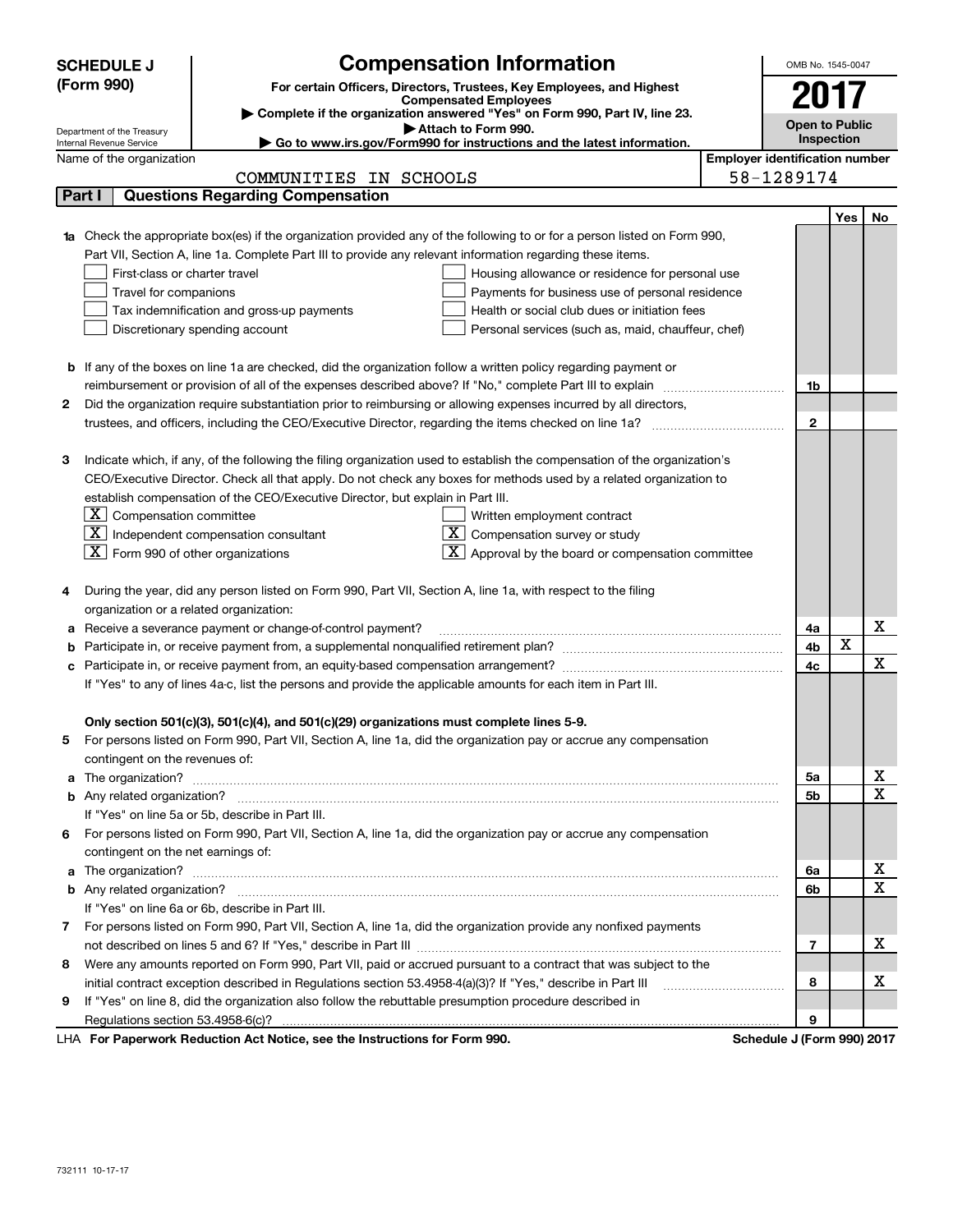# **Part II Officers, Directors, Trustees, Key Employees, and Highest Compensated Employees.**  Schedule J (Form 990) 2017 Page Use duplicate copies if additional space is needed.

For each individual whose compensation must be reported on Schedule J, report compensation from the organization on row (i) and from related organizations, described in the instructions, on row (ii). Do not list any individuals that aren't listed on Form 990, Part VII.

**Note:**  The sum of columns (B)(i)-(iii) for each listed individual must equal the total amount of Form 990, Part VII, Section A, line 1a, applicable column (D) and (E) amounts for that individual.

|                                      |      |                          | (B) Breakdown of W-2 and/or 1099-MISC compensation |                                           |                                | (D) Nontaxable | (E) Total of columns | (F) Compensation                                           |
|--------------------------------------|------|--------------------------|----------------------------------------------------|-------------------------------------------|--------------------------------|----------------|----------------------|------------------------------------------------------------|
| (A) Name and Title                   |      | (i) Base<br>compensation | (ii) Bonus &<br>incentive<br>compensation          | (iii) Other<br>reportable<br>compensation | other deferred<br>compensation | benefits       | $(B)(i)-(D)$         | in column (B)<br>reported as deferred<br>on prior Form 990 |
| DALE A. ERQUIAGA<br>(1)              | (i)  | 398,576.                 | 0.                                                 | 1,022.                                    | 22,000.                        | 9,541.         | 431,139.             | 0.                                                         |
| PRESIDENT                            | (ii) | $\mathbf 0$ .            | $\overline{0}$ .                                   | 0.                                        | $\mathbf{0}$ .                 | $\mathbf{0}$ . | $\Omega$ .           | $\overline{0}$ .                                           |
| STEVEN D. MCCULLOUGH<br>(2)          | (i)  | 253,304.                 | $\overline{0}$ .                                   | 138.                                      | 34, 200.                       | 25,568.        | 313, 210.            | $\overline{0}$ .                                           |
| CHIEF OPERATING OFFICER              | (ii) | $\mathbf 0$ .            | $\overline{0}$ .                                   | 0.                                        | $\mathbf{0}$ .                 | 0.             | $\mathbf 0$ .        | $\overline{0}$ .                                           |
| DEBRA E. MONTANINO<br>(3)            | (i)  | 220,596.                 | 0.                                                 | 215.                                      | 27,706.                        | 15,132.        | 263, 649             | $\overline{0}$ .                                           |
| CHIEF STRATEGY OFFICER               | (ii) | $\mathbf 0$ .            | 0.                                                 | 0.                                        | $\mathbf{0}$ .                 | $\mathbf 0$ .  | $\mathbf 0$          | $\overline{0}$ .                                           |
| HEATHER J. CLAWSON<br>(4)            | (i)  | 191,584.                 | 0.                                                 | 90.                                       | 11,086.                        | 25,627.        | 228, 387.            | 0.                                                         |
| EVP RESEARCH EVALUATION AND INNOVATI | (ii) | $\mathbf 0$ .            | 0.                                                 | 0.                                        | $0$ .                          | 0.             | 0.                   | 0.                                                         |
| KATHLEEN A. LALLY<br>(5)             | (i)  | 150,963.                 | $\overline{0}$ .                                   | 138.                                      | 9,571.                         | 23,820.        | 184, 492.            | $\overline{0}$ .                                           |
| VP GROWTH & IMPACT                   | (ii) | $\mathbf 0$ .            | $\overline{0}$ .                                   | 0.                                        | 0.                             | $\mathbf 0$ .  | $\mathbf 0$ .        | 0.                                                         |
| GARY M. CHAPMAN<br>(6)               | (i)  | 187,322.                 | $\overline{0}$ .                                   | 12, 427.                                  | 12, 184.                       | 14, 173.       | 226, 106.            | $\overline{0}$ .                                           |
| VP BUSINESS DEVELOPMENT              | (ii) | $\mathbf 0$ .            | $\mathbf 0$ .                                      | 0.                                        | 0.                             | 0.             | $\mathbf 0$ .        | $\overline{0}$ .                                           |
| TIMOTHY J. PLANT<br>(7)              | (i)  | 145,846.                 | $\mathbf 0$ .                                      | 761.                                      | 9,048.                         | 18,429.        | 174,084              | $\mathbf 0$ .                                              |
| VP PHILANTHROPY & ENGAGEMENT         | (ii) | $\mathbf 0$ .            | 0.                                                 | 0.                                        | $\mathbf 0$ .                  | 0.             | 0.                   | 0.                                                         |
| MANOMA SIRISENA<br>(8)               | (i)  | 131,860.                 | $\overline{0}$ .                                   | 90.                                       | 7,905.                         | 11,936.        | 151, 791.            | $\overline{0}$ .                                           |
| VP FINANCE                           | (ii) | 0.                       | $\overline{0}$ .                                   | 0.                                        | 0.                             | 0.             | 0.                   | $\overline{0}$ .                                           |
| STEPHEN T. MAJORS<br>(9)             | (i)  | 127,851.                 | $\overline{0}$ .                                   | 1,464.                                    | 8,192.                         | 19,240.        | 156, 747.            | $\overline{0}$ .                                           |
| VP COMMUNICATIONS                    | (ii) | 0.                       | 0.                                                 | 0.                                        | 0.                             | 0.             | 0.                   | 0.                                                         |
|                                      | (i)  |                          |                                                    |                                           |                                |                |                      |                                                            |
|                                      | (i)  |                          |                                                    |                                           |                                |                |                      |                                                            |
|                                      | (i)  |                          |                                                    |                                           |                                |                |                      |                                                            |
|                                      | (ii) |                          |                                                    |                                           |                                |                |                      |                                                            |
|                                      | (i)  |                          |                                                    |                                           |                                |                |                      |                                                            |
|                                      | (ii) |                          |                                                    |                                           |                                |                |                      |                                                            |
|                                      | (i)  |                          |                                                    |                                           |                                |                |                      |                                                            |
|                                      | (ii) |                          |                                                    |                                           |                                |                |                      |                                                            |
|                                      | (i)  |                          |                                                    |                                           |                                |                |                      |                                                            |
|                                      | (ii) |                          |                                                    |                                           |                                |                |                      |                                                            |
|                                      | (i)  |                          |                                                    |                                           |                                |                |                      |                                                            |
|                                      | (ii) |                          |                                                    |                                           |                                |                |                      |                                                            |
|                                      | (i)  |                          |                                                    |                                           |                                |                |                      |                                                            |
|                                      | (ii) |                          |                                                    |                                           |                                |                |                      |                                                            |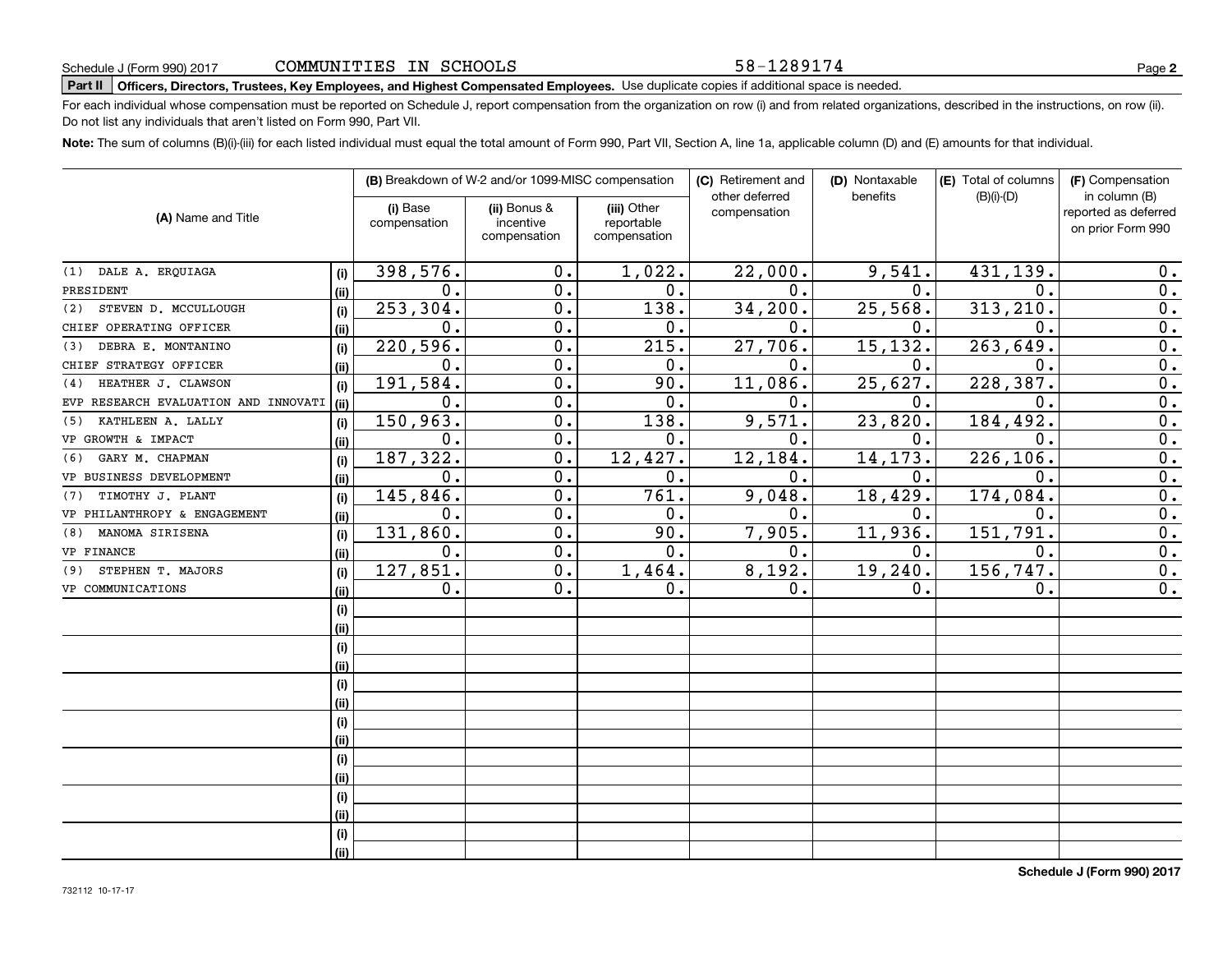#### **Part III Supplemental Information**

Schedule J (Form 990) 2017 COMMUNITIES IN SCHOOLS 58-1289174<br>
Part III Supplemental Information<br>
Provide the information, explanation, or descriptions required for Part I, lines 1a, 1b, 3, 4a, 4b, 4c, 5a, 5b, 6a, 6b, 7, an

#### PART I, LINE 4B:

#### THE FOLLOWING INDIVIDUALS RECEIVED DEFERRED COMPENSATION RELATED TO A

#### SUPPLEMENTAL NONQUALIFIED RETIREMENT PLAN:

DALE ERQUIAGA - \$18,000

DEBRA MONTANINO - \$15,200

STEVEN MCCULLOUGH - \$18,000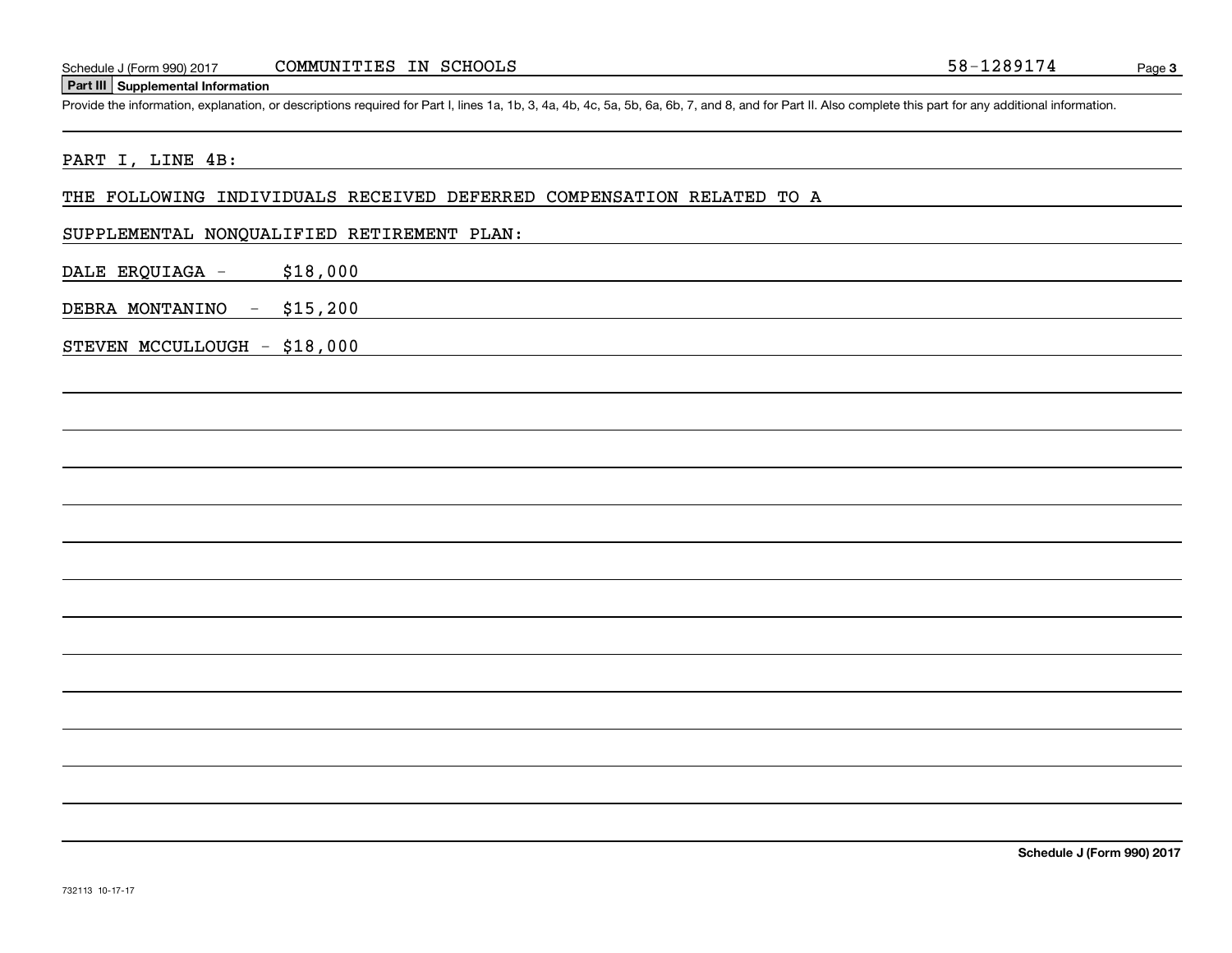| <b>SCHEDULE L</b><br>(Form 990 or 990-EZ)                                                                     |                                                                                                                                    |                                                                  | <b>Transactions With Interested Persons</b>                                         |  |                                             |  |                                    |  | Complete if the organization answered "Yes" on Form 990, Part IV, line 25a, 25b, 26, 27, 28a, |          |          |                                       | OMB No. 1545-0047<br>2017                                                     |     |                      |
|---------------------------------------------------------------------------------------------------------------|------------------------------------------------------------------------------------------------------------------------------------|------------------------------------------------------------------|-------------------------------------------------------------------------------------|--|---------------------------------------------|--|------------------------------------|--|-----------------------------------------------------------------------------------------------|----------|----------|---------------------------------------|-------------------------------------------------------------------------------|-----|----------------------|
| Department of the Treasury<br>Internal Revenue Service                                                        |                                                                                                                                    |                                                                  | 28b, or 28c, or Form 990-EZ, Part V, line 38a or 40b.                               |  |                                             |  | Attach to Form 990 or Form 990-EZ. |  | Go to www.irs.gov/Form990 for instructions and the latest information.                        |          |          |                                       | <b>Open To Public</b><br>Inspection                                           |     |                      |
| Name of the organization                                                                                      |                                                                                                                                    |                                                                  |                                                                                     |  |                                             |  |                                    |  |                                                                                               |          |          | <b>Employer identification number</b> |                                                                               |     |                      |
| Part I                                                                                                        | Excess Benefit Transactions (section 501(c)(3), section 501(c)(4), and 501(c)(29) organizations only).                             |                                                                  | COMMUNITIES IN SCHOOLS                                                              |  |                                             |  |                                    |  |                                                                                               |          |          | 58-1289174                            |                                                                               |     |                      |
|                                                                                                               | Complete if the organization answered "Yes" on Form 990, Part IV, line 25a or 25b, or Form 990-EZ, Part V, line 40b.               |                                                                  |                                                                                     |  |                                             |  |                                    |  |                                                                                               |          |          |                                       |                                                                               |     |                      |
| 1<br>(a) Name of disqualified person                                                                          |                                                                                                                                    | (b) Relationship between disqualified<br>person and organization |                                                                                     |  |                                             |  | (c) Description of transaction     |  |                                                                                               |          |          |                                       |                                                                               | Yes | (d) Corrected?<br>No |
|                                                                                                               |                                                                                                                                    |                                                                  |                                                                                     |  |                                             |  |                                    |  |                                                                                               |          |          |                                       |                                                                               |     |                      |
|                                                                                                               |                                                                                                                                    |                                                                  |                                                                                     |  |                                             |  |                                    |  |                                                                                               |          |          |                                       |                                                                               |     |                      |
|                                                                                                               |                                                                                                                                    |                                                                  |                                                                                     |  |                                             |  |                                    |  |                                                                                               |          |          |                                       |                                                                               |     |                      |
| 2 Enter the amount of tax incurred by the organization managers or disqualified persons during the year under |                                                                                                                                    |                                                                  |                                                                                     |  |                                             |  |                                    |  |                                                                                               |          |          |                                       |                                                                               |     |                      |
| section 4958                                                                                                  |                                                                                                                                    |                                                                  |                                                                                     |  |                                             |  |                                    |  |                                                                                               |          |          | $\blacktriangleright$ \$              |                                                                               |     |                      |
| Part II                                                                                                       | Loans to and/or From Interested Persons.                                                                                           |                                                                  |                                                                                     |  |                                             |  |                                    |  |                                                                                               |          |          |                                       |                                                                               |     |                      |
|                                                                                                               | Complete if the organization answered "Yes" on Form 990-EZ, Part V, line 38a or Form 990, Part IV, line 26; or if the organization |                                                                  |                                                                                     |  |                                             |  |                                    |  |                                                                                               |          |          |                                       |                                                                               |     |                      |
| (a) Name of<br>interested person                                                                              | (b) Relationship<br>with organization                                                                                              |                                                                  | reported an amount on Form 990, Part X, line 5, 6, or 22.<br>(c) Purpose<br>of loan |  | (d) Loan to or<br>from the<br>organization? |  | (e) Original<br>principal amount   |  | (f) Balance due                                                                               | default? | $(g)$ In |                                       | <b>(h)</b> Approved<br>(i) Written<br>by board or<br>agreement?<br>committee? |     |                      |
|                                                                                                               |                                                                                                                                    |                                                                  |                                                                                     |  | To From                                     |  |                                    |  |                                                                                               | Yes      | No       | Yes                                   | No                                                                            | Yes | No.                  |
|                                                                                                               |                                                                                                                                    |                                                                  |                                                                                     |  |                                             |  |                                    |  |                                                                                               |          |          |                                       |                                                                               |     |                      |
|                                                                                                               |                                                                                                                                    |                                                                  |                                                                                     |  |                                             |  |                                    |  |                                                                                               |          |          |                                       |                                                                               |     |                      |
|                                                                                                               |                                                                                                                                    |                                                                  |                                                                                     |  |                                             |  |                                    |  |                                                                                               |          |          |                                       |                                                                               |     |                      |
|                                                                                                               |                                                                                                                                    |                                                                  |                                                                                     |  |                                             |  |                                    |  |                                                                                               |          |          |                                       |                                                                               |     |                      |
|                                                                                                               |                                                                                                                                    |                                                                  |                                                                                     |  |                                             |  |                                    |  |                                                                                               |          |          |                                       |                                                                               |     |                      |
|                                                                                                               |                                                                                                                                    |                                                                  |                                                                                     |  |                                             |  |                                    |  |                                                                                               |          |          |                                       |                                                                               |     |                      |
| Total<br>Part II                                                                                              | <b>Grants or Assistance Benefiting Interested Persons.</b>                                                                         |                                                                  |                                                                                     |  |                                             |  | -\$                                |  |                                                                                               |          |          |                                       |                                                                               |     |                      |
|                                                                                                               | Complete if the organization answered "Yes" on Form 990, Part IV, line 27.                                                         |                                                                  |                                                                                     |  |                                             |  |                                    |  |                                                                                               |          |          |                                       |                                                                               |     |                      |
| (a) Name of interested person                                                                                 |                                                                                                                                    |                                                                  | (b) Relationship between<br>interested person and<br>the organization               |  |                                             |  | (c) Amount of<br>assistance        |  | (d) Type of<br>assistance                                                                     |          |          |                                       | (e) Purpose of<br>assistance                                                  |     |                      |
|                                                                                                               |                                                                                                                                    |                                                                  |                                                                                     |  |                                             |  |                                    |  |                                                                                               |          |          |                                       |                                                                               |     |                      |
|                                                                                                               |                                                                                                                                    |                                                                  |                                                                                     |  |                                             |  |                                    |  |                                                                                               |          |          |                                       |                                                                               |     |                      |
|                                                                                                               |                                                                                                                                    |                                                                  |                                                                                     |  |                                             |  |                                    |  |                                                                                               |          |          |                                       |                                                                               |     |                      |
|                                                                                                               |                                                                                                                                    |                                                                  |                                                                                     |  |                                             |  |                                    |  |                                                                                               |          |          |                                       |                                                                               |     |                      |
|                                                                                                               |                                                                                                                                    |                                                                  |                                                                                     |  |                                             |  |                                    |  |                                                                                               |          |          |                                       |                                                                               |     |                      |
|                                                                                                               |                                                                                                                                    |                                                                  |                                                                                     |  |                                             |  |                                    |  |                                                                                               |          |          |                                       |                                                                               |     |                      |
|                                                                                                               |                                                                                                                                    |                                                                  |                                                                                     |  |                                             |  |                                    |  |                                                                                               |          |          |                                       |                                                                               |     |                      |

LHA For Paperwork Reduction Act Notice, see the Instructions for Form 990 or 990-EZ. Schedule L (Form 990 or 990-EZ) 2017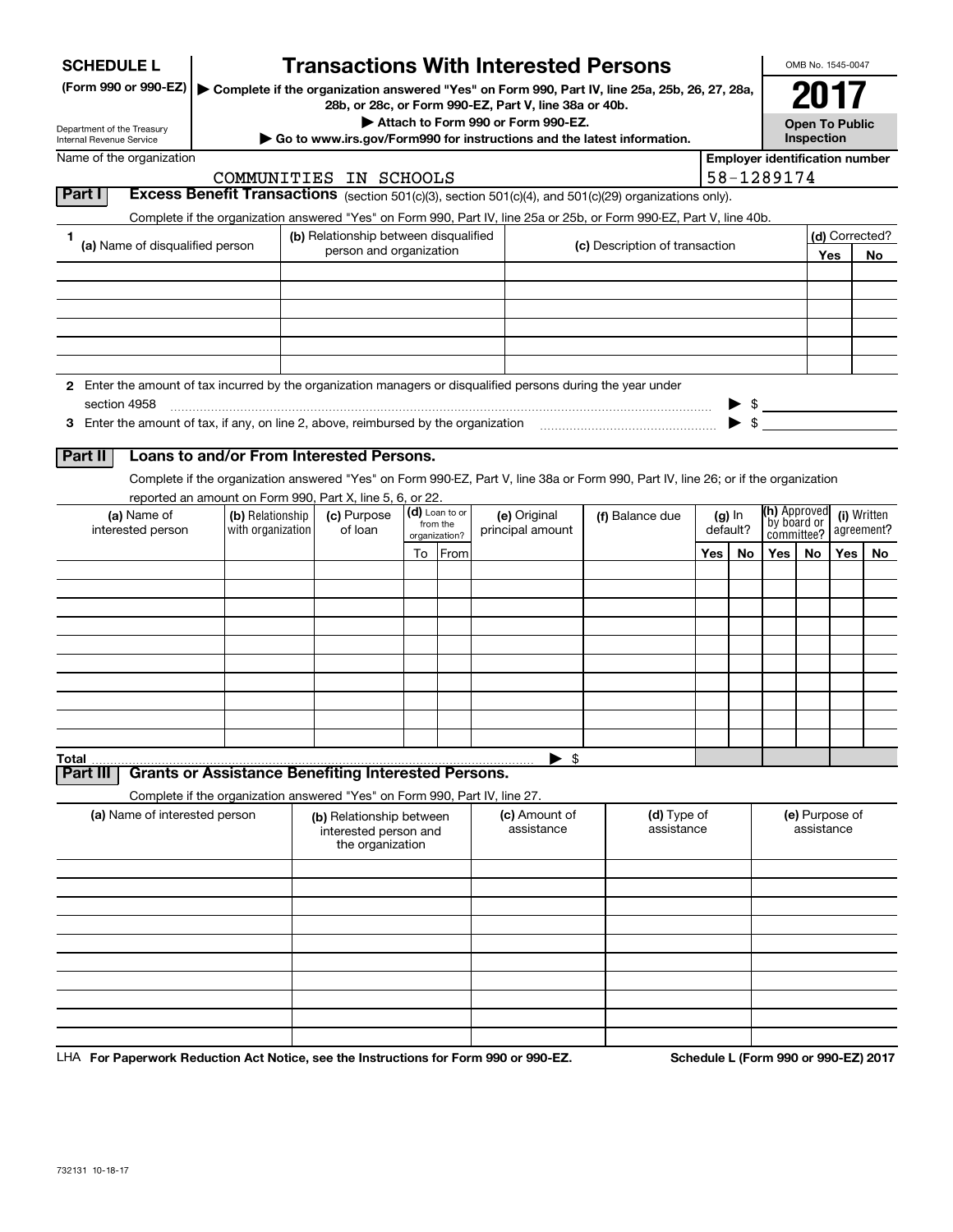|  | Schedule L (Form 990 or 990-EZ) 2017 COMMUNITIES IN SCHOOLS          |  | $58 - 1289174$ Page 2 |  |
|--|----------------------------------------------------------------------|--|-----------------------|--|
|  | <b>Part IV   Business Transactions Involving Interested Persons.</b> |  |                       |  |

Complete if the organization answered "Yes" on Form 990, Part IV, line 28a, 28b, or 28c.

| (a) Name of interested person    |  |  | (b) Relationship between interested<br>person and the organization |  | (d) Description of<br>(c) Amount of<br>transaction<br>transaction |  | (e) Sharing of<br>organization's<br>revenues? |     |    |
|----------------------------------|--|--|--------------------------------------------------------------------|--|-------------------------------------------------------------------|--|-----------------------------------------------|-----|----|
|                                  |  |  |                                                                    |  |                                                                   |  |                                               | Yes | No |
| YOUNGBLOOD EXECUTIVE SERVIENTITY |  |  |                                                                    |  | OWNED MORE T                                                      |  | 40,000. ADVISORY SE                           |     | х  |
|                                  |  |  |                                                                    |  |                                                                   |  |                                               |     |    |
|                                  |  |  |                                                                    |  |                                                                   |  |                                               |     |    |
|                                  |  |  |                                                                    |  |                                                                   |  |                                               |     |    |
|                                  |  |  |                                                                    |  |                                                                   |  |                                               |     |    |
|                                  |  |  |                                                                    |  |                                                                   |  |                                               |     |    |
|                                  |  |  |                                                                    |  |                                                                   |  |                                               |     |    |
|                                  |  |  |                                                                    |  |                                                                   |  |                                               |     |    |
|                                  |  |  |                                                                    |  |                                                                   |  |                                               |     |    |
|                                  |  |  |                                                                    |  |                                                                   |  |                                               |     |    |

# **Part V** Supplemental Information

Provide additional information for responses to questions on Schedule L (see instructions).

## SCH L, PART IV, BUSINESS TRANSACTIONS INVOLVING INTERESTED PERSONS:

(A) NAME OF PERSON: YOUNGBLOOD EXECUTIVE SERVICES, LLC

(B) RELATIONSHIP BETWEEN INTERESTED PERSON AND ORGANIZATION:

# ENTITY OWNED MORE THAN 35% BY AVA YOUNGBLOOD, OFFICER

(D) DESCRIPTION OF TRANSACTION: ADVISORY SERVICES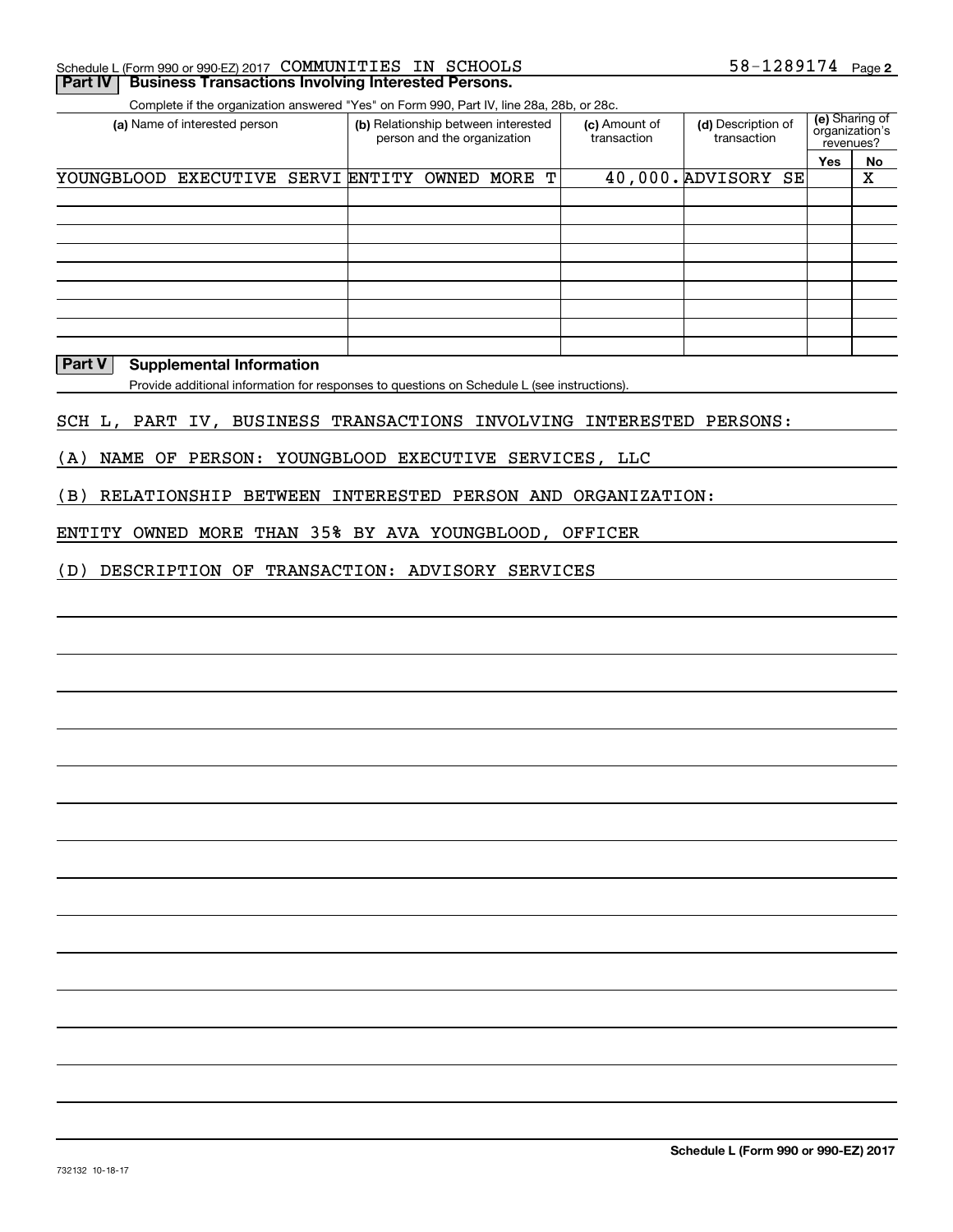| Department of the Treasury<br>Internal Revenue Service |  |
|--------------------------------------------------------|--|
| Name of the organization                               |  |

**SCHEDULE M (Form 990)**

# **Noncash Contributions**

 $\blacktriangleright$  Complete if the organizations answered "Yes" on Form 990, Part IV, lines 29 or 30.  $\vert$   $\vert$   $\rm{2017}$ **Attach to Form 990.** J

 **Go to www.irs.gov/Form990 for the latest information.** J

COMMUNITIES IN SCHOOLS

| Part I |                                                                                                                | <b>Types of Property</b>                                                                                                            |                               |                                      |                                                                                                       |                                                              |     |     |           |
|--------|----------------------------------------------------------------------------------------------------------------|-------------------------------------------------------------------------------------------------------------------------------------|-------------------------------|--------------------------------------|-------------------------------------------------------------------------------------------------------|--------------------------------------------------------------|-----|-----|-----------|
|        |                                                                                                                |                                                                                                                                     | (a)<br>Check if<br>applicable | (b)<br>Number of<br>contributions or | (c)<br>Noncash contribution<br>amounts reported on<br>litems contributed Form 990, Part VIII, line 1g | (d)<br>Method of determining<br>noncash contribution amounts |     |     |           |
| 1      |                                                                                                                |                                                                                                                                     |                               |                                      |                                                                                                       |                                                              |     |     |           |
| 2      |                                                                                                                |                                                                                                                                     |                               |                                      |                                                                                                       |                                                              |     |     |           |
| з      |                                                                                                                | Art - Fractional interests                                                                                                          |                               |                                      |                                                                                                       |                                                              |     |     |           |
| 4      |                                                                                                                | Books and publications                                                                                                              |                               |                                      |                                                                                                       |                                                              |     |     |           |
| 5      |                                                                                                                | Clothing and household goods                                                                                                        |                               |                                      |                                                                                                       |                                                              |     |     |           |
| 6      |                                                                                                                |                                                                                                                                     |                               |                                      |                                                                                                       |                                                              |     |     |           |
| 7      |                                                                                                                |                                                                                                                                     |                               |                                      |                                                                                                       |                                                              |     |     |           |
| 8      |                                                                                                                | Intellectual property                                                                                                               |                               |                                      |                                                                                                       |                                                              |     |     |           |
| 9      |                                                                                                                | Securities - Publicly traded                                                                                                        | $\mathbf x$                   | 7                                    |                                                                                                       | 561,150. FAIR MARKET VALUE                                   |     |     |           |
|        |                                                                                                                |                                                                                                                                     |                               |                                      |                                                                                                       |                                                              |     |     |           |
| 10     |                                                                                                                | Securities - Closely held stock                                                                                                     |                               |                                      |                                                                                                       |                                                              |     |     |           |
| 11     |                                                                                                                | Securities - Partnership, LLC, or                                                                                                   |                               |                                      |                                                                                                       |                                                              |     |     |           |
|        |                                                                                                                | trust interests<br>Securities - Miscellaneous                                                                                       |                               |                                      |                                                                                                       |                                                              |     |     |           |
| 12     |                                                                                                                | Qualified conservation contribution -                                                                                               |                               |                                      |                                                                                                       |                                                              |     |     |           |
| 13     |                                                                                                                | Historic structures                                                                                                                 |                               |                                      |                                                                                                       |                                                              |     |     |           |
|        |                                                                                                                | Qualified conservation contribution - Other                                                                                         |                               |                                      |                                                                                                       |                                                              |     |     |           |
| 14     |                                                                                                                |                                                                                                                                     |                               |                                      |                                                                                                       |                                                              |     |     |           |
| 15     |                                                                                                                | Real estate - Residential                                                                                                           |                               |                                      |                                                                                                       |                                                              |     |     |           |
| 16     |                                                                                                                | Real estate - Commercial                                                                                                            |                               |                                      |                                                                                                       |                                                              |     |     |           |
| 17     |                                                                                                                |                                                                                                                                     |                               |                                      |                                                                                                       |                                                              |     |     |           |
| 18     |                                                                                                                |                                                                                                                                     |                               |                                      |                                                                                                       |                                                              |     |     |           |
| 19     |                                                                                                                |                                                                                                                                     |                               |                                      |                                                                                                       |                                                              |     |     |           |
| 20     |                                                                                                                | Drugs and medical supplies                                                                                                          |                               |                                      |                                                                                                       |                                                              |     |     |           |
| 21     |                                                                                                                |                                                                                                                                     |                               |                                      |                                                                                                       |                                                              |     |     |           |
| 22     |                                                                                                                |                                                                                                                                     |                               |                                      |                                                                                                       |                                                              |     |     |           |
| 23     |                                                                                                                |                                                                                                                                     |                               |                                      |                                                                                                       |                                                              |     |     |           |
| 24     |                                                                                                                |                                                                                                                                     |                               |                                      |                                                                                                       |                                                              |     |     |           |
| 25     | Other                                                                                                          |                                                                                                                                     |                               |                                      |                                                                                                       |                                                              |     |     |           |
| 26     | Other                                                                                                          |                                                                                                                                     |                               |                                      |                                                                                                       |                                                              |     |     |           |
| 27     | Other                                                                                                          |                                                                                                                                     |                               |                                      |                                                                                                       |                                                              |     |     |           |
| 28     | Other                                                                                                          |                                                                                                                                     |                               |                                      |                                                                                                       |                                                              |     |     |           |
| 29     |                                                                                                                | Number of Forms 8283 received by the organization during the tax year for contributions                                             |                               |                                      |                                                                                                       |                                                              |     |     |           |
|        |                                                                                                                | for which the organization completed Form 8283, Part IV, Donee Acknowledgement                                                      |                               |                                      | 29                                                                                                    |                                                              |     |     |           |
|        |                                                                                                                |                                                                                                                                     |                               |                                      |                                                                                                       |                                                              |     | Yes | No        |
|        |                                                                                                                | 30a During the year, did the organization receive by contribution any property reported in Part I, lines 1 through 28, that it      |                               |                                      |                                                                                                       |                                                              |     |     |           |
|        |                                                                                                                | must hold for at least three years from the date of the initial contribution, and which isn't required to be used for               |                               |                                      |                                                                                                       |                                                              |     |     |           |
|        |                                                                                                                | exempt purposes for the entire holding period?                                                                                      |                               |                                      |                                                                                                       |                                                              | 30a |     | х         |
|        |                                                                                                                | <b>b</b> If "Yes," describe the arrangement in Part II.                                                                             |                               |                                      |                                                                                                       |                                                              |     |     |           |
| 31     | Does the organization have a gift acceptance policy that requires the review of any nonstandard contributions? |                                                                                                                                     |                               |                                      |                                                                                                       | 31                                                           | х   |     |           |
|        |                                                                                                                | 32a Does the organization hire or use third parties or related organizations to solicit, process, or sell noncash<br>contributions? |                               |                                      |                                                                                                       |                                                              | 32a |     | x         |
|        |                                                                                                                | <b>b</b> If "Yes," describe in Part II.                                                                                             |                               |                                      |                                                                                                       |                                                              |     |     |           |
| 33     |                                                                                                                | If the organization didn't report an amount in column (c) for a type of property for which column (a) is checked,                   |                               |                                      |                                                                                                       |                                                              |     |     |           |
|        |                                                                                                                | describe in Part II.                                                                                                                |                               |                                      |                                                                                                       |                                                              |     |     |           |
|        |                                                                                                                |                                                                                                                                     |                               |                                      |                                                                                                       |                                                              | BA  |     | 0.0010047 |

**For Paperwork Reduction Act Notice, see the Instructions for Form 990. Schedule M (Form 990) 2017** LHA

OMB No. 1545-0047

**Inspection**

|                       | ZU 17 |  |
|-----------------------|-------|--|
| <b>Open To Public</b> |       |  |

**Employer identification number**

58-1289174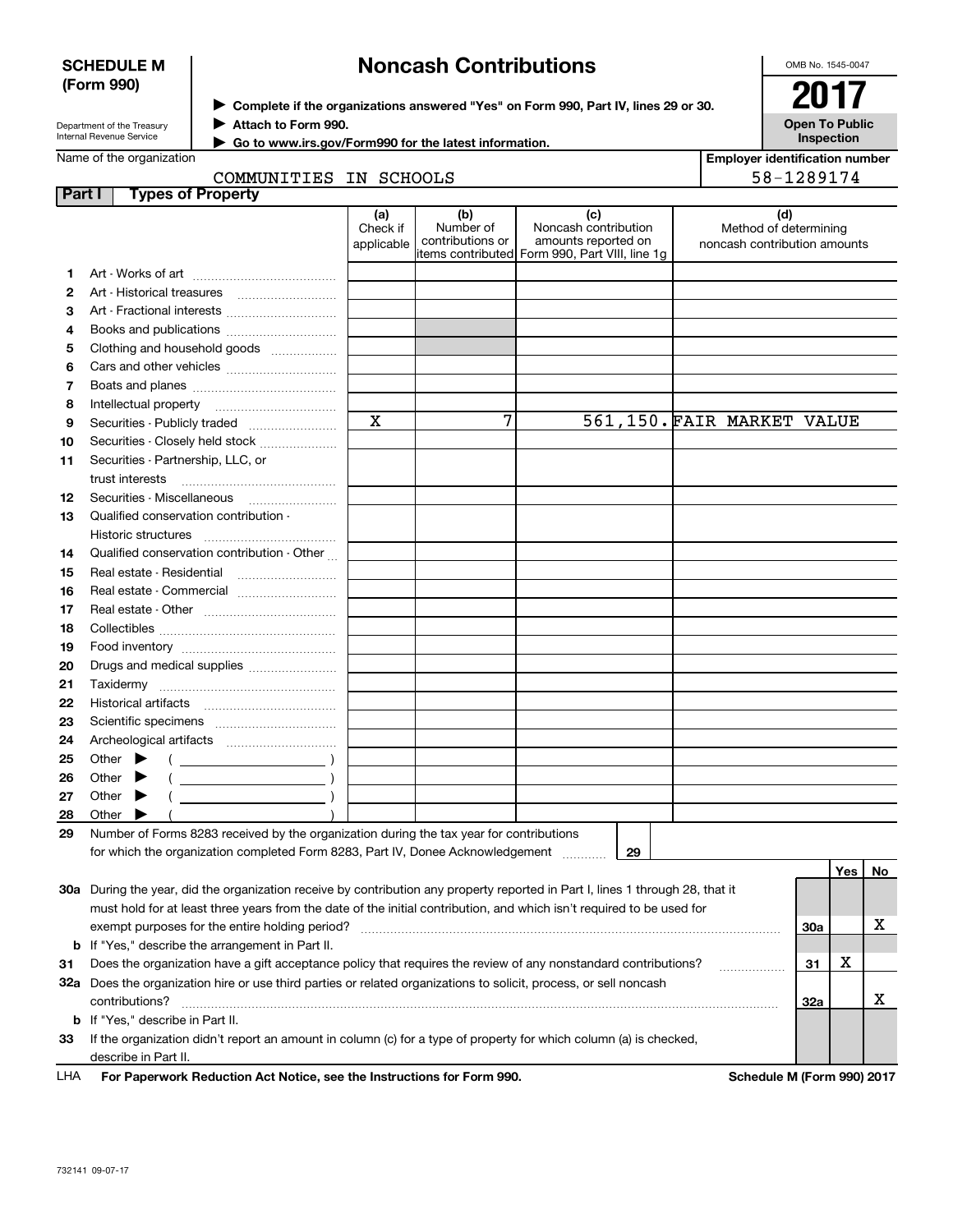Part II | Supplemental Information. Provide the information required by Part I, lines 30b, 32b, and 33, and whether the organization is reporting in Part I, column (b), the number of contributions, the number of items received, or a combination of both. Also complete this part for any additional information.

SCHEDULE M, PART I, COLUMN (B):

THE ORGANIZATION IS LISTING THE NUMBER OF CONTRIBUTIONS RECEIVED.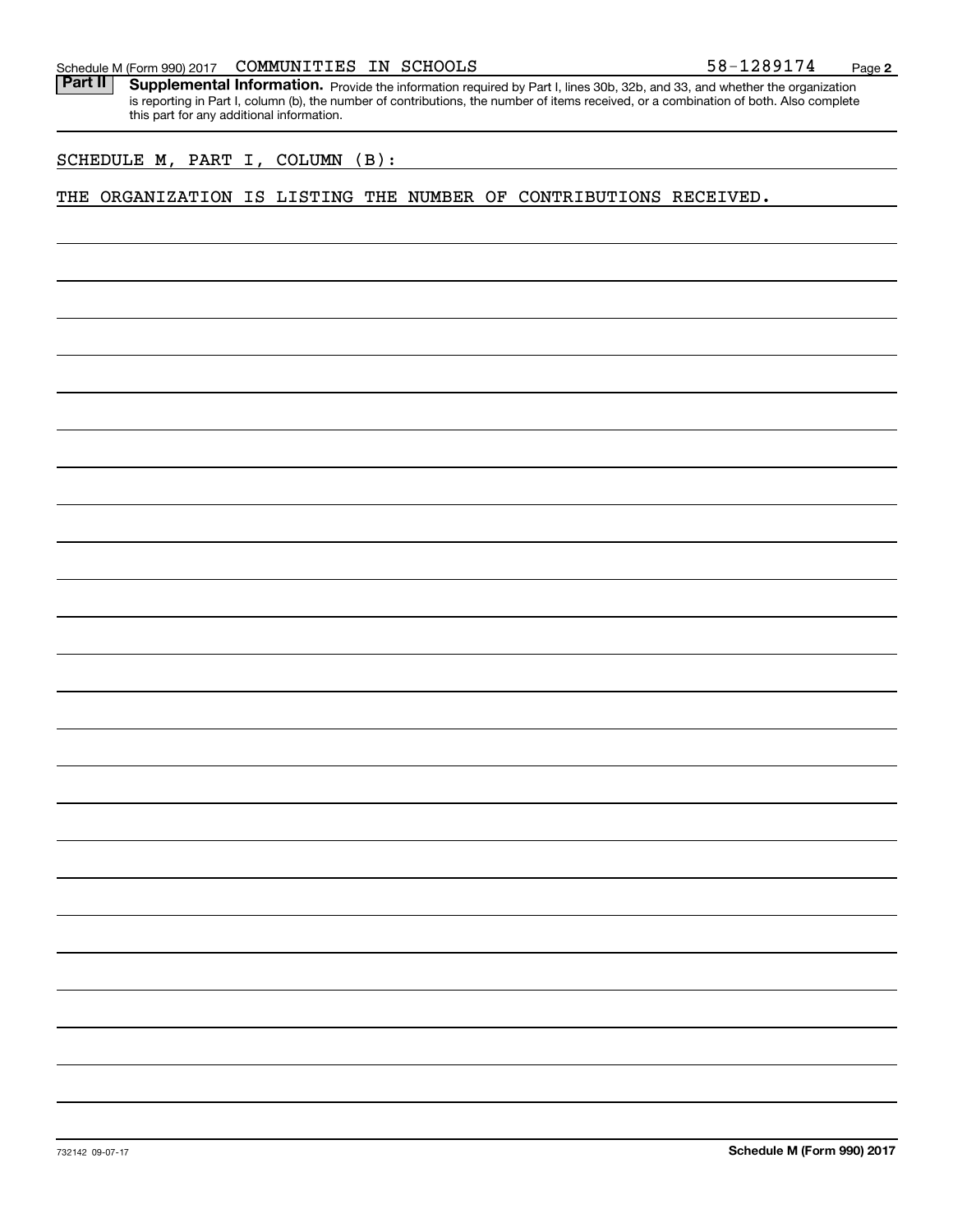Internal Revenue Service

Department of the Treasury **(Form 990 or 990-EZ)**

Name of the organization

**Complete to provide information for responses to specific questions on Form 990 or 990-EZ or to provide any additional information. | Attach to Form 990 or 990-EZ. | Go to www.irs.gov/Form990 for the latest information. SCHEDULE O Supplemental Information to Form 990 or 990-EZ**

OMB No. 1545-0047 **Open to Public InspectionEmployer identification number 2017**

COMMUNITIES IN SCHOOLS 58-1289174

FORM 990, PART I, LINE 1, DESCRIPTION OF ORGANIZATION MISSION:

SURROUND STUDENTS WITH A COMMUNITY OF SUPPORT AND EMPOWER THEM TO STAY

IN SCHOOL AND ACHIEVE IN LIFE.

FORM 990, PART VI, SECTION B, LINE 11B:

EACH MEMBER OF THE GOVERNING BODY AND MANAGEMENT TEAM WILL BE GIVEN A COPY

OF THE FORM 990 FOR REVIEW BEFORE IT WILL BE FILED.

FORM 990, PART VI, SECTION B, LINE 12C:

THE ORGANIZATION CONSTANTLY EVALUATES AND ENFORCES THE COMPLIANCE BY ALL OF ITS MEMBERS WITH THE CONFLICT OF INTEREST POLICY WITH A WRITTEN CONFLICT OF INTEREST QUESTIONNAIRE. IF A CONFLICT WERE TO ARISE, THE MEMBER IN QUESTION WOULD RECUSE HIM/HERSELF FROM ALL BOARD BUSINESS REGARDING THE CONFLICT AND THE ORGANIZATION WOULD DOCUMENT THE CONFLICT IN THEIR ANNUAL CONFLICT OF INTEREST QUESTIONNAIRE AND ALL MINUTES REGARDING THE ISSUE IN QUESTION.

FORM 990, PART VI, SECTION B, LINE 15A:

A TASKFORCE, REPRESENTING MEMBERS OF THE EXECUTIVE COMMITTEE, ENGAGED A THIRD PARTY TO CONDUCT A MARKET ANALYSIS OF COMPENSATION FOR THE PRESIDENT. THE DATA FROM THAT ANALYSIS WAS REVIEWED BY THE TASKFORCE AND HELPED DETERMINE COMPENSATION OF THE PRESIDENT. THE COMPENSATION OF THE PRESIDENT WAS APPROVED BY THE BOARD OF DIRECTORS IN JANUARY 2019.

FORM 990, PART VI, LINE 17, LIST OF STATES RECEIVING COPY OF FORM 990:

AL,AR,CA,FL,GA,HI,IL,KS,KY,MA,MD,MI,MN,MS,NC,NH,NJ,NM,NY,OR,PA,RI,SC,TN,UT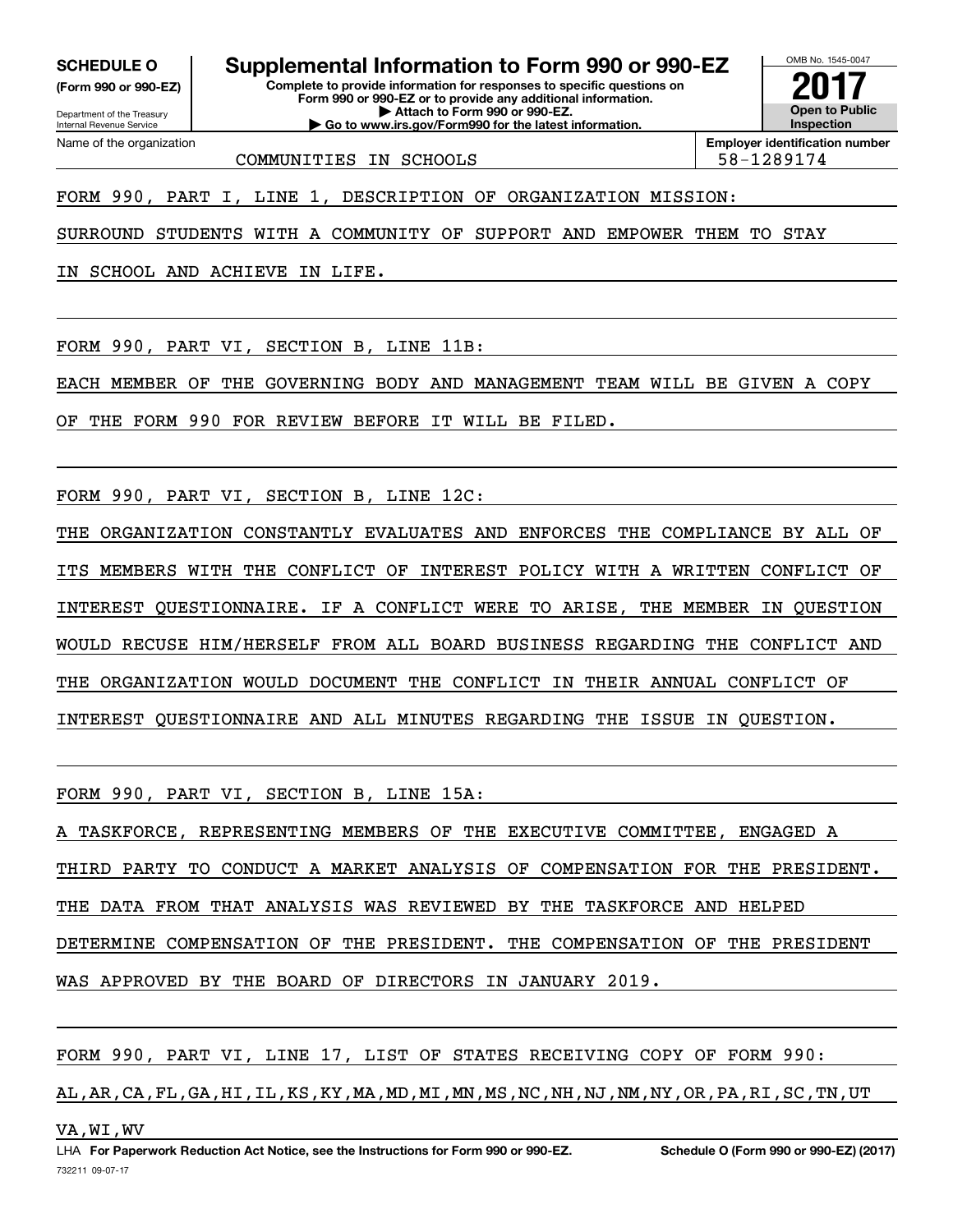| Schedule O (Form 990 or 990-EZ) (2017) |  |  |  |
|----------------------------------------|--|--|--|
|----------------------------------------|--|--|--|

COMMUNITIES IN SCHOOLS 58-1289174

# FORM 990, PART VI, SECTION C, LINE 19:

# THE ORGANIZATION MAKES ITS GOVERNING DOCUMENTS AVAILABLE TO THE PUBLIC UPON

REQUEST.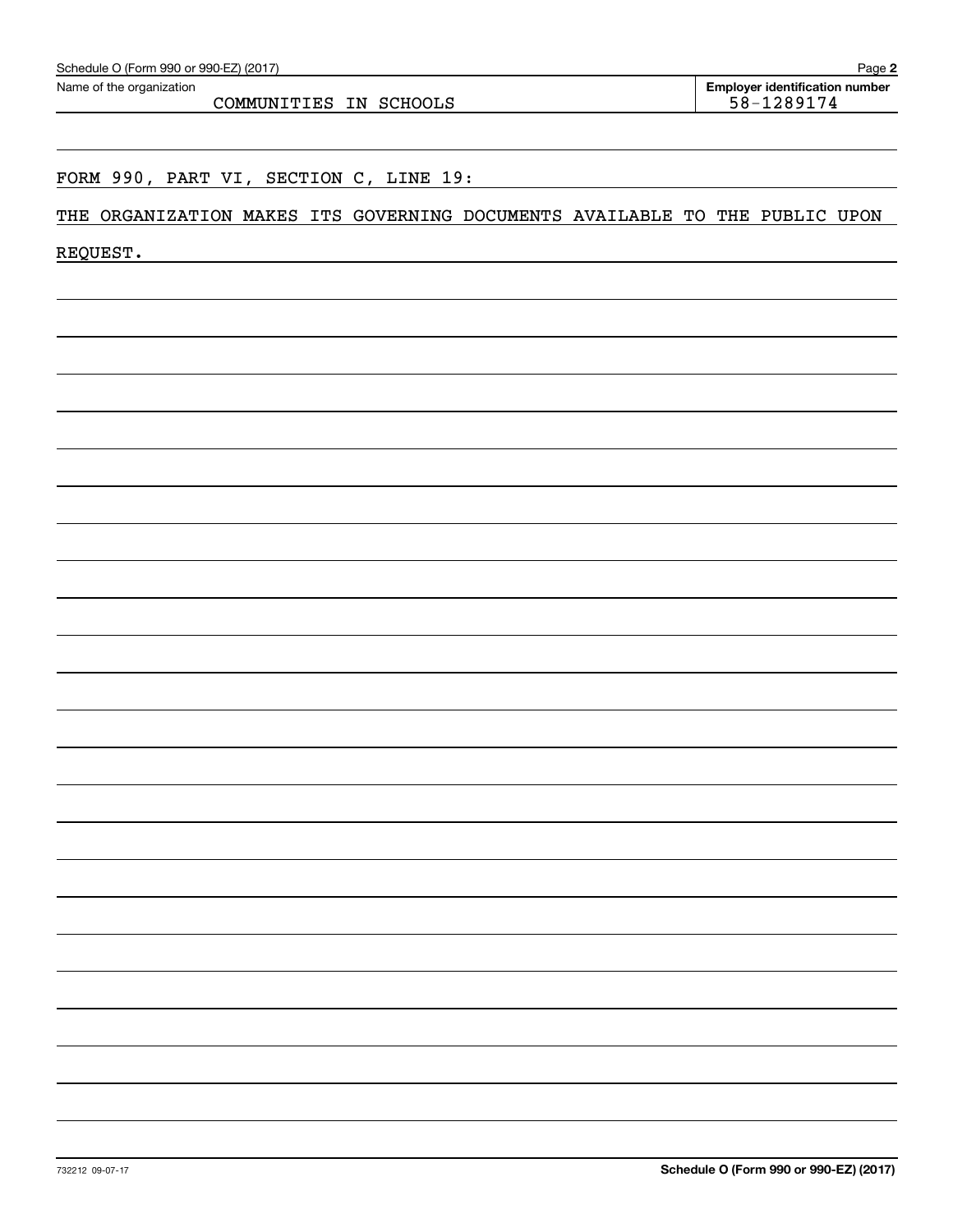# (Rev. January 2017) **Exempt Organization Return** and  $\overline{\text{C}}$  OMB No. 1545-1709 **8868 Application for Automatic Extension of Time To File an**

**| File a separate application for each return.**

**Information about Form 8868 and its instructions is at www.irs.gov/form8868.** 

**Enter filer's identifying number**

Department of the Treasury Internal Revenue Service

Electronic filing (e-file). You can electronically file Form 8868 to request a 6-month automatic extension of time to file any of the filing of this form, visit www.irs.gov/efile, click on Charities & Non-Profits, and click on e-file for Charities and Non-Profits. forms listed below with the exception of Form 8870, Information Return for Transfers Associated With Certain Personal Benefit Contracts, for which an extension request must be sent to the IRS in paper format (see instructions). For more details on the electronic

# **Automatic 6-Month Extension of Time.** Only submit original (no copies needed).

All corporations required to file an income tax return other than Form 990-T (including 1120-C filers), partnerships, REMICs, and trusts must use Form 7004 to request an extension of time to file income tax returns.

|                                                |                                                                                                                                                                                                                                                                                                                                                                                                                                                                                                                                                                                                                    |      |                                                                                            |              | Enter mer 3 identifying number          |                              |
|------------------------------------------------|--------------------------------------------------------------------------------------------------------------------------------------------------------------------------------------------------------------------------------------------------------------------------------------------------------------------------------------------------------------------------------------------------------------------------------------------------------------------------------------------------------------------------------------------------------------------------------------------------------------------|------|--------------------------------------------------------------------------------------------|--------------|-----------------------------------------|------------------------------|
| Type or                                        | Name of exempt organization or other filer, see instructions.                                                                                                                                                                                                                                                                                                                                                                                                                                                                                                                                                      |      |                                                                                            |              | Employer identification number (EIN) or |                              |
| print                                          |                                                                                                                                                                                                                                                                                                                                                                                                                                                                                                                                                                                                                    |      |                                                                                            |              |                                         |                              |
| File by the                                    | COMMUNITIES IN SCHOOLS                                                                                                                                                                                                                                                                                                                                                                                                                                                                                                                                                                                             |      | 58-1289174                                                                                 |              |                                         |                              |
| due date for<br>filing your<br>return. See     | Number, street, and room or suite no. If a P.O. box, see instructions.<br>2345 CRYSTAL DRIVE, NO. 700                                                                                                                                                                                                                                                                                                                                                                                                                                                                                                              |      |                                                                                            |              |                                         | Social security number (SSN) |
| instructions.                                  | City, town or post office, state, and ZIP code. For a foreign address, see instructions.<br>ARLINGTON, VA 22202                                                                                                                                                                                                                                                                                                                                                                                                                                                                                                    |      |                                                                                            |              |                                         |                              |
|                                                | Enter the Return Code for the return that this application is for (file a separate application for each return)                                                                                                                                                                                                                                                                                                                                                                                                                                                                                                    |      |                                                                                            |              |                                         | 0 <sup>1</sup><br>ı          |
| Application                                    |                                                                                                                                                                                                                                                                                                                                                                                                                                                                                                                                                                                                                    |      | Return Application                                                                         |              |                                         | Return                       |
| Is For                                         |                                                                                                                                                                                                                                                                                                                                                                                                                                                                                                                                                                                                                    | Code | Is For                                                                                     |              |                                         | Code                         |
|                                                | Form 990 or Form 990-EZ                                                                                                                                                                                                                                                                                                                                                                                                                                                                                                                                                                                            | 01   | Form 990-T (corporation)                                                                   |              |                                         | 07                           |
| Form 990-BL                                    |                                                                                                                                                                                                                                                                                                                                                                                                                                                                                                                                                                                                                    | 02   | Form 1041 A                                                                                |              |                                         | 08                           |
|                                                | Form 4720 (individual)                                                                                                                                                                                                                                                                                                                                                                                                                                                                                                                                                                                             | 03   | Form 4720 (other than individual)                                                          |              |                                         | 09                           |
| Form 990-PF                                    |                                                                                                                                                                                                                                                                                                                                                                                                                                                                                                                                                                                                                    | 04   | Form 5227                                                                                  |              |                                         | 10                           |
|                                                | Form 990-T (sec. 401(a) or 408(a) trust)                                                                                                                                                                                                                                                                                                                                                                                                                                                                                                                                                                           | 05   | Form 6069                                                                                  |              |                                         | 11                           |
|                                                | 06<br>Form 990-T (trust other than above)<br>Form 8870                                                                                                                                                                                                                                                                                                                                                                                                                                                                                                                                                             |      |                                                                                            |              | 12                                      |                              |
| $box \blacktriangleright$<br>1<br>$\mathbf{2}$ | If this is for a Group Return, enter the organization's four digit Group Exemption Number (GEN) [16] . If this is for the whole group, check this<br>I and attach a list with the names and EINs of all members the extension is for.<br>I request an automatic 6-month extension of time until<br>for the organization named above. The extension is for the organization's return for:<br>$\Box$ calendar year $\_\_$ or<br>$\blacktriangleright$ $\boxed{\text{X}}$ tax year beginning $\boxed{\text{OCT}}$ 1, 2017 , and ending<br>If the tax year entered in line 1 is for less than 12 months, check reason: |      | AUGUST 15, 2019 , to file the exempt organization return<br>SEP 30, 2018<br>Initial return | Final return |                                         |                              |
|                                                | Change in accounting period                                                                                                                                                                                                                                                                                                                                                                                                                                                                                                                                                                                        |      |                                                                                            |              |                                         |                              |
| 3a                                             | If this application is for Forms 990-BL, 990-PF, 990-T, 4720, or 6069, enter the tentative tax, less any                                                                                                                                                                                                                                                                                                                                                                                                                                                                                                           |      |                                                                                            |              |                                         |                              |
|                                                | nonrefundable credits. See instructions.                                                                                                                                                                                                                                                                                                                                                                                                                                                                                                                                                                           |      |                                                                                            | За           | \$                                      | 0.                           |
| b                                              | If this application is for Forms 990-PF, 990-T, 4720, or 6069, enter any refundable credits and                                                                                                                                                                                                                                                                                                                                                                                                                                                                                                                    |      |                                                                                            |              |                                         |                              |
|                                                | estimated tax payments made. Include any prior year overpayment allowed as a credit.                                                                                                                                                                                                                                                                                                                                                                                                                                                                                                                               |      |                                                                                            | 3b           | \$                                      | 0.                           |
| c                                              | Balance due. Subtract line 3b from line 3a. Include your payment with this form, if required,                                                                                                                                                                                                                                                                                                                                                                                                                                                                                                                      |      |                                                                                            |              |                                         |                              |
|                                                | by using EFTPS (Electronic Federal Tax Payment System). See instructions.                                                                                                                                                                                                                                                                                                                                                                                                                                                                                                                                          |      |                                                                                            | Зс           |                                         | 0.                           |
| instructions.                                  | Caution: If you are going to make an electronic funds withdrawal (direct debit) with this Form 8868, see Form 8453-EO and Form 8879-EO for payment                                                                                                                                                                                                                                                                                                                                                                                                                                                                 |      |                                                                                            |              |                                         |                              |
| LHA                                            | For Privacy Act and Paperwork Reduction Act Notice, see instructions.                                                                                                                                                                                                                                                                                                                                                                                                                                                                                                                                              |      |                                                                                            |              |                                         | Form 8868 (Rev. 1-2017)      |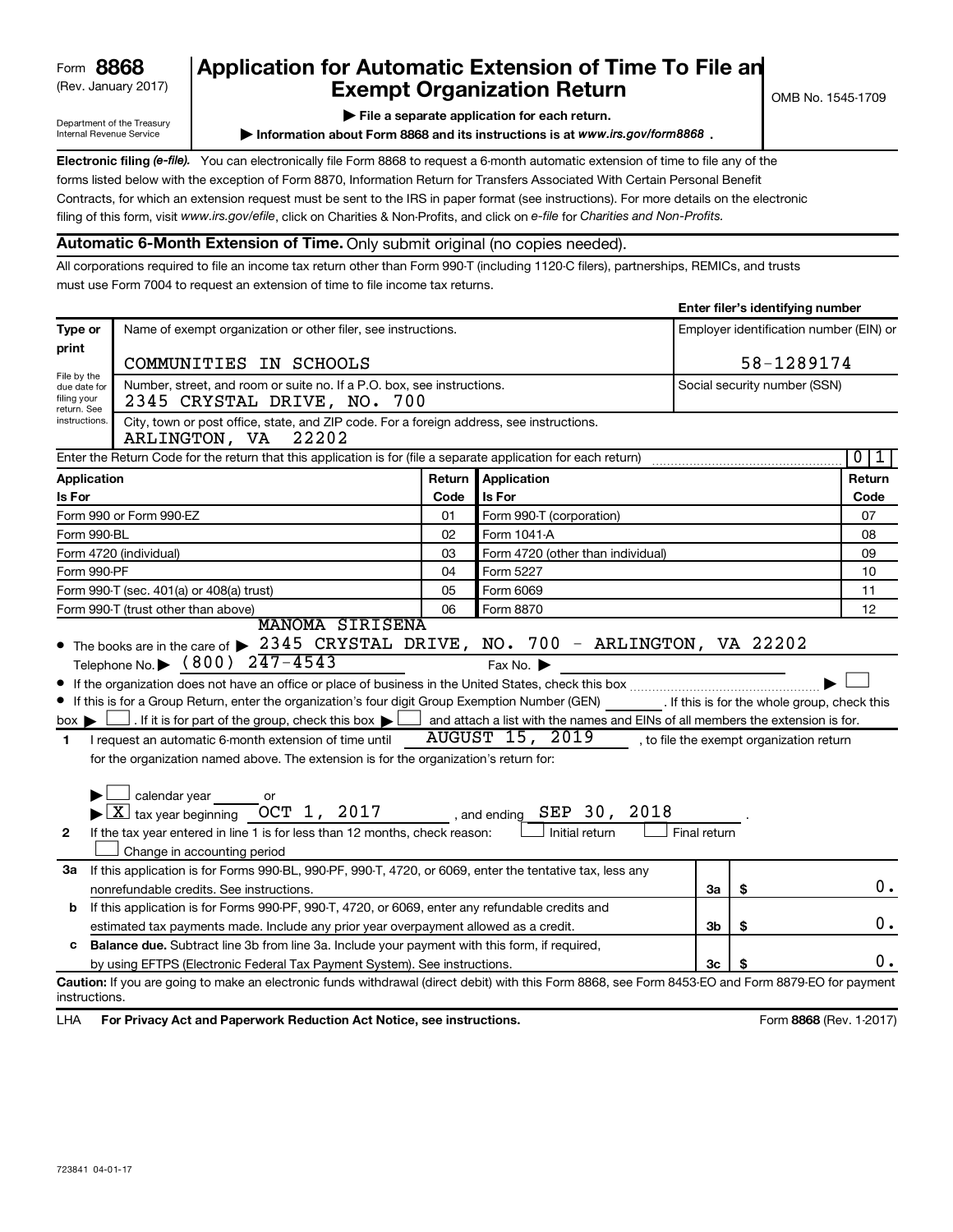| <b>Exempt Organization Declaration and Signature for</b><br>Form 8453-EO<br>OMB No. 1545-1879<br><b>Electronic Filing</b><br>For calendar year 2017, or tax year beginning $OCT-1$ , 2017, and ending $SEP-30$<br>$_{.20}$ 18<br>2017<br>For use with Forms 990, 990-EZ, 990-PF, 1120-POL, and 8868<br>Department of the Treasury<br>Internal Revenue Service<br><b>Employer identification number</b><br>Name of exempt organization<br>58-1289174<br>COMMUNITIES IN SCHOOLS<br><b>Part</b><br>Type of Return and Return Information (Whole Dollars Only)<br>Check the box for the type of return being filed with Form 8453-EO and enter the applicable amount, if any, from the return. If you check the box on<br>line 1a, 2a, 3a, 4a, or 5a below and the amount on that line of the return being filed with this form was blank, then leave line 1b, 2b, 3b, 4b, or 5b,<br>whichever is applicable, blank (do not enter -0-). If you entered -0- on the return, then enter -0- on the applicable line below. Do not complete more<br>than one line in Part I.<br> X <br>b Total revenue, if any (Form 990, Part VIII, column (A), line 12)<br>1b<br>1a Form 990 check here ▶<br>2b<br>2a Form 990-EZ check here ▶<br>3 <sub>b</sub><br>3a Form 1120-POL check here<br>b Tax based on investment income (Form 990-PF, Part VI, line 5)<br>4b<br>4a Form 990-PF check here ▶<br>5b<br>b<br>5a Form 8868 check here ▶<br>Part II<br>Declaration of Officer<br>I authorize the U.S. Treasury and its designated Financial Agent to initiate an Automated Clearing House (ACH) electronic funds withdrawal<br>(direct debit) entry to the financial institution account indicated in the tax preparation software for payment of the organization's federal<br>taxes owed on this return, and the financial institution to debit the entry to this account. To revoke a payment, I must contact the U.S.<br>Treasury Financial Agent at 1 888 353 4537 no later than 2 business days prior to the payment (settlement) date. I also authorize the financial<br>institutions involved in the processing of the electronic payment of taxes to receive confidential information necessary to answer inquiries<br>and resolve issues related to the payment.<br>If a copy of this return is being filed with a state agency(ies) regulating charities as part of the IRS Fed/State program, I certify that I<br>executed the electronic disclosure consent contained within this return allowing disclosure by the IRS of this Form 990/990 EZ/990 PF<br>(as specifically identified in Part I above) to the selected state agency (ies).<br>Under penalties of perjury, I declare that I am an officer of the above named organization and that I have examined a copy of the organization's 2017<br>electronic return and accompanying schedules and statements, and, to the best of my knowledge and belief, they are true, correct, and complete. I<br>further declare that the amount in Part I above is the amount shown on the copy of the organization's electronic return. I consent to allow my<br>intermediate service provider, transmitter, or electronic return originator (ERO) to send the organization's return to the IRS and to receive from the IRS<br>(a) an acknowledgement of receipt or reason for rejection of the transmission. (b) the reason for any delay in processing the return or refund, and (c)<br>the date of any refund.<br>$\frac{10}{200}$<br>$Q(\lambda)$<br>PRESIDENT<br>Sign<br>Here<br>Title<br>Date<br>gnature of officer<br>Declaration of Electronic Return Originator (ERO) and Paid Preparer (see instructions)<br>Part III<br>I declare that I have reviewed the above organization's return and that the entries on Form 8453-EO are complete and correct to the best of my<br>knowledge. If I am only a collector, I am not responsible for reviewing the return and only declare that this form accurately reflects the data on the<br>return. The organization officer will have signed this form before I submit the return. I will give the officer a copy of all forms and information to be<br>filed with the IRS, and have followed all other requirements in Pub. 4163, Modernized e File (MeF) Information for Authorized IRS e-file Providers<br>for Business Returns. If I am also the Paid Preparer, under penalties of perjury I declare that I have examined the above organization's return and<br>accompanying schedules and statements, and, to the best of my knowledge and belief, they are true, correct, and complete. This Paid Preparer<br>declaration is based on all information of which I have any knowledge.<br>ERO's SSN or PTIN<br>Check<br>Check if<br>Date<br>if self-<br>also paid<br>ERO's<br>employed<br>preparer<br>P01226973<br>$\mathbf{x}$<br>ERO's<br>signature<br>52-1446779<br>Use<br>LAMBERT<br>LLP<br>Firm's name (or<br>JOHNSON<br>EIN<br>yours if self-employed),<br>Only<br>SUITE<br>1500<br>SIX FORKS ROAD,<br>4242<br>address, and ZIP code (<br>Phone no.<br>919-719-6400<br>NC 27609<br><b>RALEIGH</b><br>Under penalties of perjury, I declare that I have examined the above return and accompanying schedules and statements, and, to the best of my know-<br>ledge and belief, they are true, correct, and complete. Declaration of preparer is based on all information of which the preparer has any knowledge.<br>Check if self-<br><b>PTIN</b><br>Date<br>Preparer's signature<br>Print/Type preparer's name<br>employed<br>Paid<br>Preparer<br>Firm's EIN<br>Firm's name $\blacktriangleright$<br>Use Only<br>Firm's address $\blacktriangleright$<br>Phone no.<br>LHA For Privacy Act and Paperwork Reduction Act Notice, see back of form.<br>723061 11-09-17 |  |  |  |                     |
|------------------------------------------------------------------------------------------------------------------------------------------------------------------------------------------------------------------------------------------------------------------------------------------------------------------------------------------------------------------------------------------------------------------------------------------------------------------------------------------------------------------------------------------------------------------------------------------------------------------------------------------------------------------------------------------------------------------------------------------------------------------------------------------------------------------------------------------------------------------------------------------------------------------------------------------------------------------------------------------------------------------------------------------------------------------------------------------------------------------------------------------------------------------------------------------------------------------------------------------------------------------------------------------------------------------------------------------------------------------------------------------------------------------------------------------------------------------------------------------------------------------------------------------------------------------------------------------------------------------------------------------------------------------------------------------------------------------------------------------------------------------------------------------------------------------------------------------------------------------------------------------------------------------------------------------------------------------------------------------------------------------------------------------------------------------------------------------------------------------------------------------------------------------------------------------------------------------------------------------------------------------------------------------------------------------------------------------------------------------------------------------------------------------------------------------------------------------------------------------------------------------------------------------------------------------------------------------------------------------------------------------------------------------------------------------------------------------------------------------------------------------------------------------------------------------------------------------------------------------------------------------------------------------------------------------------------------------------------------------------------------------------------------------------------------------------------------------------------------------------------------------------------------------------------------------------------------------------------------------------------------------------------------------------------------------------------------------------------------------------------------------------------------------------------------------------------------------------------------------------------------------------------------------------------------------------------------------------------------------------------------------------------------------------------------------------------------------------------------------------------------------------------------------------------------------------------------------------------------------------------------------------------------------------------------------------------------------------------------------------------------------------------------------------------------------------------------------------------------------------------------------------------------------------------------------------------------------------------------------------------------------------------------------------------------------------------------------------------------------------------------------------------------------------------------------------------------------------------------------------------------------------------------------------------------------------------------------------------------------------------------------------------------------------------------------------------------------------------------------------------------------------------------------------------------------------------------------------------------------------------------------------------------------------------------------------------------------------------------------------------------------------------------------------------------------------------------------------------------------------------------------------------------------------------------------------------------------------------------------------------------------------------------------------------------------------------------------------------------------------------------------------------------------------------------------------------------------------------------------------------------------------------------------------------------------------------------------------------------------------------------------------------------------------------------------------------------------------------------------------------------------------------|--|--|--|---------------------|
|                                                                                                                                                                                                                                                                                                                                                                                                                                                                                                                                                                                                                                                                                                                                                                                                                                                                                                                                                                                                                                                                                                                                                                                                                                                                                                                                                                                                                                                                                                                                                                                                                                                                                                                                                                                                                                                                                                                                                                                                                                                                                                                                                                                                                                                                                                                                                                                                                                                                                                                                                                                                                                                                                                                                                                                                                                                                                                                                                                                                                                                                                                                                                                                                                                                                                                                                                                                                                                                                                                                                                                                                                                                                                                                                                                                                                                                                                                                                                                                                                                                                                                                                                                                                                                                                                                                                                                                                                                                                                                                                                                                                                                                                                                                                                                                                                                                                                                                                                                                                                                                                                                                                                                                                                                                                                                                                                                                                                                                                                                                                                                                                                                                                                                                                                                              |  |  |  |                     |
|                                                                                                                                                                                                                                                                                                                                                                                                                                                                                                                                                                                                                                                                                                                                                                                                                                                                                                                                                                                                                                                                                                                                                                                                                                                                                                                                                                                                                                                                                                                                                                                                                                                                                                                                                                                                                                                                                                                                                                                                                                                                                                                                                                                                                                                                                                                                                                                                                                                                                                                                                                                                                                                                                                                                                                                                                                                                                                                                                                                                                                                                                                                                                                                                                                                                                                                                                                                                                                                                                                                                                                                                                                                                                                                                                                                                                                                                                                                                                                                                                                                                                                                                                                                                                                                                                                                                                                                                                                                                                                                                                                                                                                                                                                                                                                                                                                                                                                                                                                                                                                                                                                                                                                                                                                                                                                                                                                                                                                                                                                                                                                                                                                                                                                                                                                              |  |  |  |                     |
|                                                                                                                                                                                                                                                                                                                                                                                                                                                                                                                                                                                                                                                                                                                                                                                                                                                                                                                                                                                                                                                                                                                                                                                                                                                                                                                                                                                                                                                                                                                                                                                                                                                                                                                                                                                                                                                                                                                                                                                                                                                                                                                                                                                                                                                                                                                                                                                                                                                                                                                                                                                                                                                                                                                                                                                                                                                                                                                                                                                                                                                                                                                                                                                                                                                                                                                                                                                                                                                                                                                                                                                                                                                                                                                                                                                                                                                                                                                                                                                                                                                                                                                                                                                                                                                                                                                                                                                                                                                                                                                                                                                                                                                                                                                                                                                                                                                                                                                                                                                                                                                                                                                                                                                                                                                                                                                                                                                                                                                                                                                                                                                                                                                                                                                                                                              |  |  |  |                     |
|                                                                                                                                                                                                                                                                                                                                                                                                                                                                                                                                                                                                                                                                                                                                                                                                                                                                                                                                                                                                                                                                                                                                                                                                                                                                                                                                                                                                                                                                                                                                                                                                                                                                                                                                                                                                                                                                                                                                                                                                                                                                                                                                                                                                                                                                                                                                                                                                                                                                                                                                                                                                                                                                                                                                                                                                                                                                                                                                                                                                                                                                                                                                                                                                                                                                                                                                                                                                                                                                                                                                                                                                                                                                                                                                                                                                                                                                                                                                                                                                                                                                                                                                                                                                                                                                                                                                                                                                                                                                                                                                                                                                                                                                                                                                                                                                                                                                                                                                                                                                                                                                                                                                                                                                                                                                                                                                                                                                                                                                                                                                                                                                                                                                                                                                                                              |  |  |  |                     |
|                                                                                                                                                                                                                                                                                                                                                                                                                                                                                                                                                                                                                                                                                                                                                                                                                                                                                                                                                                                                                                                                                                                                                                                                                                                                                                                                                                                                                                                                                                                                                                                                                                                                                                                                                                                                                                                                                                                                                                                                                                                                                                                                                                                                                                                                                                                                                                                                                                                                                                                                                                                                                                                                                                                                                                                                                                                                                                                                                                                                                                                                                                                                                                                                                                                                                                                                                                                                                                                                                                                                                                                                                                                                                                                                                                                                                                                                                                                                                                                                                                                                                                                                                                                                                                                                                                                                                                                                                                                                                                                                                                                                                                                                                                                                                                                                                                                                                                                                                                                                                                                                                                                                                                                                                                                                                                                                                                                                                                                                                                                                                                                                                                                                                                                                                                              |  |  |  |                     |
|                                                                                                                                                                                                                                                                                                                                                                                                                                                                                                                                                                                                                                                                                                                                                                                                                                                                                                                                                                                                                                                                                                                                                                                                                                                                                                                                                                                                                                                                                                                                                                                                                                                                                                                                                                                                                                                                                                                                                                                                                                                                                                                                                                                                                                                                                                                                                                                                                                                                                                                                                                                                                                                                                                                                                                                                                                                                                                                                                                                                                                                                                                                                                                                                                                                                                                                                                                                                                                                                                                                                                                                                                                                                                                                                                                                                                                                                                                                                                                                                                                                                                                                                                                                                                                                                                                                                                                                                                                                                                                                                                                                                                                                                                                                                                                                                                                                                                                                                                                                                                                                                                                                                                                                                                                                                                                                                                                                                                                                                                                                                                                                                                                                                                                                                                                              |  |  |  |                     |
|                                                                                                                                                                                                                                                                                                                                                                                                                                                                                                                                                                                                                                                                                                                                                                                                                                                                                                                                                                                                                                                                                                                                                                                                                                                                                                                                                                                                                                                                                                                                                                                                                                                                                                                                                                                                                                                                                                                                                                                                                                                                                                                                                                                                                                                                                                                                                                                                                                                                                                                                                                                                                                                                                                                                                                                                                                                                                                                                                                                                                                                                                                                                                                                                                                                                                                                                                                                                                                                                                                                                                                                                                                                                                                                                                                                                                                                                                                                                                                                                                                                                                                                                                                                                                                                                                                                                                                                                                                                                                                                                                                                                                                                                                                                                                                                                                                                                                                                                                                                                                                                                                                                                                                                                                                                                                                                                                                                                                                                                                                                                                                                                                                                                                                                                                                              |  |  |  |                     |
|                                                                                                                                                                                                                                                                                                                                                                                                                                                                                                                                                                                                                                                                                                                                                                                                                                                                                                                                                                                                                                                                                                                                                                                                                                                                                                                                                                                                                                                                                                                                                                                                                                                                                                                                                                                                                                                                                                                                                                                                                                                                                                                                                                                                                                                                                                                                                                                                                                                                                                                                                                                                                                                                                                                                                                                                                                                                                                                                                                                                                                                                                                                                                                                                                                                                                                                                                                                                                                                                                                                                                                                                                                                                                                                                                                                                                                                                                                                                                                                                                                                                                                                                                                                                                                                                                                                                                                                                                                                                                                                                                                                                                                                                                                                                                                                                                                                                                                                                                                                                                                                                                                                                                                                                                                                                                                                                                                                                                                                                                                                                                                                                                                                                                                                                                                              |  |  |  | 65,736,074.         |
|                                                                                                                                                                                                                                                                                                                                                                                                                                                                                                                                                                                                                                                                                                                                                                                                                                                                                                                                                                                                                                                                                                                                                                                                                                                                                                                                                                                                                                                                                                                                                                                                                                                                                                                                                                                                                                                                                                                                                                                                                                                                                                                                                                                                                                                                                                                                                                                                                                                                                                                                                                                                                                                                                                                                                                                                                                                                                                                                                                                                                                                                                                                                                                                                                                                                                                                                                                                                                                                                                                                                                                                                                                                                                                                                                                                                                                                                                                                                                                                                                                                                                                                                                                                                                                                                                                                                                                                                                                                                                                                                                                                                                                                                                                                                                                                                                                                                                                                                                                                                                                                                                                                                                                                                                                                                                                                                                                                                                                                                                                                                                                                                                                                                                                                                                                              |  |  |  |                     |
|                                                                                                                                                                                                                                                                                                                                                                                                                                                                                                                                                                                                                                                                                                                                                                                                                                                                                                                                                                                                                                                                                                                                                                                                                                                                                                                                                                                                                                                                                                                                                                                                                                                                                                                                                                                                                                                                                                                                                                                                                                                                                                                                                                                                                                                                                                                                                                                                                                                                                                                                                                                                                                                                                                                                                                                                                                                                                                                                                                                                                                                                                                                                                                                                                                                                                                                                                                                                                                                                                                                                                                                                                                                                                                                                                                                                                                                                                                                                                                                                                                                                                                                                                                                                                                                                                                                                                                                                                                                                                                                                                                                                                                                                                                                                                                                                                                                                                                                                                                                                                                                                                                                                                                                                                                                                                                                                                                                                                                                                                                                                                                                                                                                                                                                                                                              |  |  |  |                     |
|                                                                                                                                                                                                                                                                                                                                                                                                                                                                                                                                                                                                                                                                                                                                                                                                                                                                                                                                                                                                                                                                                                                                                                                                                                                                                                                                                                                                                                                                                                                                                                                                                                                                                                                                                                                                                                                                                                                                                                                                                                                                                                                                                                                                                                                                                                                                                                                                                                                                                                                                                                                                                                                                                                                                                                                                                                                                                                                                                                                                                                                                                                                                                                                                                                                                                                                                                                                                                                                                                                                                                                                                                                                                                                                                                                                                                                                                                                                                                                                                                                                                                                                                                                                                                                                                                                                                                                                                                                                                                                                                                                                                                                                                                                                                                                                                                                                                                                                                                                                                                                                                                                                                                                                                                                                                                                                                                                                                                                                                                                                                                                                                                                                                                                                                                                              |  |  |  |                     |
|                                                                                                                                                                                                                                                                                                                                                                                                                                                                                                                                                                                                                                                                                                                                                                                                                                                                                                                                                                                                                                                                                                                                                                                                                                                                                                                                                                                                                                                                                                                                                                                                                                                                                                                                                                                                                                                                                                                                                                                                                                                                                                                                                                                                                                                                                                                                                                                                                                                                                                                                                                                                                                                                                                                                                                                                                                                                                                                                                                                                                                                                                                                                                                                                                                                                                                                                                                                                                                                                                                                                                                                                                                                                                                                                                                                                                                                                                                                                                                                                                                                                                                                                                                                                                                                                                                                                                                                                                                                                                                                                                                                                                                                                                                                                                                                                                                                                                                                                                                                                                                                                                                                                                                                                                                                                                                                                                                                                                                                                                                                                                                                                                                                                                                                                                                              |  |  |  |                     |
|                                                                                                                                                                                                                                                                                                                                                                                                                                                                                                                                                                                                                                                                                                                                                                                                                                                                                                                                                                                                                                                                                                                                                                                                                                                                                                                                                                                                                                                                                                                                                                                                                                                                                                                                                                                                                                                                                                                                                                                                                                                                                                                                                                                                                                                                                                                                                                                                                                                                                                                                                                                                                                                                                                                                                                                                                                                                                                                                                                                                                                                                                                                                                                                                                                                                                                                                                                                                                                                                                                                                                                                                                                                                                                                                                                                                                                                                                                                                                                                                                                                                                                                                                                                                                                                                                                                                                                                                                                                                                                                                                                                                                                                                                                                                                                                                                                                                                                                                                                                                                                                                                                                                                                                                                                                                                                                                                                                                                                                                                                                                                                                                                                                                                                                                                                              |  |  |  |                     |
|                                                                                                                                                                                                                                                                                                                                                                                                                                                                                                                                                                                                                                                                                                                                                                                                                                                                                                                                                                                                                                                                                                                                                                                                                                                                                                                                                                                                                                                                                                                                                                                                                                                                                                                                                                                                                                                                                                                                                                                                                                                                                                                                                                                                                                                                                                                                                                                                                                                                                                                                                                                                                                                                                                                                                                                                                                                                                                                                                                                                                                                                                                                                                                                                                                                                                                                                                                                                                                                                                                                                                                                                                                                                                                                                                                                                                                                                                                                                                                                                                                                                                                                                                                                                                                                                                                                                                                                                                                                                                                                                                                                                                                                                                                                                                                                                                                                                                                                                                                                                                                                                                                                                                                                                                                                                                                                                                                                                                                                                                                                                                                                                                                                                                                                                                                              |  |  |  |                     |
|                                                                                                                                                                                                                                                                                                                                                                                                                                                                                                                                                                                                                                                                                                                                                                                                                                                                                                                                                                                                                                                                                                                                                                                                                                                                                                                                                                                                                                                                                                                                                                                                                                                                                                                                                                                                                                                                                                                                                                                                                                                                                                                                                                                                                                                                                                                                                                                                                                                                                                                                                                                                                                                                                                                                                                                                                                                                                                                                                                                                                                                                                                                                                                                                                                                                                                                                                                                                                                                                                                                                                                                                                                                                                                                                                                                                                                                                                                                                                                                                                                                                                                                                                                                                                                                                                                                                                                                                                                                                                                                                                                                                                                                                                                                                                                                                                                                                                                                                                                                                                                                                                                                                                                                                                                                                                                                                                                                                                                                                                                                                                                                                                                                                                                                                                                              |  |  |  |                     |
|                                                                                                                                                                                                                                                                                                                                                                                                                                                                                                                                                                                                                                                                                                                                                                                                                                                                                                                                                                                                                                                                                                                                                                                                                                                                                                                                                                                                                                                                                                                                                                                                                                                                                                                                                                                                                                                                                                                                                                                                                                                                                                                                                                                                                                                                                                                                                                                                                                                                                                                                                                                                                                                                                                                                                                                                                                                                                                                                                                                                                                                                                                                                                                                                                                                                                                                                                                                                                                                                                                                                                                                                                                                                                                                                                                                                                                                                                                                                                                                                                                                                                                                                                                                                                                                                                                                                                                                                                                                                                                                                                                                                                                                                                                                                                                                                                                                                                                                                                                                                                                                                                                                                                                                                                                                                                                                                                                                                                                                                                                                                                                                                                                                                                                                                                                              |  |  |  |                     |
|                                                                                                                                                                                                                                                                                                                                                                                                                                                                                                                                                                                                                                                                                                                                                                                                                                                                                                                                                                                                                                                                                                                                                                                                                                                                                                                                                                                                                                                                                                                                                                                                                                                                                                                                                                                                                                                                                                                                                                                                                                                                                                                                                                                                                                                                                                                                                                                                                                                                                                                                                                                                                                                                                                                                                                                                                                                                                                                                                                                                                                                                                                                                                                                                                                                                                                                                                                                                                                                                                                                                                                                                                                                                                                                                                                                                                                                                                                                                                                                                                                                                                                                                                                                                                                                                                                                                                                                                                                                                                                                                                                                                                                                                                                                                                                                                                                                                                                                                                                                                                                                                                                                                                                                                                                                                                                                                                                                                                                                                                                                                                                                                                                                                                                                                                                              |  |  |  |                     |
|                                                                                                                                                                                                                                                                                                                                                                                                                                                                                                                                                                                                                                                                                                                                                                                                                                                                                                                                                                                                                                                                                                                                                                                                                                                                                                                                                                                                                                                                                                                                                                                                                                                                                                                                                                                                                                                                                                                                                                                                                                                                                                                                                                                                                                                                                                                                                                                                                                                                                                                                                                                                                                                                                                                                                                                                                                                                                                                                                                                                                                                                                                                                                                                                                                                                                                                                                                                                                                                                                                                                                                                                                                                                                                                                                                                                                                                                                                                                                                                                                                                                                                                                                                                                                                                                                                                                                                                                                                                                                                                                                                                                                                                                                                                                                                                                                                                                                                                                                                                                                                                                                                                                                                                                                                                                                                                                                                                                                                                                                                                                                                                                                                                                                                                                                                              |  |  |  |                     |
|                                                                                                                                                                                                                                                                                                                                                                                                                                                                                                                                                                                                                                                                                                                                                                                                                                                                                                                                                                                                                                                                                                                                                                                                                                                                                                                                                                                                                                                                                                                                                                                                                                                                                                                                                                                                                                                                                                                                                                                                                                                                                                                                                                                                                                                                                                                                                                                                                                                                                                                                                                                                                                                                                                                                                                                                                                                                                                                                                                                                                                                                                                                                                                                                                                                                                                                                                                                                                                                                                                                                                                                                                                                                                                                                                                                                                                                                                                                                                                                                                                                                                                                                                                                                                                                                                                                                                                                                                                                                                                                                                                                                                                                                                                                                                                                                                                                                                                                                                                                                                                                                                                                                                                                                                                                                                                                                                                                                                                                                                                                                                                                                                                                                                                                                                                              |  |  |  |                     |
|                                                                                                                                                                                                                                                                                                                                                                                                                                                                                                                                                                                                                                                                                                                                                                                                                                                                                                                                                                                                                                                                                                                                                                                                                                                                                                                                                                                                                                                                                                                                                                                                                                                                                                                                                                                                                                                                                                                                                                                                                                                                                                                                                                                                                                                                                                                                                                                                                                                                                                                                                                                                                                                                                                                                                                                                                                                                                                                                                                                                                                                                                                                                                                                                                                                                                                                                                                                                                                                                                                                                                                                                                                                                                                                                                                                                                                                                                                                                                                                                                                                                                                                                                                                                                                                                                                                                                                                                                                                                                                                                                                                                                                                                                                                                                                                                                                                                                                                                                                                                                                                                                                                                                                                                                                                                                                                                                                                                                                                                                                                                                                                                                                                                                                                                                                              |  |  |  |                     |
|                                                                                                                                                                                                                                                                                                                                                                                                                                                                                                                                                                                                                                                                                                                                                                                                                                                                                                                                                                                                                                                                                                                                                                                                                                                                                                                                                                                                                                                                                                                                                                                                                                                                                                                                                                                                                                                                                                                                                                                                                                                                                                                                                                                                                                                                                                                                                                                                                                                                                                                                                                                                                                                                                                                                                                                                                                                                                                                                                                                                                                                                                                                                                                                                                                                                                                                                                                                                                                                                                                                                                                                                                                                                                                                                                                                                                                                                                                                                                                                                                                                                                                                                                                                                                                                                                                                                                                                                                                                                                                                                                                                                                                                                                                                                                                                                                                                                                                                                                                                                                                                                                                                                                                                                                                                                                                                                                                                                                                                                                                                                                                                                                                                                                                                                                                              |  |  |  |                     |
|                                                                                                                                                                                                                                                                                                                                                                                                                                                                                                                                                                                                                                                                                                                                                                                                                                                                                                                                                                                                                                                                                                                                                                                                                                                                                                                                                                                                                                                                                                                                                                                                                                                                                                                                                                                                                                                                                                                                                                                                                                                                                                                                                                                                                                                                                                                                                                                                                                                                                                                                                                                                                                                                                                                                                                                                                                                                                                                                                                                                                                                                                                                                                                                                                                                                                                                                                                                                                                                                                                                                                                                                                                                                                                                                                                                                                                                                                                                                                                                                                                                                                                                                                                                                                                                                                                                                                                                                                                                                                                                                                                                                                                                                                                                                                                                                                                                                                                                                                                                                                                                                                                                                                                                                                                                                                                                                                                                                                                                                                                                                                                                                                                                                                                                                                                              |  |  |  |                     |
|                                                                                                                                                                                                                                                                                                                                                                                                                                                                                                                                                                                                                                                                                                                                                                                                                                                                                                                                                                                                                                                                                                                                                                                                                                                                                                                                                                                                                                                                                                                                                                                                                                                                                                                                                                                                                                                                                                                                                                                                                                                                                                                                                                                                                                                                                                                                                                                                                                                                                                                                                                                                                                                                                                                                                                                                                                                                                                                                                                                                                                                                                                                                                                                                                                                                                                                                                                                                                                                                                                                                                                                                                                                                                                                                                                                                                                                                                                                                                                                                                                                                                                                                                                                                                                                                                                                                                                                                                                                                                                                                                                                                                                                                                                                                                                                                                                                                                                                                                                                                                                                                                                                                                                                                                                                                                                                                                                                                                                                                                                                                                                                                                                                                                                                                                                              |  |  |  |                     |
|                                                                                                                                                                                                                                                                                                                                                                                                                                                                                                                                                                                                                                                                                                                                                                                                                                                                                                                                                                                                                                                                                                                                                                                                                                                                                                                                                                                                                                                                                                                                                                                                                                                                                                                                                                                                                                                                                                                                                                                                                                                                                                                                                                                                                                                                                                                                                                                                                                                                                                                                                                                                                                                                                                                                                                                                                                                                                                                                                                                                                                                                                                                                                                                                                                                                                                                                                                                                                                                                                                                                                                                                                                                                                                                                                                                                                                                                                                                                                                                                                                                                                                                                                                                                                                                                                                                                                                                                                                                                                                                                                                                                                                                                                                                                                                                                                                                                                                                                                                                                                                                                                                                                                                                                                                                                                                                                                                                                                                                                                                                                                                                                                                                                                                                                                                              |  |  |  |                     |
|                                                                                                                                                                                                                                                                                                                                                                                                                                                                                                                                                                                                                                                                                                                                                                                                                                                                                                                                                                                                                                                                                                                                                                                                                                                                                                                                                                                                                                                                                                                                                                                                                                                                                                                                                                                                                                                                                                                                                                                                                                                                                                                                                                                                                                                                                                                                                                                                                                                                                                                                                                                                                                                                                                                                                                                                                                                                                                                                                                                                                                                                                                                                                                                                                                                                                                                                                                                                                                                                                                                                                                                                                                                                                                                                                                                                                                                                                                                                                                                                                                                                                                                                                                                                                                                                                                                                                                                                                                                                                                                                                                                                                                                                                                                                                                                                                                                                                                                                                                                                                                                                                                                                                                                                                                                                                                                                                                                                                                                                                                                                                                                                                                                                                                                                                                              |  |  |  |                     |
|                                                                                                                                                                                                                                                                                                                                                                                                                                                                                                                                                                                                                                                                                                                                                                                                                                                                                                                                                                                                                                                                                                                                                                                                                                                                                                                                                                                                                                                                                                                                                                                                                                                                                                                                                                                                                                                                                                                                                                                                                                                                                                                                                                                                                                                                                                                                                                                                                                                                                                                                                                                                                                                                                                                                                                                                                                                                                                                                                                                                                                                                                                                                                                                                                                                                                                                                                                                                                                                                                                                                                                                                                                                                                                                                                                                                                                                                                                                                                                                                                                                                                                                                                                                                                                                                                                                                                                                                                                                                                                                                                                                                                                                                                                                                                                                                                                                                                                                                                                                                                                                                                                                                                                                                                                                                                                                                                                                                                                                                                                                                                                                                                                                                                                                                                                              |  |  |  |                     |
|                                                                                                                                                                                                                                                                                                                                                                                                                                                                                                                                                                                                                                                                                                                                                                                                                                                                                                                                                                                                                                                                                                                                                                                                                                                                                                                                                                                                                                                                                                                                                                                                                                                                                                                                                                                                                                                                                                                                                                                                                                                                                                                                                                                                                                                                                                                                                                                                                                                                                                                                                                                                                                                                                                                                                                                                                                                                                                                                                                                                                                                                                                                                                                                                                                                                                                                                                                                                                                                                                                                                                                                                                                                                                                                                                                                                                                                                                                                                                                                                                                                                                                                                                                                                                                                                                                                                                                                                                                                                                                                                                                                                                                                                                                                                                                                                                                                                                                                                                                                                                                                                                                                                                                                                                                                                                                                                                                                                                                                                                                                                                                                                                                                                                                                                                                              |  |  |  |                     |
|                                                                                                                                                                                                                                                                                                                                                                                                                                                                                                                                                                                                                                                                                                                                                                                                                                                                                                                                                                                                                                                                                                                                                                                                                                                                                                                                                                                                                                                                                                                                                                                                                                                                                                                                                                                                                                                                                                                                                                                                                                                                                                                                                                                                                                                                                                                                                                                                                                                                                                                                                                                                                                                                                                                                                                                                                                                                                                                                                                                                                                                                                                                                                                                                                                                                                                                                                                                                                                                                                                                                                                                                                                                                                                                                                                                                                                                                                                                                                                                                                                                                                                                                                                                                                                                                                                                                                                                                                                                                                                                                                                                                                                                                                                                                                                                                                                                                                                                                                                                                                                                                                                                                                                                                                                                                                                                                                                                                                                                                                                                                                                                                                                                                                                                                                                              |  |  |  |                     |
|                                                                                                                                                                                                                                                                                                                                                                                                                                                                                                                                                                                                                                                                                                                                                                                                                                                                                                                                                                                                                                                                                                                                                                                                                                                                                                                                                                                                                                                                                                                                                                                                                                                                                                                                                                                                                                                                                                                                                                                                                                                                                                                                                                                                                                                                                                                                                                                                                                                                                                                                                                                                                                                                                                                                                                                                                                                                                                                                                                                                                                                                                                                                                                                                                                                                                                                                                                                                                                                                                                                                                                                                                                                                                                                                                                                                                                                                                                                                                                                                                                                                                                                                                                                                                                                                                                                                                                                                                                                                                                                                                                                                                                                                                                                                                                                                                                                                                                                                                                                                                                                                                                                                                                                                                                                                                                                                                                                                                                                                                                                                                                                                                                                                                                                                                                              |  |  |  |                     |
|                                                                                                                                                                                                                                                                                                                                                                                                                                                                                                                                                                                                                                                                                                                                                                                                                                                                                                                                                                                                                                                                                                                                                                                                                                                                                                                                                                                                                                                                                                                                                                                                                                                                                                                                                                                                                                                                                                                                                                                                                                                                                                                                                                                                                                                                                                                                                                                                                                                                                                                                                                                                                                                                                                                                                                                                                                                                                                                                                                                                                                                                                                                                                                                                                                                                                                                                                                                                                                                                                                                                                                                                                                                                                                                                                                                                                                                                                                                                                                                                                                                                                                                                                                                                                                                                                                                                                                                                                                                                                                                                                                                                                                                                                                                                                                                                                                                                                                                                                                                                                                                                                                                                                                                                                                                                                                                                                                                                                                                                                                                                                                                                                                                                                                                                                                              |  |  |  | Form 8453-EO (2017) |